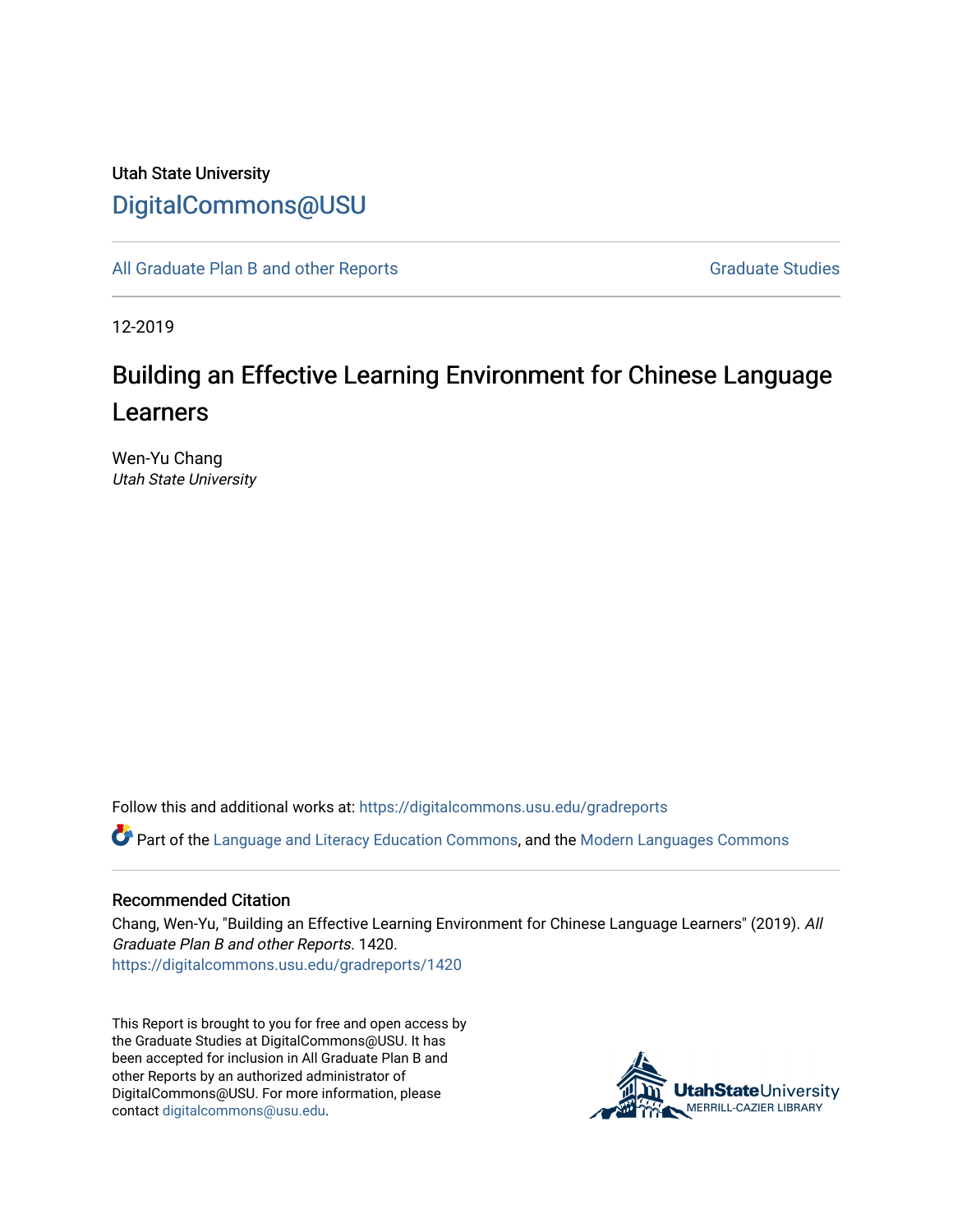### BUILDING AN EFFECTIVE LEARNING ENVIRONMENT FOR

### CHINESE LANGUAGE LEARNERS

by

Wen-Yu Chang

A portfolio submitted in partial fulfillment

of the requirements for the degree

of

### MASTER OF SECOND LANGUAGE TEACHING

\_\_\_\_\_\_\_\_\_\_\_\_\_\_\_\_\_\_\_\_\_\_\_\_\_\_\_\_\_\_\_\_ \_\_\_\_\_\_\_\_\_\_\_\_\_\_\_\_\_\_\_\_\_\_\_\_\_\_\_\_\_\_

Approved:

Dr. Sarah Gordon Dr. Karin deJonge-Kannan Major Professor Committee Member

Committee Member Department Head

Dr. Ko-Yin Sung Dr. Bradford J. Hall

### UTAH STATE UNIVERSITY

\_\_\_\_\_\_\_\_\_\_\_\_\_\_\_\_\_\_\_\_\_\_\_\_\_\_\_\_\_\_\_\_ \_\_\_\_\_\_\_\_\_\_\_\_\_\_\_\_\_\_\_\_\_\_\_\_\_\_\_\_\_\_

Logan, Utah

2019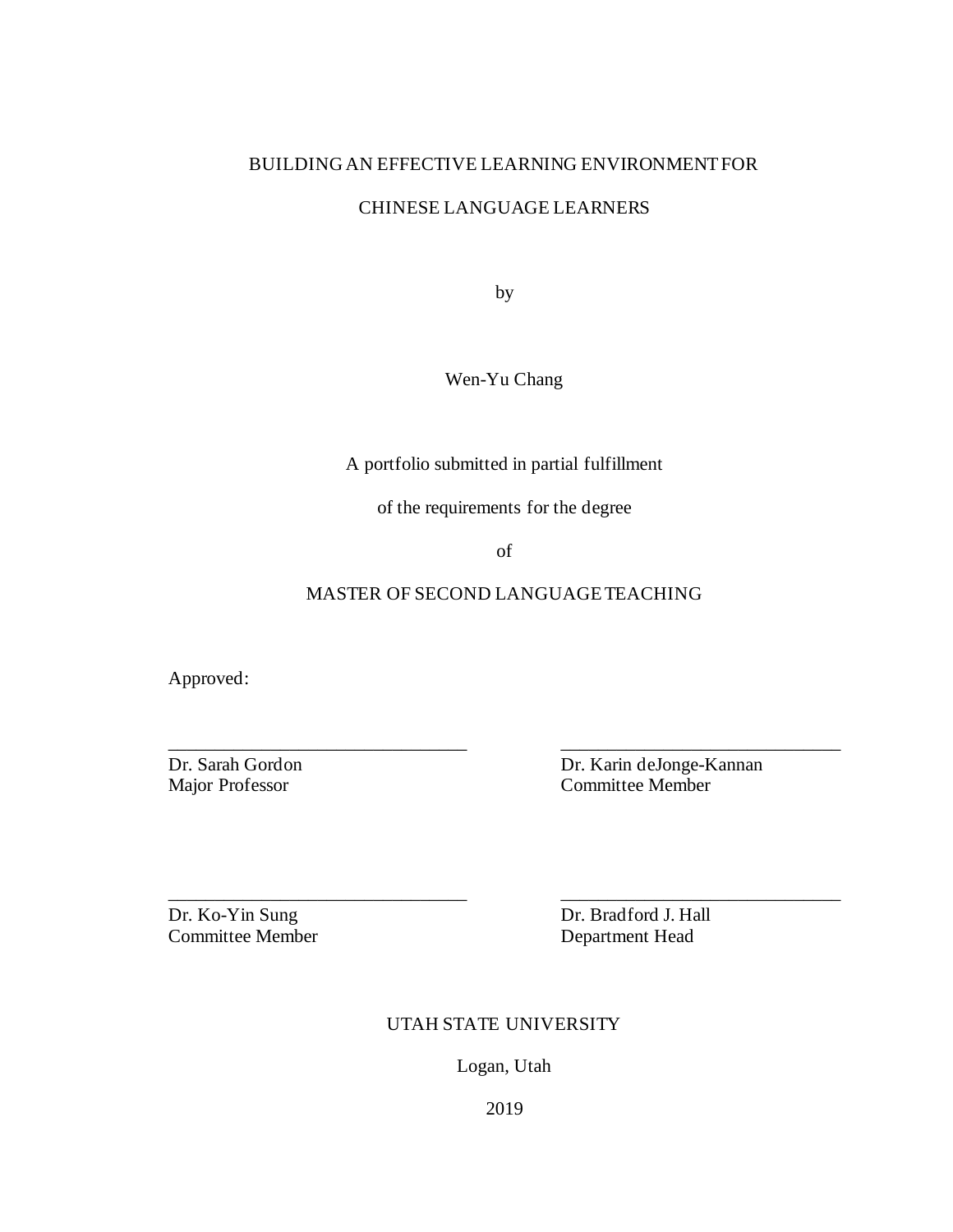Copyright © Wen-Yu Chang 2019 All rights reserved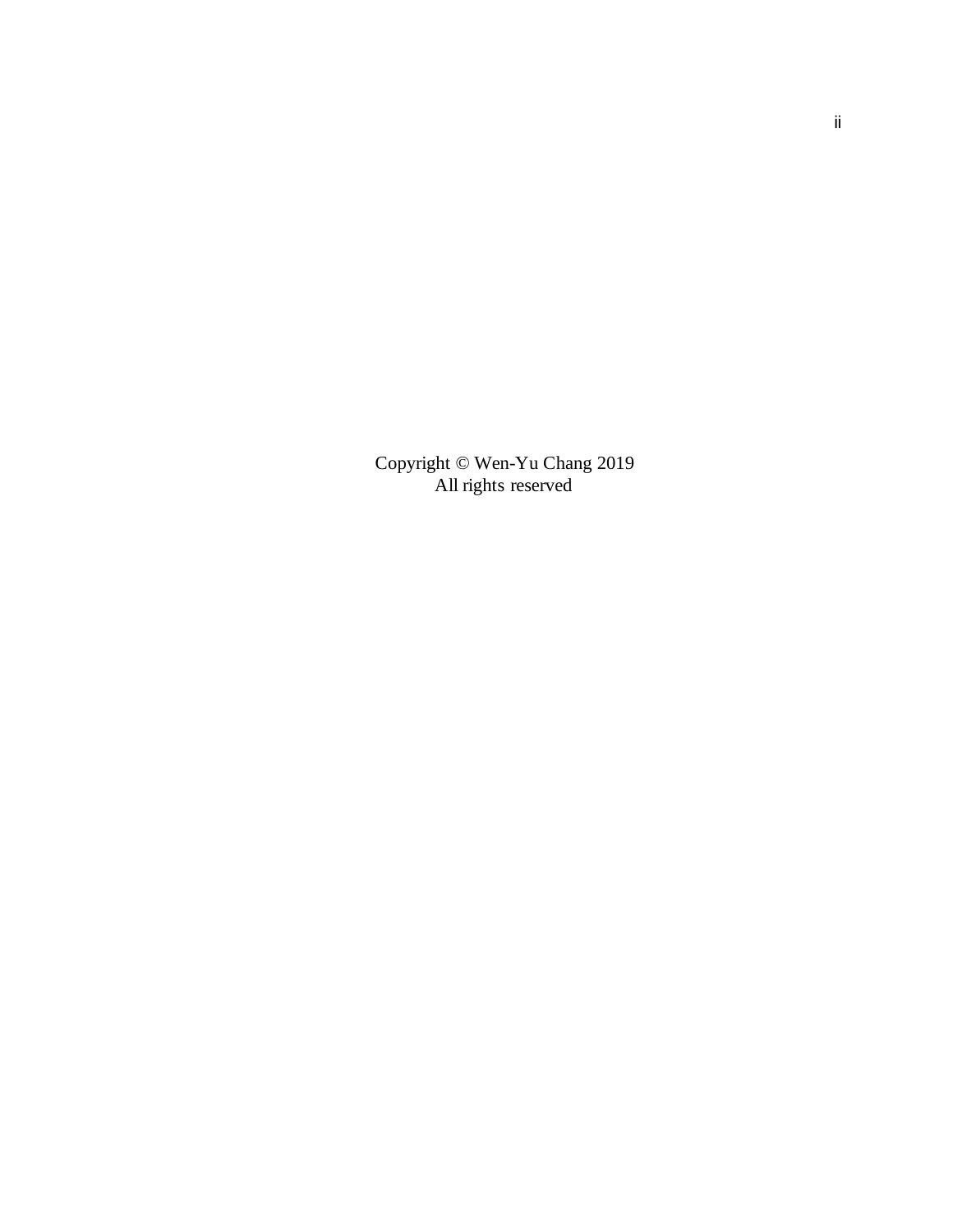### ABSTRACT

### Building an Effective Learning Environment for Chinese Language Learners

by

Wen-Yu Chang, Master of Second Language Teaching Utah State University, 2019

Major Professor: Dr. Sarah Gordon Department: Languages, Philosophy, and Communication Studies

This portfolio is a compilation of papers that the author originally wrote during her study in the program of Master of Second Language Teaching at Utah State University. While pursuing the Master's degree, the author also served as an instructor, teaching assistant, and research assistant in the Chinese program. Thus, this work is framed by the author's personal reflection accumulated from her day-to-day teaching experiences and class observations.

The portfolio consists of three major sections: (1) teaching perspectives, (2) research perspectives, and (3) an annotated bibliography. With the aim to identify the elements of an effective and communicative learning environment for Chinese language learners in a foreign setting, the author analyzes both the facilitating parameters in an athome learning environment and the study abroad context. The author also explores the topics of Digital Story Telling and teaching pragmatics.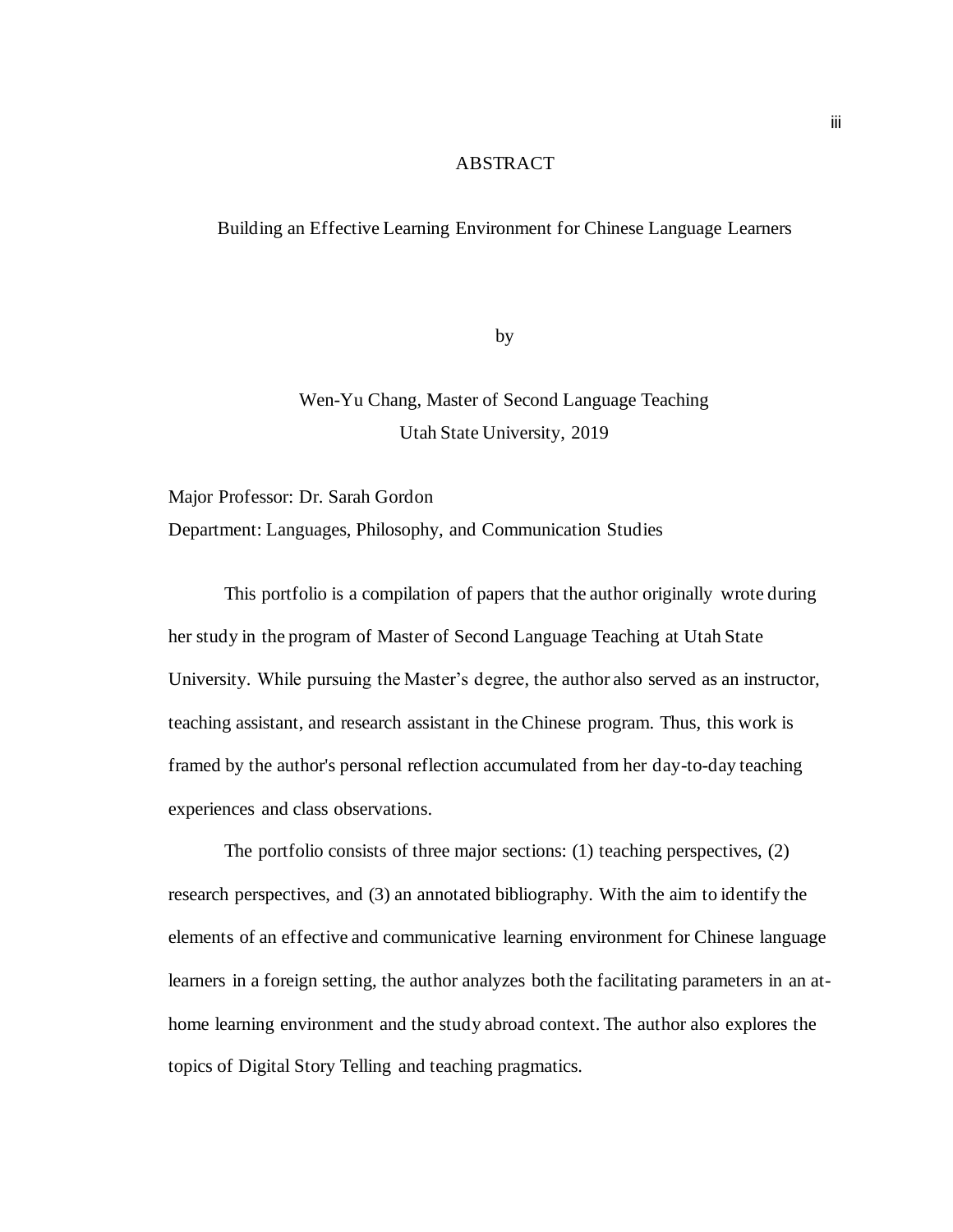This portfolio is intended to benefit teachers of the Chinese language and culture that seek to build a fruitful learning environment in their classrooms around the world.

(113 pages)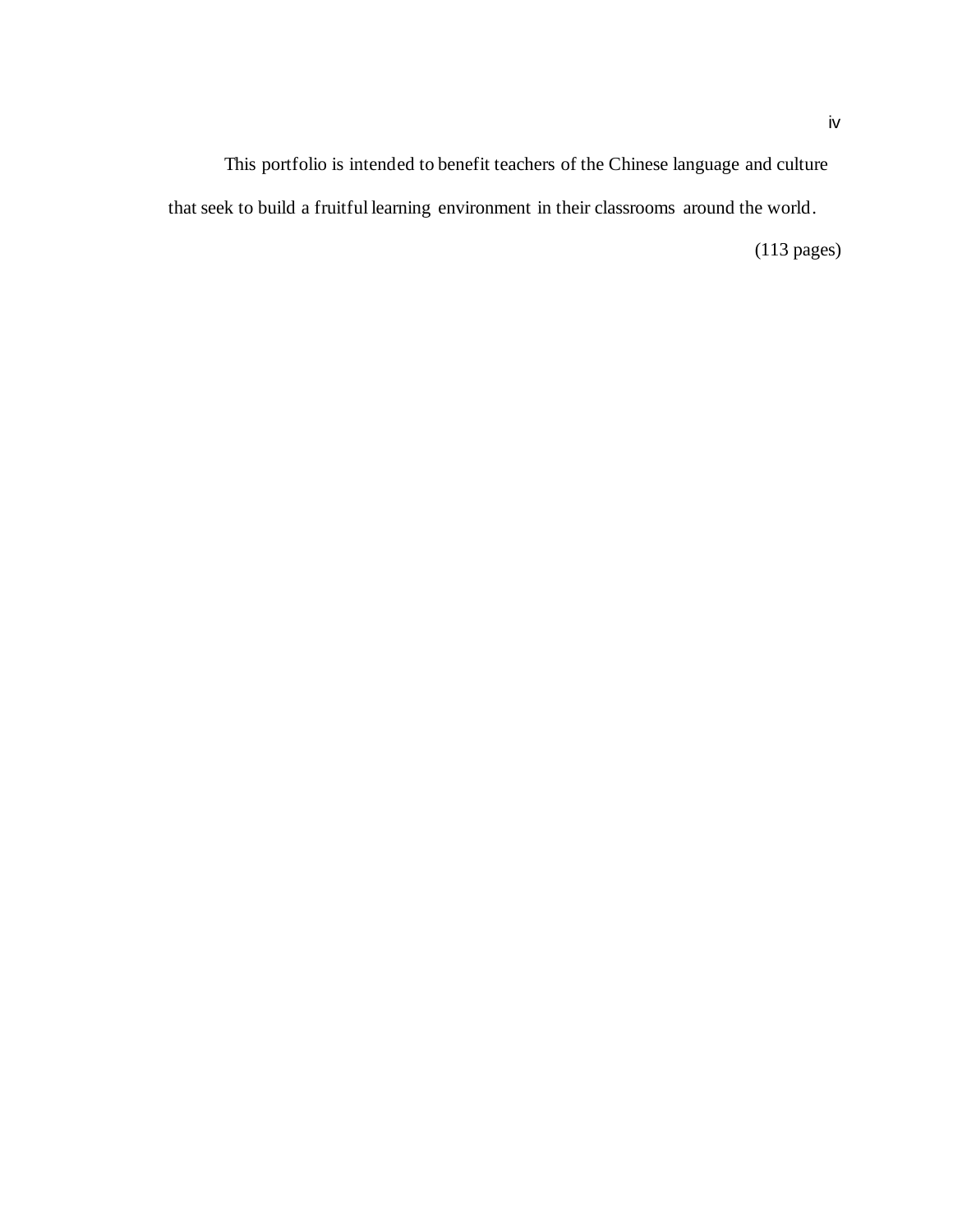#### ACKNOWLEDGMENTS

First of all, I would like to show my gratitude to my committee members for their service and guidance. I would like to thank Dr. Karin deJonge-Kannan. She always dedicates herself to providing me attentive assistance and resourceful guidance. Her wisdom, knowledge, and compassion construct a living example of an influential teacher. She is a great gift for every fortunate student that has been taught by her. I deeply thank her for her generous support. I would like to thank Dr. Sarah Gordon for serving as my committee chair. Her warming encouragement and gracious spirit have lightened my heart and given me strength to keep doing better. I especially appreciate the time and effort that she has spent on working with me to develop my portfolio. I have to thank Dr. Ko-Yin Sung for assisting me in preparing Chinese teaching materials and patiently instructing me every time I asked questions. Her insightful and provident feedback has vastly helped me to understand the uniqueness of teaching Chinese.

Second, I am greatly thankful for all the faculty and peers that I have worked with at Utah State University. Besides my committee members, I would like to thank Dr. Joshua Thoms for working with me and guiding me during my independent study. Thanks are also duo to Dr. Sarah Braden for her helpful course on strategies in teaching the content areas. I also want to acknowledge Dr. Brad Hall for being attentive and supportive to students. Because he offered me different teaching positions, it reduced my financial burden and gave me opportunities to become a better teacher. I cannot express enough gratitude to my fellow MSLT graduate students. They have consistently answered my questions and unselfishly shared their teaching and learning tips. I especially appreciate their assistance, friendship, and kindness.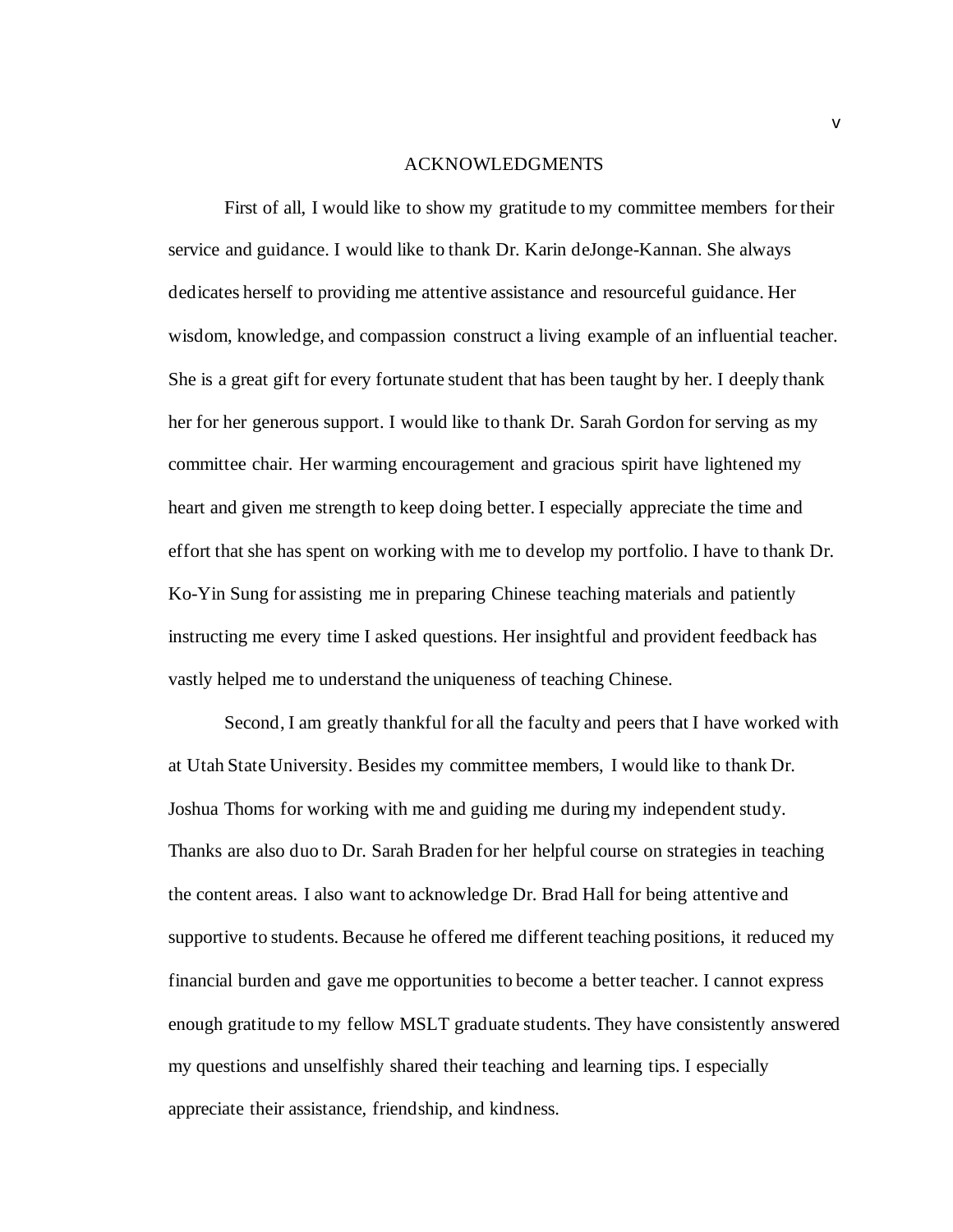Last but not least, I want to thank my husband, Yen-Heng Lin. He has always stood with me and provided me with honest and helpful advice. He is my best friend, my mentor, and my coach. I am thankful that he always has faith in me and pushes me to do my best. Because of his enduring encouragement and support, I am able to pursue my master degree and be a teacher in the United States.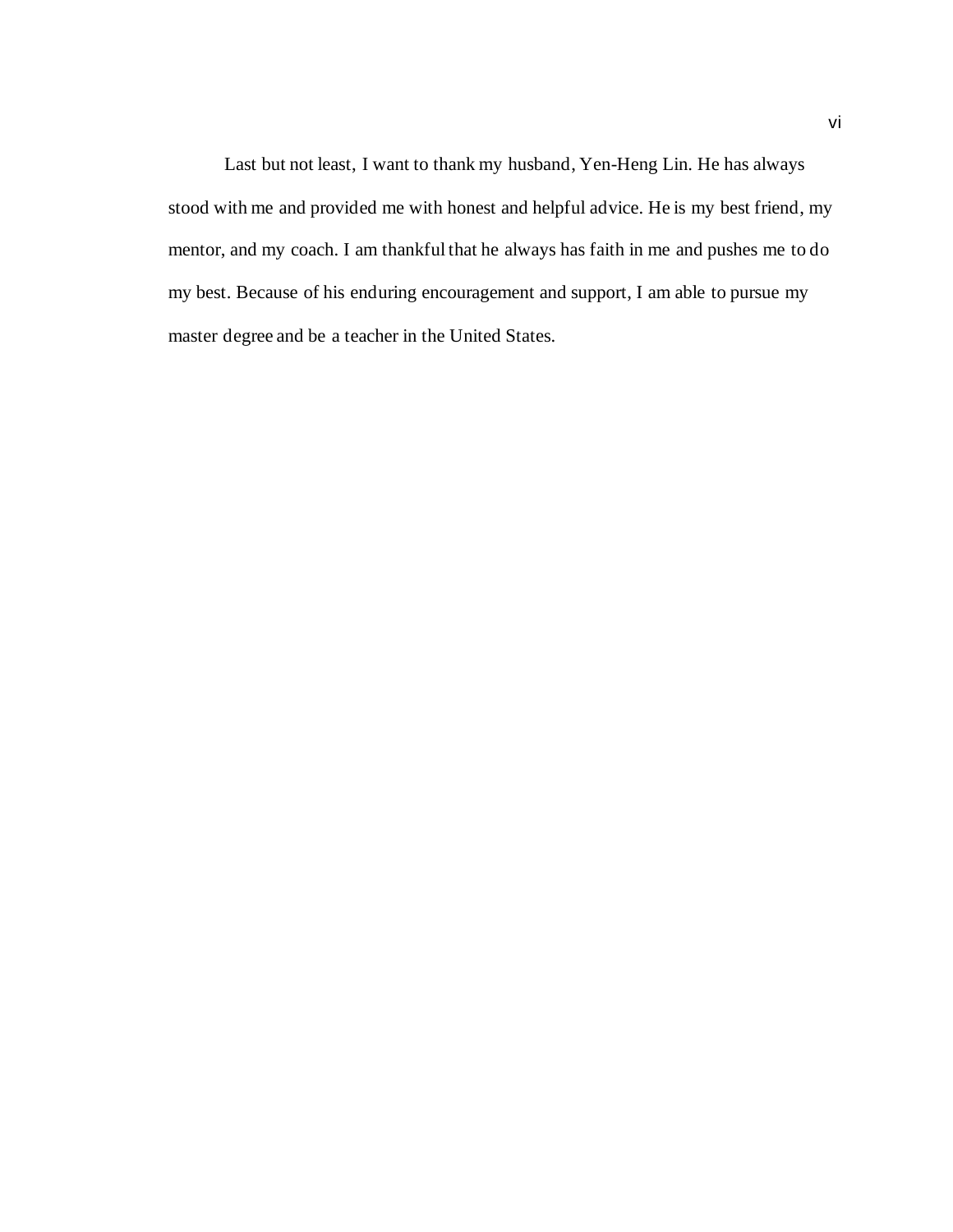### **CONTENTS**

| Living in a Dorm versus with a Family: A Literature Review of the Influence of<br>Study Abroad Contexts on Chinese Language Learners' Oral Proficiency 31 |
|-----------------------------------------------------------------------------------------------------------------------------------------------------------|
|                                                                                                                                                           |
|                                                                                                                                                           |
|                                                                                                                                                           |
| Incorporating Digital Story Telling in L2 Learning and Teaching 74                                                                                        |
|                                                                                                                                                           |
|                                                                                                                                                           |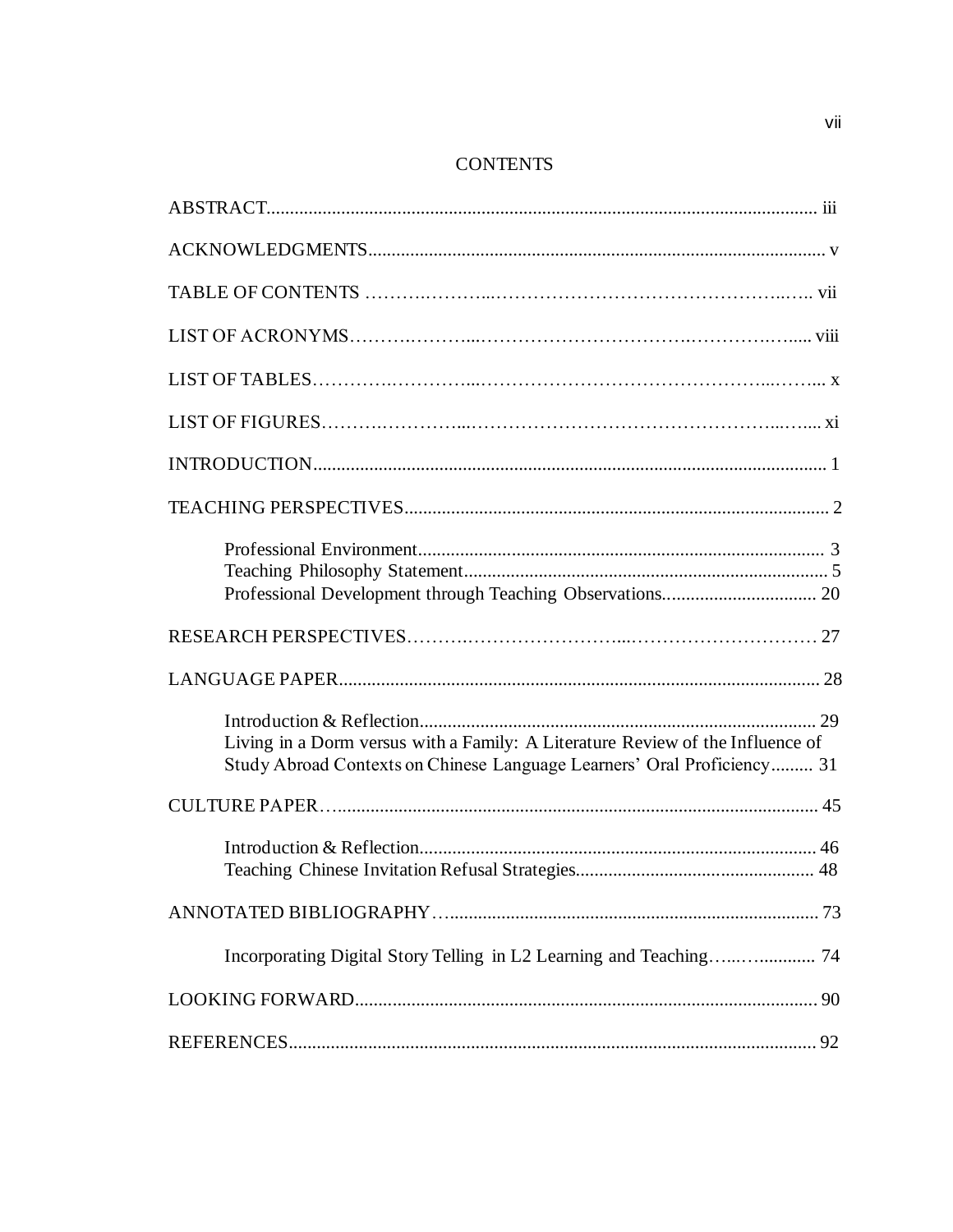### LIST OF ACRONYMS

- ACTFL = American Council on the Teaching of Foreign Languages
- $AH = At$ -Home
- $ALM =$  Audiolingualism
- CALL = Computer-Assisted Language Learning

CARLA = Center for Advanced Research on Language Acquisition

 $CDSs = Can-Do$  Statements

CFL = Chinese as a Foreign Language

CFL/SL = Chinese as a Foreign Language or Second Language

CLLs = Chinese Language Learners

CLT = Communicative Language Teaching

DCT = Discourse Completion Task

- DLI = Dual Language Immersion
- DST = Digital Story Telling
- $EFL =$  English as a Foreign Language
- FTA = Face-Threatening Act
- $IL = Interlanguage$
- ISI = Intensive Summer Immersion
- L1CL2Es = Native Chinese Speakers who are also Second/Foreign Language

English Learners

- L1Cs = Native Chinese Speakers
- L1EL2Cs = Native English speakers who are also Second/Foreign Language

Chinese Learners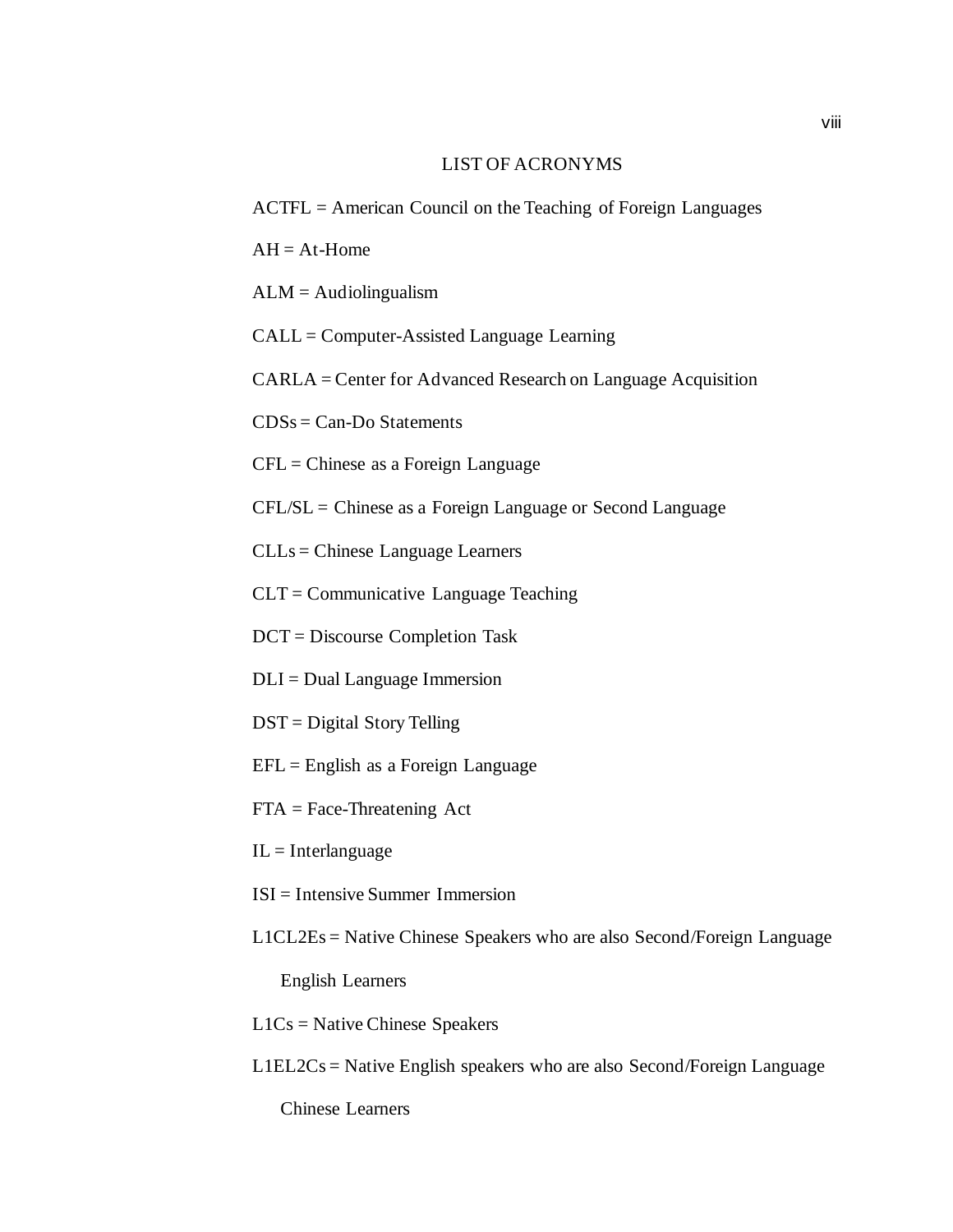- L1Es = Native English Speakers in the United States
- $L2 =$  Second Language
- MSLT = Master of Second Language Teaching
- MSP = Multimedia Storytelling Prototype
- NCSSFL = National Council of State Supervisors for Languages
- NL1Cs = Non-native Chinese Speakers
- NSLI = National Security Language Initiative
- OPI = Oral Proficiency Interview
- P21 = The Partnership for 21st Century Skills
- $SA = Study Abroad$
- SCT = Sociocultural Theory
- SLA = Second Language Acquisition
- SOPI = Simulated Oral Proficiency Interview
- SRQ = Scaled Response Questionnaire
- TL = Target Language
- TPRS = Teaching Proficiency through Reading and Storytelling
- TTLO = Transitioning to Teaching Language Online
- USU = Utah State University
- WTC = Willingness to Communicate
- ZPD = Zone of Proximal Development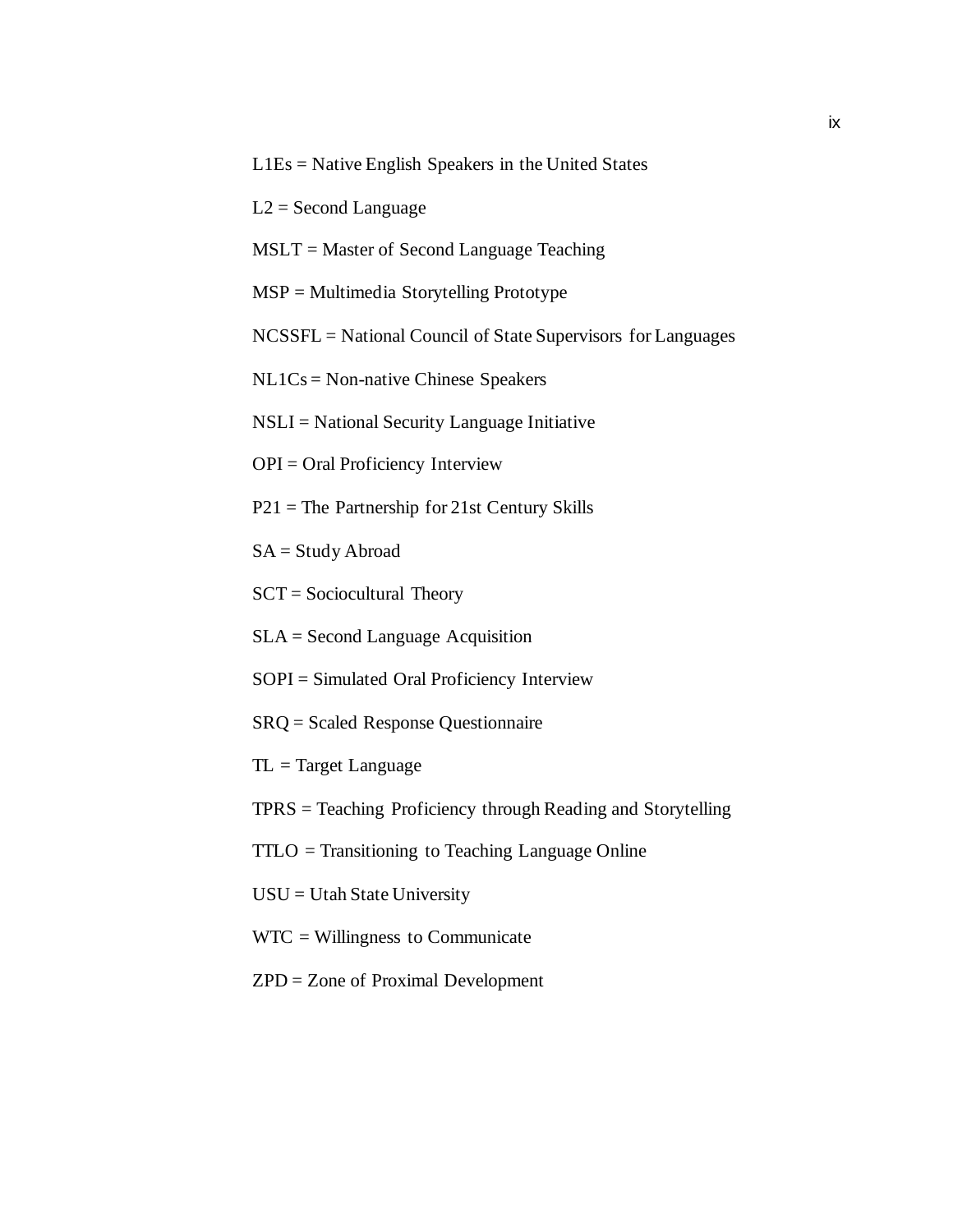### LIST OF TABLES

| Table |  | Page |
|-------|--|------|
|       |  |      |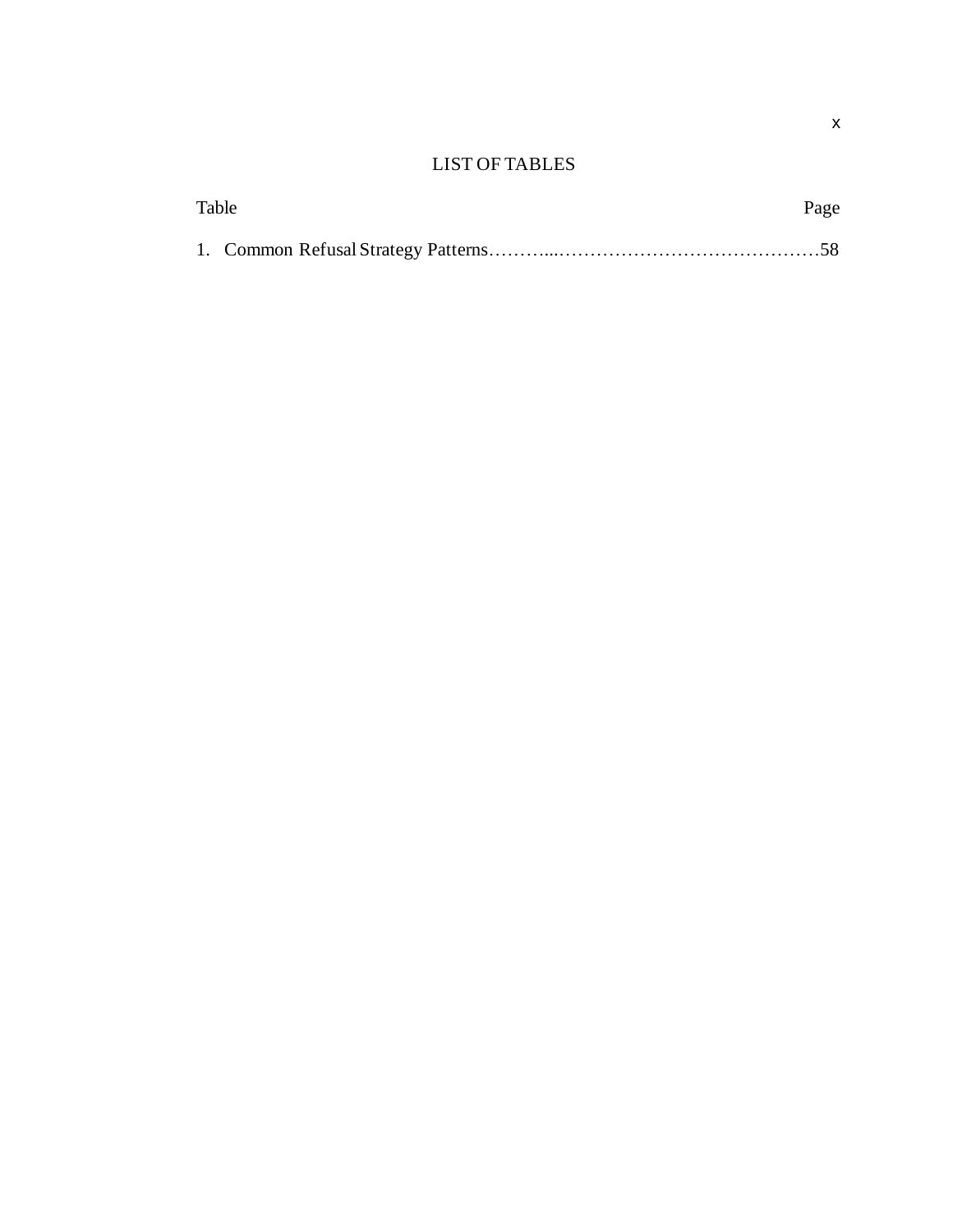### LIST OF FIGURES

| Figure |  | Page |  |
|--------|--|------|--|
|        |  |      |  |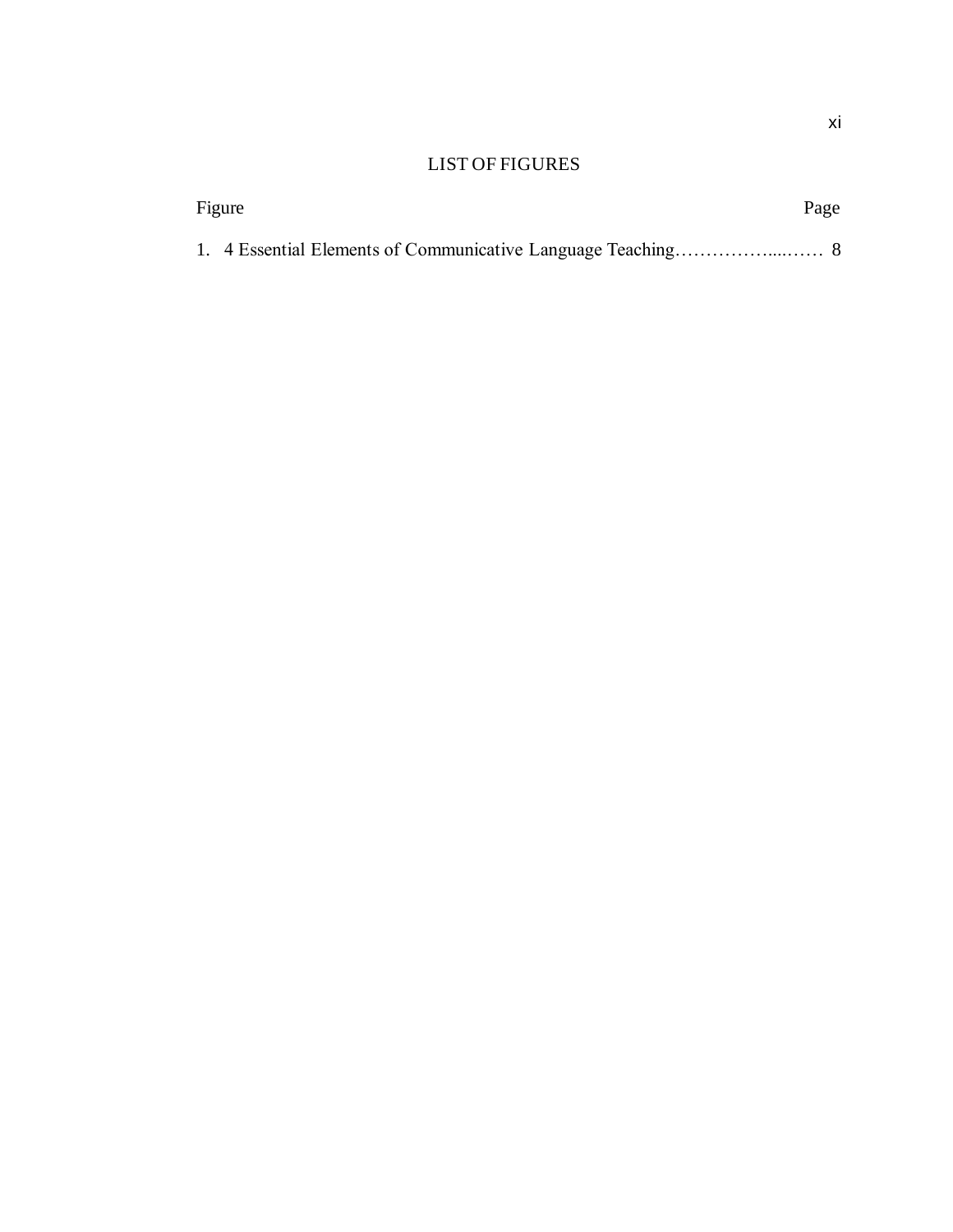#### INTRODUCTION

This Master of Second Language Teaching (MSLT) portfolio is concrete evidence that demonstrates my understanding of teaching a second language in completing this master's degree at Utah State University (USU). My portfolio is composed of three sections, including papers initially written for course assignments, that were substantially refined over time to transform the materials into this coherent collection.

The first section is **"teaching perspectives,"** including the most important part of my portfolio, the teaching philosophy. In this document, I outline what I believe is essential to building an effective learning environment for Chinese language learners (CLLs) from my own learning and teaching experiences. The second section is **"research perspectives,"** one focused on language and the other on pragmatics. In the language paper, I examine how living with second language (L2) native speakers in a student dormitory versus with a home stay family influences CLLs' oral competence during the study abroad immersion experience. In the pragmatics paper, I examine invitation refusal strategies of Chinese L1 speakers and American English L1 speakers, and further propose a lesson plan to teach CLLs invitation refusal strategies and highlight cross-cultural pragmatic awareness. The third section is an **annotated bibliography**, in which I define Digital Story Telling (DST) and discuss both the theory and practice of integrating DST in L2 learning. All three sections share common themes, such as: motivation among second language learners, communicative language teaching, teaching culture, and other elements. Together, the topics I have chosen for these three sections provide an overview of some essential aspects of my teaching.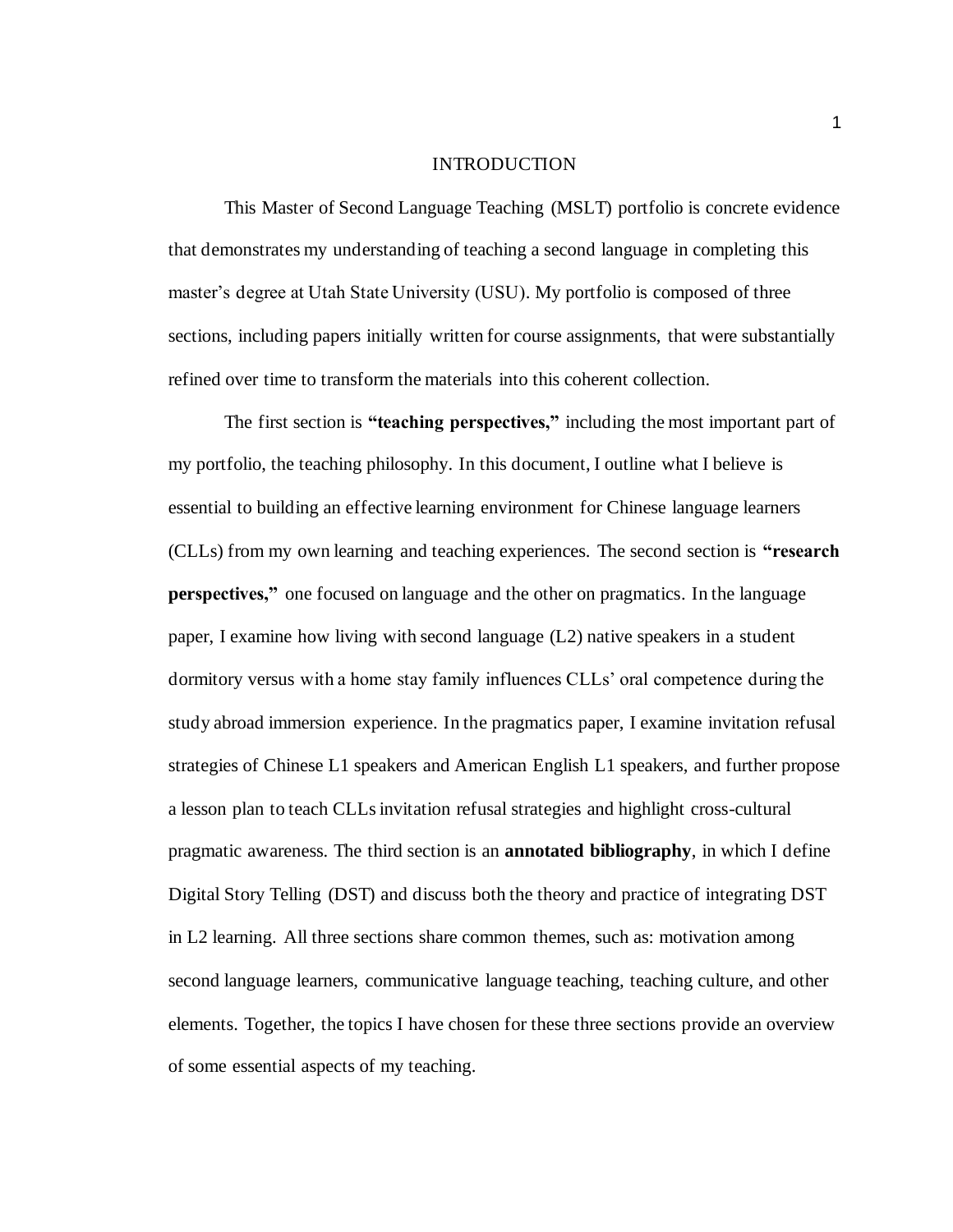TEACHING PERSPECTIVES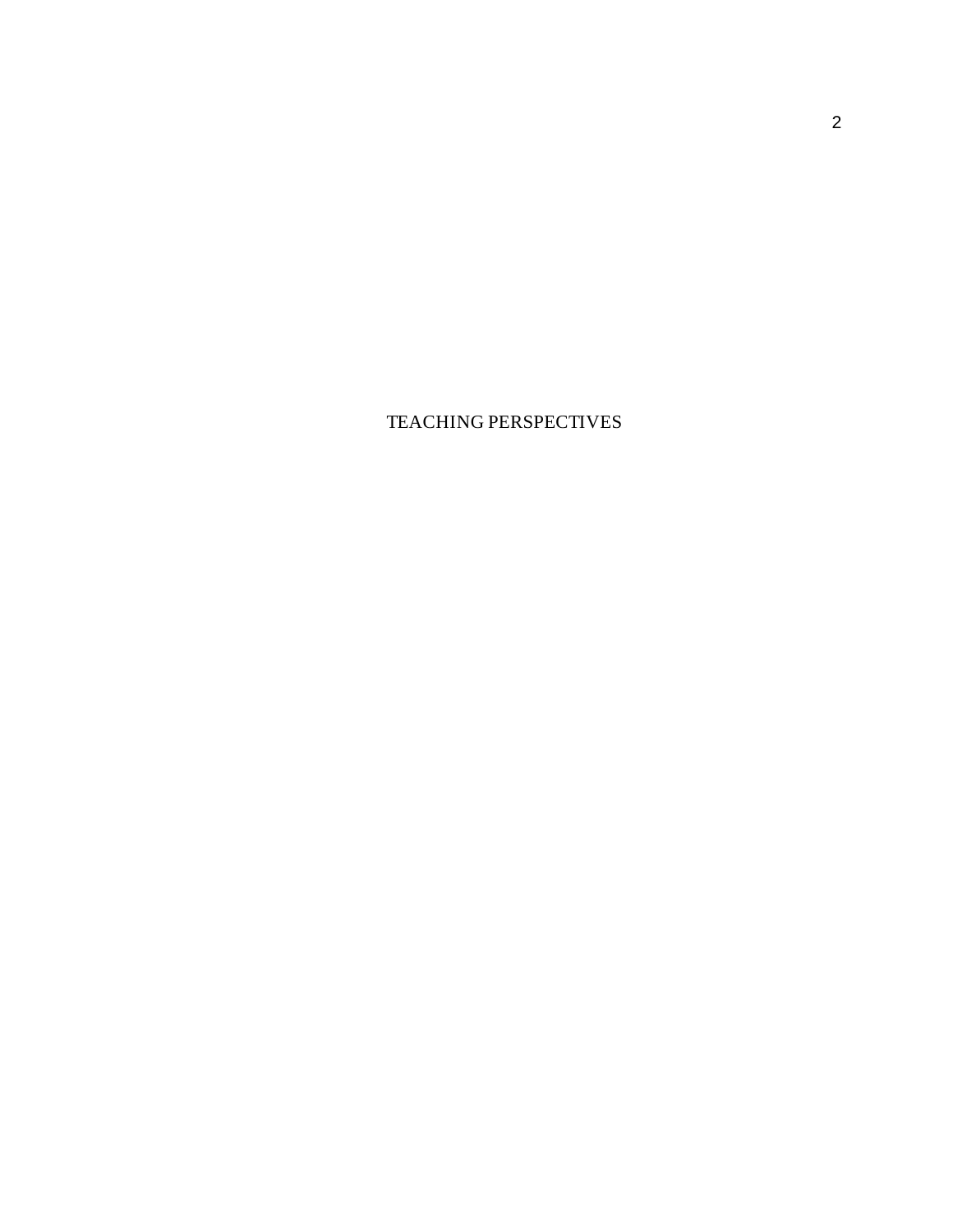#### PROFESSIONAL ENVIRONMENT

Before enrolling in the Master of Second Language Teaching (MSLT) program at Utah State University (USU), I taught English as a foreign language to young learners in Taiwan for three years. I volunteered as a Chinese teacher in a summer camp for adult learners in Thailand, and another summer camp at a Dual Language Immersion elementary school for first graders in Logan, Utah. I also assisted in diverse Chinese classes at the same elementary school and at USU. When I was in the MSLT program, I served as an instructor, teaching assistant, and research assistant in Chinese.

My studies and experiences throughout my program of study equipped me with a strong theoretical and practical foundation to be an effective language teacher of Chinese. First of all, the multidimensional working experiences I gained when I was serving as a graduate Chinese instructor, class assistant, and research assistant refined my curriculum designing, teaching, and communication skills. Second, the professional knowledge accumulated from the different courses provided an in-depth, hands-on introduction to the field of second language pedagogy. My more recent teaching experiences have led me to see the contrast of my previous teacher-centered, authoritative learning background and become more observant and productive in the student-centered American learning and teaching culture. Third, my professional development, such as enrolling in the CARLA and University of Nebraska–Lincoln STARTALK Chinese teaching programs, attending and presenting at academic conferences in Utah, and observing numerous language classes, have all immensely inspired me and empowered my teaching perspectives and practices.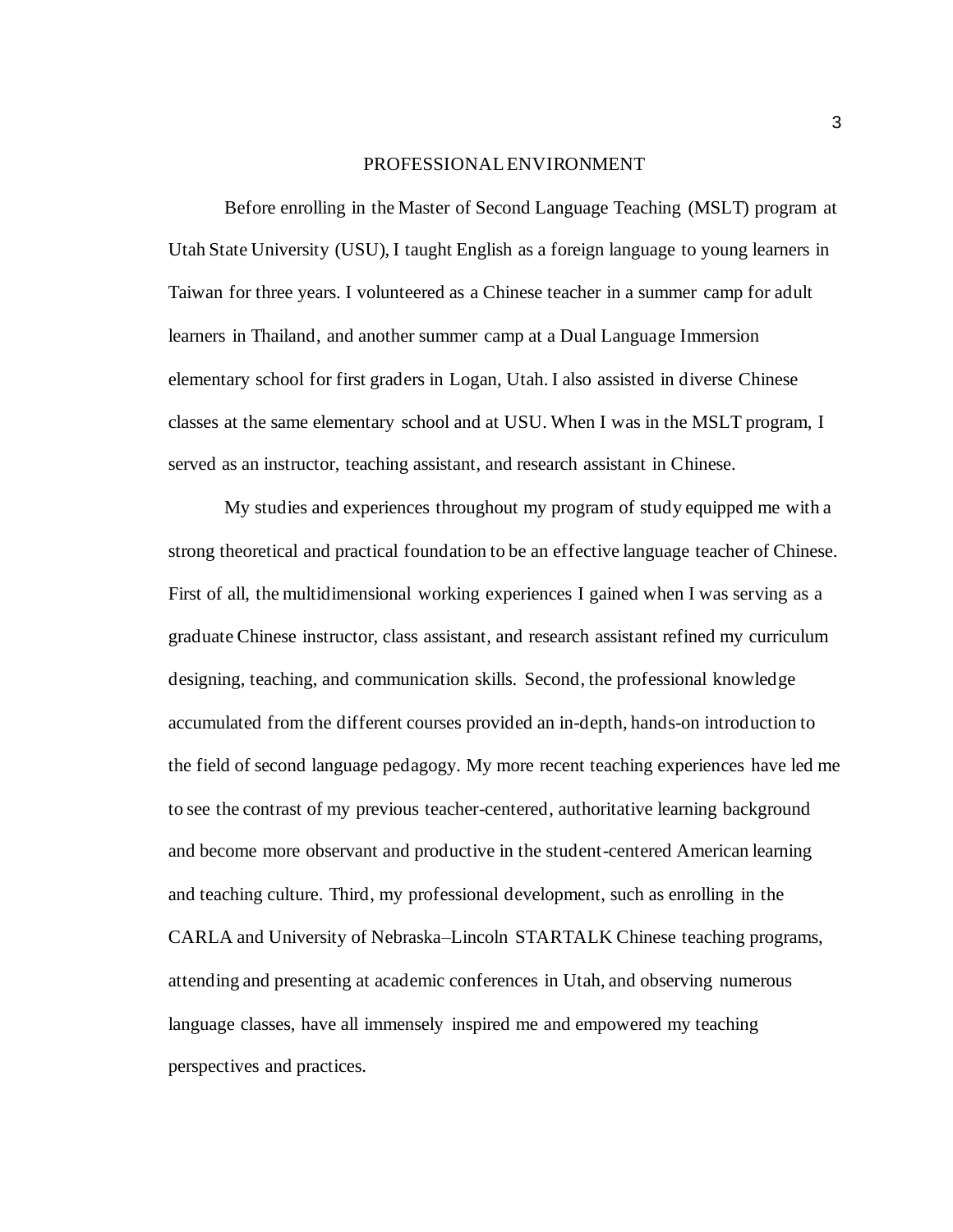As a result of these fruitful and rewarding teaching and learning experiences with young learners and adults of different levels and in different contexts, I view myself as an effective and competent Chinese language teacher for K-16 students in the United States and various teaching contexts abroad.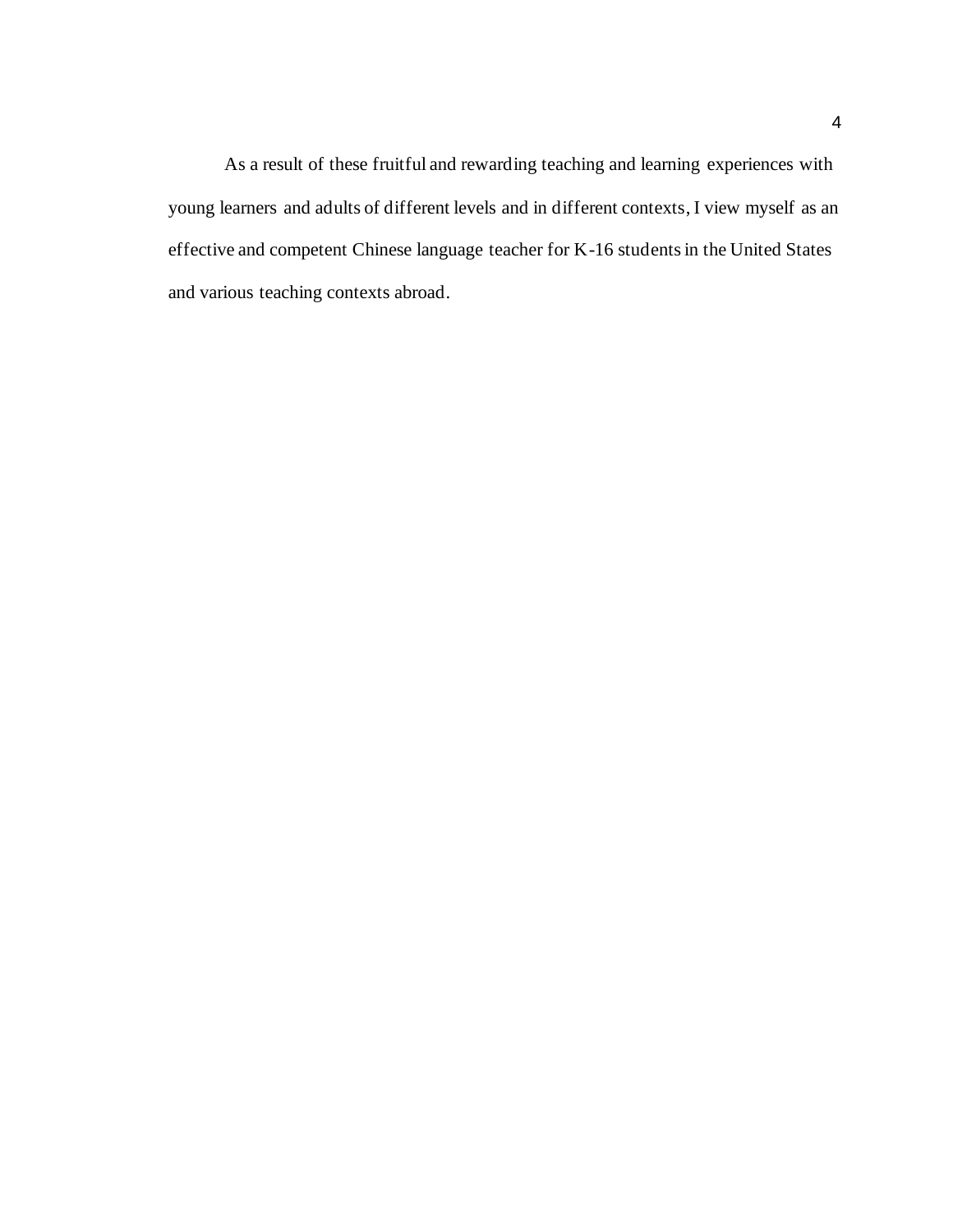#### TEACHING PHILOSOPHY STATEMENT

### **Introduction**

If you are a language teacher, the following scenario might sound familiar to you. If not, it is very familiar to me, as I have encountered it more than once when I was teaching Novice and Intermediate-Low levels of Chinese classes as a Graduate Instructor at Utah State University (USU) in the past two years of studying in the Master of Second Language Teaching (MSLT) program.

In the beginning of the semester, after meeting with the new students in the first class hour, some ambitious students may linger after class, and even walk back to the office talking. They appear joyful and excited about the new semester and learning with you, the teacher, the fluent speaker of the target language (TL). They tell you about their previous learning or travel experiences. They also tell you how passionate they are about learning the TL and ask you the advice to improve their language proficiency. Then, three months later, you may bump into these students, and you ask how they feel about the course so far. They seem timid and alienated when they are talking to you. They start to complain that learning is too hard and they do not have enough time to study Chinese.

This kind of scenario makes me contemplate what I can change and should do to relight or maybe extend the sparks in students' eyes. Chinese Language Learners (CLLs) often have a hard time improving language competences, and gradually lose the confidence and motivation that drive them to continue learning mentally and physically. I value reflective teaching and often reflect on how to better motivate students.

Albert Einstein once said, "The more I learn, the more I realize how much I don't know." Before coming to the MSLT program, I was teaching English in a private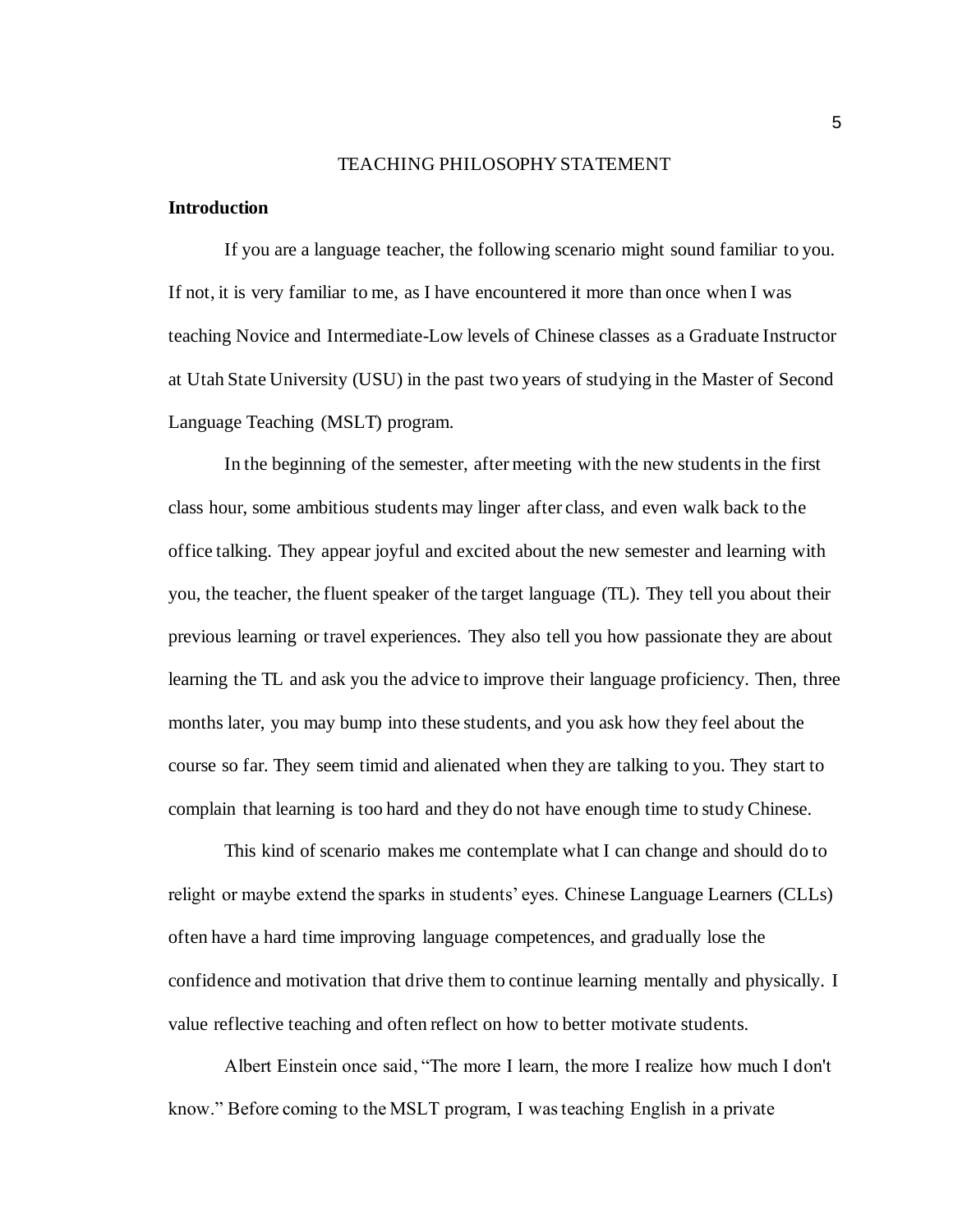language school for three years, where I thought methodology was everything. I was an apprentice mimicking the ways of teaching lessons from other experienced teachers. I used to think, the more I copied their methodology, the more I could use in my own class. I once thought articulating their games and activities well and copying the models exactly equaled success. Not until studying in the MSLT program, have I learned how to conduct a class scientifically and to engage in reflective teaching. Therefore, in this teaching philosophy, I am going to articulate my beliefs and practices of building an effective learning environment for CLLs. These beliefs and practices have grown out of what I have learned from taking courses in and out of the MSLT program and teaching and assisting in USU Chinese 1000- to 3000-level (novice through intermediate high) classes.

### **Using Communicative Language Teaching (CLT)**

The first thing I learned in the MSLT program is a very basic difference between two major approaches in the L2 teaching world. The first is Audiolingualism (ALM), which is also referred to as the "Atlas Complex" (Lee & VanPatten, 2003, p.6). The second is Communicative Language Teaching (CLT) (Ballman, Liskin-Gasparro, Mandell, 2001; Lee & VanPatten, 2003; VanPatten, 2017). ALM represents the traditional teaching approach, while CLT represents a more contemporary teaching approach. They demonstrate two opposite types of roles of teacher and students. ALM views the teacher as the center of the classroom, an authority figure that claims all the responsibility of learning in the classroom. To draw an analogy, the teacher is like a drill sergeant in the army. Learners should obey and follow. Errors are not permitted. Recasting, accuracy, and using the correct form (grammar) are considered essential for learning to happen. On the other hand, CLT sees students as the center of the classroom,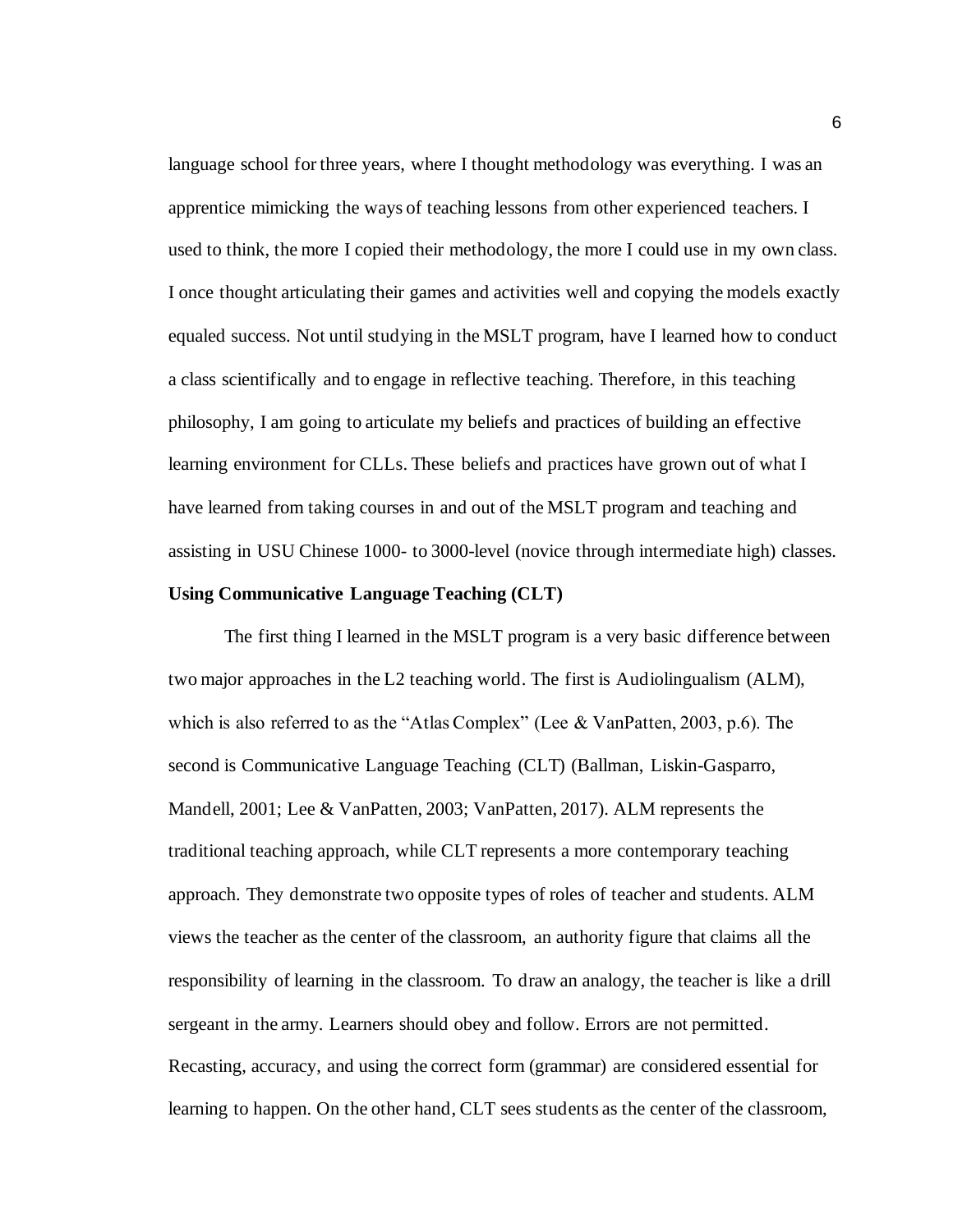and they are in charge of their own learning. For students to achieve success in learning a language, CLT requires negotiation and communication with one and another, including with other students and the teacher. Errors should not be forbidden, as they represent the processes of learning. In one helpful possible teaching persona, the teacher acts as the team coach, that aids from the sidelines and does everything to help the players to win, yet the teacher will never be the player as the learning responsibility lies on the students in CLT. With respect to Second Language Acquisition (SLA), ALM teachers claim that language can be attained by correcting habits through repetition and reinforcement, while in contrast CLT teachers argue that learning happens through interpreting, expressing, and negotiating meaning, and errors are part of acquisition (Lee & VanPatten, 2003).

Compared to ALM, CLT is a more effective L2 learning approach. Yet not until I took my first class in the MSLT program had I heard of or experienced CLT. I was overwhelmed at first by discovering that the way I had learned in my prior education and how I used to teach my previous ESL classes was far from communicative. I was used to the older model, the ALM. When a teacher teaches in ALM, students can only know how to pass language exams, instead of being able to use the L2 to communicate well with other people. Due to my own personal experiences, it now makes sense to me why, even though I have spent over ten years learning English, there are still moments when I try to convey my thoughts and language breakdowns occur, as I fail to call on my communication strategies (such as rephrasing sentences) because I had not learned a language in a communicative way before (Ballman et al., 2001; Ellis, 2012).

I have learned from my own experiences as both an L2 learner and teacher that the traditional language learning style of ALM is at odds with what we now know about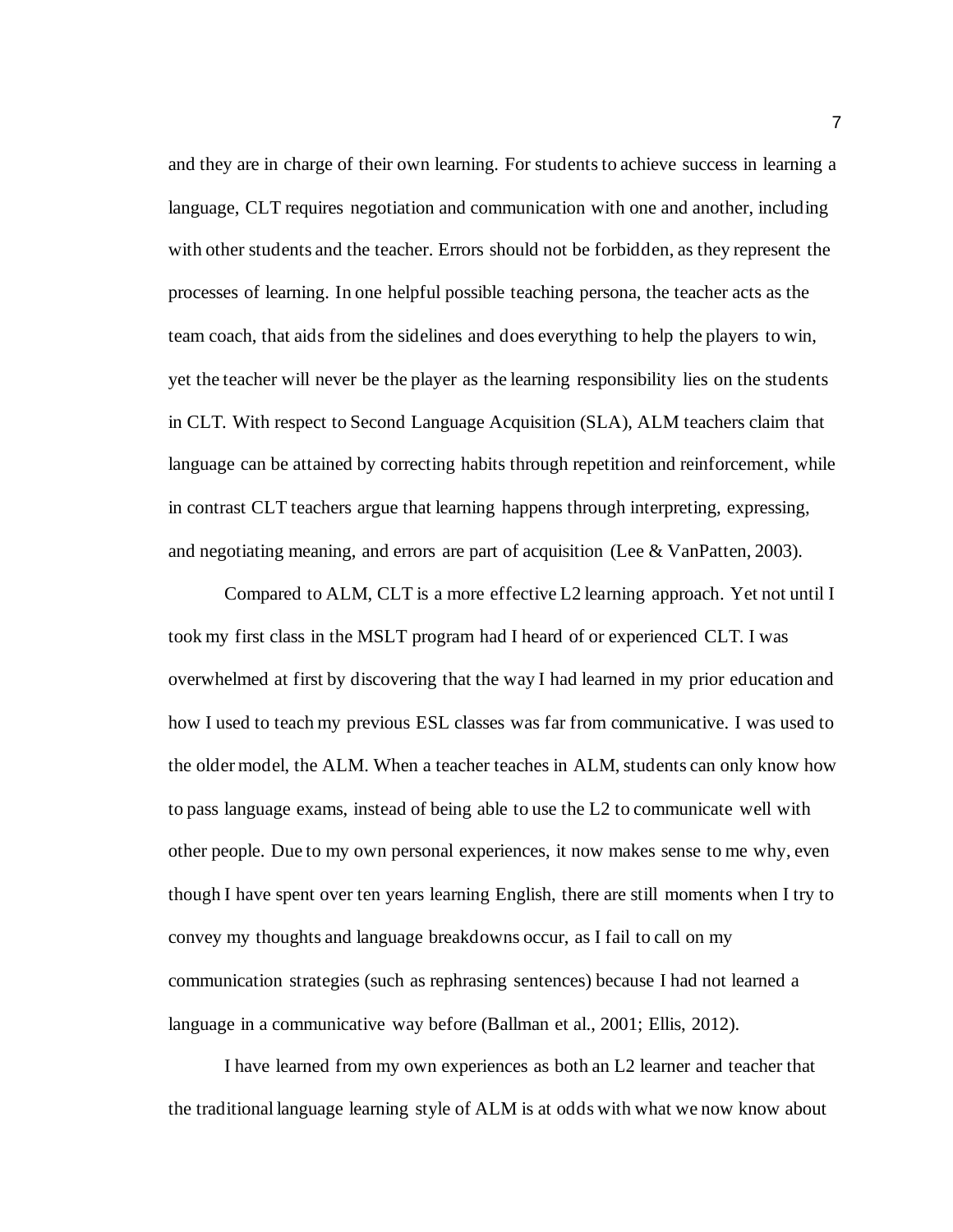SLA, while CLT is effective. Since then, I have become an advocate for the

communicative learning environment. Below I will outline 4 essential elements of CLT.



Table 1: 4 Essential Elements of Communicative Language Teaching

### **a. Making input comprehensible**

Krashen's input hypothesis (1987) emphasizes that language acquisition is a subconscious process, where "we acquire by understanding language that contains structure a bit beyond our current level of competence  $(i+1)$ . This is done with the help of context or extra-linguistic information" (Krashen, 1987, p. 21). In addition, only when providing as much TL as possible, can input be sufficient. That is to say, the use of TL in the classroom needs to be as much as possible, and a successful lesson implies that  $i+1$ will come naturally, as long as there is sufficient and understandable communication in TL (Krashen, 1987). It is like playing basketball: one needs to know the rules and movements, and how to play, before the game begins. Students need to comprehend in the first place, so they may proceed learning in a communicative way. Part of the challenge is that second language acquisition (SLA) is implicit, complex, and dynamic, but slow (Lee & VanPatten, 2013; VanPatten, 2017). Even though I cannot change the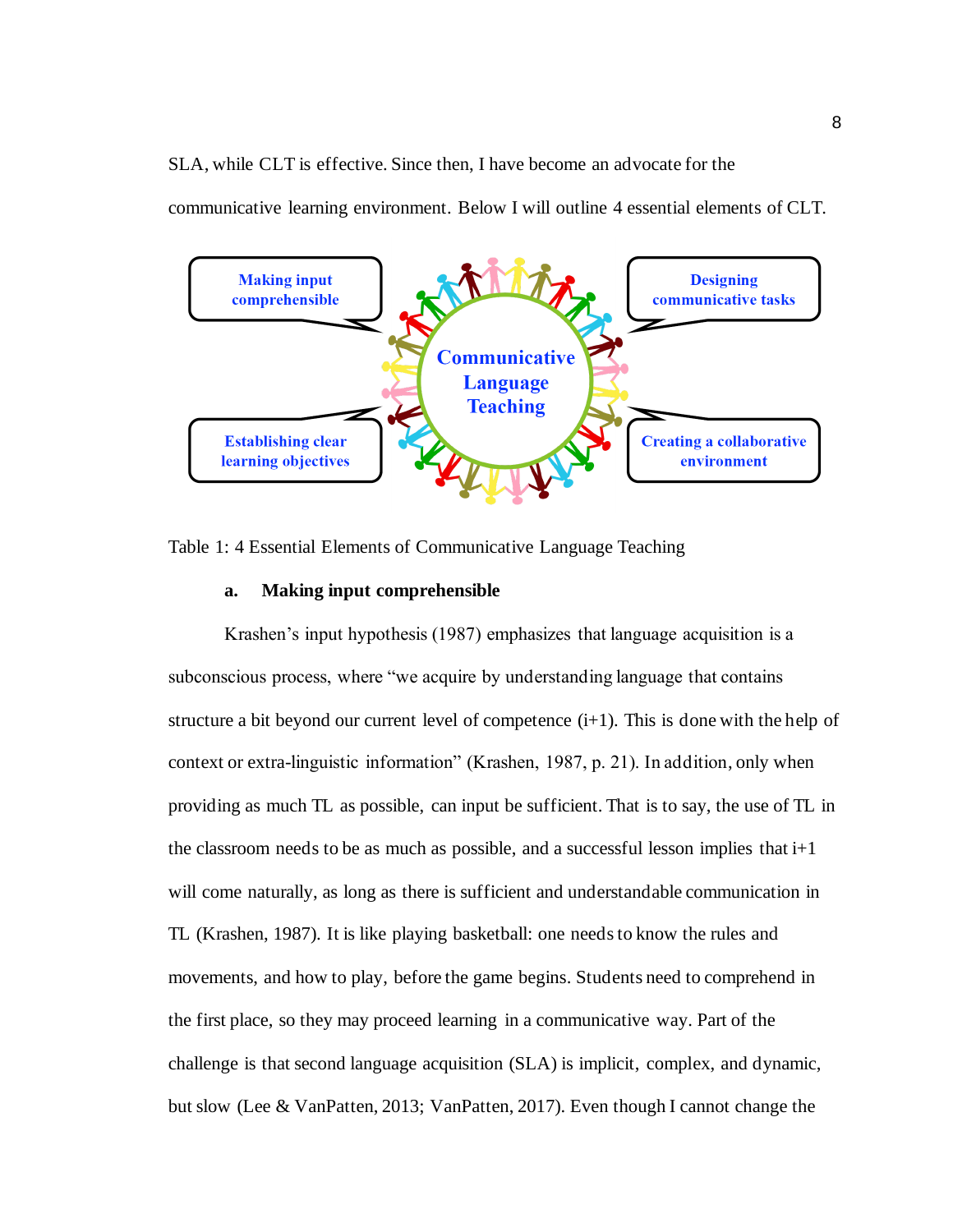stage-like phase of SLA, as a communicative teacher, I can surely attempt to stimulate students' cognition by providing input that is easy to understand, because comprehension is a gateway to second language acquisition (VanPatten, 2017).

Before knowing about the importance of comprehensible input, I mistakenly often thought explicitly explaining character by character, word by word, was the right way for students to increase comprehension, as that is how I was taught at school. However, VanPatten (2017) pointed out that our heads do not acquire language by repetitive drilling, by being exposed to explicit explanations, or through input to which we do not have to pay attention to for communication. Instead, our heads can only operate in some kind of language embedded in a communicative message. Teachers should consider students' proficiency level and avoid overloading information (Lee & VanPatten, 2013; VabPatten, 2017). Otherwise, it is a waste of class time and results in a rising affective filter (Krashen, 1982), where students feel anxious, self-conscious, and reluctant to participate. Again, it is important to consider both motivation and the nature of L2 input.

Thus, in addition to the appropriate amount of meaning-bearing and levelappropriate input, simplified input can also make comprehension happen. Simplified input refers to using shorter sentences, slowing down speech pace, using pauses between longer sentences, rephrasing, using repetition, and engaging students' participation when teaching new concept (Lee & VanPatten, 2013; VanPatten, 2017). Body language, gestures, visual aids, and multimedia texts are helpful to deepen comprehension as well. Accessing students' funds of existing knowledge to connect students' personal experiences to the topic has been successful in enhancing their understanding and interest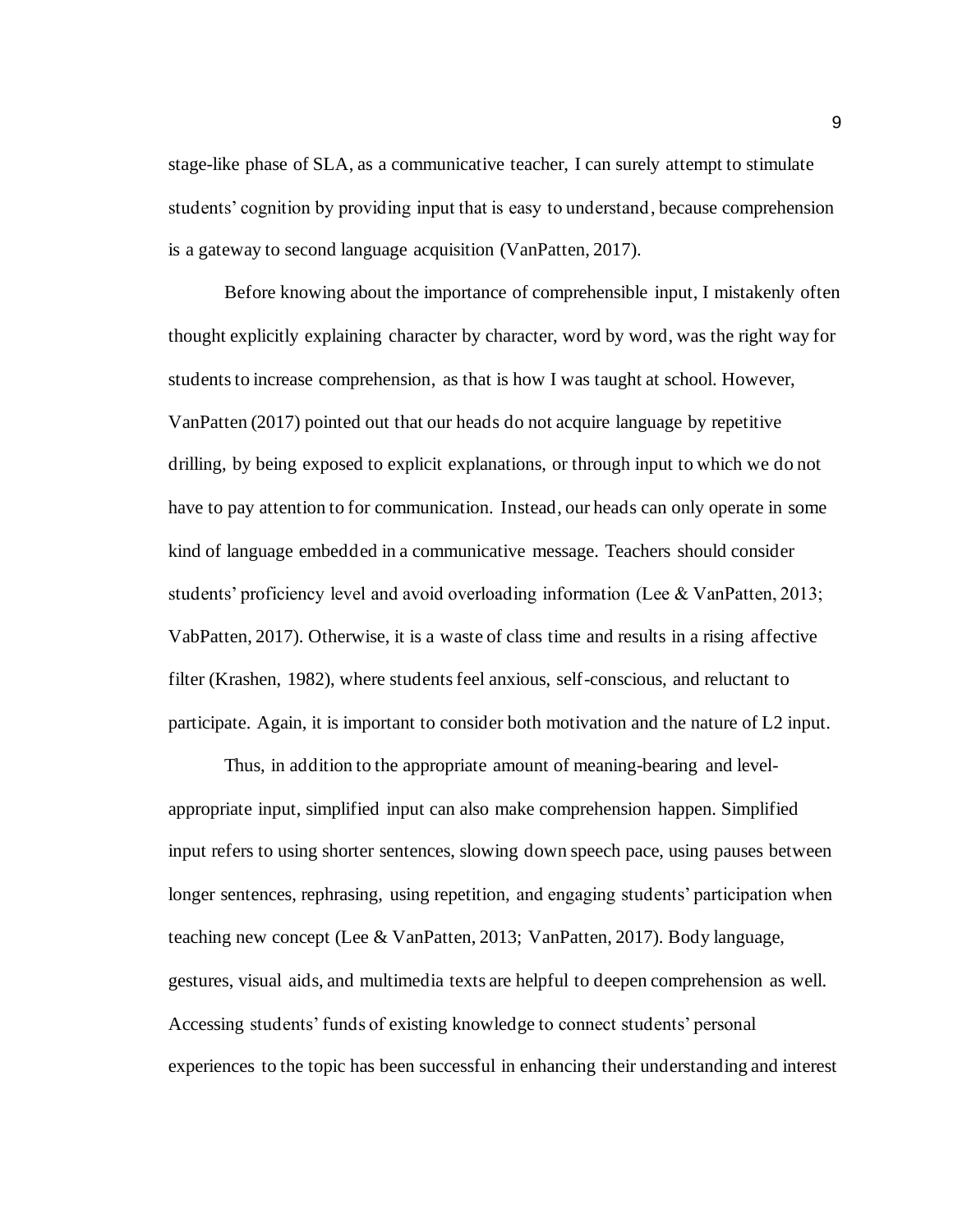in my Chinese classes. The personal connection, drawing on background knowledge or interests, is important for learner motivation, as I have observed in my own teaching.

Take one lesson in my Chinese class for example, when teaching the topic of the post office, as a warm-up that would make a personal connection and cultural comparison in a comprehensible way, I would first ask students about the things they do in the post office in the United States. After students discussed what they do in the post office in the United Statesin groups, they would write down these things on the board. By doing so, they would easily reach the understanding of the language and content. Then, students would read along a modified text about the post office in China with me and then with a peer. Next, the whole class would watch a relevant video clip, so students would comprehend the linguistic knowledge with a visual aid. Later, I would teach the new vocabulary with PowerPoint slides full of authentic pictures, reinforced with my gestures and body language. When I introduced the things that students can do in the post office in China, I would familiarize them with the following sentence frame: I can \_\_\_\_\_\_\_ in the post office in China, but I cannot \_\_\_\_\_\_\_ in the United States. I can \_\_\_\_\_\_\_ in the post office in China, and I can also \_\_\_\_\_\_\_ in the United States. Meanwhile, I would use comprehension checks and review the content after I teach five new words. The teaching slides would provide a graphic organizer, and be composed of photos, different colorcoding, highlighting, and in a consistent visual format. Later, students would collaborate in pairs to compare and talk about the difference they found between the post office in the United States and China with a Venn-Diagram and the sentence frame mentioned earlier. Finally, they work together in two groups (communicating, drawing, and writing) to make a poster promoting and contrasting post officesin China and the United States.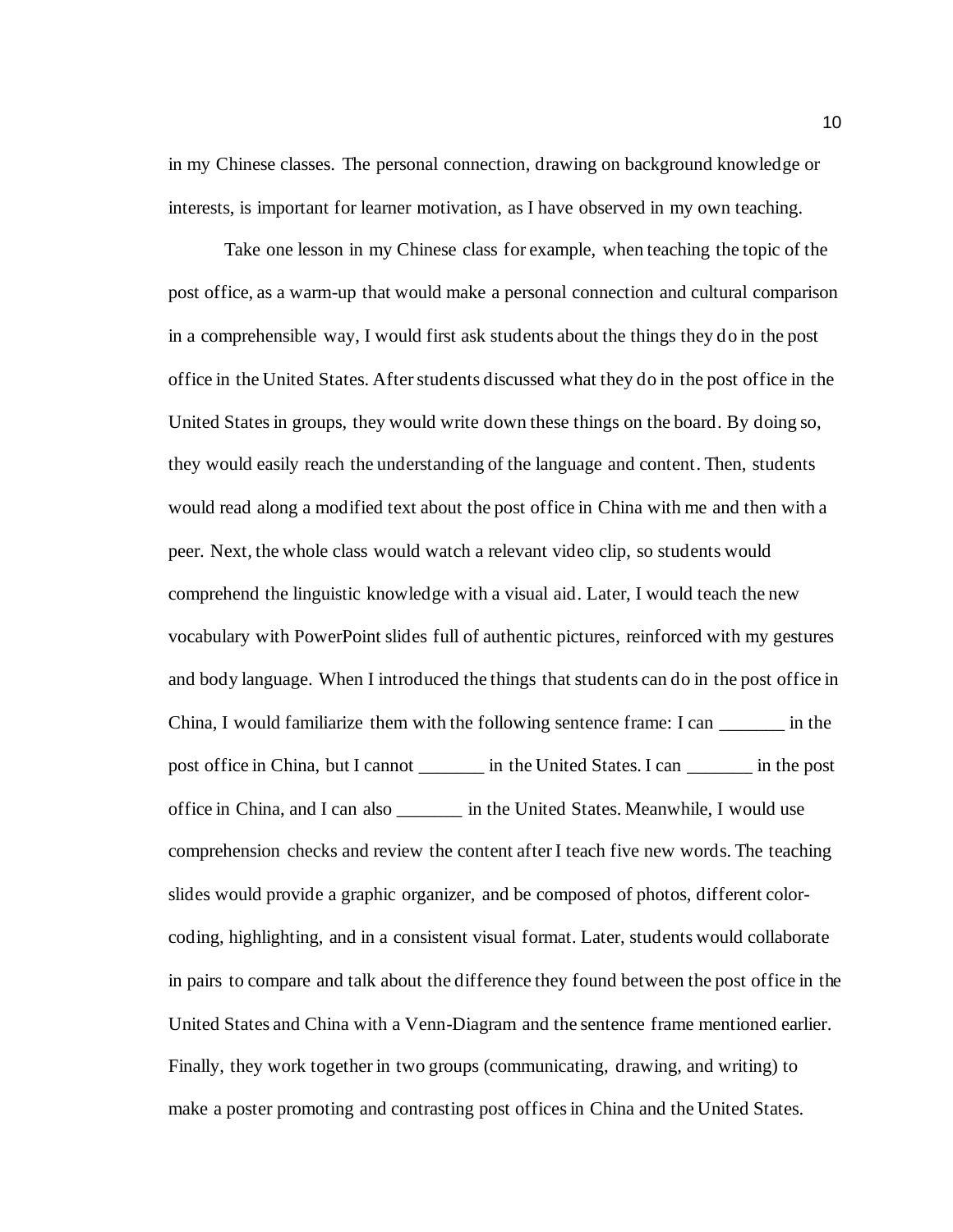Yet this is just one small example of delivering a lesson with sufficient comprehensible input and enhancing cultural understanding and language use at the same time. There is absolutely not just one or specific way to make input comprehensible. As in my example above that uses several skills and tools, integrating different and multiple tools into a lesson is the key to maximize the comprehensibility of input (Polat, 2016).

### **b. Establishing clear and accountable learning objectives**

When I was in the Chinese Summer Institute at University of Nebraska-Lincoln, I learned how to use the NCSSFL-ACTFL Can-Do Statements (CDSs), elaborated by the National Council of State Supervisors for Languages (NCSSFL) and the American Council on the Teaching of Foreign Languages (ACTFL), to communicate clear learning objectives with my students and promote in-class learning motivation, reflection, and self-regulation (Moeller & Yu, 2017). CDSs provide comprehensible examples along with clear descriptions of the benchmarks and performance indicators of what learners can do in four modes of communication (interpretive, interpersonal, presentational, and intercultural) and skills (reading, listening, writing, speaking, or singing) in each Proficiency sub-level from the Novice, Intermediate, Advanced, Superior, and Distinguished (ACTFL, 2017).

Taking the class of TEAL 5560: ESOL Strategies in the Content Areas with Dr. Sarah Braden, on another level taught me to utilize standards to set up clear content, language, and social objectives to develop content understanding, facilitate literacy, and collaboration. The content objective states how students can work with the knowledge through the demonstration of the corresponding level of Bloom's Taxonomy (Bloom, Engelhart, Furst, & Krathwohl, 1956), such as rewriting, explaining, operating,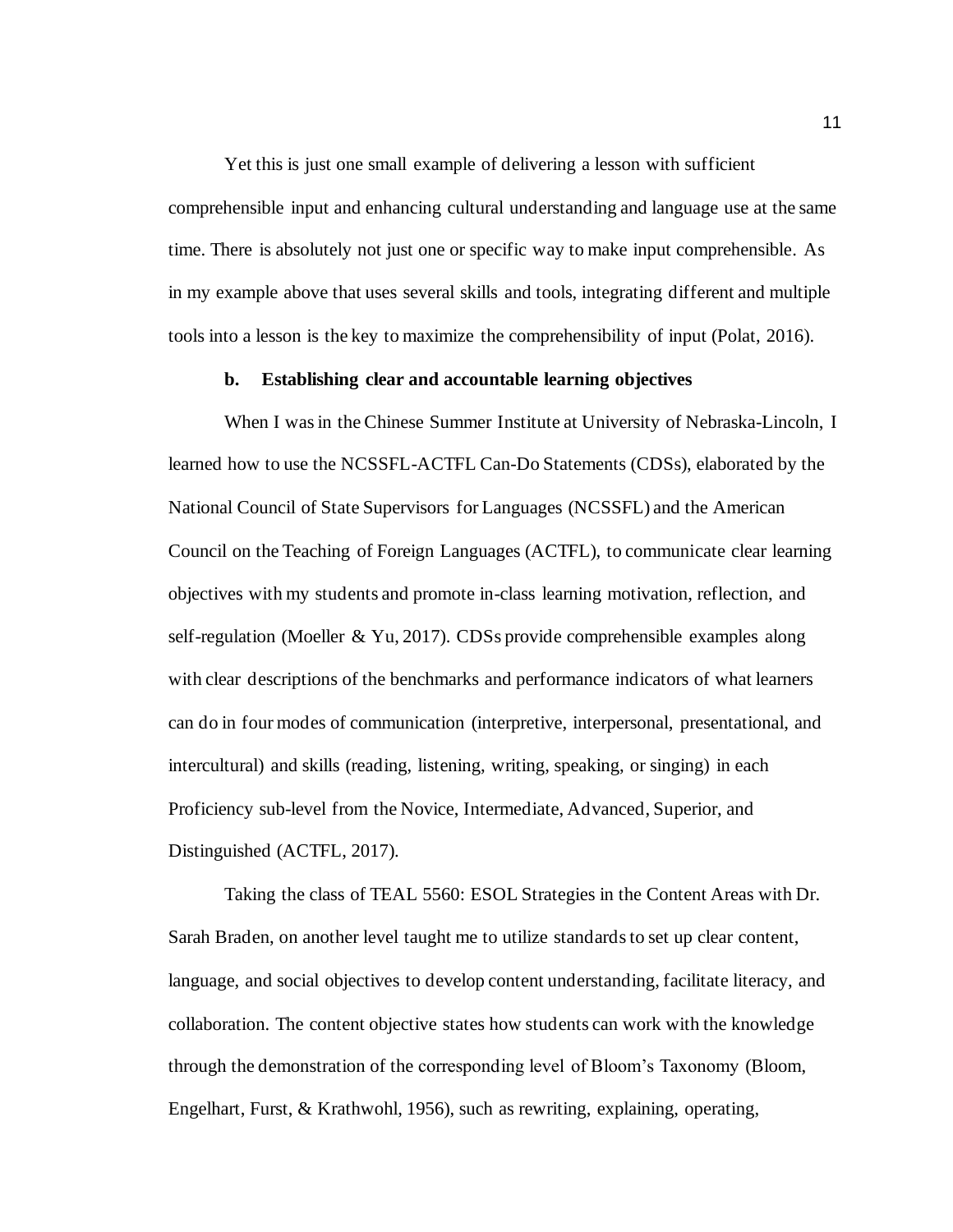comparing, and so on. The language objective states the academic language or the sentence frames that students can apply with. The social objective states the collaborative styles of learning, such as individually, in pair, in groups, or with the whole class. Moreover, I learned about the very helpful concept of backward design performance assessment (Sandrock, 2015) from taking LING 6400: Second Language Teaching: Theory and Practice with Dr. Maria Luisa Spicer-Escalante. With clear and measurable project guidelines and rubrics, I can establish the learning targets, spur students' motivation, and provide feedback for improvement.

Learners need a specific purpose: "A clear purpose lets the students know what they will be held accountable for and helps us as teachers maintain the focus of our instruction" (Fisher, Frey, & Rothenberg, 2008, p. 44). Take one of my classes as an example, when students knew that they will role play a skit at the end of the lesson where they were required to describe the flavors of food, order food, and talk about food in a restaurant, they would pay more attention to the content when I delivered the lesson because they knew what they would/could do with the knowledge. Furthermore, a clear learning objective can serve as a self-regulated summative assessment. Revisiting the same CDSs mentioned earlier at the end of the class time is an informal way to gauge that students know how to use the language in context while helping students to evaluate their own learning. For instance, students would use cards with different colors or make numbers 1 to 5 with hand gestures to indicate their degree of understanding or familiarity. If most students show that they are confident in using the TL to order food, it means that the lesson was delivered successfully. If not, I will spend time practicing what students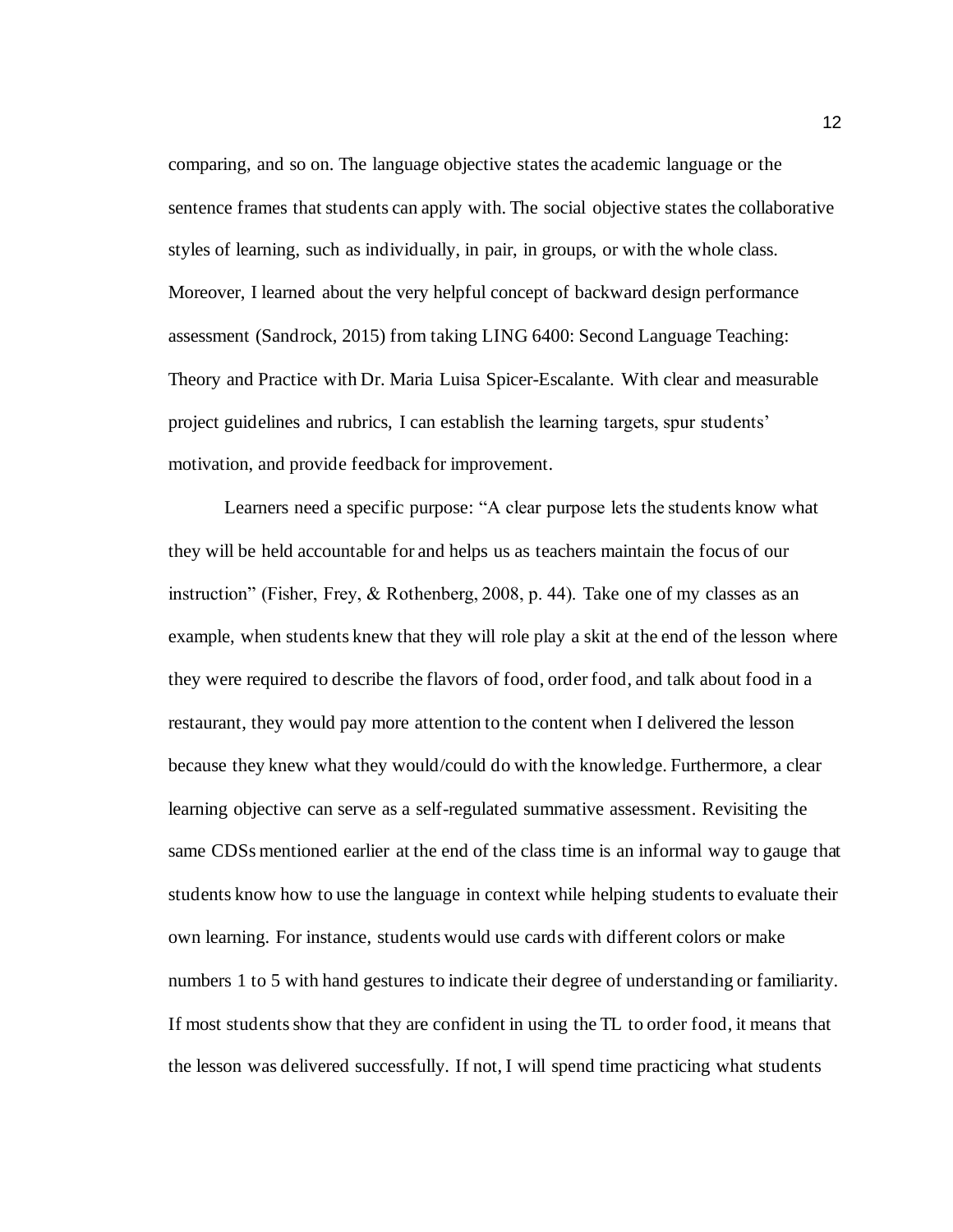need for the next food lesson. In one sense, when students are clear with the learning objectives in the beginning, they can be engaging in the learning more attentively.

### **c. Designing communicative tasks**

Again, purpose is the key. "Communication is the expression, interpretation, and are sometimes negotiation of meaning in a given context. What is more, communication is also purposeful" (VanPatten, 2017, p. 3). Communicative language teaching and learning must be meaning-bearing. If the activity is not meaning-bearing for learners, it cannot be called as communicative. Long's interaction hypothesis (1983, 1996) addresses why L2 learners must have opportunities to interact with other interlocutors. Long (1983, 1996) demonstrates that when the interlocutors try to keep a conversation going, both parties call on their communication strategies to work together through negotiation of meaning to reach mutual understanding. When learners are engaging in negotiation of meaning interactively, language development happens (Ballman et al., 2001; Brandl, 2008; Ellis, 2012; Lightbown & Spada, 2013; Long, 1983, 1996; Nunan, 1989; Shrum & Glisan, 2015; VanPatten, 2017).

The primary focus of CLT is not practicing using the correct form of grammar structures, but rather engaging in the actual language exchange and emphasizing the effectiveness of communication (Brandl, 2008; Nunan, 1988). In other words, students do not learn a language merely through repetition and passing fill-in-the-blank exams, but through exchanging opinions with others, expressing themselves, and consistently improving their communication strategies. Communicative tasks especially facilitate these practices. Brandl (2008) define the characteristics of communicative tasks' as: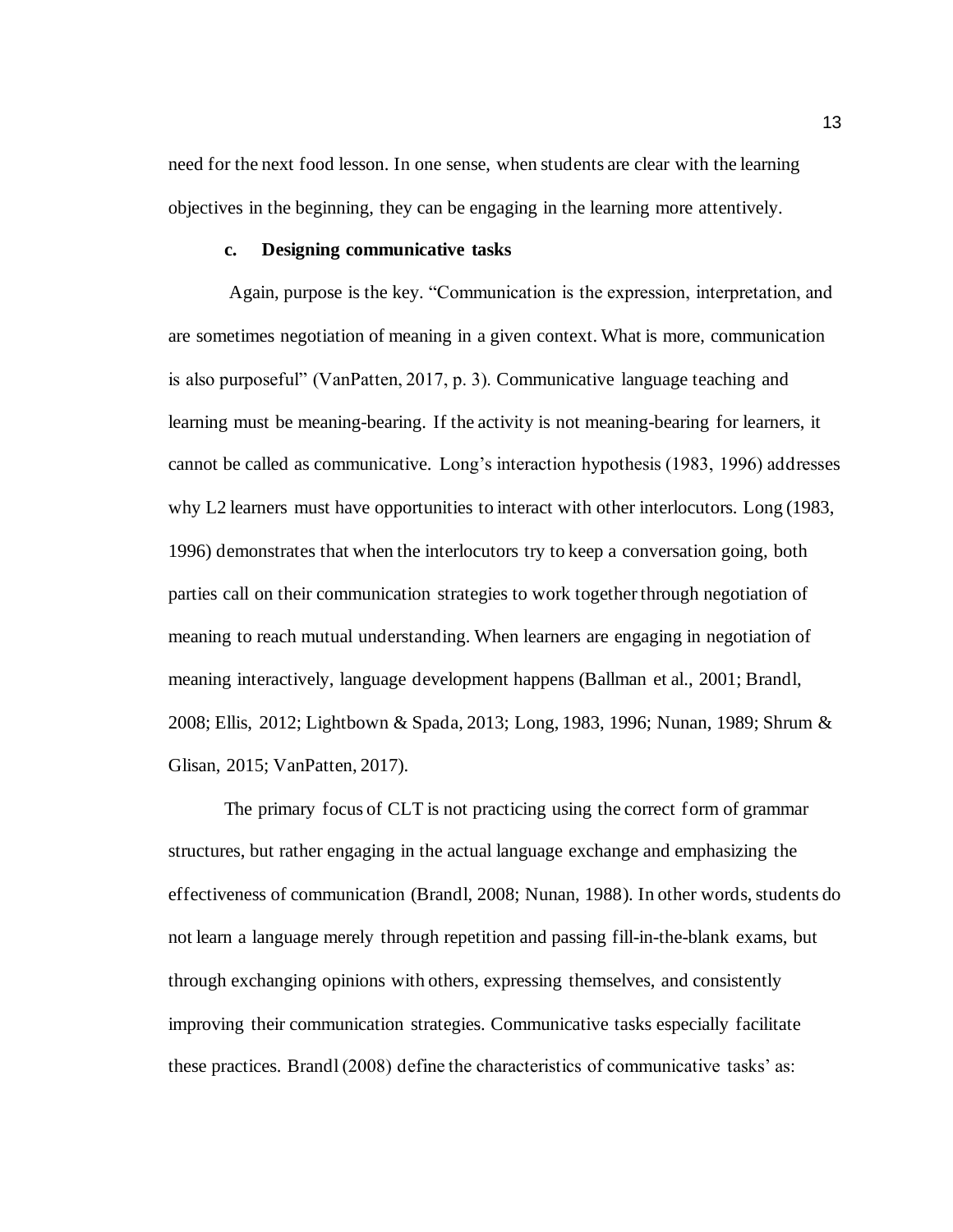1. The learner has to do something with the target information (e.g., list, rank, compare, or share it with somebody else in writing or orally).

2. There is an outcome or product that learners have to achieve.

3. A task involves multiple communicative language acts.

4. A task engages cognitive processes. (p. 190)

Nunan (1989) describes communicative task as "a piece of classroom work which involves learners in comprehending, manipulating, producing or interacting in the target language while their attention is principally focused on meaning rather than form" (p. 10; see also, Sung, 2010). Nunan (1989) carefully discusses the features of the six key elements of a communicative task: goals, input, activities, teacher role, learner role, and setting. Typical communicative activities are: group discussion, interview, and role play.

One communicative role-play activity used in my Chinese classes is information gap activities. For example, student A and B role play a scenario where student A inquires about the hotel room's information for his or her family, and student B is the front desk clerk. They are assigned their partial script. After student A inquires about the information of three different types of rooms with student B, student A and student B discuss and decide which room is the best for the family, considering the stated trip budget and everyone's needs. On another level, information gap activities similar in some ways to jigsaw reading, where participants are provided different but complementary textsthat must be disclosed with one and other to effectively communicate and achieve the purpose of the activity (Ballman et al., 2001; Lightbown & Spada, 2013).

The other popular approach I find effective is task-based learning, where activities "require the listeners to do something with the information that they just gained and then complete a task" (Brandl, 2008, p. 190). For example, the scenario given is a freshman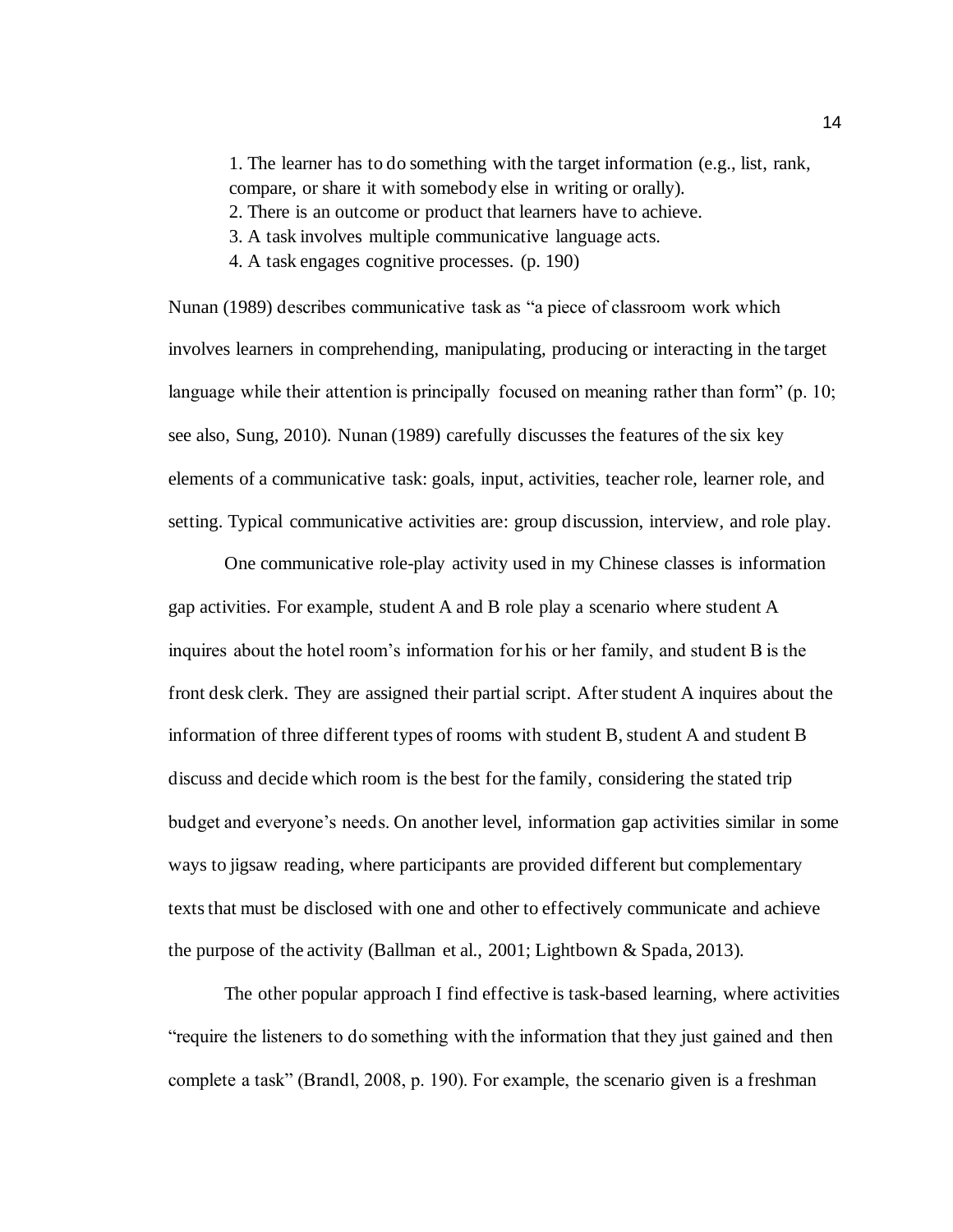gets lost and wants to find the way back to the dorm, and students in pairs work on the clear direction in oral with prompts and their drawing of maps to help the lost person. Each group then shares their ideas and shares the map orally with the whole class.

Project-based learning is also often used in my class. For example, students in my Chinese class made a microfilm based on the message they wanted to convey by utilizing what they learned in class (see my Annotated Bibliography below for further discussion of the theory and practice of Digital Story Telling). This project had specific objectives listed in the rubric. The three teams used the microfilm to talk about the class situation and introduce our school, as well as create a modified version of the text in one of the lessons they learned. The final presentation was a premiere screening of the film project. Students interviewed each other and interacted with the audience. Through the combination of making the movie and the interview, students were able to engage in interpersonal, interpretive, presentational communication and negotiation of meaning (Ballman et al., 2001) to accomplish the task. It was demonstrated from the course evaluation feedback that most students found that while this project was difficult, they also enjoyed the process, learned from it, and felt a sense of accomplishment.

Through task-based and project-based communicative activities, I aim to increase motivation and meaning. Making learning meaningful to students can be realized by making the content relevant to the learners and giving them a purpose. When I plan communicative activities, I try to connect topics with students' real-life experience and focus on especially the presentational mode of communication. Not only when students work in pairs or groups does it facilitate SLA, but when they are provided a chance to demonstrate their proficiency, it motivates them to engage in meaningful use of language.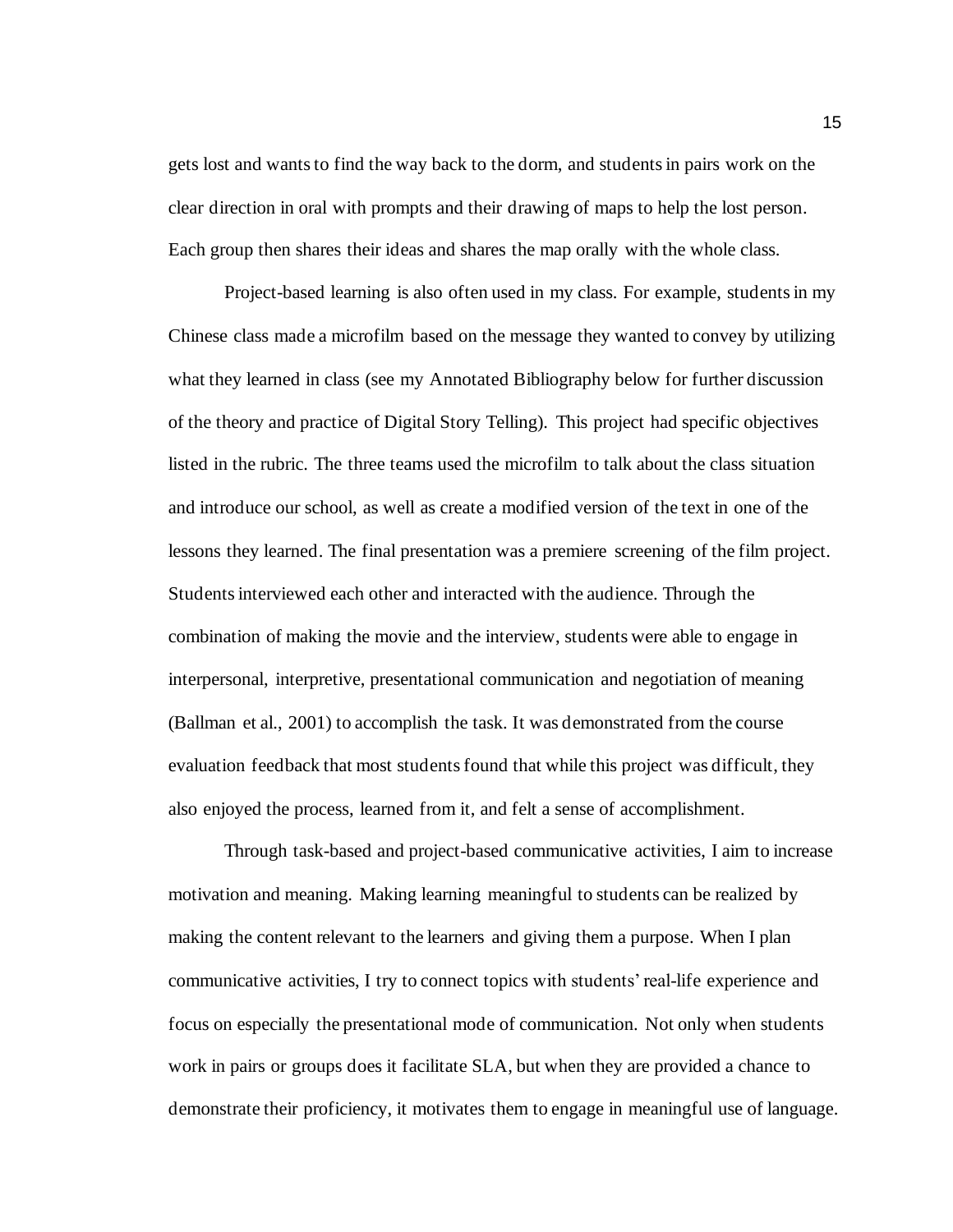#### **d. Creating a collaborative and interactive learning environment**

Creating a collaborative and interactive learning environment facilitates communicative language learning and motivates learners in many different ways. For instance, conducting literature review papers related to my chosen topics of study abroad and pragmatics made me realize that language proficiency and cross-cultural awareness can develop through students interacting with one another, and with appropriate language assistance from peers or other advanced speakers, such as the L2 native speakers, the zone of proximal development (ZPD) of learners will be achieved and increase cognition (Ahnagari & Zamanian, 2014; Lightbown & Spada, 2013). Second, positive social interactions lead to positive learning experience, and positive learning experience can provide motivation, which is important, as even the most passionate learners need sufficient motivation to keep persevering (Dörnyei, 2010).

Thus, I in my teaching I would pair students whose proficiency levels are different and have students work on projects in groups in and out of classroom. I would also bring different Chinese native speakers to classroom, and design language exchange meetings for my students to have meaningful interactions and authentic language use with Chinese speakers. In my classroom, I have noticed that through completing tasks with explicit guidance, students learned to compare and contrast the differences of multiple resources (such as me, the textbook, the video clips I shared, other Chinese speakers) with their own beliefs and constructed their own cross-cultural awareness.

One the other hand, with the help of technology, collaborative learning can take place outside of classroom to supplement the insufficient practice time in the classroom. For example, Canvas is an accessible online platform (similar to Blackboard or other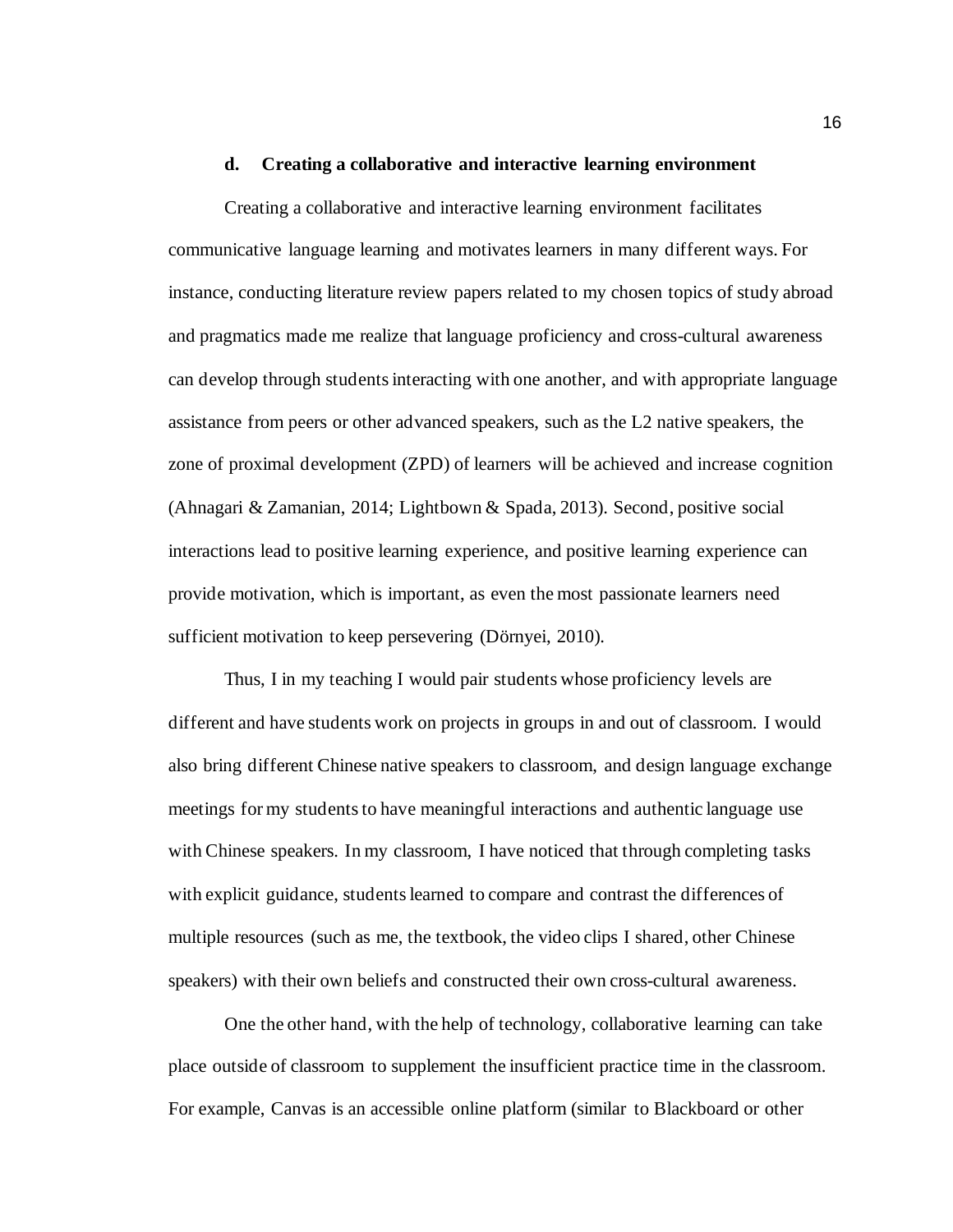learning management systems) for the instructor and students to communicate outside the classroom. When I took the Transitioning to Teaching Language Online (TTLO) online course at the STARTALK program at CARLA at University of Minnesota, in 2018, I learned how to make Canvas more collaborative and user-friendly through step-by-step instruction and demonstration. I shared and discussed language, culture, and class matters interactively with my Chinese class on Canvas. In addition, students learned to work on language projects collaboratively through free online software platforms, such as: Google Forms, Zoom, VoiceThread, Quizlet, Kahoot, Quizizz, etc. With the help of technology, the pressure of arranging the time and location for cooperation can be reduced.

### **Conclusion**

Even in an effective communicative classroom using task-based activities, teaching Chinese always presents its own unique challenges, and learning strategies can help learners overcome these strategies. To begin with the first hurdle for Chinese learner is, contrary to the alphabetic language system, Chinese written language follows a logographic language system, which implies that each symbol has its definition, and which has not much to do with its pronunciation (Sung  $& Wu, 2011$ ). Each word of Chinese is composed of one or more characters. Each character is formed either by a single radical component or more than one radical components. The former described characters are called simple characters; the latter described characters are called as compound characters (Wong, Perfetti, & Liu, 2005). Radicals are formed in particular positional order and are combinations of the 24 smallest units of a character, strokes. (Sung & Wu, 2011).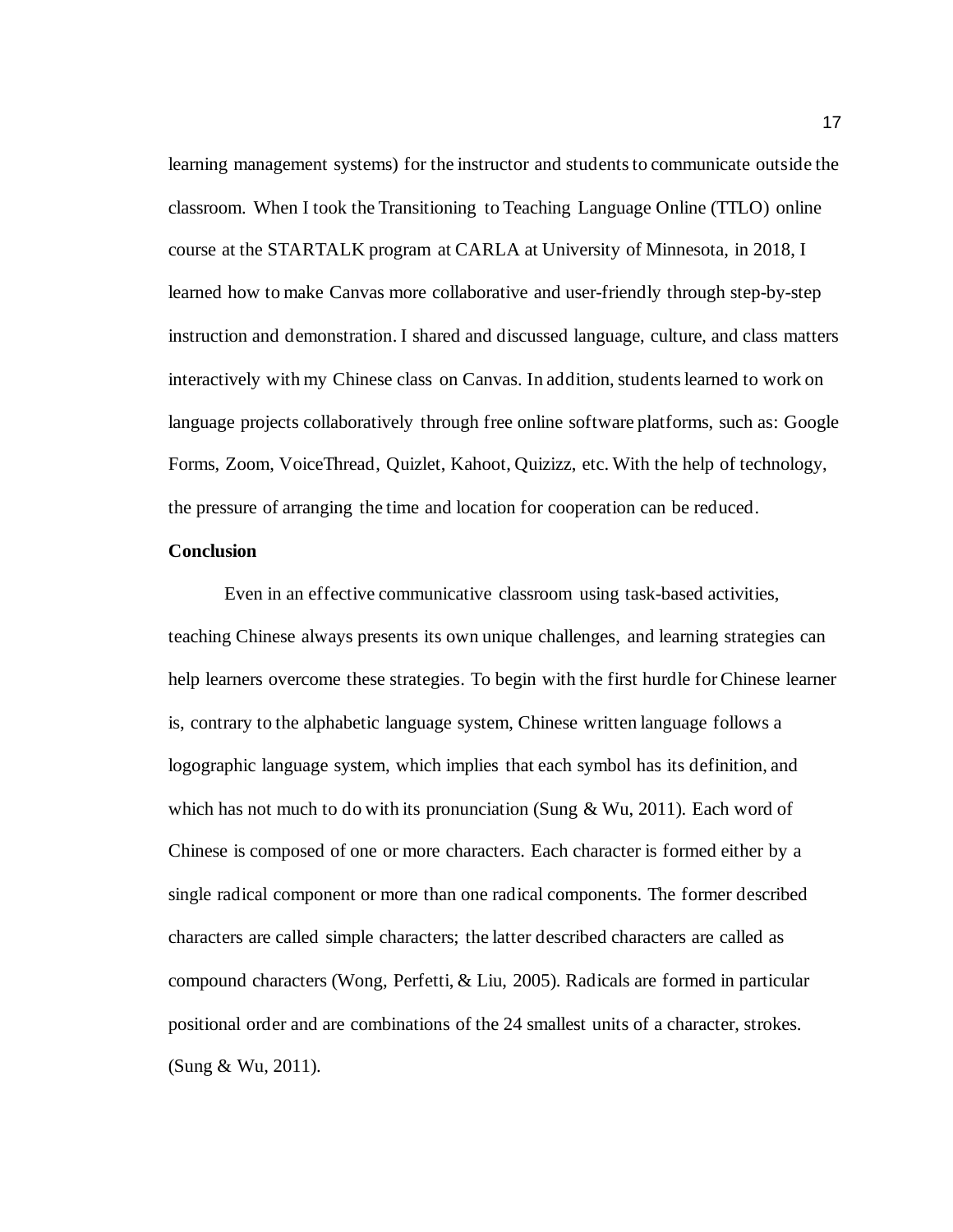Thus, just the complexity of Chinese characters and written language makes learning Chinese characters a laborious and time-consuming work for CLLs. To be specific, first of all, learners will need to acquire the most commonly used 3000 characters to be literal in Chinese as Wong, Li, Xu, and Zhang (2010) explains that the 3000 characters out of totally 87,019 modern Chinese characters form 99% of the written texts. Second, learners must be keen to apply their knowledge of radicals and other orthographic features to facilitate reading because the pronunciation rarely corresponds exactly to the characters (Sung  $& Wu, 2011$ ). Third, recognizing or producing the accurate characters is very difficult, since there are a great number of homophones in Chinese characters that have unrelated meanings (Sung & Wu, 2011).

Hence, Chinese is a challenging language for English or other language speakers whose mother tongues can be pronounced through reading out the words. Besides providing an effective communicative learning environment, teaching language learning strategies helps to stimulate learners who study Chinese as a second or a foreign language. Learners who are capable of utilizing language learning strategies autonomously can function even without the presence of the teacher and can have higher proficiency and self-confidence than those who do not use language learning strategies (Oxford, 1990; Sung & Wu, 2011). For example, learners may simplify and first categorize the common used words in which share the same radicals, such as:  $\ddot{\uparrow}$  (flower / huā), 草 (grass /cǎo), 茶 (tea / chá), 蓝 (blue / lán), or words that are formed with the same character, such as: 电视 (television / diànshì), 电话 (telephone / diànhuà ), 电灯 (electric lamb / diàndēng), 电扇 (electric fan / diànshàn). The strategy of grouping or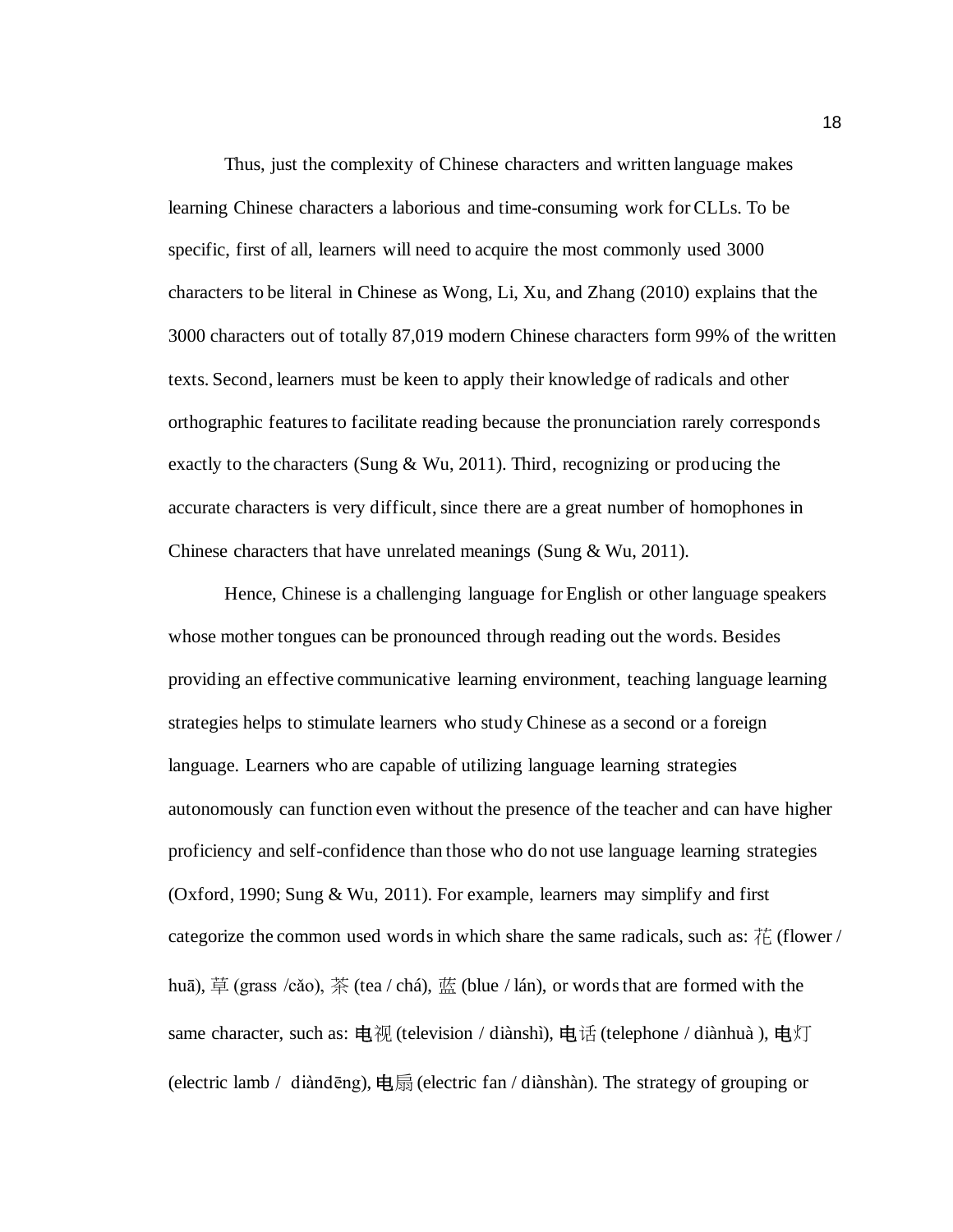mapping—coupled with examples and pictures as visual aids—were also effective to require grammar, theme words, and those characters that are easily confused, in my class.

To sum up, my learning and teaching experiences in the MSLT program have made me see that expanding real-life, applicable, and meaningful Chinese has to be realized in an interactive and collaborative environment. In this ideal learning environment, there are cultural- and communicative- based language tasks, projects, or activities that enable CLLs to boost confidence, motivation, and cross-cultural awareness. Most importantly yet implicitly, gaining a positive learning attitude and experience toward Chinese people and cultures is a saturating process that can be conducive to the life-long learning of Chinese.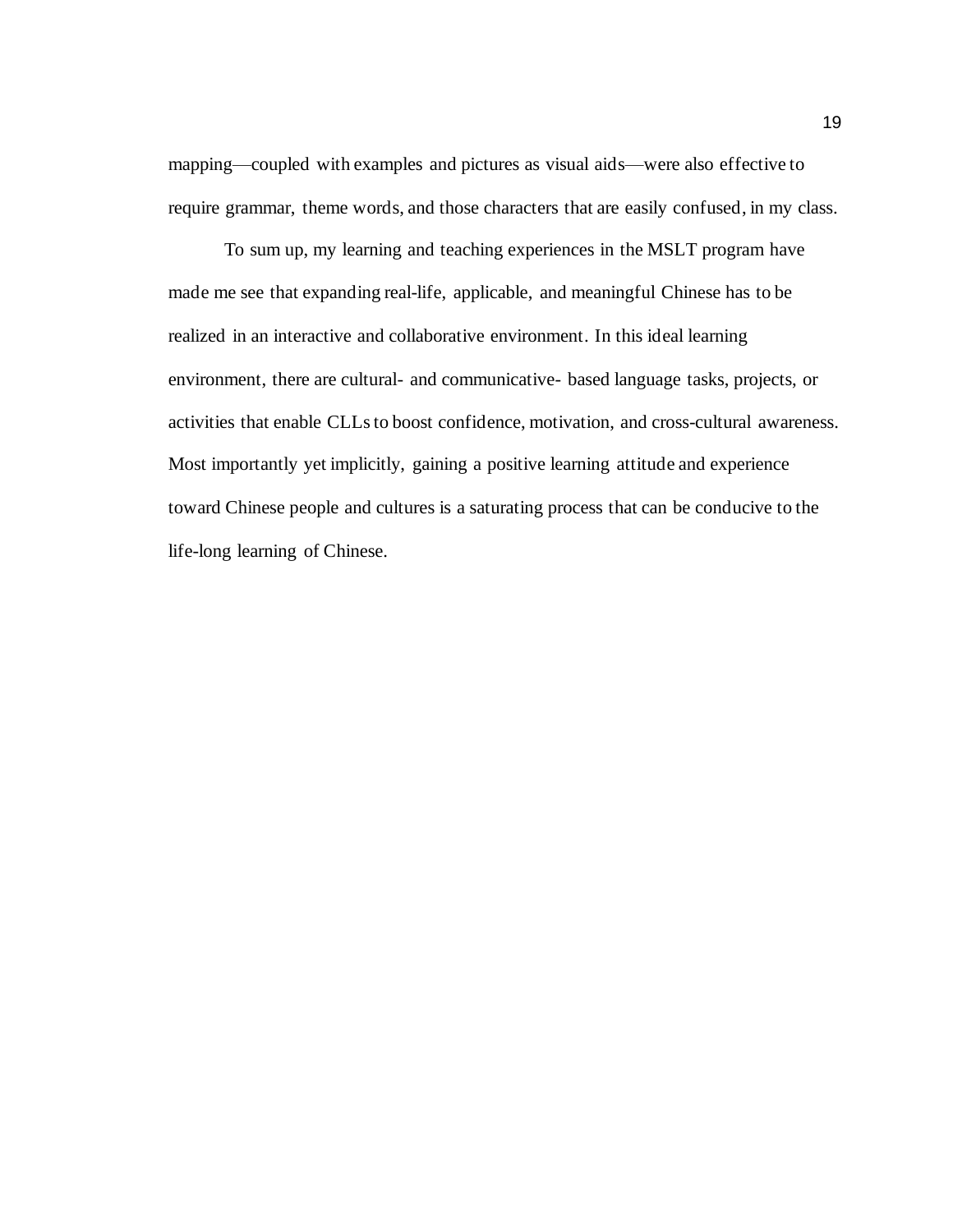#### PROFESSIONAL DEVELOPMENT THROUGH TEACHING OBSERVATIONS

On a personal note, I remember years ago that my heart was full of joy and gratitude reading the official offer letter of Graduate Instructor position at USU when I was admitted to the MSLT program. The opportunity to apply the theory I was learning to teaching my own Chinese class was the best thing I could imagine. Even though I had taught elementary English in Taiwan, when I arrived, little was I equipped with the skill curriculum planning. The language school where I worked previously has its own textbooks and a fixed curriculum for every teacher to follow. The textbooks are constructed in a spiral approach, where students coherently learn phonics, reading, patterns, conversation, and do exercises in each class meeting. I used to prepare my lessons from following the teacher's guide, and observing other teachers' classes. These observation opportunities offered by my former cordial coworkers later on boosted my teaching skills immensely. Indeed, since my first teaching job, reflecting on my teaching beliefs through observing experienced and passionate teachers teaching in class has been a fruitful and valuable learning process. I am grateful that one assignment requirement in the MSLT program was to write reflective reports of class observations. I chose three different foreign language classes. They were two Spanish 1010 and one Japanese 1020 classes taught at USU. In addition, I observed elementary school Dual Language Immersion classes, where one was third-grade French and the other one was first-grade Chinese. In this artifact, I am going to talk about how my teaching practices and beliefs have been sculpted through these very diverse teaching observations in the MSLT program. Throughout my career, I will continue learning by observing other teachers and intend to continue with the reflective teaching practices I have learned.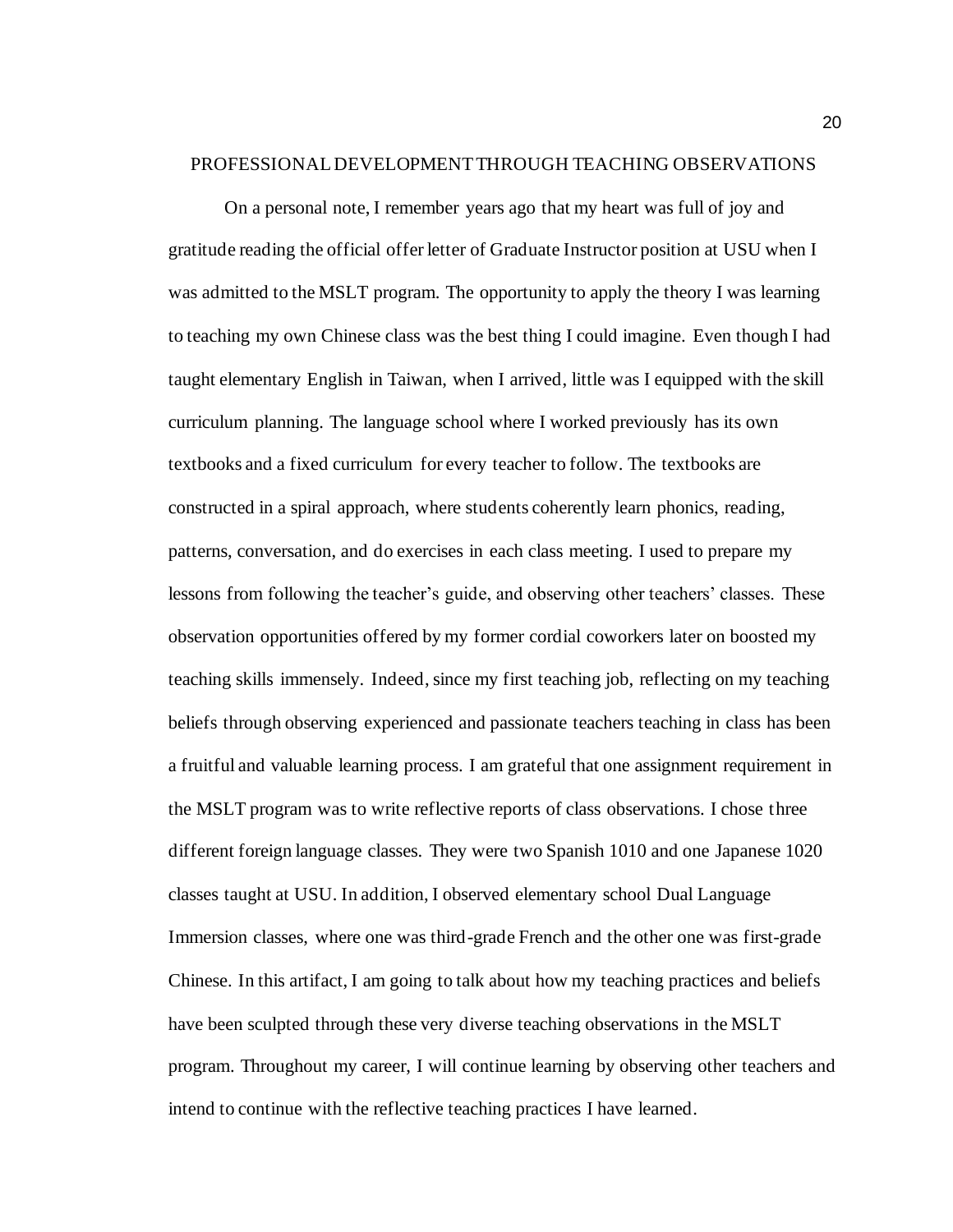The three language courses I observed at USU made communicative language classrooms come alive to me. They helped me deepen my belief that a communicative language classroom is effective and workable. They also demonstrated that an effective communicative language classroom is one that cannot live without comprehensible input, communicative activities, and staying in the target language at least 90 percent of the time. In addition, I learned through observations and through my own teaching that an effective communicative instructor must use more than one strategy to address the goals of engaging learning, improving literacy, increasing comprehension, and enhancing motivation. What the teachers I observed did was to help accumulate students' overall language proficiency to improve communicative competence, in ways that resonated with me. I will explain their practices more explicitly in the following paragraphs.

In the first Spanish 1010 class that I observed, the students first worked on an information gap activity on weather vocabulary and country names in pairs. The instructor paired up students and prepared two handouts for student A and student B. When the handouts were combined together, the students would have all of the weather conditions of different countries listed on the handouts. In one sense, students were enjoying the collaborative nature of this jigsaw activity. Each took turns to ask the other student what the weather was like that his/her handout lacked, and intensively listened and drew images of the weather based on what they heard. This kind of information gap activity gave students time and purpose to engage in different skills at the same time: reading, speaking, listening, and negotiation of meaning. What is more important, the students' learning process would have not been fully developed without the real-liferelated follow-up task. The instructor then divided students to three groups. Each group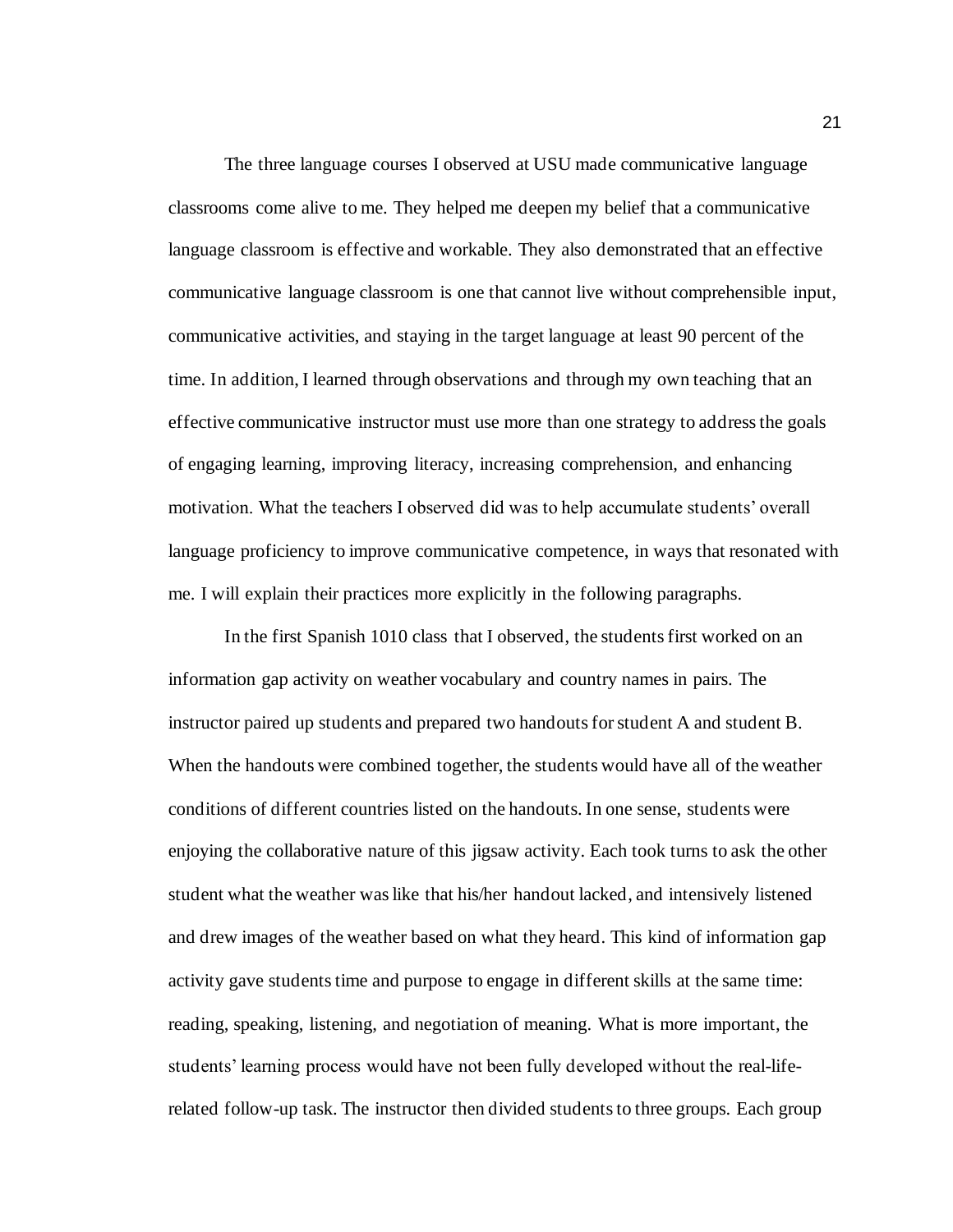chose a picture of a country that had a designated month. Students discussed the likely weather conditions and suggestions for weather-appropriate clothing within their group. They were asked to use paper and markers to draw and write down the description of the country and report in to the whole class. This observation confirmed that making input comprehensible, facilitating intake, and pushing into meaningful output is an impartible sequence for a language class.

In the second Spanish 1010 class that I observed, the instructor started the class with a warm-up, handing out a small piece of paper and had students write out the verb tenses of a few words. The instructor told me that the students were struggling with the verb tenses, so writing out the verb tenses was the first practice in her class every time. I adopted this concept to familiarize students with Chinese characters. I used games to review five most common used words in the beginning of every meeting hour. Students were also encouraged to pass the mock Chinese language proficiency tests, Hanyu Shuiping Kaoshi Level 1 and Level 2, at the end of the semester. I believe that using a short amount of time on various formats of literacy practices can provide Chinese learning strategies in a communicative classroom strengthens students' literacy foundation and increase their learning confidence. For example, students work in pairs to find the corresponding definition, pinyin, and grammar labels of the words of the day; Students make sentences through utilizing the five words; students also discuss these words or characters that might look similar, but have different meanings. I am grateful the observation of the Spanish class led to the implementation of a similar approach in my own class. I also saw this approach in the Japanese 1020 class I observed later on.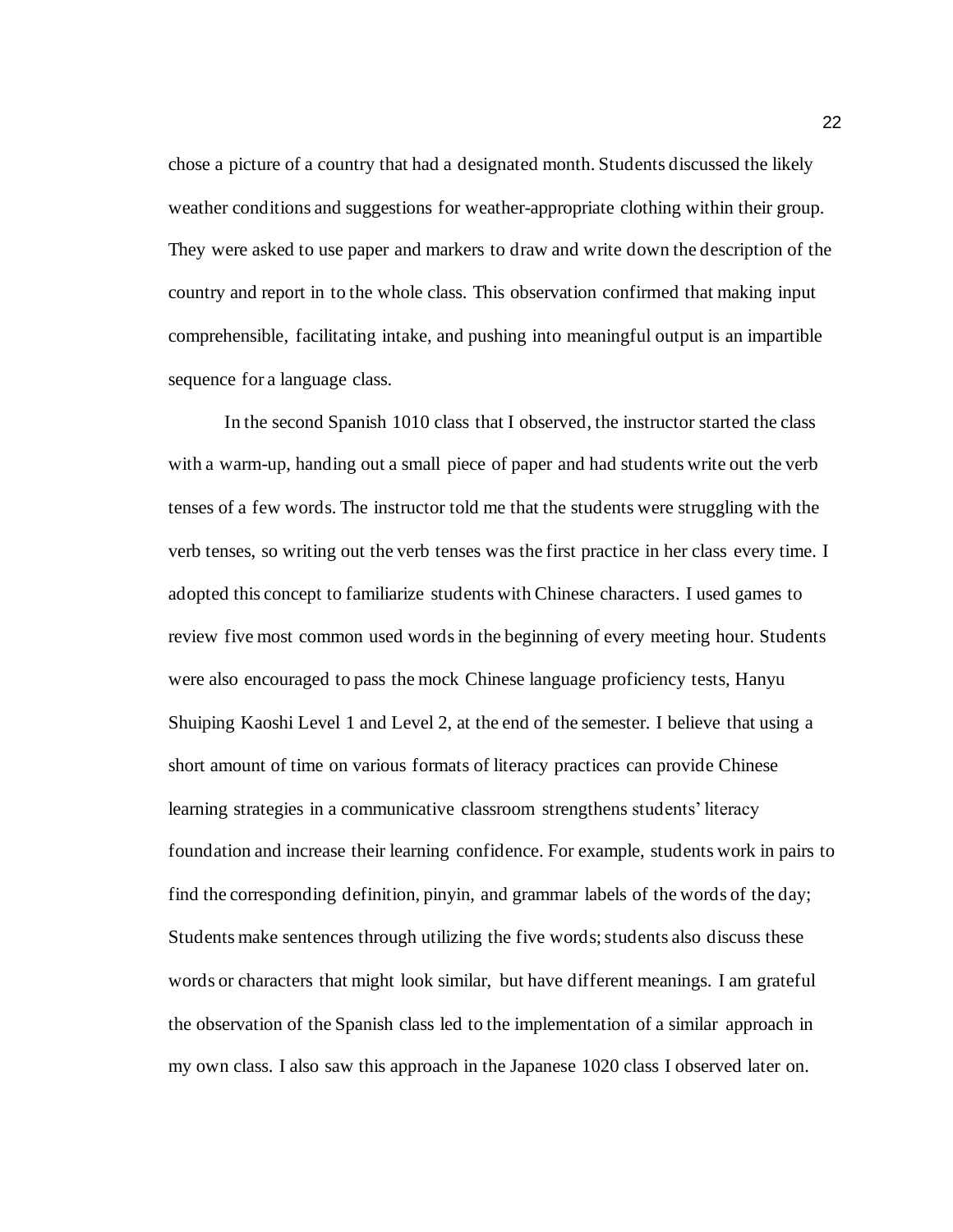After observing the two Spanish 1010 classes, I was wondering why my Chinese 2010 students did not speak Chinese spontaneously like the students of Spanish 1010 did. I thought perhaps the reason might be that native English speakers learn Spanish faster than Chinese, because there are a lot of cognates in Spanish and English. In addition, Spanish is a transparent language that students are able to pronounce by how the words are written, yet Chinese is more opaque in comparison, where pronunciation and tones cannot be identified from the characters themselves. My contemplation brought me to sit in on a Japanese 1020 class for the reason that the challenges inherent in learning Japanese are somewhat similar to those involved in learning Chinese for English native speakers. The Japanese instructor demonstrated ways to improve students' literacy. The instructor spent specific time teaching Japanese characters and had students practice writing them out individually in class. The instructor also showed some English translation on the PowerPoint slides while reading out loud the conversation in the textbook with students. These practices reinforced my perception that designing in-class activities to cement students' literacy and understanding of characters are essential to increase learners' communicative competence. Another aspect that inspired me was that the instructor explicitly taught grammar after first raising linguistic awareness. The instructor had students read a dialogue with her, and when it came to the grammar point, the instructor showed two possible sentences and had students discuss in pairs and choose the one they thought was correct. Last, the instructor revealed the answer with clear explanation. This activity was both practice for the students and assessment for the instructor. The strategy of giving multiple choices and having students discuss and work together to find a correct answer was also proven beneficial when I later used it in my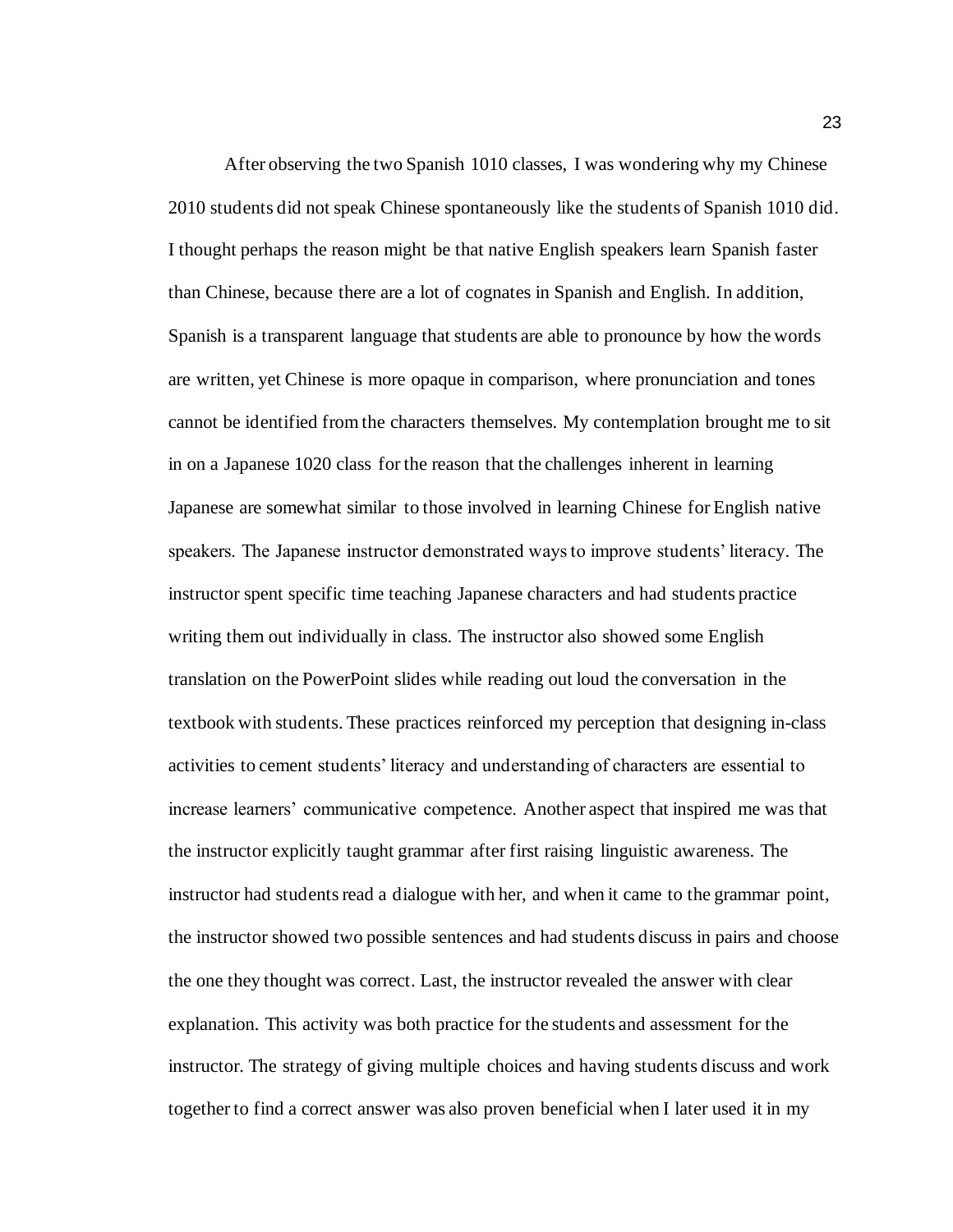own class. For example, the definition of  $\chi$  (yòu) and  $\overline{H}$  (zài) share the same meaning "again," yet they are used in different given contexts. Therefore, after explaining the difference, I would pull out three sentences for students to find the correct one. Students would discuss and explain why the sentence they chose was correct, and why the other two were wrong. Through the process of explaining and discussing, students helped each other to understand the implicit grammar concepts with their own interpretation.

From these three independent language classrooms at USU, I learned that communicative language teaching is the most important component in a 50-minute class. Moreover, the teacher needs to also design activities to meet the gap of learning, such as improving literacy, or raising both linguistic and cultural awareness. I also detected that an effective teacher can have various ways of connecting students to real life and drawing on students' personal experiences to facilitate learning, which I believe to be essential in a language classroom. For example, one Spanish instructor used pictures of the campus and city to teach words about places, such as the café, library, movie theater, grocery stores, etc. Even though I do not speak and read Spanish, I could understand the meanings of these familiar landmarks. The other Spanish instructor did not dive in the topic of the lesson as soon as the class began. Instead, he asked first if the students had watched the football game played yesterday. The students appeared very familiar with this greeting ritual and talked back and forth with the instructor in Spanish naturally and confidently. Similarly, the Japanese instructor had students talk about what they did over the weekend in pairs in the beginning of the class. I reflected that language learning happens in the process of interacting with one another. When we make a connection with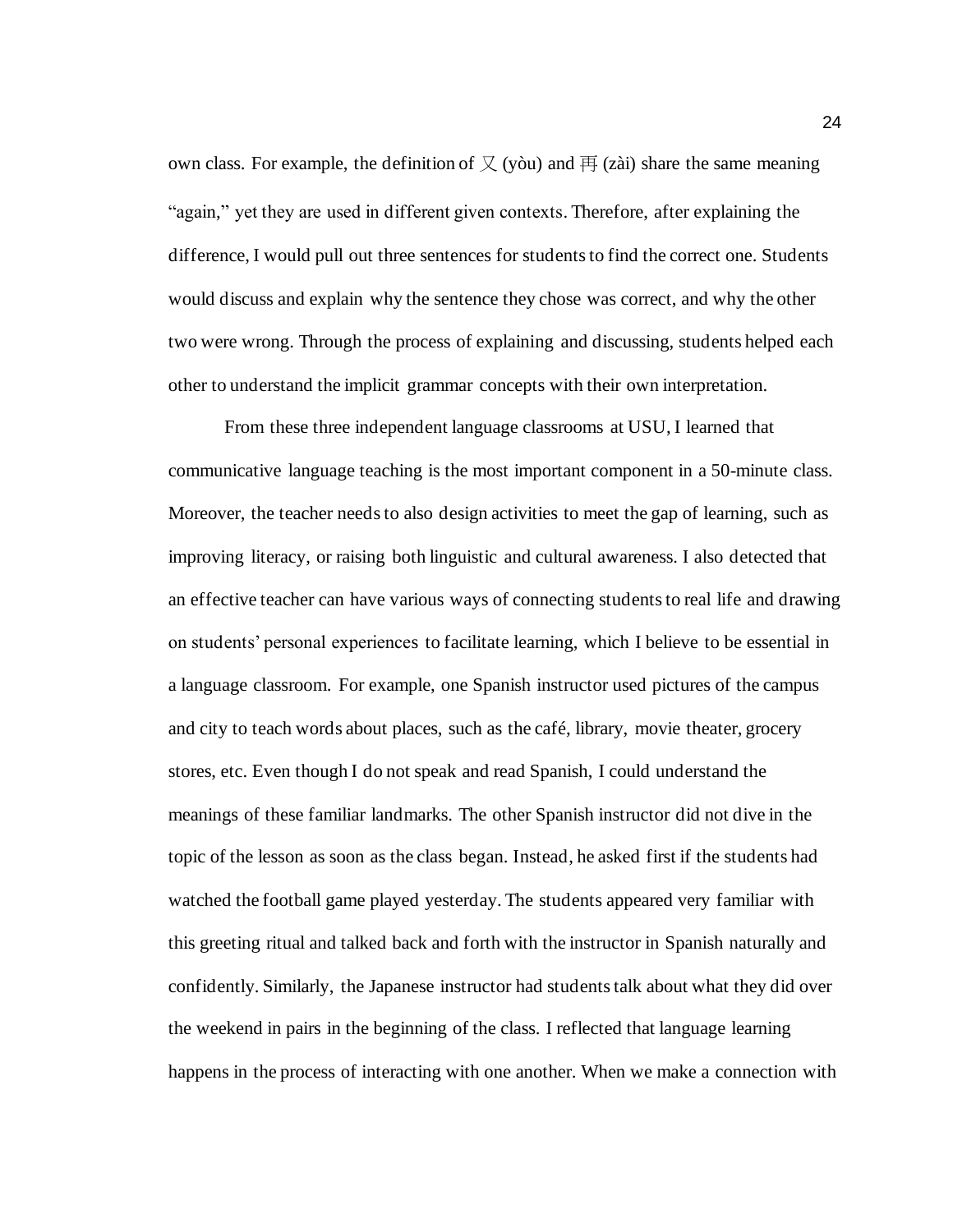students' real lives and background, it provides a comprehensible, meaningful, collaborative, motivating, and low-anxiety atmosphere for students to learn.

Besides teaching adult learners, I am also interested in teaching in a Chinese Dual Language Immersion school where students are immersed in a 100% target language. The third-grade French teacher I observed helped me realize that as long as the classroom management strategies were used consistently with young learners, it could become a useful framework to improve students' concentration and to help them stay on task. For example, every time the teacher hit the bell twice, students stopped writing and talking, and listened to her quietly. Moreover, when the teacher was teaching math, she made sure that students could solve the math question by the following steps: (1) demonstrating solving one question without writing out the answer, (2) having students write out the answer individually, (3) having students talk about the answer with a peer, and (4) having students share the answer with the whole class. As the teacher carefully demonstrated, I believe that integrating teacher modeling, individual activities, familiar lesson structure, and collaborative activities can guide students to comprehend the complex content, as well as help maintain students' learning stamina in the long term.

Finally, I want to turn to the first-year Chinese immersion teacher I oberserved, who constructed an effective learning environment though using fun games and engaging activities, and positive reinforcement. She used short and fun gamified activities, different collaborative tasks, various competition formats, multiple reward systems, moving students around, and class management to reinforce what students had learned in previous lessons to build a stronger linguistic foundation for the new materials. I reflected that a teacher should utilize different strategies and vary activities, in different classroom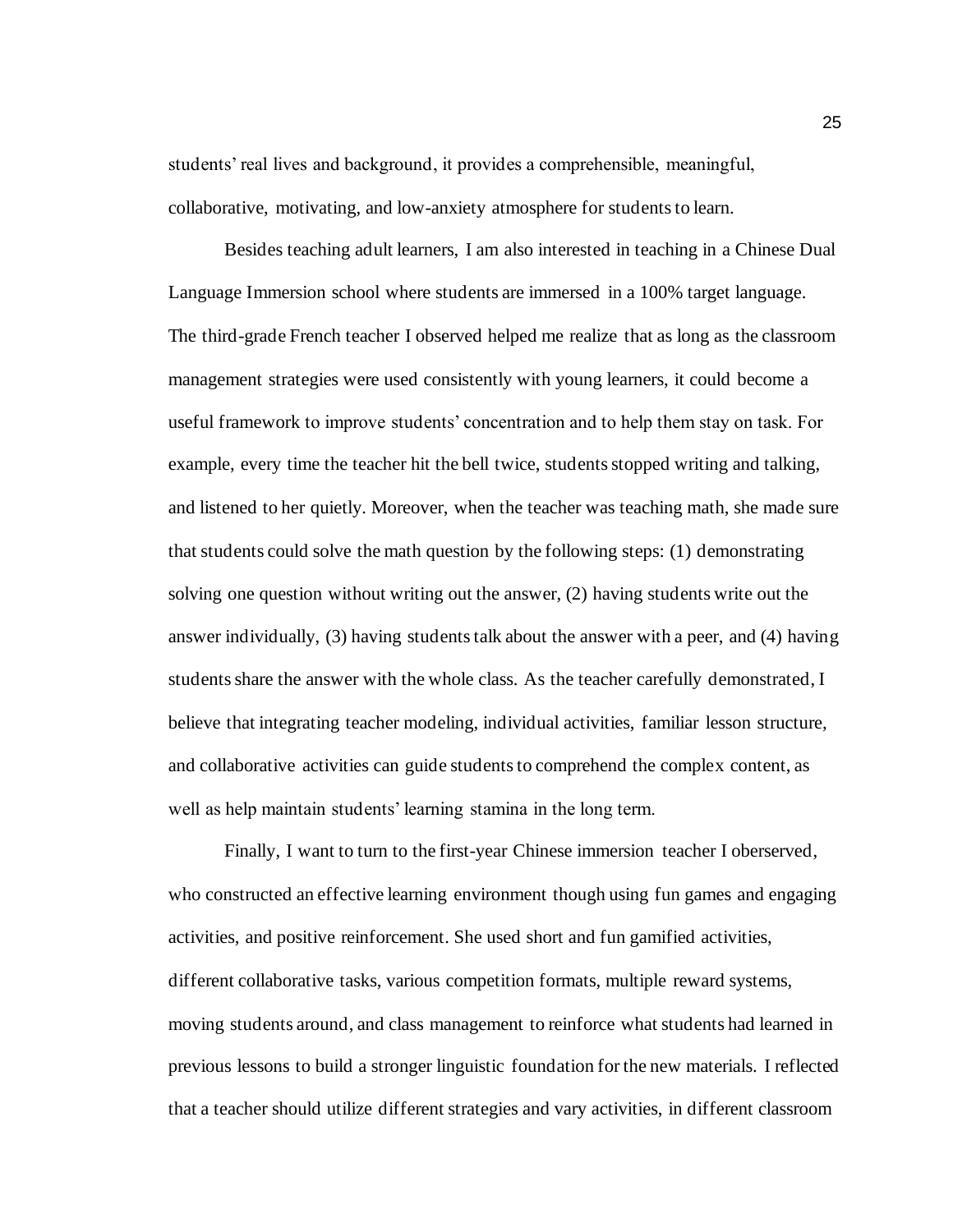settings, thereby adjusting oneself to teach in the ways that are most beneficial to the target students, based on their levels, learning styles, and backgrounds.

Confucius, the famous Chinese philosopher and educator once said, "In strolling in the company of just two other persons, I am bound to find a teacher. Identifying their strengths, I follow them, and identifying their weaknesses, I reform myself accordingly" (Confucius, 1999, p. 116). Writing reflective reports of teaching observations provides me such a valuable opportunity to think and reconsider my teaching practices. The observations summarized above have made me a more reflective teacher. I also now reflect on each lesson of my own and my own teaching in general, always striving to improve based on these reflections. Moreover, I appreciate that these teachers of Spanish, Japanese, French, and Chinese agreed to have me sit in on their classes, so I had this inestimable opportunity to learn from not only observing their professional teaching practices, but also from their patience, generosity, willingness to share, and love for educating.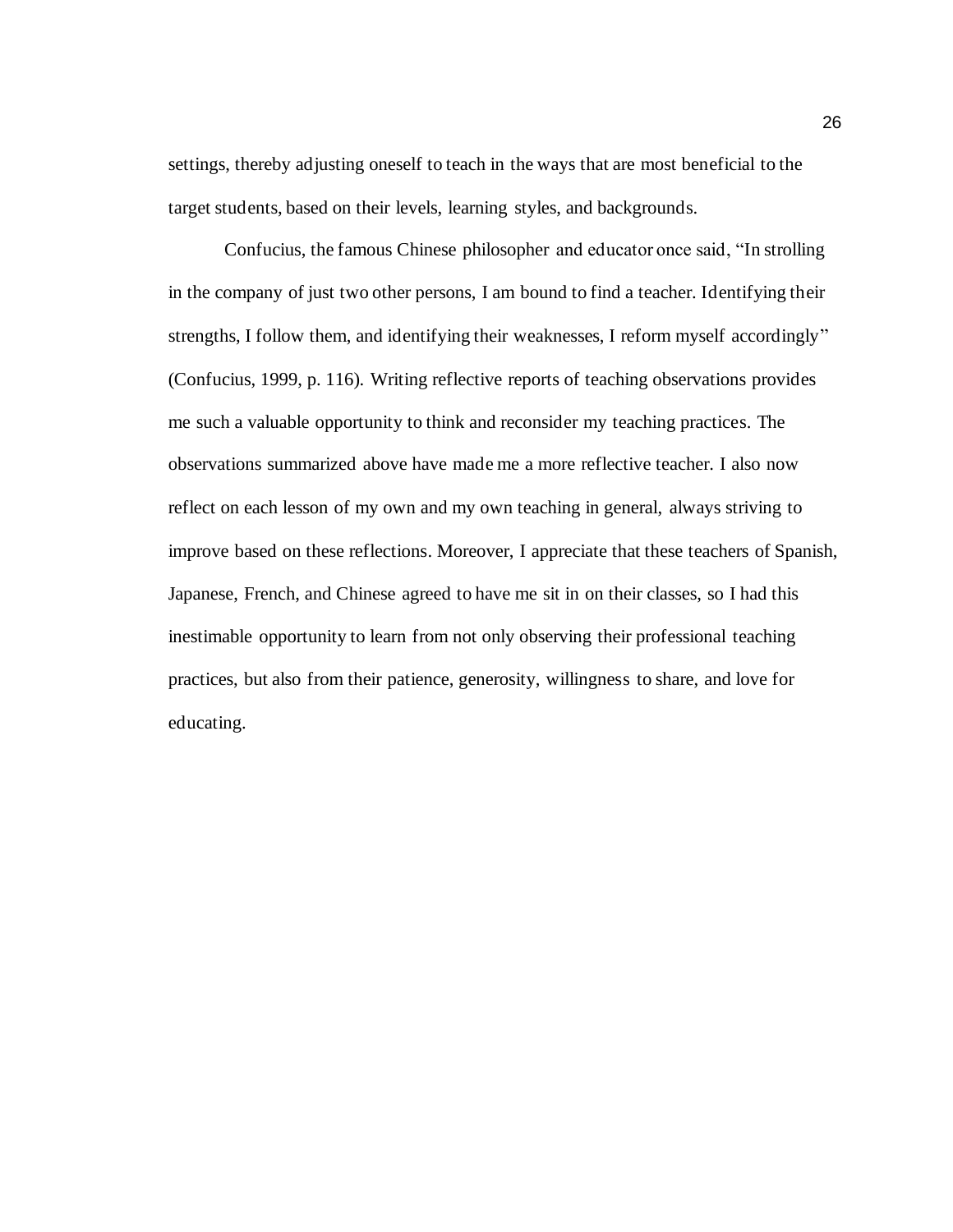RESEARCH PERSPECTIVES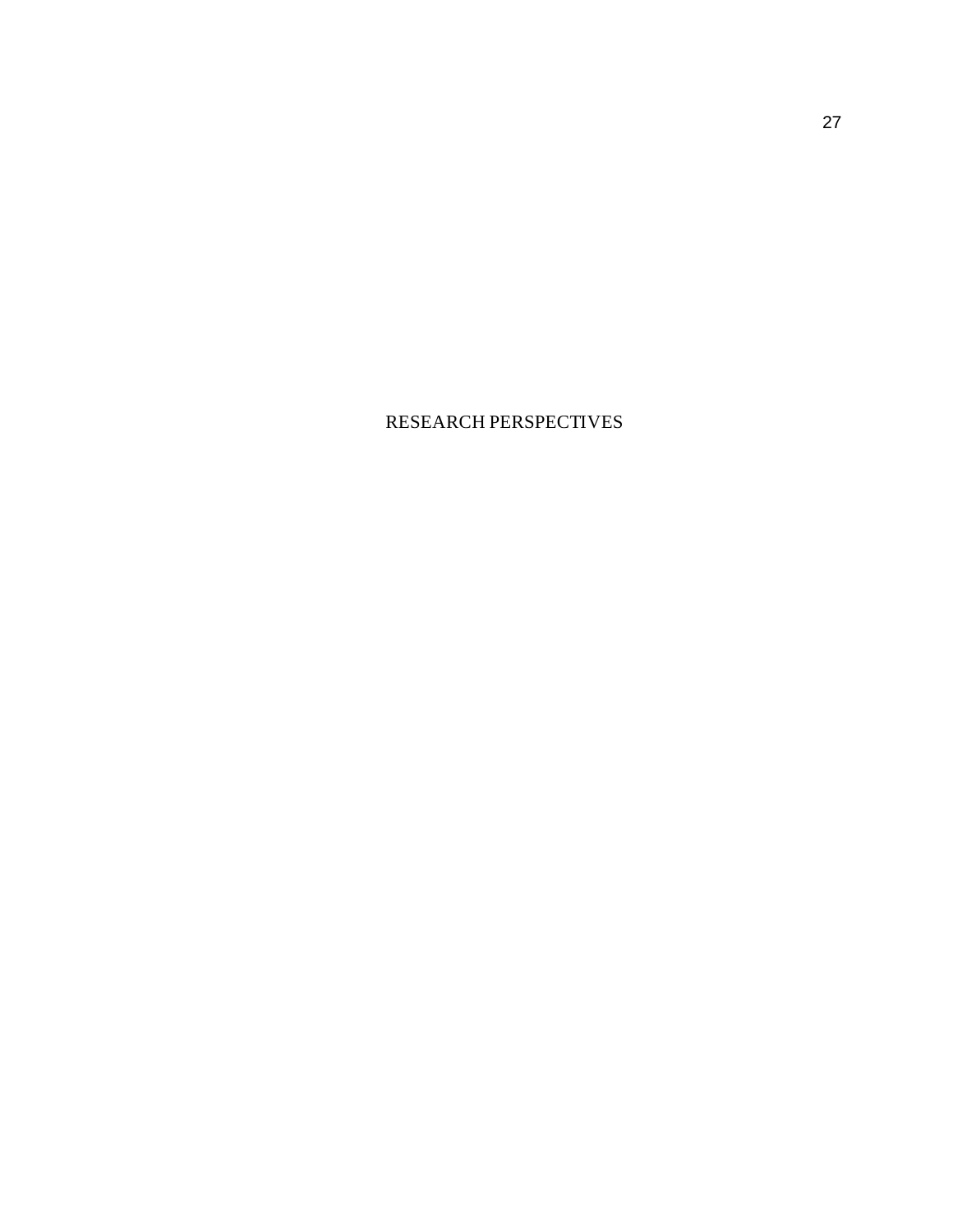# LANGUAGE PAPER

# **Living in a Dorm versus with a Family: A Literature Review of the Influence of Study Abroad Contexts on Chinese Language Learners' Oral Proficiency**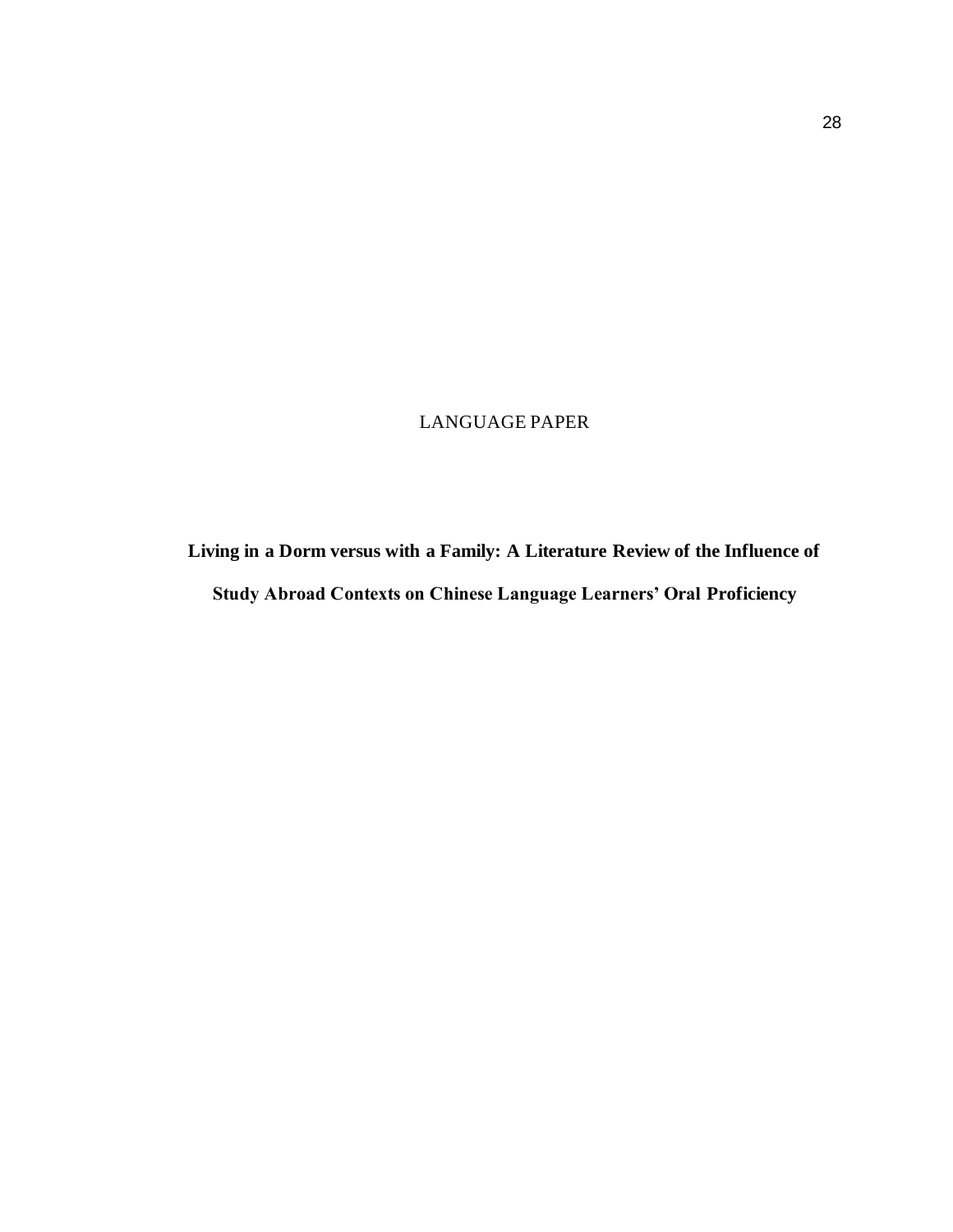#### INTRODUCTION AND REFLECTION

In my third semester in the MSLT program, I took LING 6500, Second Language Acquisition: Theory and Practice, with Dr. Joshua Thoms. In this course, we read and discussed published research on the theories and practices regarding to the field of Second Language Acquisition (SLA). We were introduced to a wide range of SLA theories, from structuralism to behaviorism, and from sociocultural theory and to recent multiliteracies approaches. Building on the importance of SLA research and theories as well as synthesizing multiple perspectives and methodologies into my own curriculum have helped me establish focus and a balance in introducing different topics without neglecting reading and writing. For example, I mix videos, pictures, and students' own experience-related topics to construct comprehensible input and hands-on task-based activities. I also aid students' culture awareness via multiliteracies methodology.

My teaching philosophy is rooted in communicative language teaching methodology and also strongly informed by the Vygotskian sociocultural theory. In this approach, L2 learners build up language competence by using the language and interacting with other people. Language is meaningful for L2 learners because they desire to connect with other people. Language is a means of communication, not an end in itself.

The topic of how language is learned inspired me to investigate the effects of study abroad (SA). Being an international student—a foreign language learner of English, and also a graduate instructor of Chinese at USU—has made me more aware of this magical SA environment. The reason I call the SA environment magical is because it provides countless opportunities for the L2 learners to interact with highly proficient target language (TL) speakers. Living in a country where the TL is widely spoken can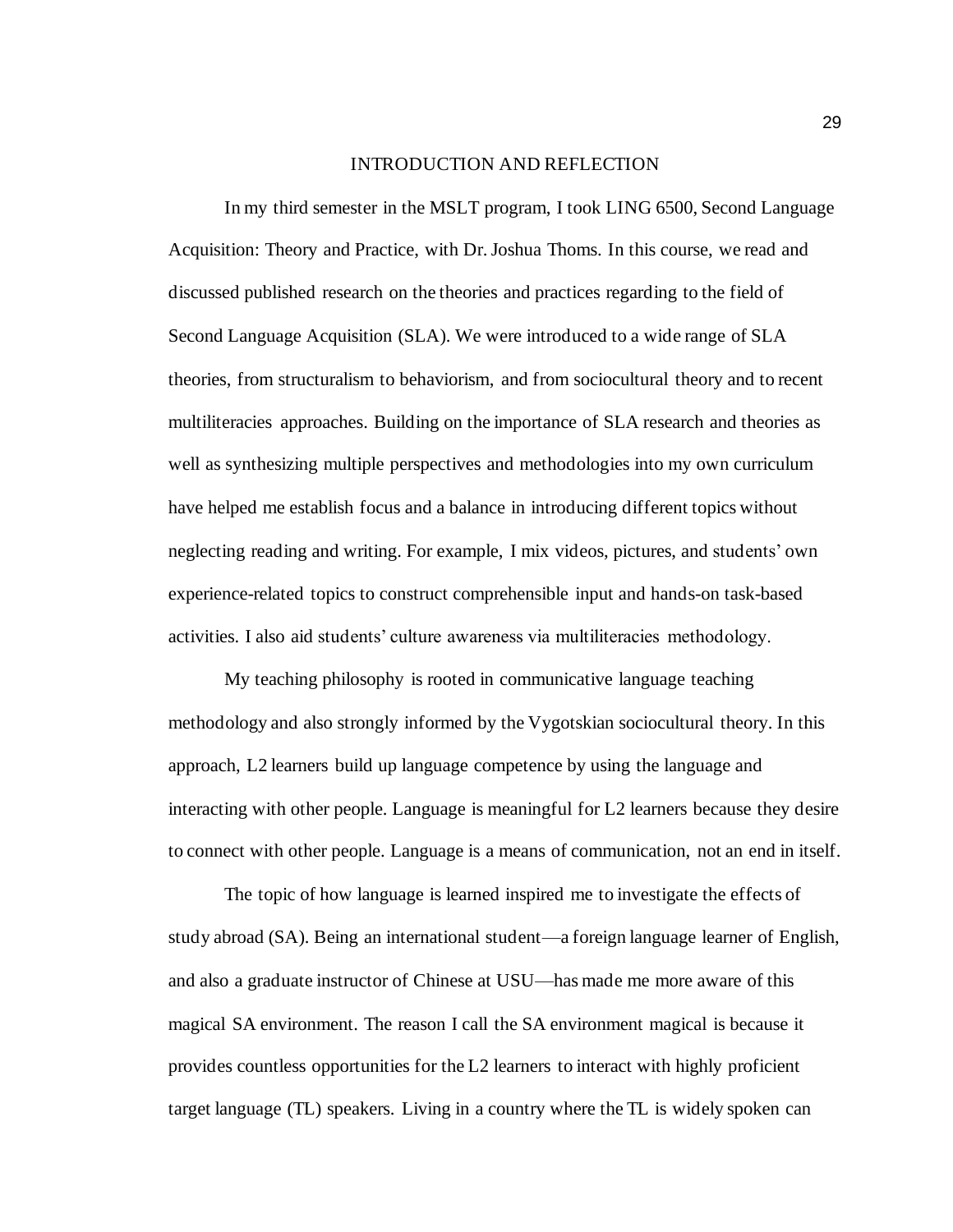provide lifelong motivation for learning a language (Ueki & Takeuchi, 2015). However, SA is not necessarily a positive experience for all participants, and anecdotally, I was surprised to read Hassall (2015), who documents a case of a SA participant developing quite negative attitudes to the target language, the culture, and the people.

This paper focuses on discussing the elements in a SA setting that promote or impede L2 Chinese learning, especially in oral competence. This section provides a useful overview of the topic, with a literature review on oral proficiency gains of Chinese language learners (CLLs) during SA with the effects of living with a family versus living in the student dormitory.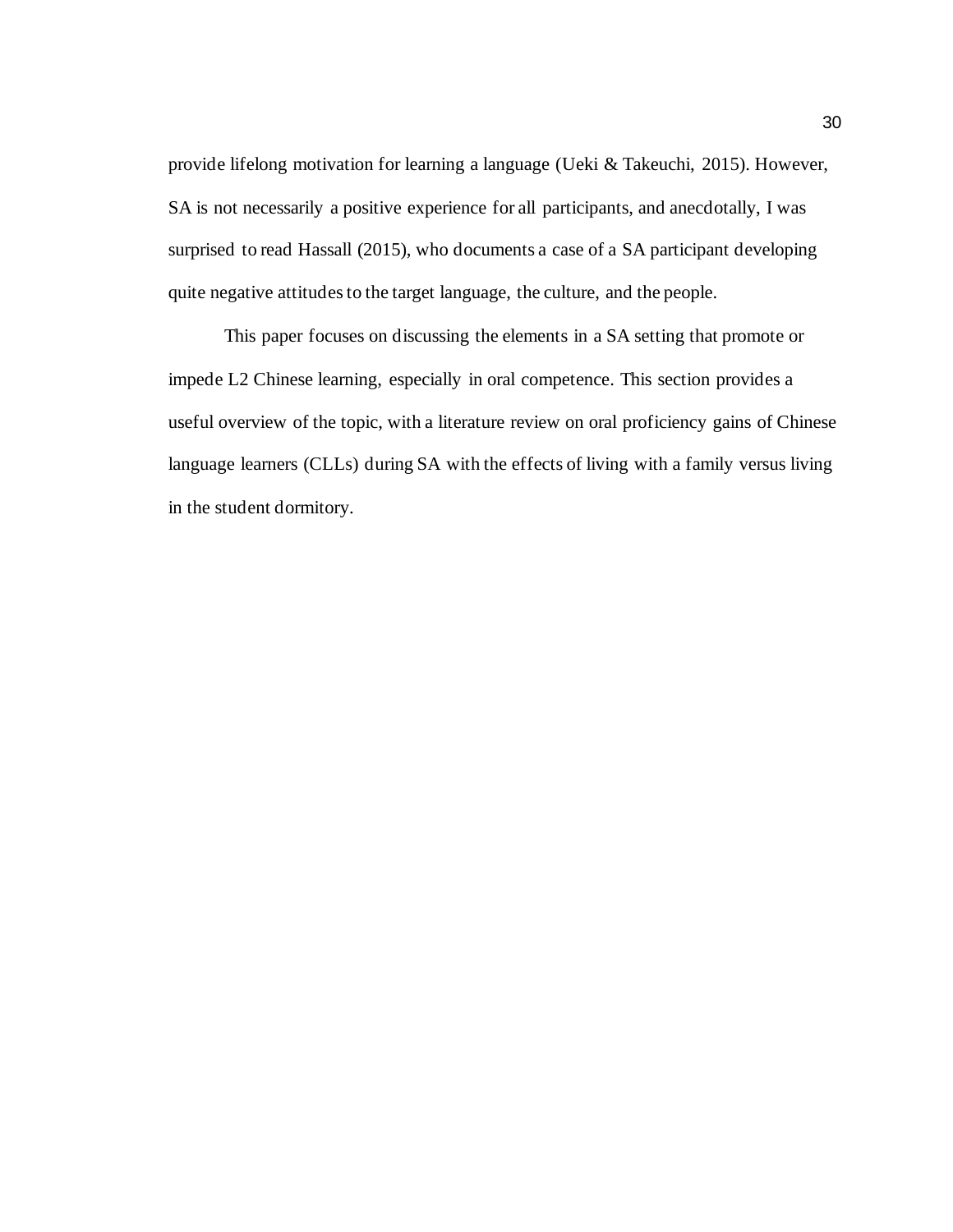#### **Abstract**

Research studies have confirmed that language learners tend to achieve remarkable language outcomes in a study abroad (SA) environment (Davidson, 2015; Di Silvio, Donovan, & Malone, 2014; Du, 2013; Freed, Segalowitz, & Dewey, 2004; Kinginger, Wu, & Lee, 2018; Kim, Dewey, Baker–Smemoe, Ring, Westover, & Eggett, 2015; Mason, Powers, & Donnelly, 2015). Confirming Vygotsky's sociocultural theory, findings have examined the L2 Chinese learners' daily interactions or learning perspectives in the case of living in a dormitory or staying with homestay families, and findings show that either a homestay or a dorm environment can both facilitate L2 learning (Di Silvio et al., 2014; Hassall, 2015; Hernández, 2010a, 2010b; Kinginger & Wu, 2018; Kinginger et al., 2018; Yang & Kim, 2011).

This paper reviews the relationship of L2 Chinese learners' oral proficiency gains during a SA setting and their living contexts, in a dorm or with a homestay family. It suggests that in addition to the living contexts, the length of the SA program, students' initial language proficiency, the duration of the target language use, individual variables, learning attitude, the experience with the L2 environment, and the scaffolding received from other highly proficient TL speakers or peers should be borne in mind when measuring the oral proficiency gains in a SA setting.

*Keywords:* study abroad, L2 learners, Chinese, oral proficiency, oral fluency, homestay, dorm, sociocultural theory, individual variables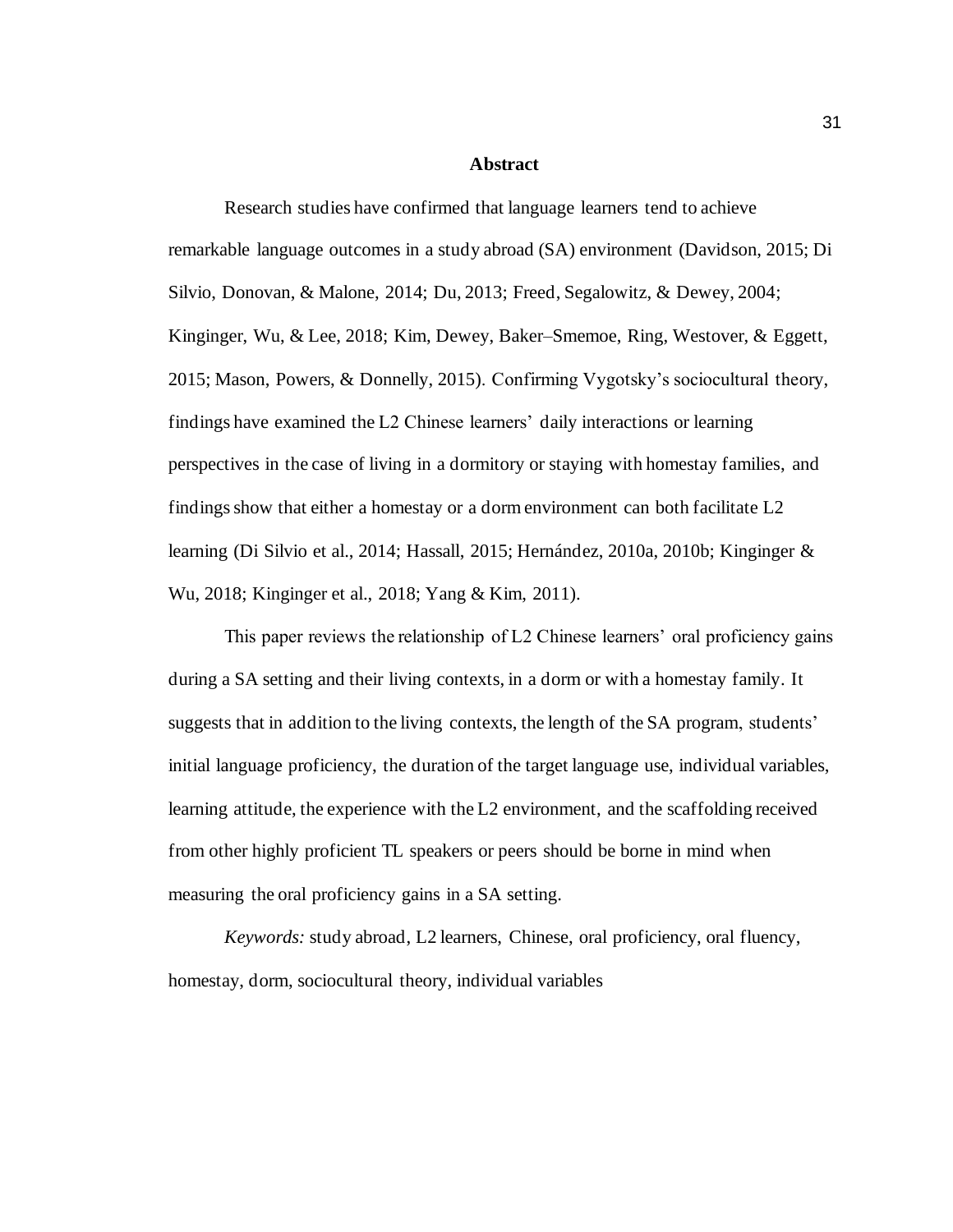#### **Introduction**

Since the 1960s, linguistic researchers have been generating strong interest in empirical studies of study abroad (SA) for convincing evidence to support the claim of "that study abroad is a productive language learning context" (Kinginger, Wu, & Lee, 2018, p. 303). Contrary to at-home (AH) language learning environments, SA provides second language (L2) learners assorted opportunities to engage in authentic interaction with highly proficient TL speakers, such as ordering food in a restaurant, opening a bank account, asking direction for transportation, and so on. However, despite the fact that the SA setting creates an environment conducive to language input and communication, merely immersing oneself in the L2 culture/environment without ample L2 interaction does not necessarily accelerate second language acquisition (SLA).

Research has shown that L2 learners can achieve notable language outcomes with SA, especially in oral proficiency (Davidson, 2015; Di Silvio, Donovan, & Malone, 2014; Hernández, 2010a, 2010b; Kinginger et al., 2018; Mason, Powers, & Donnelly, 2015) and fluency (DeKeyser, 2014; Di Silvio, Diao, and Donovan, 2016; Du, 2013; Freed, Segalowitz, & Dewey, 2004; Kim, Dewey, Baker–Smemoe, Ring, Westover, & Eggett, 2015; Kinginger et al., 2018). Moreover, findings show that living with a homestay family or in a dorm during SA can both provide abundant and meaningful L2 interaction that facilitates language learning (Di Silvio et al., 2014; Hassall, 2015; Hernández, 2010a, 2010b; Kinginger & Wu, 2018; Kinginger et al., 2018; Yang & Kim, 2011). This paper reviews how L2 Chinese learners' oral proficiency may develop and be affected during a SA setting and intentionally focuses on comparing the living contexts of staying in a dorm versus with a homestay family.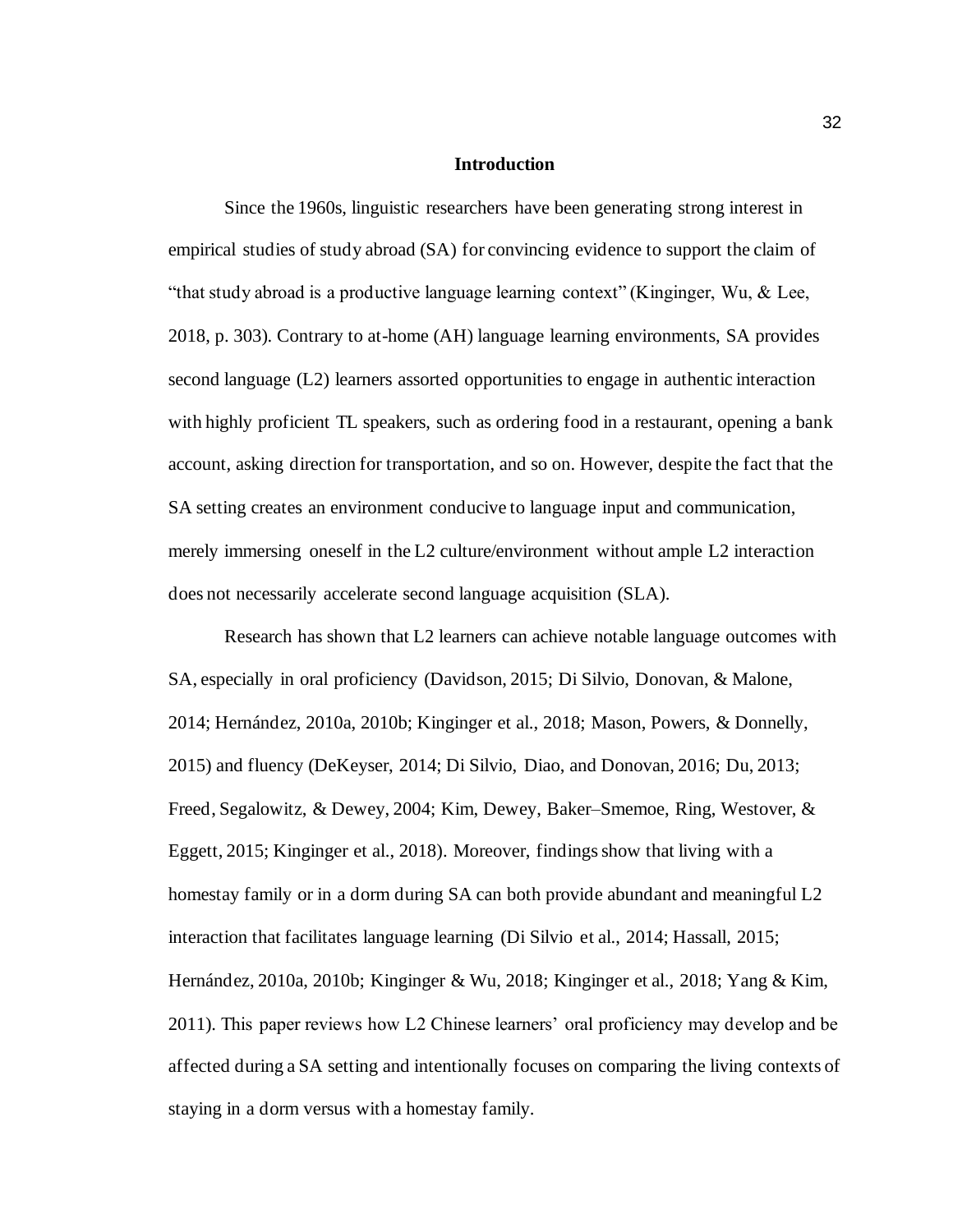# **Literature Review**

# *(a) The theoretical perspective: Vygotsky's sociocultural theory*

Under the sociocultural theory (SCT) (Vygotsky, 1978), learning constructs from the process of socializing with other individuals of a given culture or society. Social interaction plays an essential role in the development of cognitive capacity. Language is a "a tool for thought" (Mitchell, Myles, & Marsden, 2013, p. 248) that interlocutors use collaboratively to mediate and regulate minds to produce and interpret meaning to reach mutual understanding (Lantolf, 2000). Human beings mold and construct thoughts and ideas by communicating with other individuals. Through describing what is in our minds in detail, whether orally or in writing, we are able to "direct our own attention (or that of others) to significant features in the environment, rehearse information to be learned, formulate a plan or articulate the steps to be taken in solving a problem" (Mitchell et al., 2013, p. 221). According to SCT, L2 development is the outcome of mediation. Skilled language learners are capable of comprehend new knowledge through the processes of self-regulation, while unskilled learners can still manage new knowledge through otherregulation, which is the guidance of other more skilled individuals. That is to say, collaboration, purpose, and meaningful interaction are important. Moreover, language learning happens more rapidly when L2 learners and the teacher, peers, or other experts engage in a face-to-face communication embedded a meaningful intention, such as working together to solve a problem or engaging in a discussion (Mitchell et al., 2013).

In a SA setting, the living context provides abundant opportunities for L2 learners to socialize with other individuals in the target language. For example, some L2 learners have an opportunity to choose staying with solely other L2 learners who share the same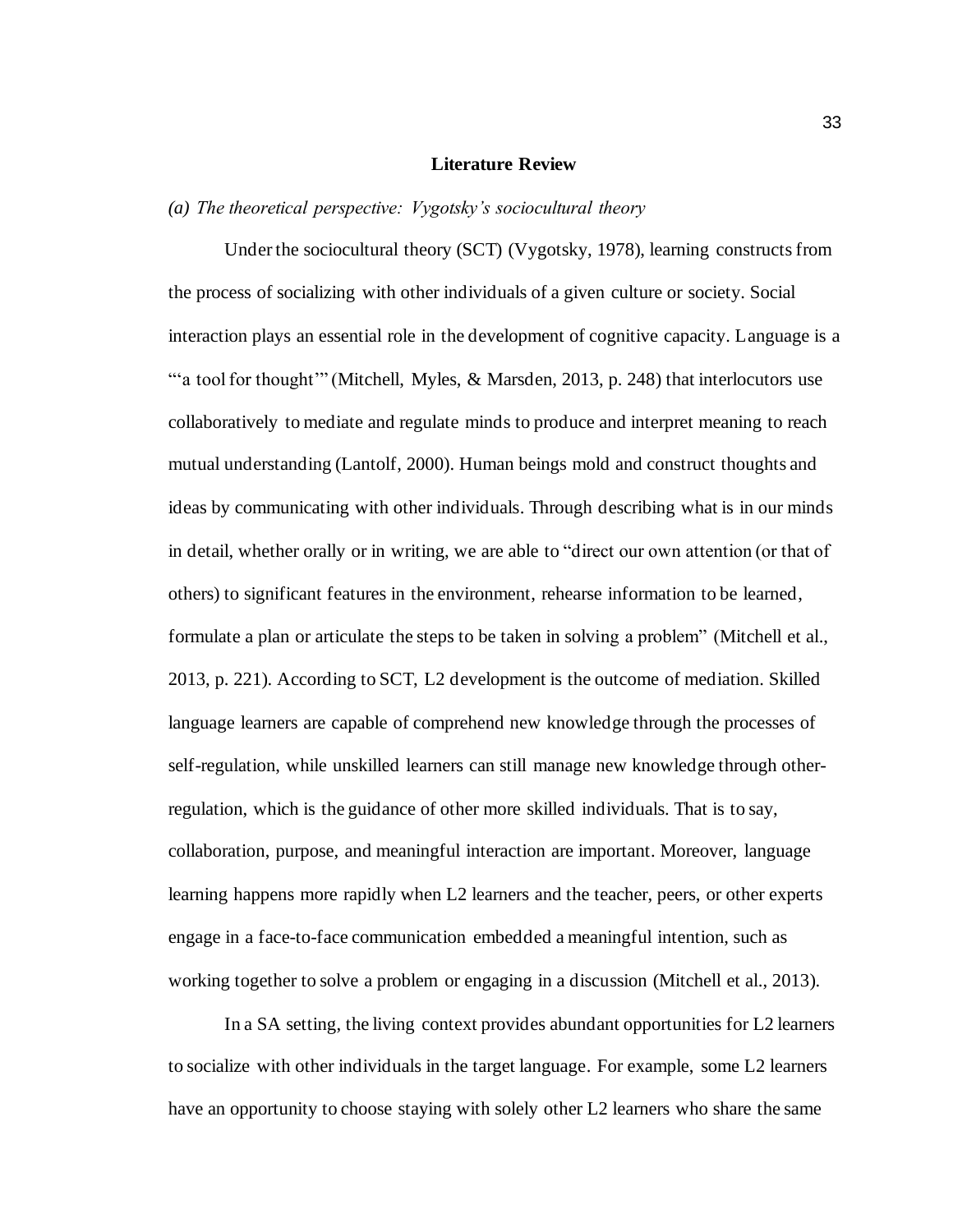L1 in a dorm, with other L2 learners who share the same L1 as well as highly proficient TL speakers in a dorm, with solely highly proficient TL speakers in a dorm, with a homestay family, or in off-campus lodging by themselves. Interacting with highly proficient TL speakers during a SA program is fundamental because the highly proficient TL speakers at a dorm or in a homestay family are serving as the language experts for L2 learners to consult with. L2 learners can also monitor and modify their language production when interacting with the highly proficient TL speakers. During day-to-day interactions, the level and content appropriate assistance offered by a highly proficient TL speaker or a more capable peer can help L2 learners to activate their potential development, "Zone of Proximal Development (ZPD)," which Vygotsky (1978) defined as:

the distance between the actual development level as determined by independent problem solving and the level of potential development as determined though problem solving under adult guidance or in collaboration with more capable peers. (p. 86)

# *(b) Oral proficiency and fluency*

To generalize, the SA environment has been shown to accelerate oral proficiency and fluency (Davidson, 2015; DeKeyser, 2014; Di Silvio, et al., 2016; Du, 2013; Freed, et al., 2004; Hernández, 2010a, 2010b; Kim, et al., 2015; Kinginger et al., 2018; Mason, et al., 2015). US-based researchers often use the American Council on the Teaching of Foreign Language's (ACTFL) Oral Proficiency Interview (OPI) and Simulated Oral Proficiency Interview (SOPI) as pre- and post-test instruments to measure L2 learners' oral proficiency and fluency improvement. Given the dynamic nature of the SA environment, an array of quantitative instruments is frequently employed to examine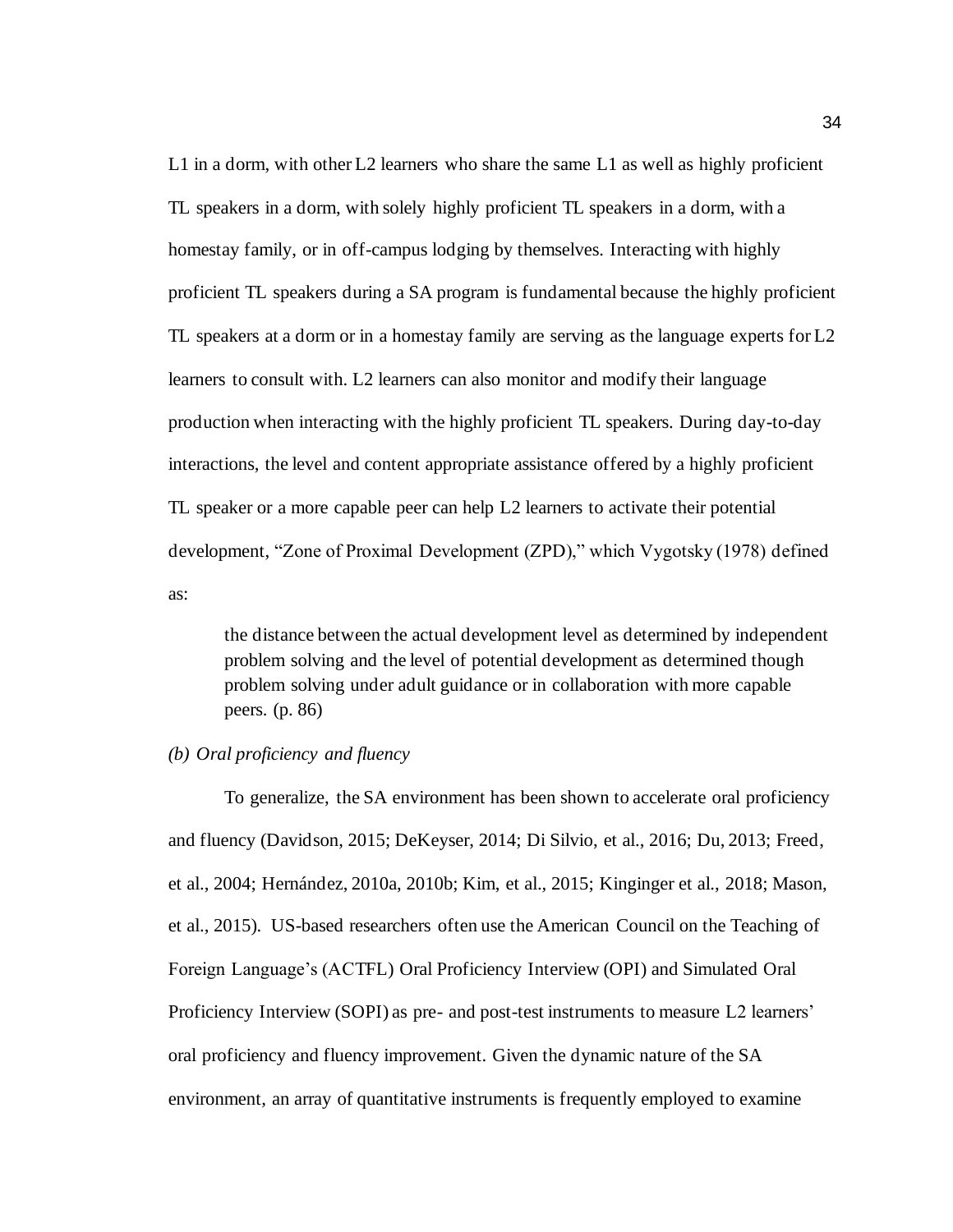relevant variation in each independent variable and how they might influence the language outcomes (DeKeyser, 2014). Examples of such variables include participant and non-participant observations, pre- and post-questionnaires, and participants' self-reported "time-on-task" (Freed et al., 2004, p. 294) elicited from a Language Contact Profile (LCP), in which time-on-task was defined as the amount of time a L2 learner used the target language to interact with different interlocutors outside of class, especially with respect to speaking (Freed et al., 2004).

Davidson (2015) examined the L2 proficiency of 1457 students who studied in an intensive summer program or a year-long study abroad immersion program funded by The National Security Initiative (NSLI). The NSLI is a federal program that offers scholarships to high school and university-level students who study critical foreign languages, such as Russian, Arabic, Chinese (Mandarin), and Hindi. The participants of Davidson's study were from three main programs: the National Security Language Initiative for Youths, the Critical Language Scholarship Summer Institutes, and the Language Flagship Overseas Capstone Programs (Davidson, 2015). The findings reveal that most participants advanced at least one sub-level of proficiency during a six-week or longer sojourn overseas (Davidson, 2015). Moreover, elasticity proved important, as participants with lower initial proficiency achieved more threshold progress than students with higher initial proficiency, and 77% of Intermediate proficiency-level L2 learners of Chinese either achieved magnificent proficiency and literacy gains after the overseas immersion program (Davidson, 2015).

Similarly, Mason et al. (2015) examined the oral proficiency improvement with pre- and post- OPI examination over a large-scale study of 2466 Boren Awards recipients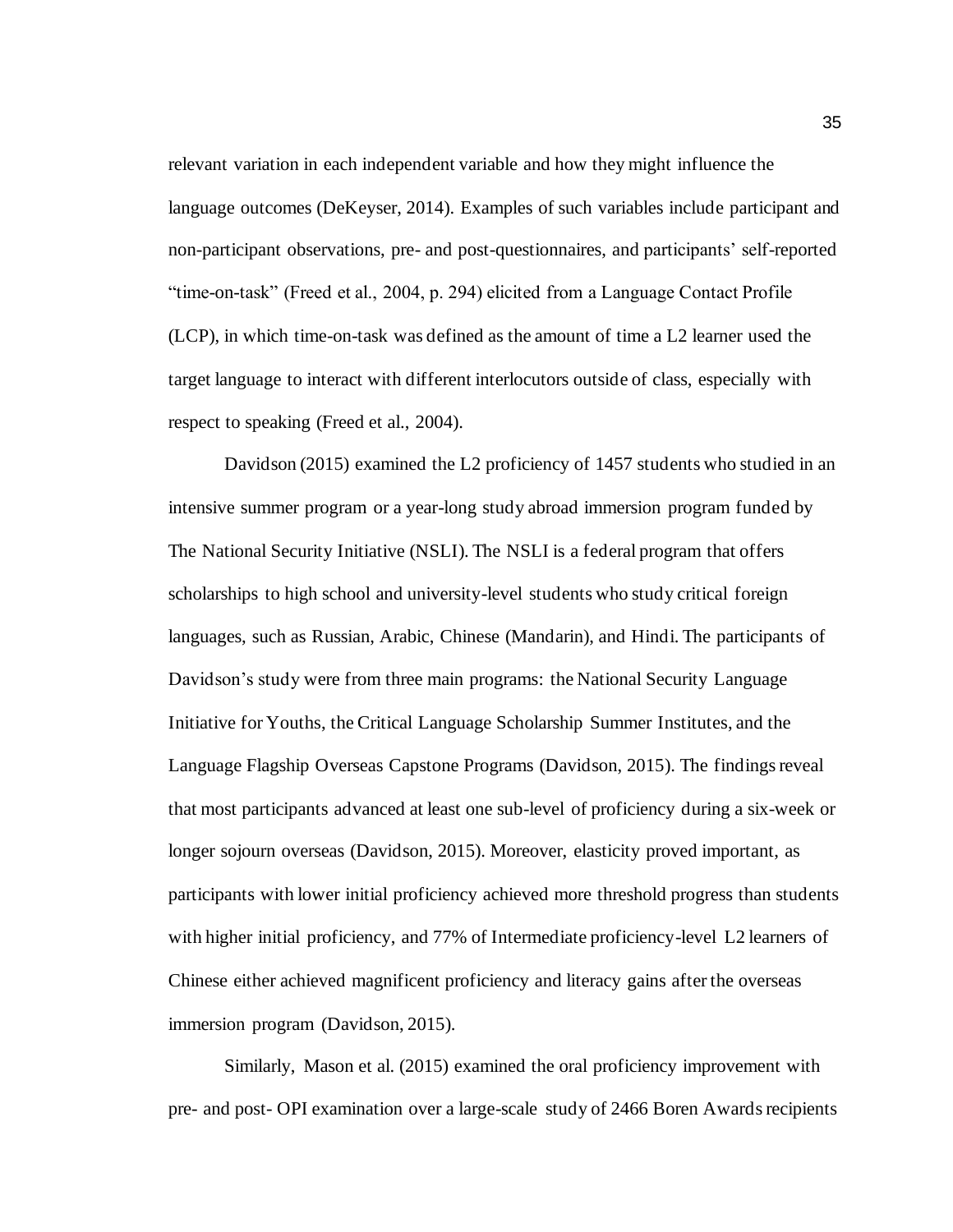from 1996 to 2011. Boren Awards, funded by the US National Security Education Program, provide scholarships and fellowships to undergraduate and graduate students who are interested in studying less commonly taught languages, including Arabic, Chinese, and Korean. Mason et al. (2015) report that the L2 Chinese learners mostly made a remarkable oral progress, even with only 16 weeks of SA. Learners whose initial level are Novice-Mid or the Intermediate-Mid were very likely to achieve the Advanced Low level (65% vs. 96%) within 52 weeks (a calendar year), and -- compared to the L2 learners of Arabic or Russian—L2 learners of Chinese with Intermediate Mid proficiency tended to spend less time to achieve Advanced-level proficiency via a six-month stay (76%) or a year-long experience (96%).

The findings suggest that the variables of the length of the SA experience and the learners' initial language proficiency both have a strong relationship to language gains in all languages, which means a longer stay and a lower initial proficiency tends to yield higher proficiency gains (Mason et al., 2015). The authors discuss other personal factors that might affect language gains, such as "education level, previous language knowledge, and academic major on language learning overseas" (Mason et al., 2015, p. 12).

In another finer-grained study, Kim et al. (2015) adopted pre- and post- SOPI testing to investigate the change of discourse fluency, including the pace of speech, filled and unfilled pauses, and the length of mean pause, tonal accuracy, the use of vocabulary, and task fulfillment of twenty-two American college students over a SA program in China. Prior to departure, the participants completed the second-year Chinese course and a pre-SOPI test, on which their scores ranged from Intermediate-Low to Advanced-Mid. The result shows that despite the fact that the participants' initial language proficiency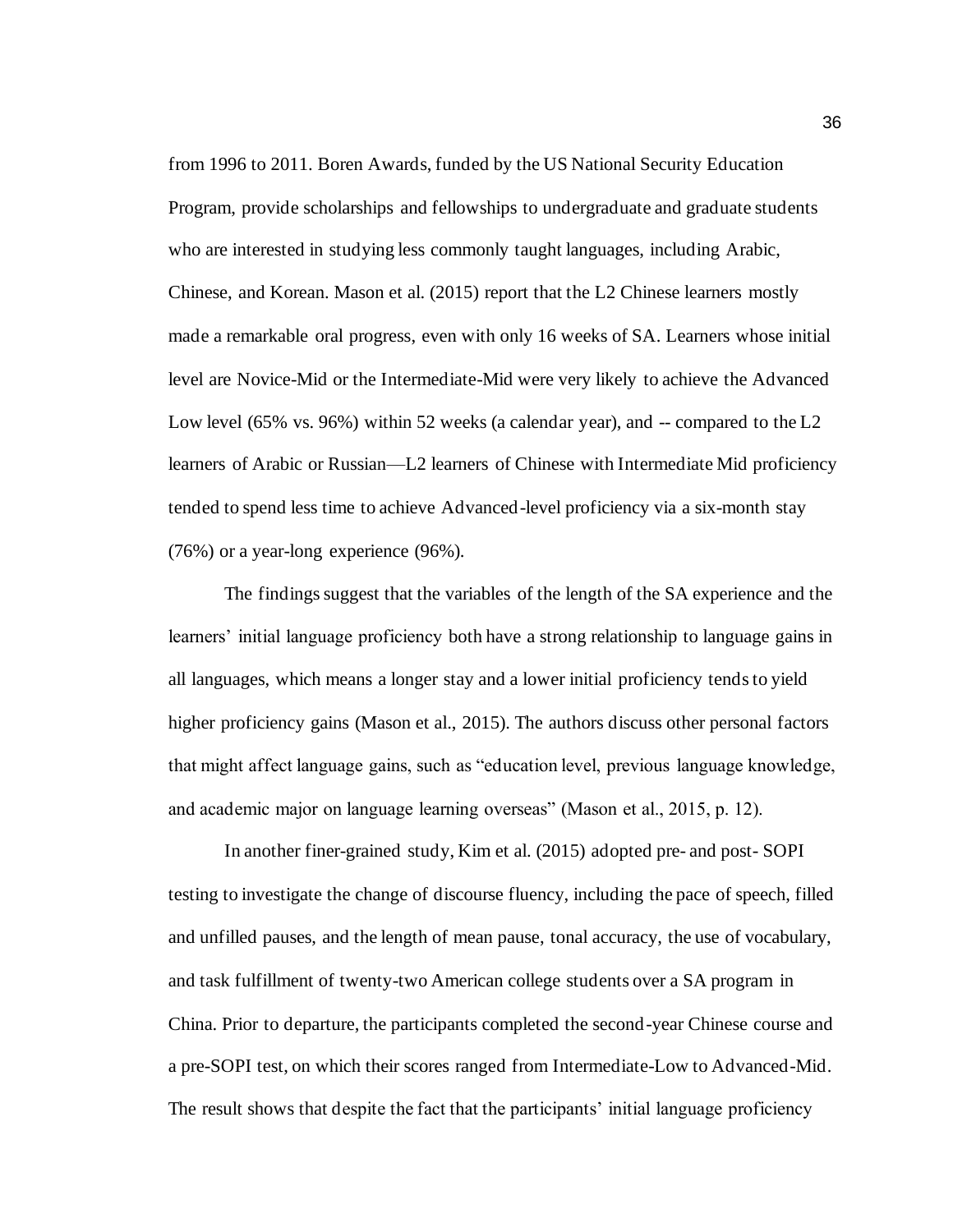was not the same, most participants gained a holistic fluency improvement, exhibiting increased speech fluency, tonal accuracy, quantity of unique vocabulary, and the skill to accomplish language tasks.

To investigate the cross-language oral fluency progress, Di Silvio et al. (2016) applied a quantitatively-based pre- and post- SOPI study to 75 American college students who studied Mandarin, Russian, and Spanish over a semester-long SA program. They also found that only two groups of students increased their speaking rate and fluidity. Mandarin and Spanish learners were found to make significant progress on speech rate, the length of run, and the frequency of repair, while Russian learners made no significant progress. Although the researchers cannot identify the relationship of the language use and the SA experience of these three groups from the research data, the L2 learners of Russian in this research expressed less satisfaction with their SA experience than the other two groups. This indicates that affective factors related to the SA experience may have a major influence in language gains.

Furthermore, Du (2013) found American L2 learners of Chinese improved their oral fluency remarkably, especially during their first month of stay in China. Du (2013) conducted a three-year longitudinal quantitative and qualitative study that involved fiftythree college students to analyze fluency as measured by: the total number of characters used, speech rate per minute spoken, and the longest turn of a single utterance in randomly selected two-minute segments. They also examined the L2 learners' language use through participant and non-participant observations of their language violation and observance under a Chinese only policy, pre- and post- questionnaires, and time on task. This kind of meta-analysis proved that SA "enhance[s] students' development of fluency;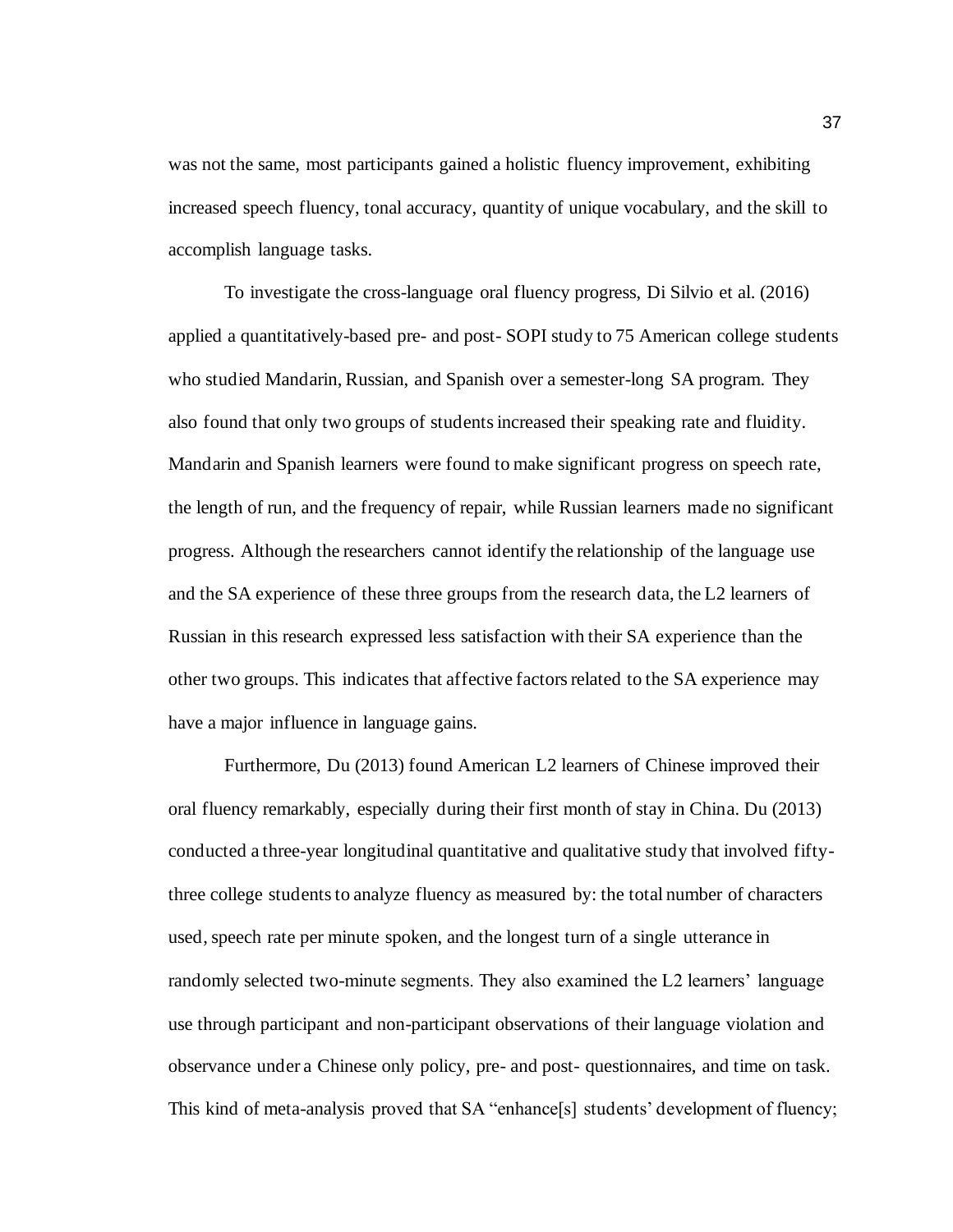in particular, it can improve their speech rate, volume of speech during a set period of time, and the ability to hold the floor during a conversation" (Du, 2013, p. 141). In particular, students who consistently used Chinese inside and outside the classroom "made more progress in speech rate than those who did not" (Du, 2013, p. 141). That is to say, staying in the target language both in class and in the real-life immersion situations SA provides is one of the keys to facilitate language acquisition.

As a result, Du (2013) claims that while implementing a language "pledge" seems a good strategy to enhance oral fluency, the amount of time that students use the target language to communicate with other TL users is considered the foremost variable to boost overall fluency. The finding echoes to Freed et al. (2004), in which the authors analyzed the corpus of the French learners' pre- and post- OPI recordings and time-ontask reports. Three L2 French learning dimensions were examined, where one is SA program, one is at-home (AH) institution, and one is an intensive summer immersion (ISI) program (Freed et al., 2004). Freed et al. (2004) found that ISI students reported significantly more French use in out-of-class time, and thus their progress of oral fluency was the most prominent among the three groups, followed by the SA group, and then the AH group.

From pre- and post- OPI and SOPI tests, we know that the duration of SA and the initial proficiency level have a strong connection to the improvement in proficiency (Davidson, 2015; Mason et al., 2015), and SA has a positive influence to enhance L2 learners' speech fluency (Di Silvio et al., 2106; Du, 2013; Freed et al., 2004; Kim et al., 2015). Moreover, further findings indicate the duration of TL use both in and outside of the classroom is key to language gains, especially in fluency (Du, 2013; Freed et al.,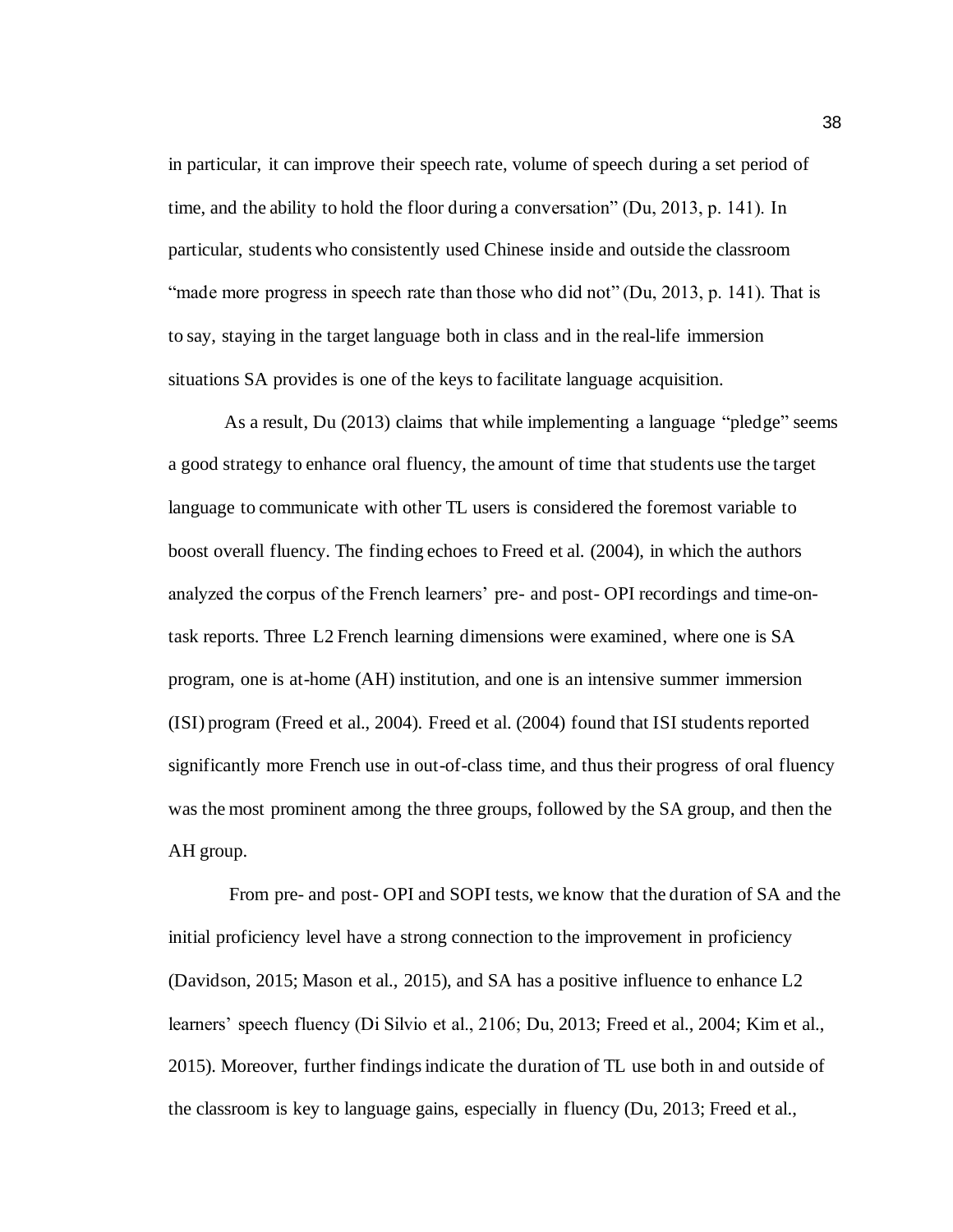2004). Besides that, other variables, such as the learners' L1 literary level, major, gender, education level, should also be taken into account when considering the potential language progress during SA (Mason et al., 2015). Du (2013) posits that characteristics of individuals, such as personality, self-esteem, linguistic self-confidence, and "willingness to communicate (WTC)" (MacIntyre, Clément, Dörnyei, & Noels, 1998, p. 545) likely influence L2 learners' language choices in a SA context.

# *(c) Living with a homestay family vs. in a dorm*

The majority of SA learners show a preference for living with highly proficient TL speakers during SA (Kinginger & Wu, 2018). Questionnaire and survey findings have shown that students who live with a homestay family enjoy the extra opportunities of engaging in the high-quality interaction with their host families than those who chose to live in residence halls (Kinginger & Wu, 2018). In addition, the living experience with a homestay family enriches SA participants' motivation and interaction with the L2 culture (Hernández, 2010a). For example, L2 learners studied by Hernández (2010a) who had a good relationship with their host family improved their oral proficiency more than those who didn't. Di Silvio et al. (2014) compared the L2 Spanish, Mandarin, and Russian SA students and their hosts' beliefs with the students' oral proficiency gain through a preand post- SOPI and a survey, in which they also found that there is a positive relationship between the improvement of learners' oral proficiency and their likeness with their host families (Di Silvio et al., 2014). Nonetheless, Allen & Dupuy (2013) reviews previous research findings and explains that homestay has been viewed as the most desirable living option for its possibility of providing SA participants constant linguistic and cultural stimulation and could be a gateway to the larger target community, yet the social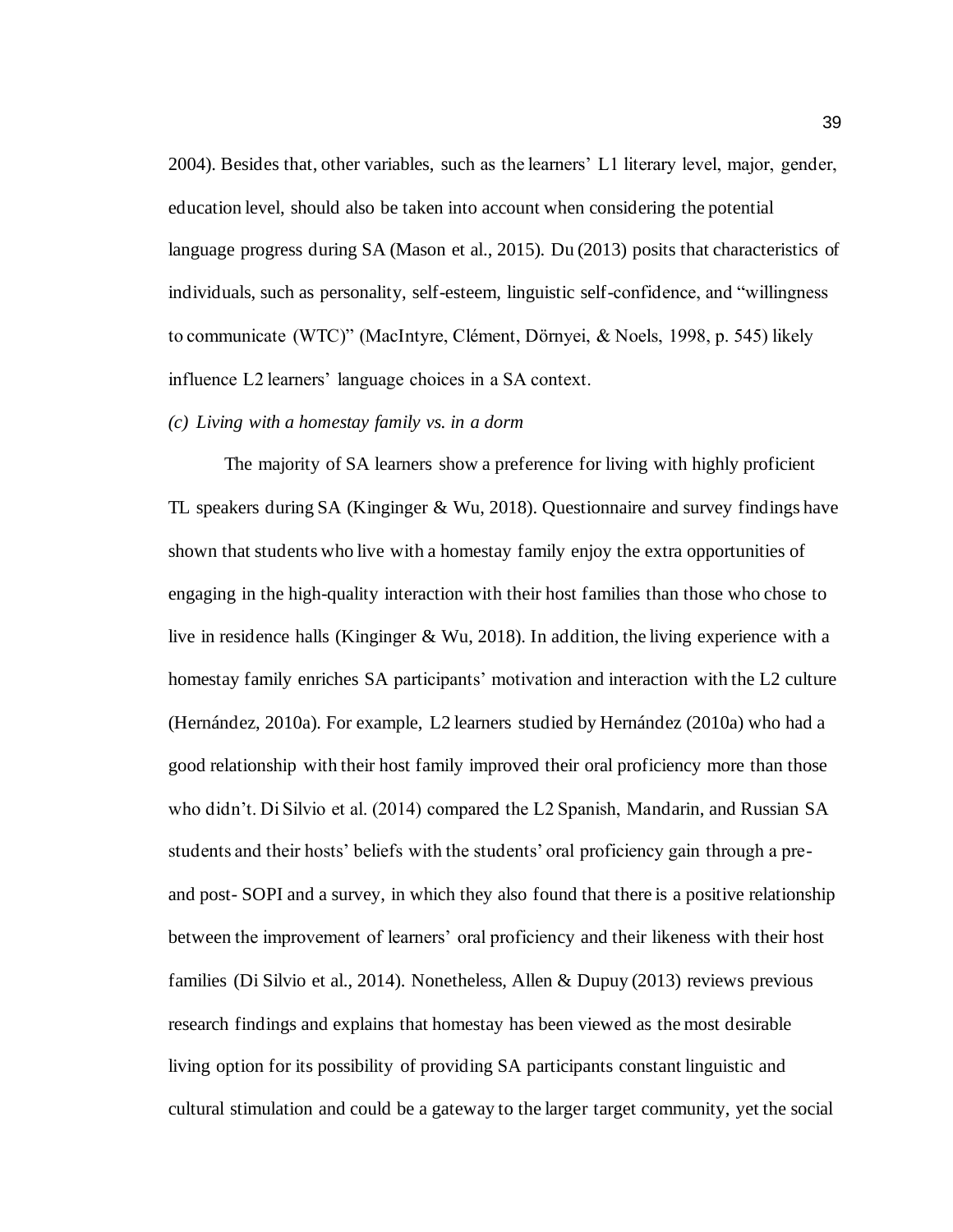experience of the participants and their families are highly diverse from one to another. For this reason, however counterintuitively, the homestay experience cannot always ensure more linguistic benefits than other living settings (Di Silvio et al., 2014).

To investigate whether the dormitory, or student residences, can also be a good environment for improving proficiency, Kinginger and Wu (2018) examined the transcriptions of students' audio-recordings of their daily interaction in the dorm, carried out semi-structured interviews with other students and roommates, and observed just two American students who participated in an intensive SA program in Shanghai for one semester in 2015. The findings suggest that the day-to-day interaction between the L2 learners and the highly proficient TL speakers, such as conversational narrative and language play, gradually contextualized the obscure language concepts and made them accessible and relevant to L2 leaners, thus activating their ZPDs (Kinginger  $\&$  Wu, 2018). Diao (2014) also reports that peer socialization "can entail norms that are very different from speaking with senior members in the host family" (p. 602).

Students who live with highly proficient TL speakers not only agree that this arrangement allows them to have more opportunities to use the target language, they also appreciate the experience of understanding and participating in the L2 culture. A good relationship with the fellow L2 learners, on the other hand, can activate a sense of motivation to L2 learners. Social and intellectual discourse provides students a chance for "contextualized language learning, problem solving, style and identity construction, and relationship building" (Kinginger & Wu, 2018, p. 109). Though most researchers' findings support a home stay experience, with appropriate intervention, a dormitory arrangement with fellow L2 learners can be a fruitful environment as well.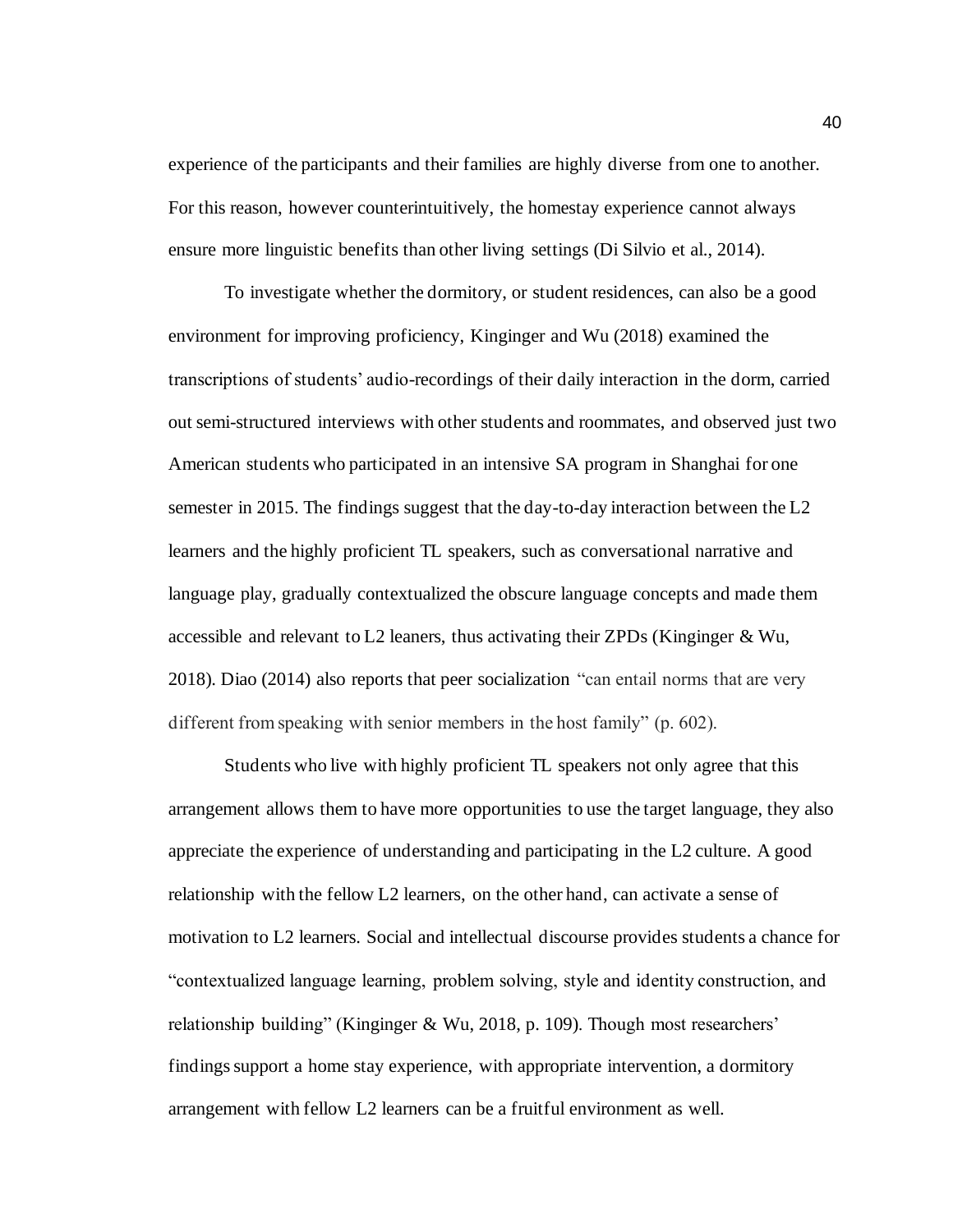### *(d) Individual variables and social experiences*

As mentioned earlier, Du (2013) suggests that the L2 learners' language choices might be attributable to individual variables. To explore the complexity of individual variables, we can examine Hassall (2015), who investigated the SA experiences of two Australian L2 learners of Indonesian through a multi-method approach, including a written pre- and post- test, three individual interviews with each participant (one before the departure in their home university, one half-way through their four-week course, one after the end of the course when they were back to their home university), and regular diary-keeping tasks. The findings revealed that generalization is not possible, and that different backgrounds and learning attitudes cause diverse learning identities to emerge.

One of the participants, Ross, had a previous SA experience in Germany and had learned Japanese and Chinese before. Although he knew nothing about Indonesian before his departure, he fully immersed himself in the target language and culture, took any chances he could to interact with native speakers, and was willing to tolerate the initial unease to produce culturally appropriate language (Hassall, 2015). Since he had learned Japanese before, he employed his interlanguage (IL) knowledge of Japanese to Indonesian, and took advantage of the translation and observation from his SA fellow, who lived in the same home stay family, took the same SA courses, and spent time outside of classroom. While Ross reflected, he saw himself learning "largely through participation in everyday interactions" (Hassall, 2015, p. 9). Although the communication might make him lose face, he persistently used Indonesian instead of English with his host family. It is proven that Ross's homestay family provided sufficient L2 exposure and practice.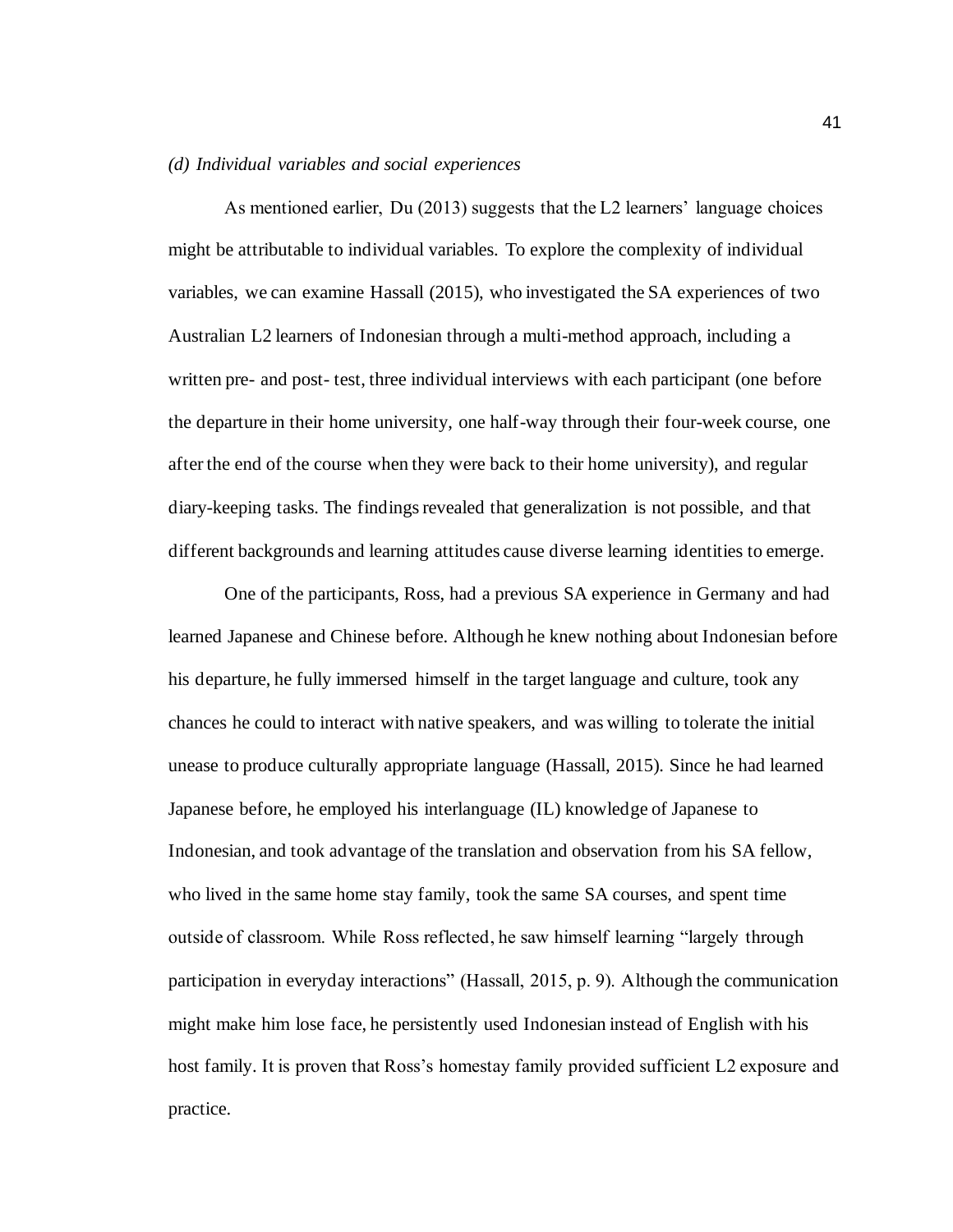The other participant, Amy, on the other hand, had an entirely different learning experience and identity from Ross. Amy had taken a one-semester Indonesian course before departure. While she had language learning experiences with Italian and French, she had never studied abroad. Unlike Ross, who had a fellow learner living in the same home stay family with him, Amy requested to be the only guest in her home stay family and she was also the only foreign student in her Indonesian class. She didn't use Indonesian outside the classroom much as her home stay family spoke fluent English. When Amy had free time, instead of immersing herself in the L2 via using Indonesian to interact with the native speakers, she would contact her friends in Australia and browse the news or events in Australia online. Furthermore, Amy was by herself most of the time, and her low-level language proficiency reduced her ability to communicate with the local people, which caused her to feel "socially isolated" (Hassall, 2015, p. 20). Even worse, two encounters of money exploitation by the public minivan drivers made Amy feel frustrated with living in Indonesia and reluctant to use Indonesian outside the classroom. Contrary to Ross, who improved largely through the daily interaction with his host family, the cultural misunderstanding between Amy and her host family made Amy feel unpleasant and isolated. This is one example of a negative SA experience.

Afterwards, although Ross and Amy showed progress in the post-test, Amy stopped learning Indonesian, while Ross finished an Indonesian major and created a business in Indonesia. Hassall (2015) shows that the social experiences during SA affect the participants' learning choices over time, and the effect was pervasive. Gradually and unwittingly, the perception of one's learning experience will affect one's identity as a language learner, which can then influence the L2 learning motivation.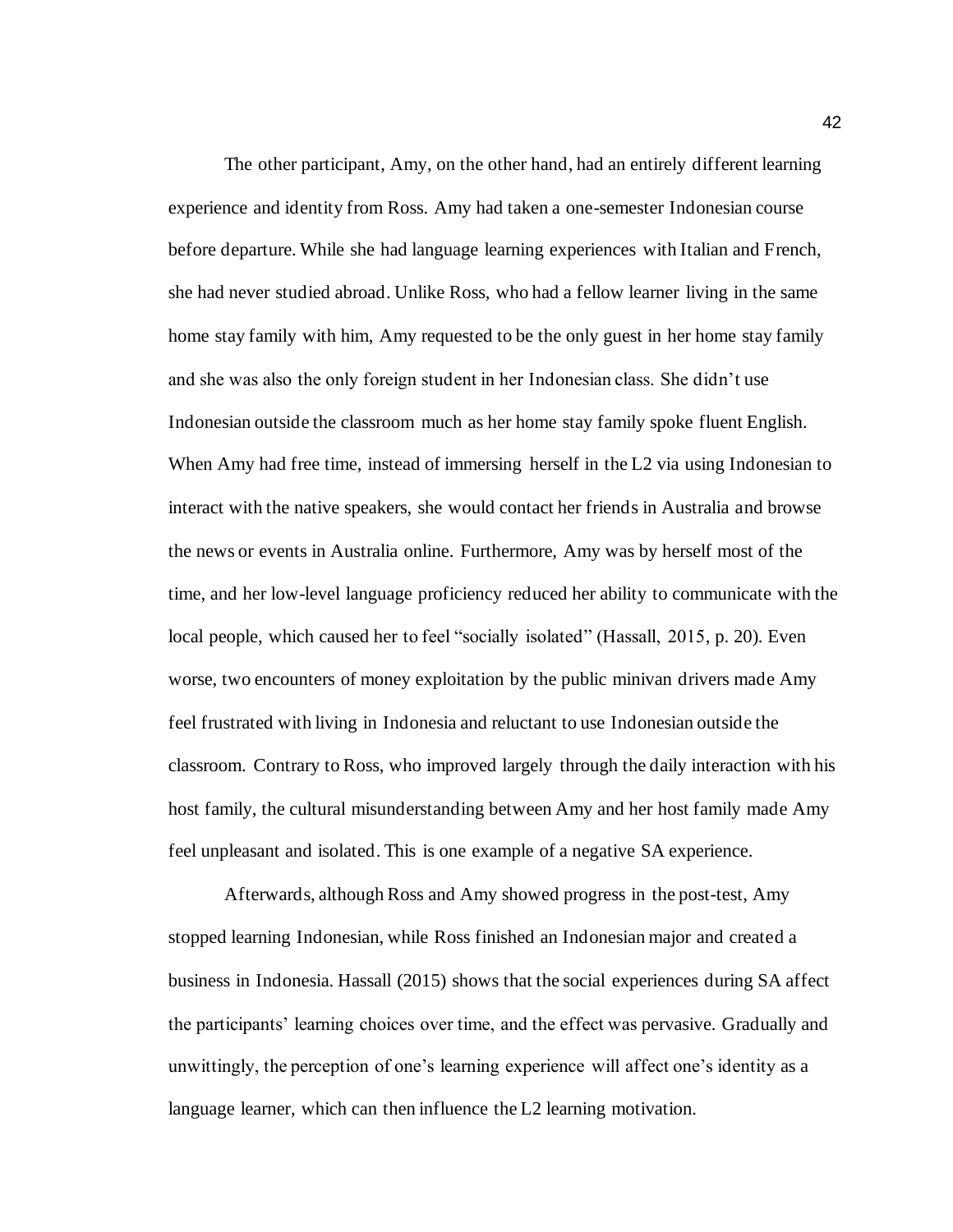Over all, maneuvering the learning environment to ensure a positive learning experience is a big challenge for SA coordinators and teachers because the environment of SA is dynamic and hard to predict. Furthermore, individual variation, such as initial proficiency, learning attitude, motivation, participation, interaction, openness, willingness to communicate, living experience and so on, intertwine and interact with one another, influencing the potential for L2 proficiency development (DeKeyser, 2014; Du, 2013; Hassall, 2015; Kinginger et al., 2016; MacIntyre et al., 1998; Mason et al., 2015).

DeKeyser (2007) notes that besides aptitude and learning context, a learner's attitude toward L2 use often determines success. For L2 learners to achieve optimal language outcome in a SA context, they need to have the right learning behaviors, and strategies, which means that they are ready and willing to commit themselves in learning (DeKeyser, 2014). Pre-departure preparation, such as teaching explicit metalinguistic knowledge of the L2 culture, practical planning, and intensive training in particular in listening and speaking are some ways to prepare L2 learners and reinforce L2 learners' motivation and learning attitude (DeKeyser, 2014).

#### **Conclusion**

According to SCT, although the language learners' L2 proficiency is limited, with the assistance of peers or teachers who have higher language proficiency, the interaction will facilitate the internalization process of L2. Yet, the time that L2 learners use the target language purposefully outside the classroom may outweigh the influence of the living context in a SA setting.

This paper reviews the L2 Chinese learners' oral proficiency gains and two different SA living contexts, in a dorm or with a homestay family. It reveals that in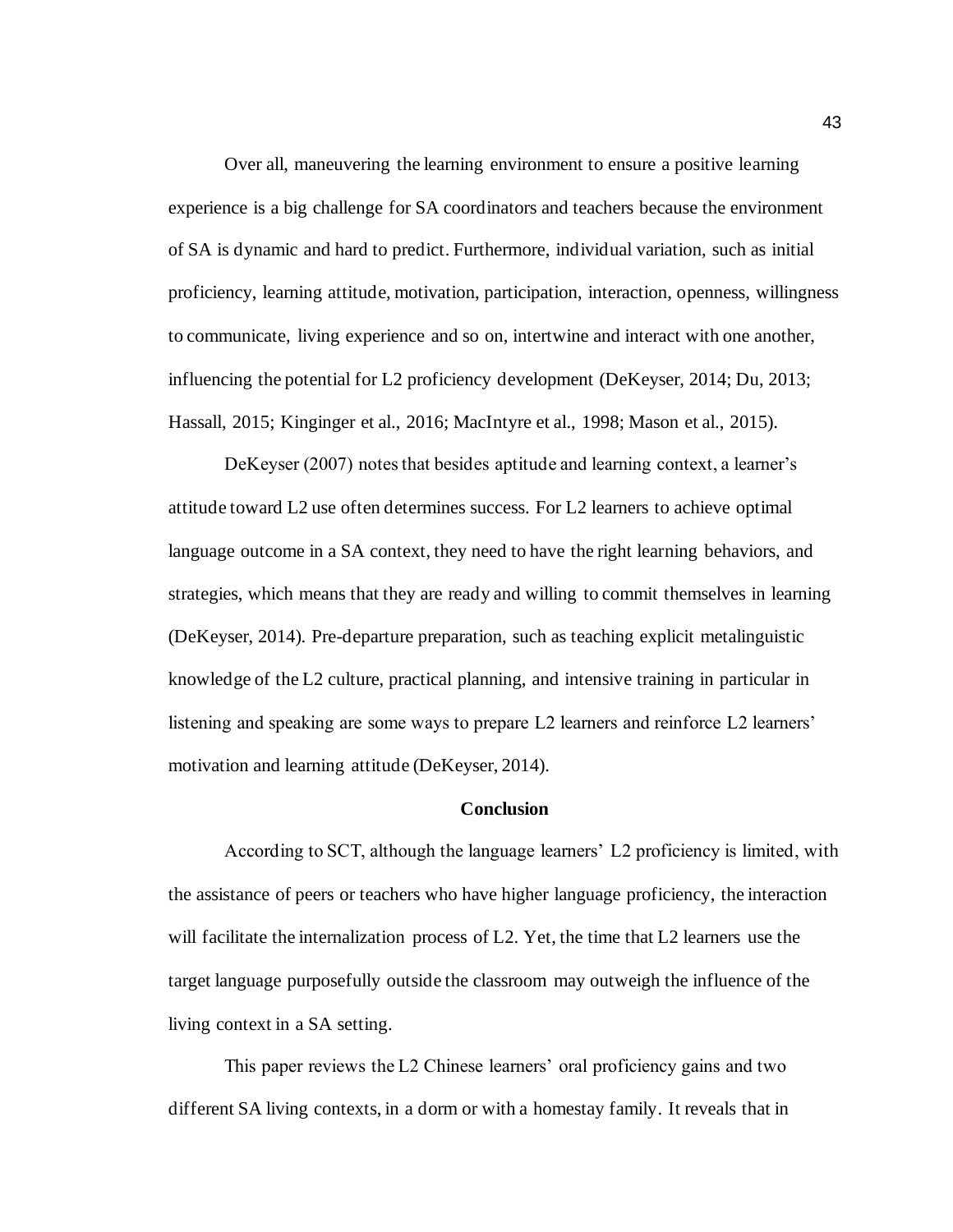addition to the living contexts, the length of the SA program, students' initial language proficiency, the duration of using the target language, individual variables, learning attitude, the experience with the L2 environment, and the scaffolding received from other highly proficient TL speakers or peers over a SA setting should also be considered.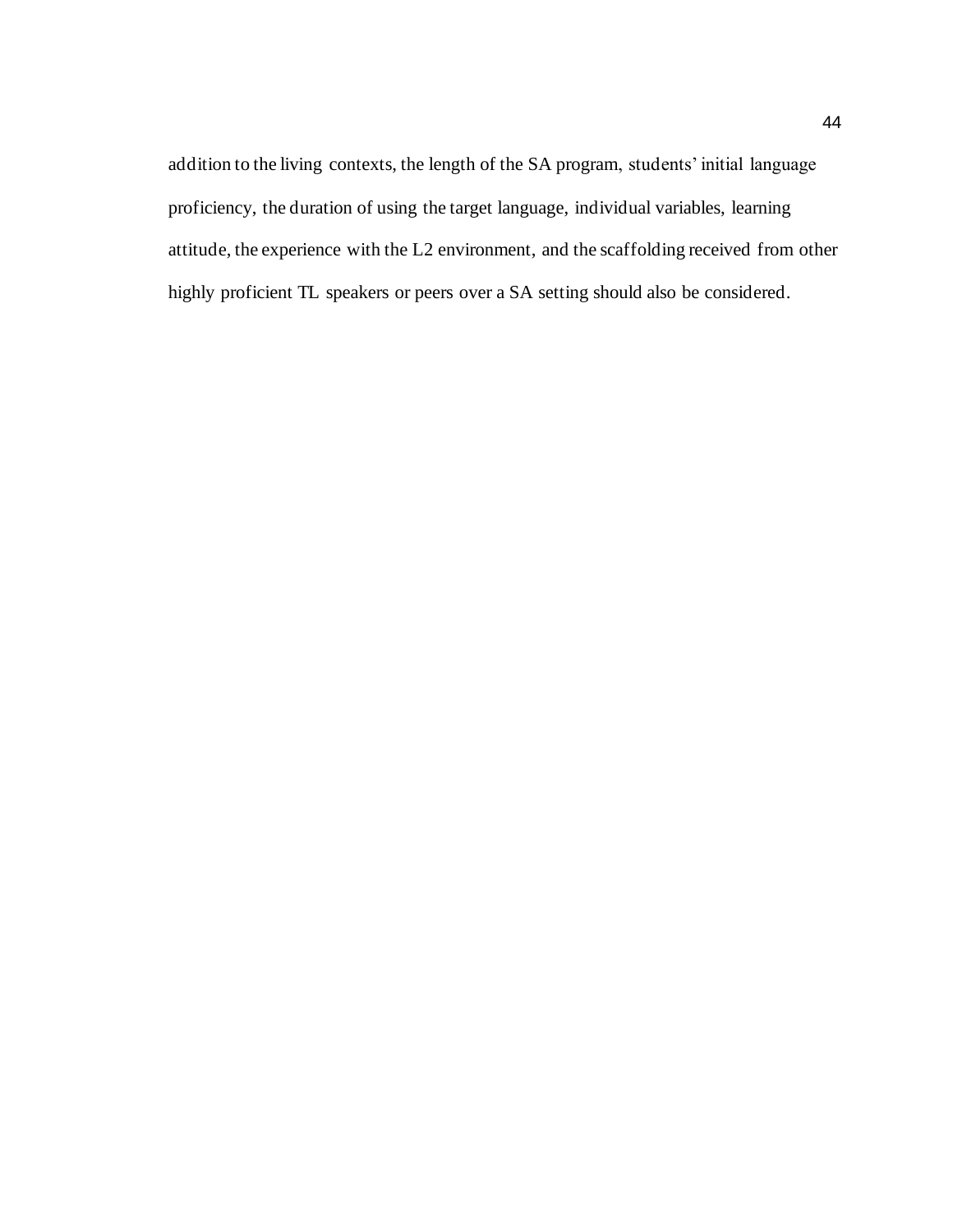CULTURE PAPER

**Teaching Chinese Invitation Refusal Strategies**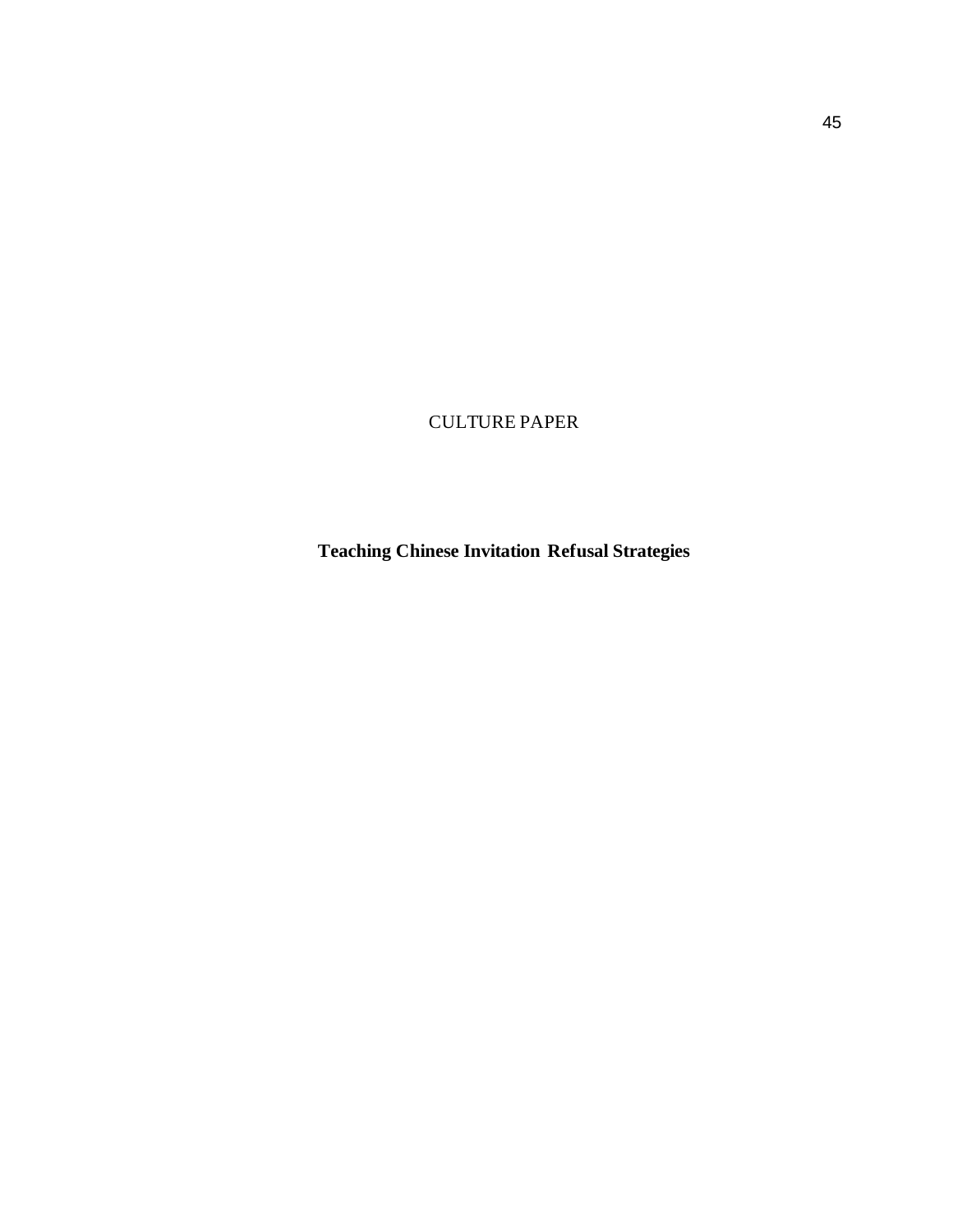#### INTRODUCTION AND REFLECTION

In the spring of 2018 at Utah State University, I took LING 6900: Culture Teaching and Learning with Dr. Karin deJonge-Kannan, focusing on culture and pragmatics. The class format invited students to be open-minded to discuss cultural differences through sharing our own observations of our life experiences. I realize that Pragmatics is implicit for non-native speakers, but also for native speakers. For example, as a native speaker of Chinese, I was too used to the language choices of Chinese I made every day without being able to explain why I said that way. Moreover, when responding to Dr. Karin deJonge-Kannan's questions and listening to the responses from my MSLT peers, I learned not only about Chinese, but also the speech acts and customs in some Middle Eastern and European countries, and global languages from Arabic to Spanish to French. Learning the inter-language pragmatic strategies through the course readings and from one peer to another is an inspiring, helpful, and enjoyable experience.

As the nature of a second language (L2) or a foreign language (FL) discourse interchange between two interlocutors lies not only in the attention of its linguistic knowledge, but also in the awareness of the target culture and social appropriateness, the best strategy of learning another language is not merely learning the vocabulary and grammar, but through studying the culture (Cutshall, 2010). It is helpful to examine a topic that is related to culture and pragmatics and I have chosen to look more in depth at invitation refusal strategies in particular.

The reason that I was interested in particular invitation refusal strategies stems from personal experience: the unspecified excuses that my American friends gave to reject my invitations, which often left me to think that they did not care enough about me.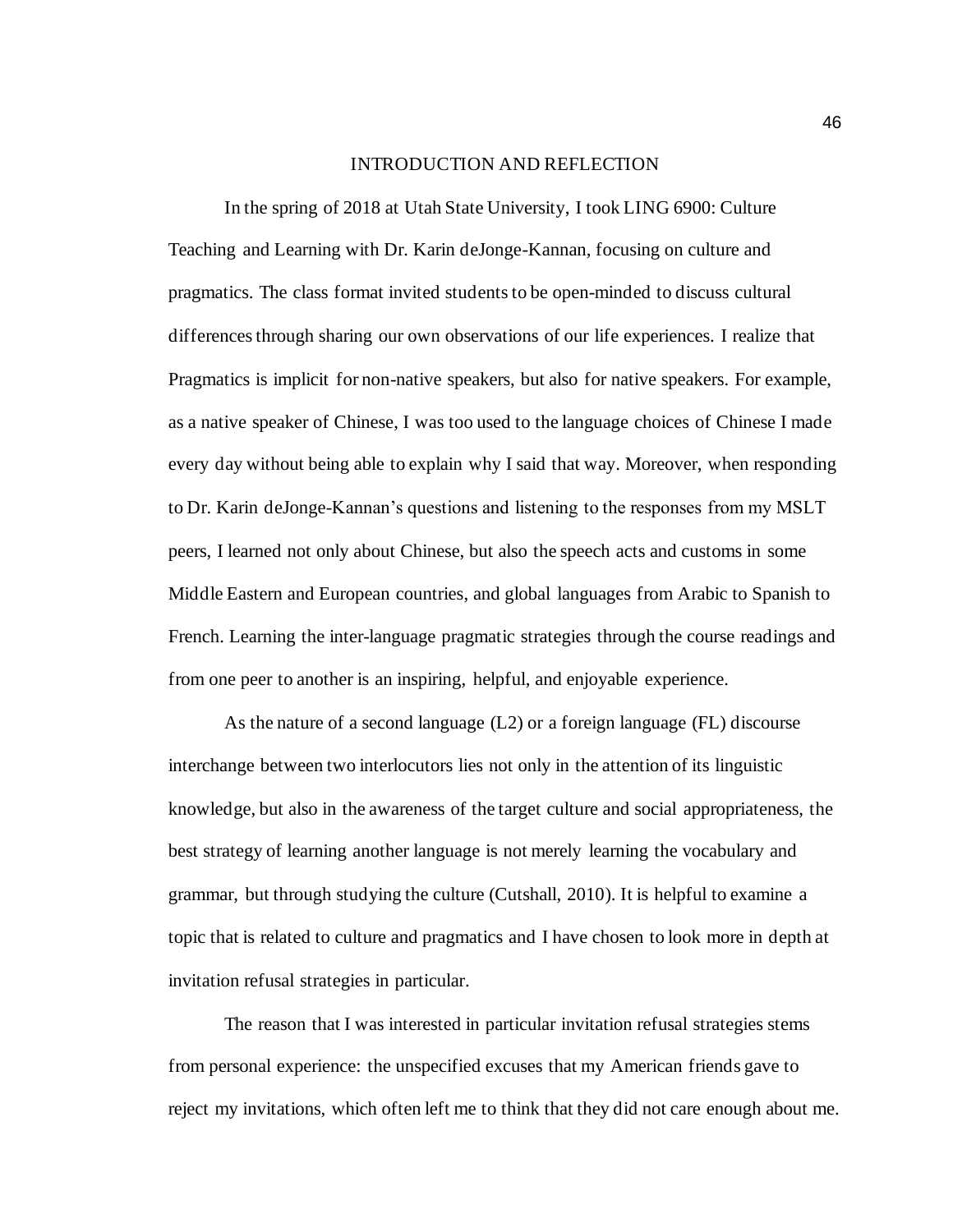Though I knew my perception was inaccurate, the anecdotes still made me wonder what caused the different language choices. Moreover, I believe if I can understand the crossculture invitation refusal strategies better, I will be able to teach students to perform speech acts with an appropriate content.

Dr. Karin deJonge-Kannan gave us about two months to conduct the research for this paper. The time seemed plenty. However, all the ideas written into this paper did not come to me at once. I found that I spent a large amount of time exploring the details in each section. After submitting the final paper, I presented my research findings in the Lackstrom Linguistics Symposium at USU the following year. It was because of the presentation that I had a chance to revisit my paper and discreetly reconstruct my thoughts. I discovered that different cultures shared similar but also different pragmatics from the audience members, for example, some Arabic speakers also perform ritual refusals when responding to an invitation, while some Russian speakers may be more direct. I valued that people made connections from my presentation to their culture and life experiences. I hope the lesson plan I propose in this paper can also make meaningful connections with students and help students to learn Chinese refusal strategies from their real-life experiences. This is a vast topic and the scope of the portfolio does not permit an exhaustive study, but below I provide an over view of invitation refusal strategies and a useful approach to teaching them.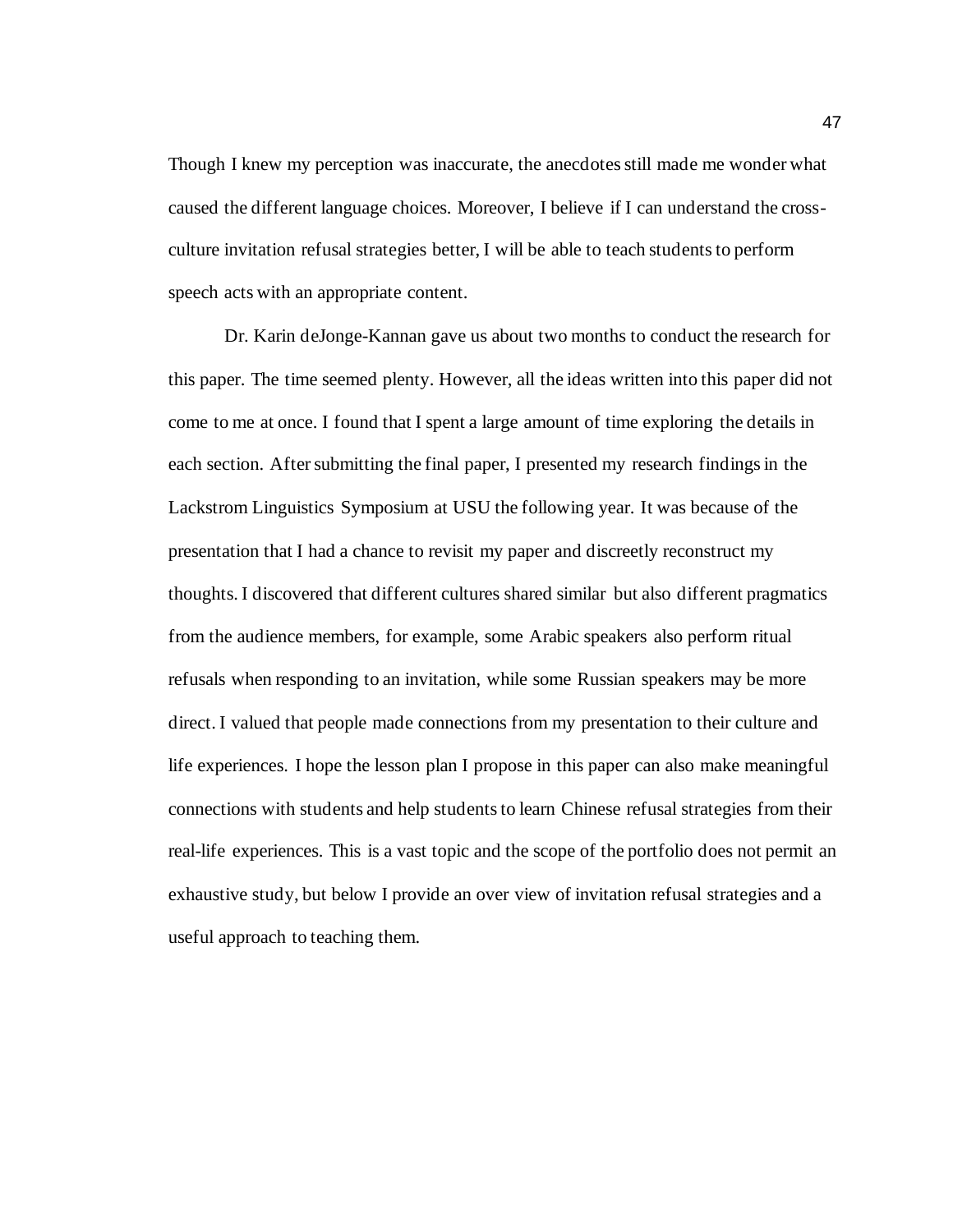#### **Abstract**

Chinese language learners need to perform both language and pragmatic competence to successfully refuse an invitation without damaging the relationship with the interlocutor. One way to teach American Chinese learners how to perform a culturally appropriate invitation refusal in Chinese is through helping them understand how the cultural background of Chinese society influences Chinese pragmatics. Another way is through cultural comparison, teaching the differences of Chinese and American invitation strategies.

This paper is conducted to understand how Chinese invitation refusals are influenced by Chinese culture, and to explore the differences of Chinese and American invitation refusals in order to provide effective teaching methodology to teach Chinese refusal strategies in the US. First of all, I will talk about the universal pragmatics, refusals and face theory. Second, I will elaborate Chinese face theory and Chinese refusal strategies. Third, I will summarize some research findings of the Chinese and American refusal strategies. Last, a practical lesson plan of Chinese invitation refusal strategies will be proposed.

*Key words:* pragmatic competence, refusal, invitation refusals, excuses, Chinese, American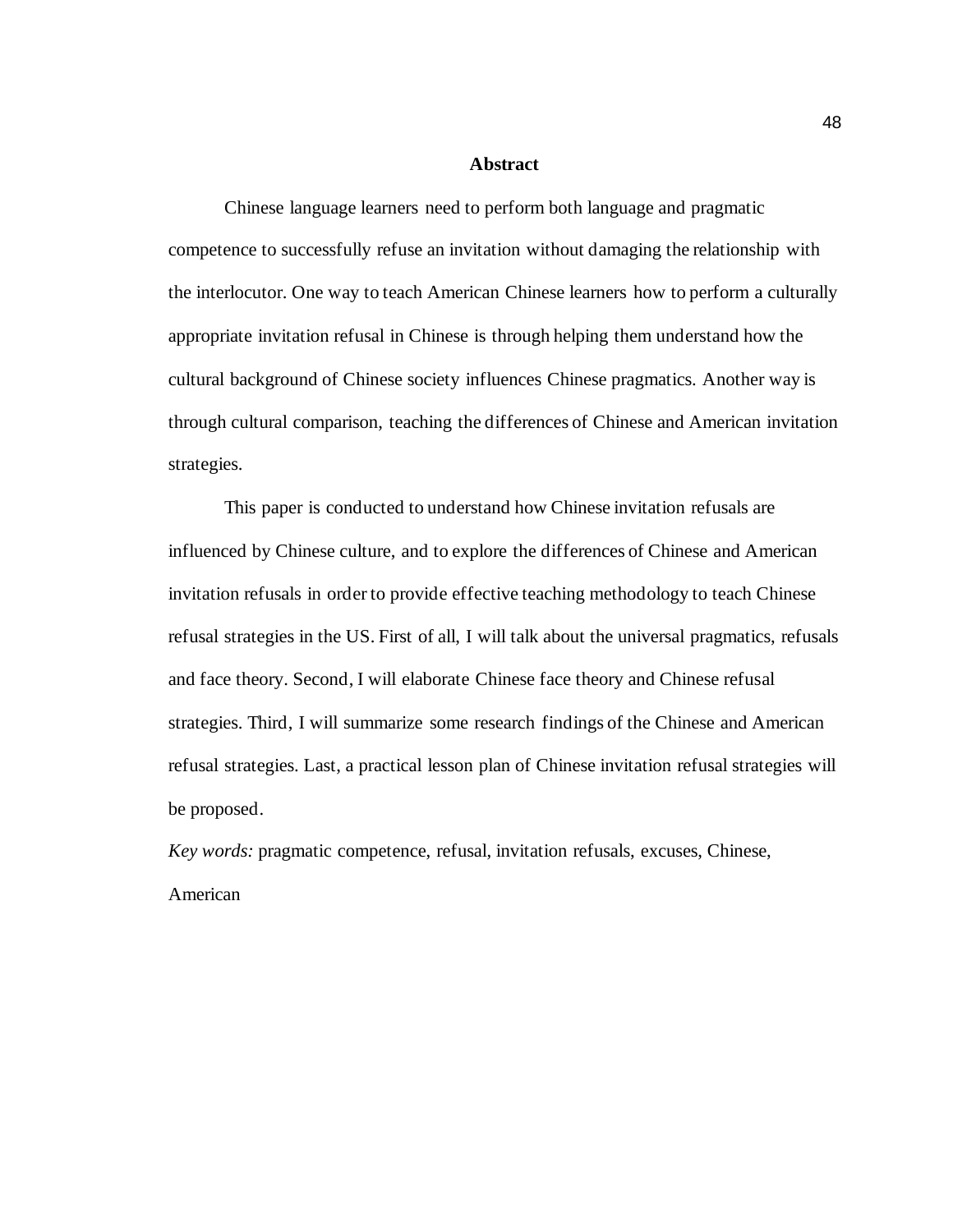#### **Introduction**

Language teachers have been placing an emphasis on improving students' grammatical accuracy (Tatsuki & Houck, 2010). Many teachers have also gradually realized that simply uttering grammatically accurate sentences is not enough, on the other hand, pragmatic competence should also be taught in a language classroom. There are times require second language (L2) learners to accomplish a daily task involving interaction with native speakers, such as ordering food in a fast food restaurant, or discussing a collaborative project with classmates. If they were only paying attention to linguistic validity but not considering pragmatic appropriateness, they would likely confront a misunderstanding situation where they felt embarrassed or confused (LoCastro, 2010).

Teaching L2 pragmatic strategies has been a prevalent way for language educators to intensify students' pragmatic competence in the past few decades. L2 pragmatic strategies can be learned through (1) formulas or specific grammatical structures—to carry out the strategy; (2) modifiers—to intensify or soften the speech; and (3) the sequential manner of responding the speech act (Tatsuki & Houck, 2010). A speech act is referred to an intentional utterance used to complete the action of "apologizing, complaining, making requests, refusing things/ invitations, complimenting, or thanking" (Cohen, 2010, p. 6). When language teachers effectively intertwine L2 pragmatic knowledge of performing speech acts into in-class activities, they can help activate learners' pragmatic awareness, understanding, and performance (Tatsuki & Houck, 2010).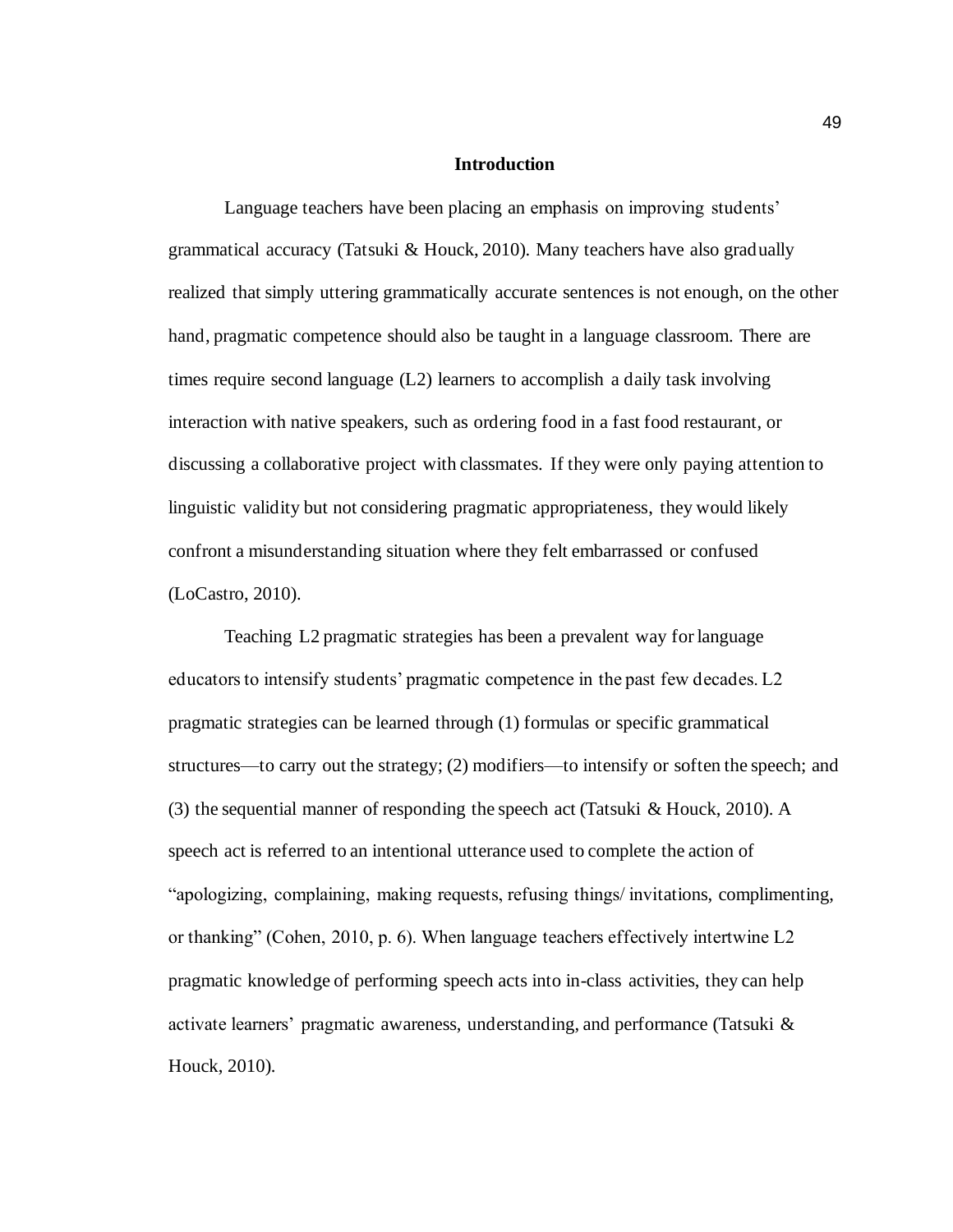The other way to intensify students' pragmatic competence is to help them understand the socio-cultural values and beliefs in the given L2 community (Guo, 2012). Different age, gender, social distance, and power relationships between the speaker and the listener vary the degree of difficulty or imposition to perform the speech act with respect to the social norm of the target society (Brown & Levinson, 1987; Tatsuki & Houck, 2010). Chinese culture has its own social norms that are very distinct from American norms. One way to understand how to perform cultural appropriate invitation refusal strategies in Chinese is to understand the cultural background of the different social status and relationships in a Chinese society. Another way is to compare Chinese and American invitation strategies. Examining some of the similarities and differences in invitation refusal strategies used by Chinese and American native speakers may provide possible teaching strategies for teachers to develop instruction of teaching refusal strategies in a Chinese FL/SL classroom.

To fulfill the purpose of developing instruction of teaching Chinese invitation refusal strategies, I will first talk about the universal pragmatics, refusals, and face theory. Second, I will elaborate Chinese face theory and Chinese refusal strategies. Third, I will discuss the research findings of the Chinese refusal strategies and American refusal strategies. Last, a lesson plan of Chinese invitation refusal strategies will be proposed.

# **Pragmatics, refusals and face theory**

Kasper & Blum-Kulka (1993) defined Pragmatics as "the study of people's comprehension and production of linguistic action in context" (p. 3; see also, Yamashita, 2008). Even within the same language, refusals depend on context; for instance, the way we talk when we turn down an invitation from a friend would not be the same as when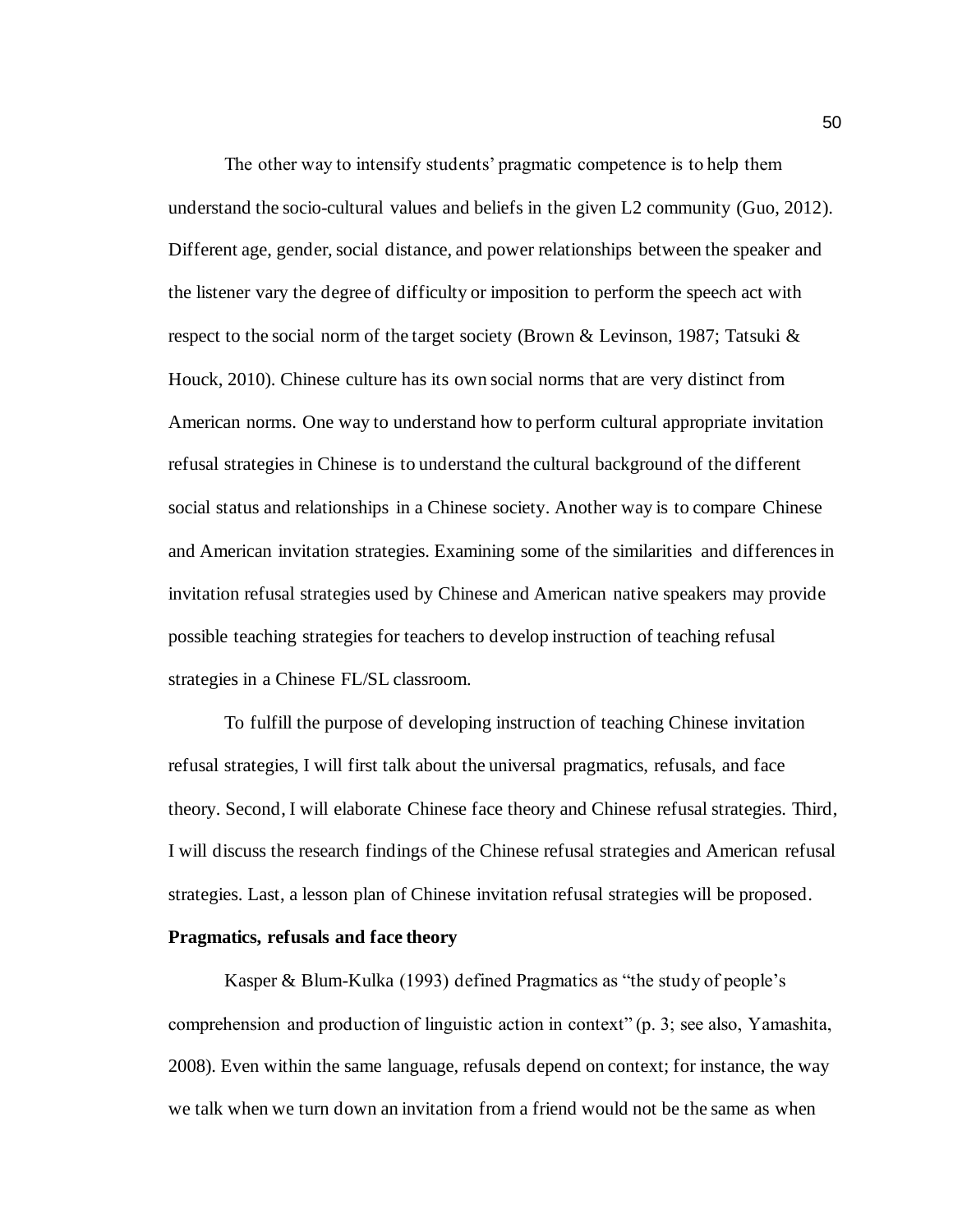turning down an invitation from a boss. L2 Pragmatic competence, or so called L2 pragmatic ability or interlanguage pragmatics, refers to the L2 learner's communicative ability to interpret and response to the verbal and nonverbal L2 discourse to achieve a certain purpose within a given cultural and social context (Ishihara & Cohen, 2010; Kecskes, 2013; Nguyen, 2011; Vellenga, 2004). L2 learners should be aware that speech acts vary cross-culturally, for instance, "in complimenting someone on her new dress, a positive acceptance of the compliment by appreciation (e.g., thank you) is common in some cultures (e.g., the United States), while rejecting the compliment (e.g., no, it is not new) is more appropriate in some other cultures (e.g., India)" (Farnia & Wu, 2012, pp. 162-163).

Refusing is a responding speech act, which is defined as the act of denying an invitation, an offer, a request, or a suggestion. It is often tied to an element of Brown and Levinson's politeness theory (1978) for the reason that inappropriately performing a refusal speech act is considered as an impolite face-threatening act (FTA), which causes damage to the listener's face. Face is coined as "the public self-image that every member wants to claim for himself" (Brown and Levinson, 1987, p. 61). One is positive face, which is referred to "the speaker's desire to be accepted and appreciated by others" (Jiang, 2015, p. 97), and the other is negative face, which is defined as "one's free choice of actions and his desire not to be imposed on by others" (Jiang, 2015, p. 97).

Performing an invitation refusal strategy is considered a high FTA as a pragmatic failure can damage the listener's positive face, and the speaker's negative face at the same time. The seriousness of an FTA is associated with the following factors in probably all cultures regardless of the language difference: "(1) the social distance of the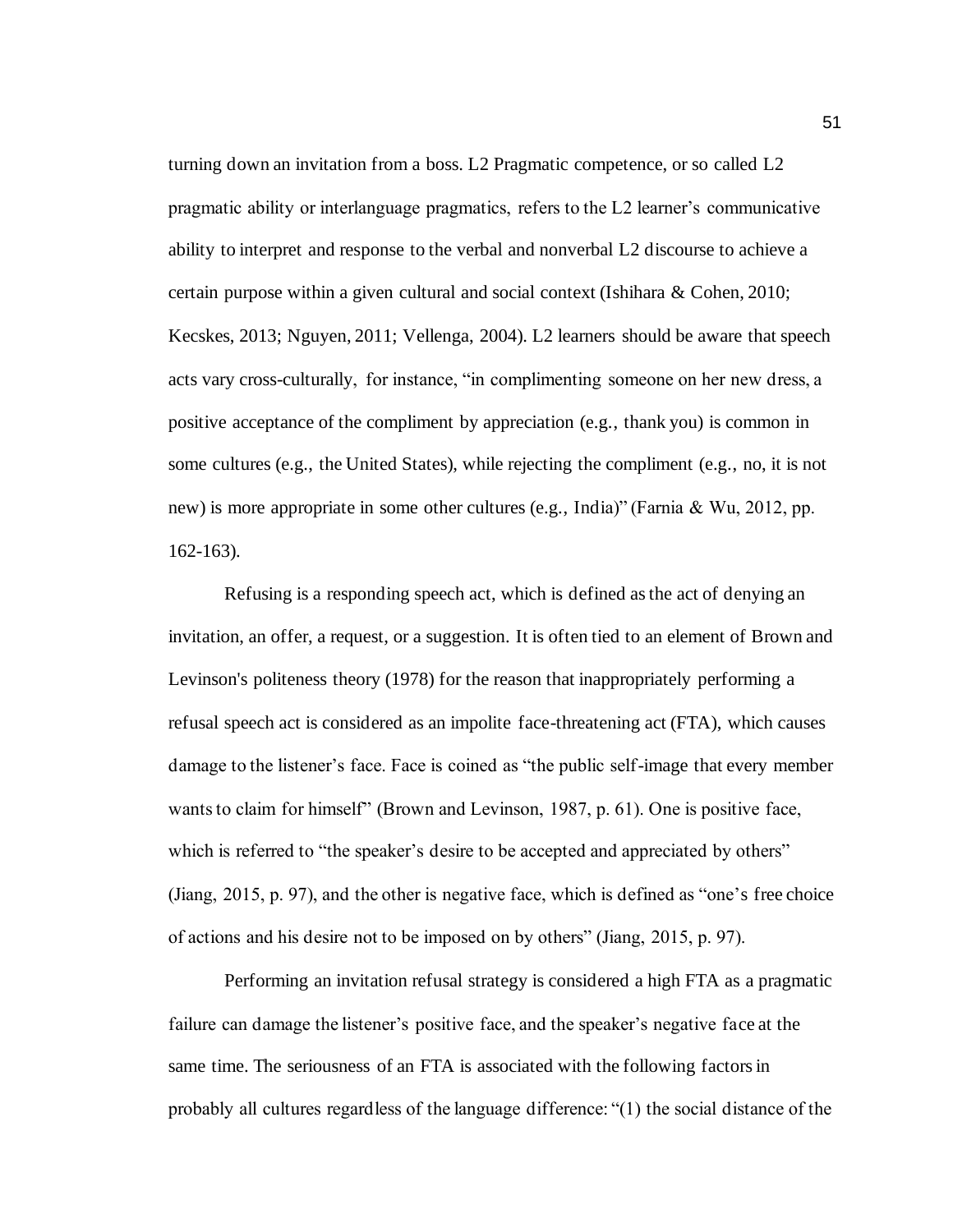speaker and the hearer, (2) the relative power relation, and (3) the absolute ranking of imposition in the particular culture" (Brown & Levinson, 1987, p. 74; see also, Hong, 2011).

# **Chinese face theory: Liǎn (**脸**) and miànzi (**面子**)**

Both the characters of Liǎn (脸) and miànzi (面子) have the meaning of face in Chinese. In the Chinese society, liǎn  $(\frac{R}{N})$  and miànzi ( $\overline{m}$ ) are pervasively used in daily expressions to help Chinese people to contextualize and regulate the interpersonal and individual behaviors (Hu, 1944; Kinnison, 2017). Haugh (2012) suggests that the expressions involved with liǎn (脸) or miànzi (面子) are allied with the concepts of being polite and impolite in Chinese language.

Hu (1944) explains that miànzi (面子) is equivalent to the reputation that people strive for with their life long efforts from the external environment, while liǎn ( $\&$ ) represents the respect that a man receives for his high morale as he "will fulfill his obligations regardless of the hardships involved, who under all circumstances shows himself a decent human being" (p. 45). Hu (1994) addresses that liǎn (脸) promotes internal moral integrity and can be valued as a social and an internalized adhesion. For instance, àimiànzi (爱面子, love face) means to be concerned about face-saving; or to be sensitive about one's reputation, and diūliǎn (丢脸, lose face) means to bring shame on oneself.

Yet, besides viewing the dichotomy of the semantic definitions between liǎn ( $\Re$ ) and miànzi (面子), Kinnison (2017) suggests that researchers should contextualize the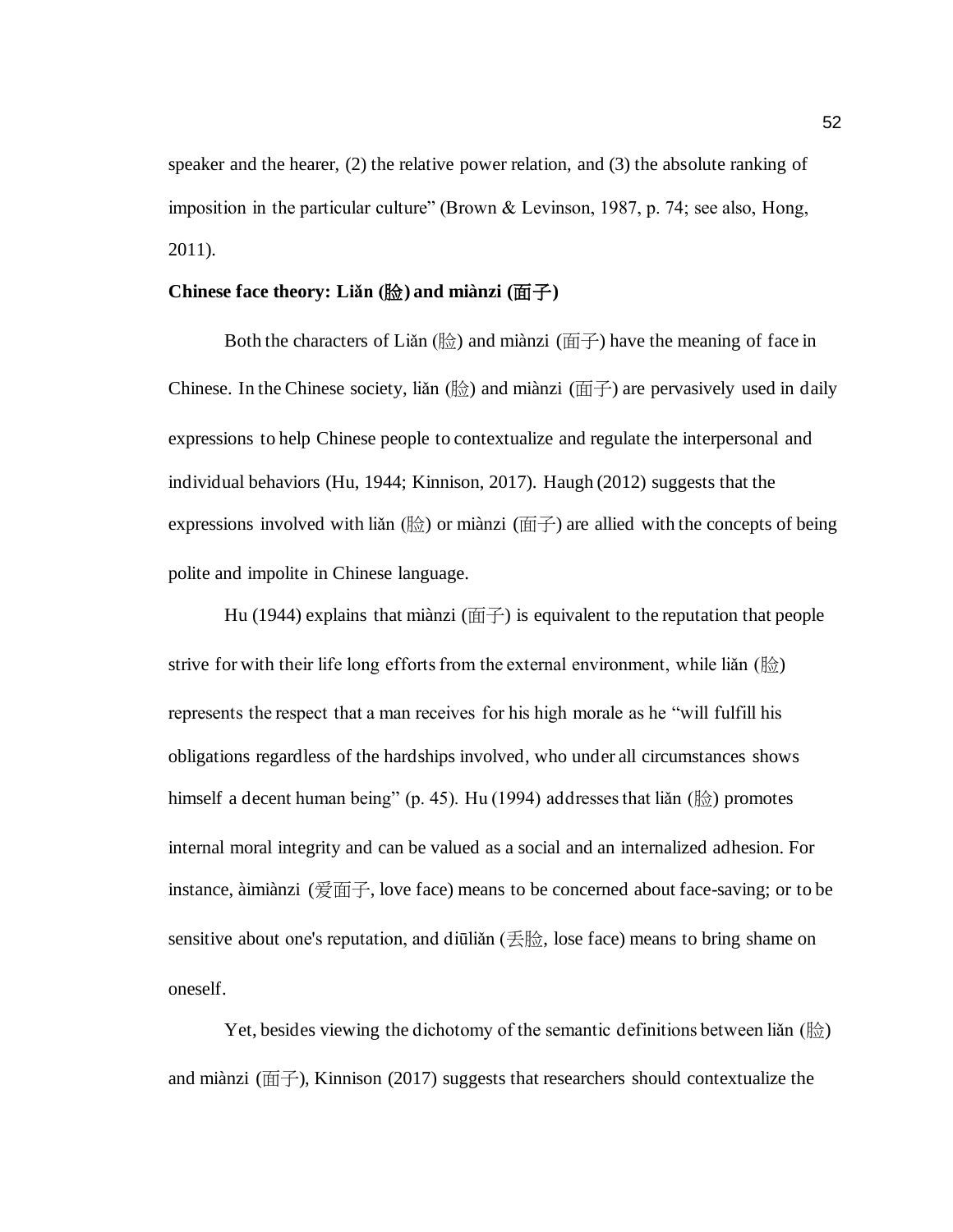anfractuous multifaceted characteristic of Chinese face concept through "(1) power/favor/relation face – one's social power and connection, (2) moral/honor face – one's dignity and integrity, and (3) mask/image face – ones' facade to impress others" (p. 33). Learning Chinese characters and understanding the literal meanings beyond the lines can be beneficial for Chinese Language Learners (CLLs) as it eliminates language misunderstanding and increases learners' culture awareness.

Moreover, when investigating the face notion, CLLs also need to understand that the Chinese social and ethical norms are deeply rooted in Confucian philosophy (Lin, 2014). Confucianism constructs the foundation and guideline of how people implementing appropriate pragmatic strategies in terms of speech acts in daily interaction (Hong, 2011; Kinnison, 2017; Lin, 2014). As Kinnison (2017) debates, the entities in Chinese society tend to constraint their behaviors by following the rules that correspond to their social status and personal relationships to either win or maintain an acknowledged prestige.

# **Chinese refusals**

Deng (2016) illustrates that face-work is fundamental when Chinese speakers carry on a conversation as they can avoid or reduce social friction through preserving face. Performing refusing strategies embedded with the Chinese face concept can be a remedy of a FTA (Brown & Levinson, 1987). In contrast, without understanding the Chinese face concept, people may damage their relationship with L2 native speakers due to false pragmatic strategies.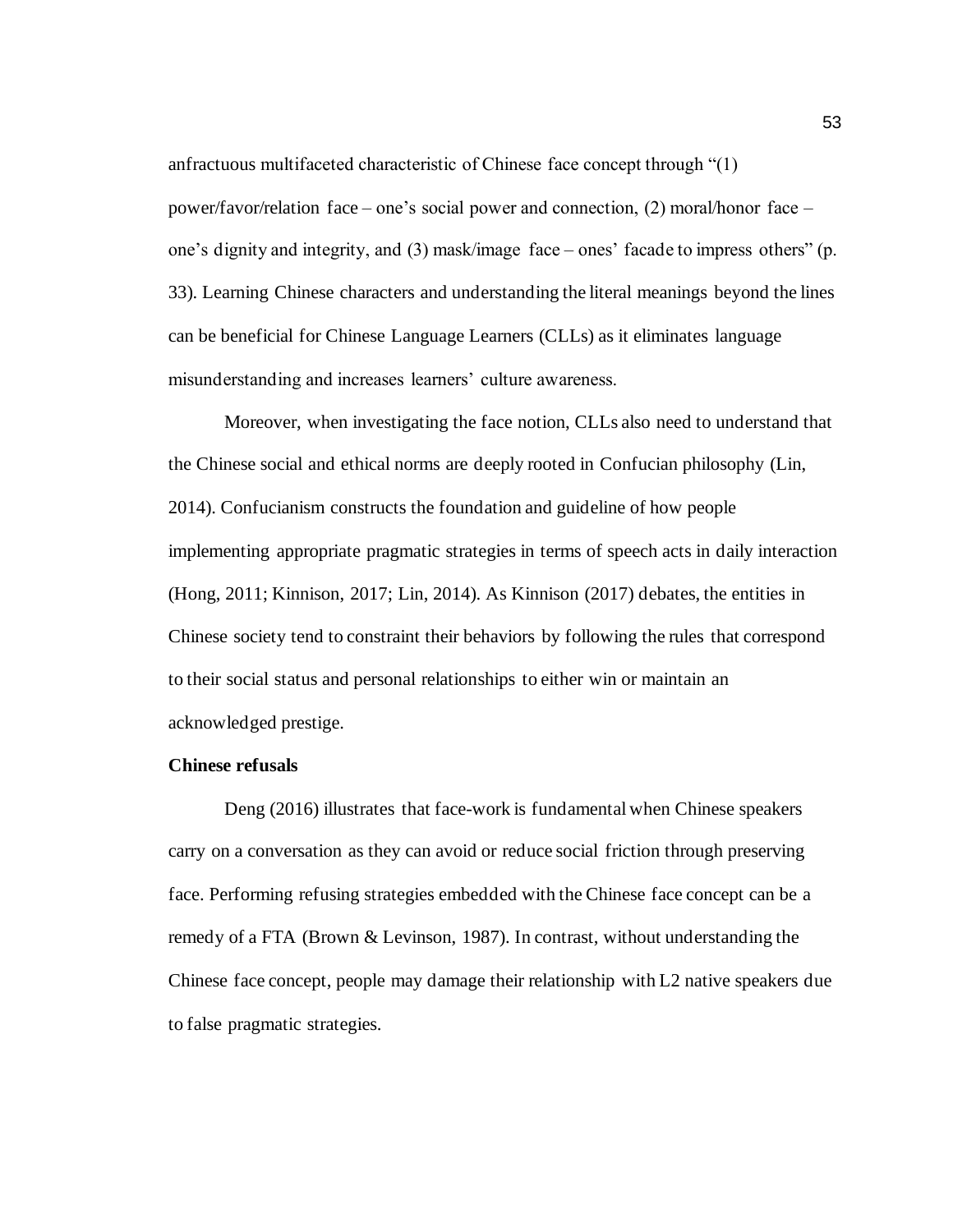Directly refusing a person whose social status or position higher than you conveys an implicit message that you do not appreciate the favor (不给面子/ bù gěi miàn zi) because Chinese is a hierarchical society. When refusing an invitation of a supervisor, Chinese tend to provide a longer and detailed explanation which is "culturally and conventionally legitimate" (Kinnison, 2017, p. 133) to make the listener believe that the occasion is out of the control of speaker. Chen, Ye, & Zhang (1995) conducted a detailed research on Chinese refusals and revealed that

since a fundamental principle for social interaction is that based on reciprocity, a speaker's own miànzi [face, in Chinese] cannot be preserved unless the other person's miànzi is maintained as well. The honor of being invited or given an offer should be acknowledged and the miànzi of the person being refused should be maintained. At the same time, the refusal must be effective and clear in meaning but not rude (p. 122; italics added).

The following invitation refusal scenario will serve as an illustration. When someone invites you to a party but you don't want to go, using a sequence of thanking, an unclear explanation, and an indirect refusal in Chinese, such as, "谢谢您。但是我有 事。估计去不了。(Xièxiè nín. Dànshì wǒ yǒushì. Gūjì qù bùliǎo. / Thank you. But I have a plan. I guess I won't be able to go.)," may be acceptable, if the invitation comes from a colleague. Yet, if the invitation comes from a senior coworker, or someone whose social status or power is higher than yours, such as a supervisor, being more indirect by showing your appreciation and giving a reason which is an obligation that beyond you can control, such as, "谢谢您的邀约。这周六我儿子有足球比赛,很抱歉我无法出席 活动。(Xièxiè nín de yāoyuē. Zhè zhōu liù wǒ érzi yǒu zúqiú bǐsài, hěn bàoqiàn wǒ wúfǎ chūxí huódòng. / Thank you for the invitation. My son has a soccer game this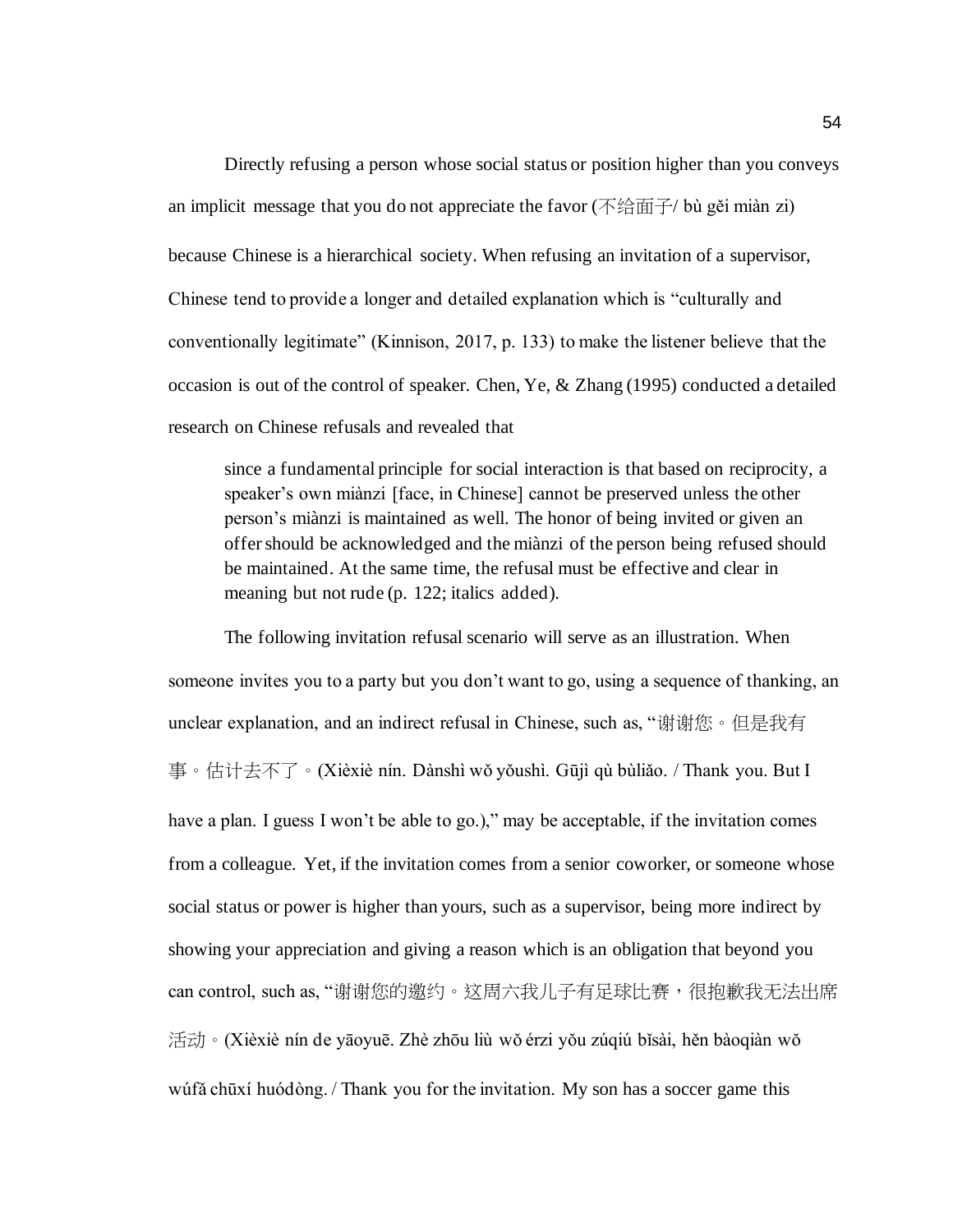Saturday. I am sorry that I cannot make it.)," can preserve the supervisor's face and maintain the social relationship in Chinese society.

Research studies with respect to refusal strategies greatly adapt the classification constructed by Beebe, Takshashi, & Uiss-Weltz (1990) (Chen et al., 1995; Hong, 2011; Lin, 2014). Beebe et al. (1990) divide refusals to two big groups, direct refusals and indirect refusals. Direct refusals are referred to non-performative, such as, "no"; and performative, such as, "I cannot." Indirect refusals are sorted to 18 different kinds of strategies, varying from apologizing to thanking. Chen et al. (1995) adapt the classification from Beebe et.al. (1990) and examined a 16-item Production Questionnaire designed intentionally to elicit Chinese native speakers' refusals in response to four different speech acts: requests, suggestions, invitations, and offers. Each item has a specific relationship setting indicating the speaker's (S) social status in comparison to the interlocutor (S higher than H, S lower than H, S equal to H) and their social distance (very close, close, distant, very distant). The participants were constructed by fifty male and fifty female native speakers of Mandarin Chinese who had stayed in the U.S. for mean 2.4 years and had received higher-education at the time that they were participating in the study (Chen et al., 1995). The study of Chen et al. (1995) concluded the most popular refusal strategies among Chinese are:

- (1) Reasons (32.6%): giving reasons for noncompliance
- (2) Alternative (14.0%): suggesting an alternative course of action to avoid direct confrontations
- (3) Direct refusal (12.9%): direct denial of compliance without reservation
- (4) Regret (10.9%): utterances expressing regret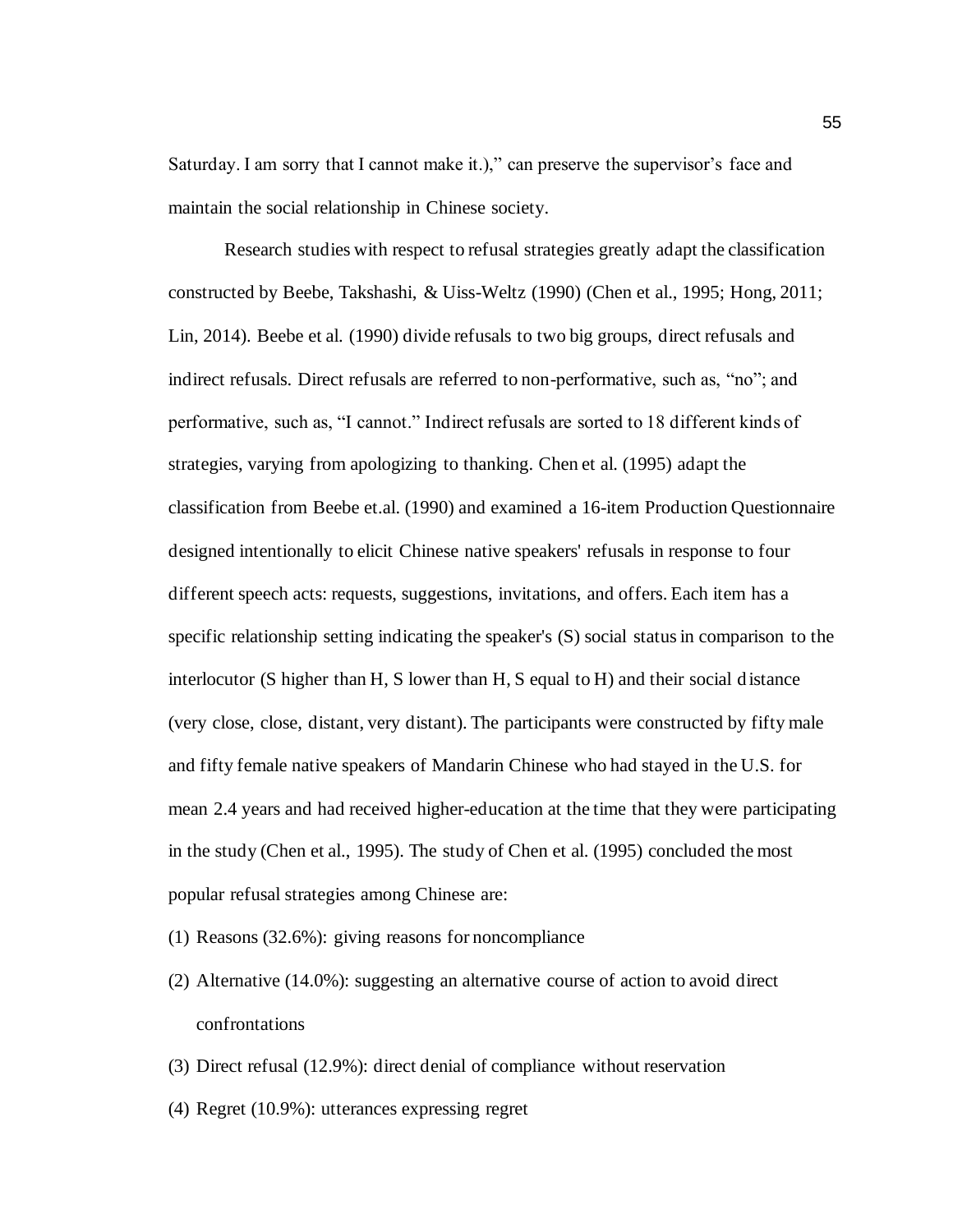Yet, the appropriateness of the refusal strategies depends on the style of the initiating act. For example, even though direct refusal is of one most common used refusal strategies for the reason that it is very explicit and thus effective, simply using a direct refusal in refusing an invitation without combining other strategies is not appropriate. Chinese habitually utilize multiple refusal strategies in an utterance. Reasonalternative refusal strategy is the most frequent sequence employed by Chinese, which means providing a reason focuses on the speaker's negative response to the hearer's initial suggest to minimize the disruptive impact of the refusal by explaining why compliance is not feasible at the first place, and then followed with a hearer-related alternative suggestion initiated by the refuser, focusing on the needs and goals of the hearer by providing an alternative action plan that might be an agreeable option to both (Chen et al., 1995).

On the other hand, Chinese speakers normally are not expected to accept an invitation or an offer immediately. Instead, to represent politeness, they are supposed to refuse several times before accepting, which is called ritual refusal and almost obligatory in the Chinese society (Chen et al., 1995; Kasper & Zhang, 1995). Kasper and Zhang (1995) conducted a semi-structured interview to examine the cross-cultural experience of 21 advanced Chinese language learners at the University of Hawai'i who had been to China, Taiwan, or Hong Kong. The majority of students knew that one is not supposed to accept an offer or an invitation immediately in light of Chinese culture. However, the experience of their ritual refusals turned out less successful than they had expected. One student commented that when he was in China for a short study program, he tried to refuse at the first place every time, yet the insistence was not followed by the inviter. He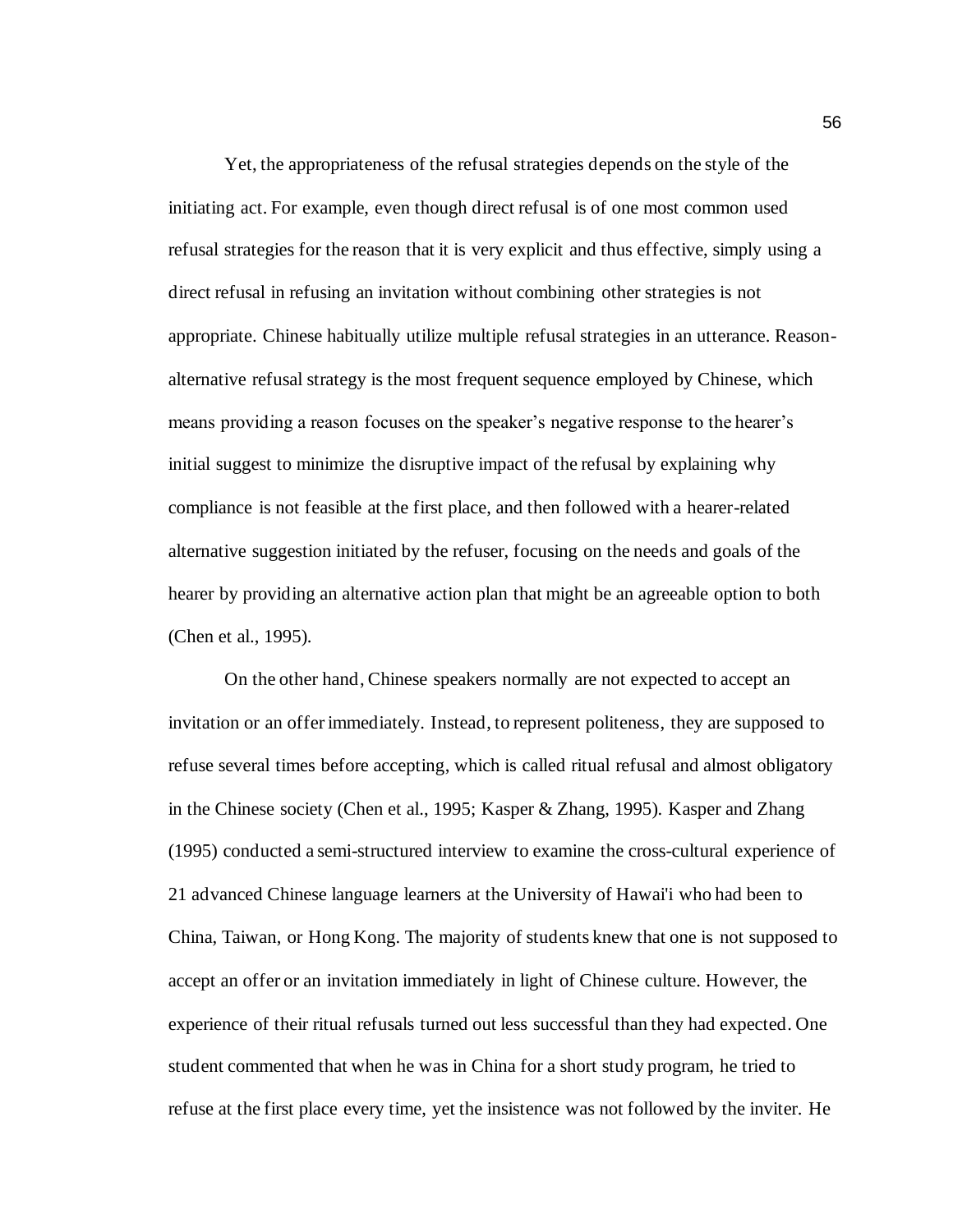reflected that the Chinese probably did not expect a foreigner like him to perform ritual refusal, or he might express expressions or body language in a wrong way. Another student observed that the validity of ritual refusal is related to the social distance and relationship of the two parties, for example, performing a ritual refusal is unnecessary for two close friends as both know that their offers and responses are genuine (Kasper & Zhang, 1995).

# **Refusal Strategies between Native Speakers of Chinese and English**

There are ample studies comparing and contrasting cross-cultural refusal strategies between two different languages for the reason that performing a L2 refusal strategies is a "sticking point" issue (Beebe et al., 1990, p. 56; see also, Hong, 2011; Lin, 2014) for language learners. English and Chinese are two distinct language systems used by two or more diverse cultures, yet the native speakers of Chinese and English share similar and different refusal strategies (Chang, 2011; Hong, 2011; Lin, 2014). Of course, one can never generalize. Aside from the different culture backgrounds, some additional controversial findings are also revealed in previous researches.

In the following literature review, I will provide an overview and I will compare the refusal strategies between the native Chinese speakers, the non-native Chinese speakers, the native English speakers, the native Chinese speakers who are also second/foreign language English learners, and the native English speakers who are also second/foreign language Chinese learners. As different researchers used different acronyms to describe the backgrounds of the target participants in different researches, to avoid misunderstanding and better compare the refusal strategies preference of the aforementioned target groups, I will unify the acronyms as follows: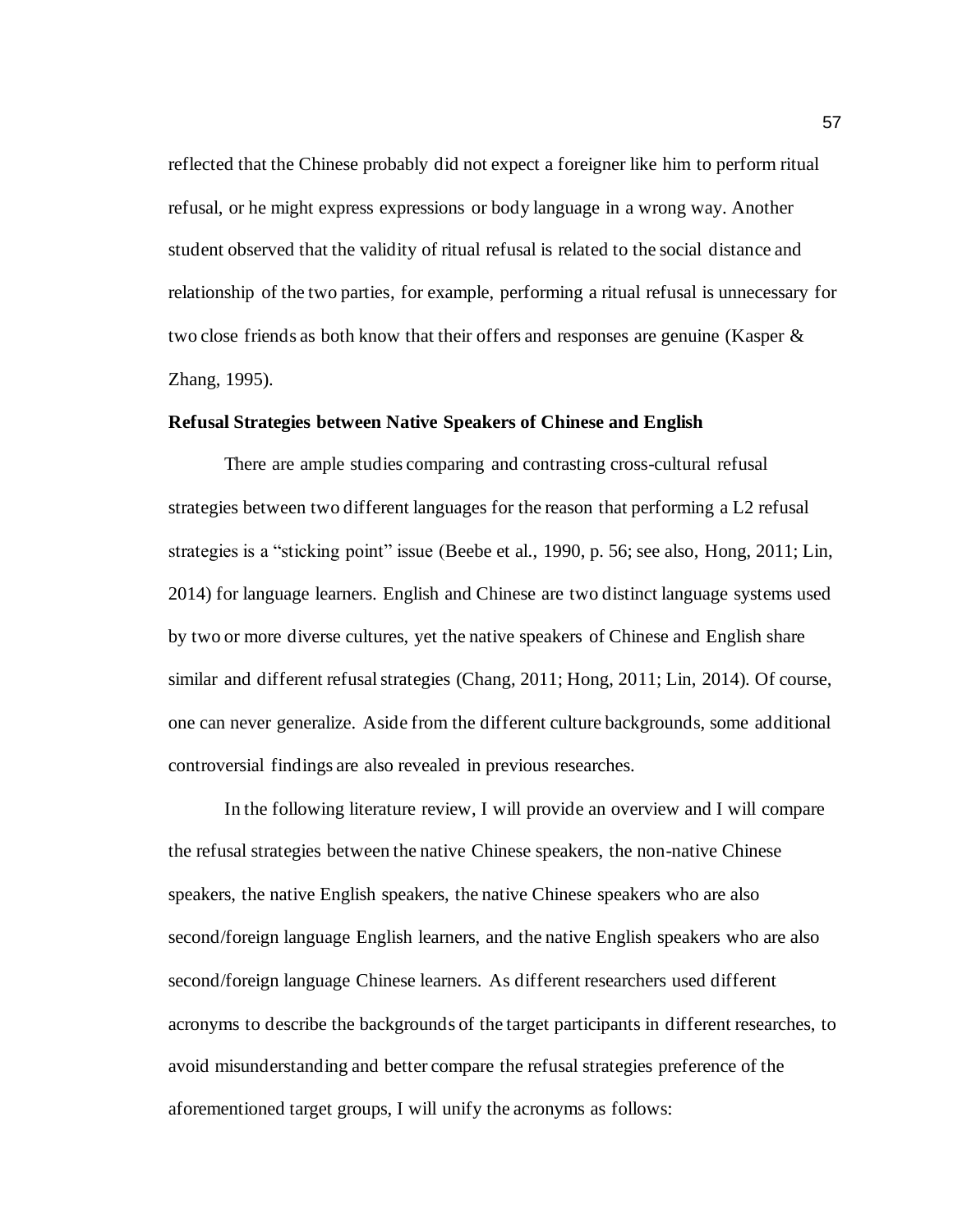- L1CL2Es = Native Chinese Speakers who are also Second/Foreign Language English Learners
- $L1Cs =$  Native Chinese Speakers
- $L1EL2Cs =$  Native English speakers who are also Second/Foreign Language Chinese Learners
- $L1Es =$  Native English Speakers in the United States
- NL1Cs: Non-native Chinese Speakers

Hong (2011) examined the invitation refusal strategies between L1Cs and NL1Cs by analyzing a compilation of a Discourse Completion Task (DCT) (Blum-Kulka, House, & Kasper, 1989), which is one common instrument used to examine cross-cultural pragmatic strategies by asking participants to write down their hypothetical responses to complete the designated dialogues that are confined to specific scenarios (Chang, 2011; Jiang, 2015; Hong, 2011; Lin, 2014). Hong (2011) explains that the DST survey is intentionally designed to see how the difference of the power relationships between the interlocutors influenced by their social relationships and distance would affect their pragmatic choices.

Hong (2011) compared the refusal strategies of two groups of students who were attending the same college in the United States at the time they were receiving the same DCT survey. 30 students were L1Cs from the China, and the other 30 students were NL1Cs. In this research, the author did not mention the learning backgrounds of the NL1Cs, it is hard to know if the NL1Cs are also L1Es, but all of the NL1Cs had Advanced-Low Chinese proficiency and were taking the third-year level of Chinese as a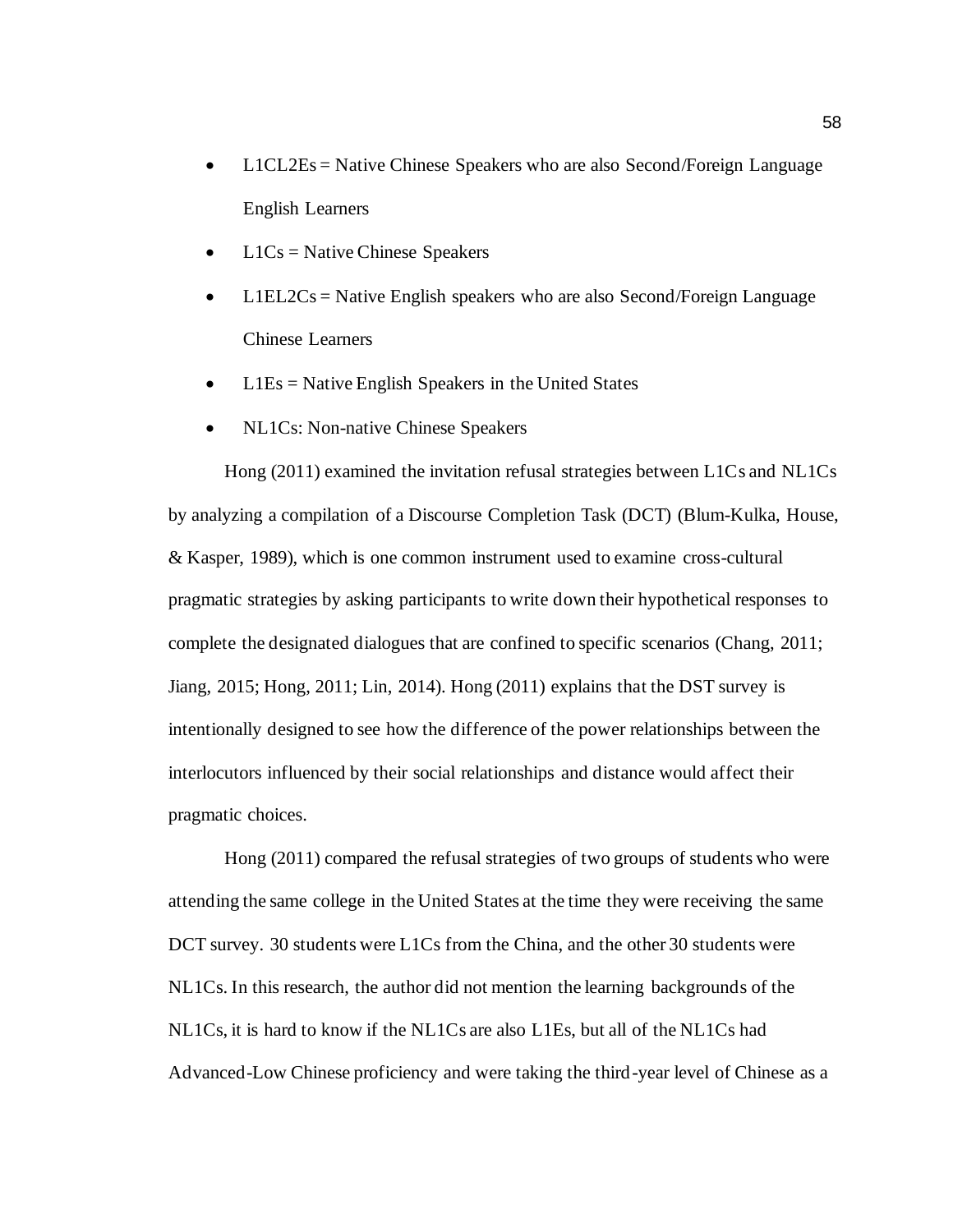Foreign Language (CFL) course at the same American university upon taking the DCT survey, where the students were asked to refuse a professor's invitation to a Chinese New Year's party (Hong, 2011). The findings show that the L1Cs use more politeness strategies than NL1Cs(10 vs. seven), and although both L1Cs and NL1Cs prefer "explanation" and "apology" in a refusing situation, their frequency and preferred sequence are not aligned (Hong, 2011).

First of all, all L1Cs in the study used explanations as the Head Act, whereas 80% of NL1Cs used "explanations as supportive moves either before or after their direct refusals" (Hong, 2011, p. 127). The author proposed that the pragmatic failures may have been affected by the negative L1 (English) pragmatic transfer, or perhaps "the students' lack of linguistic proficiency and interlanguage competency" (Hong, 2011, p. 129).

Second, L1Cs tended to use conventionally and culturally accepted excuses to make the hearer believe that the refusing action is beyond the speaker's intention and control, such as using family reunions and attending a meeting to minimize the possible imposition (Hong, 2011). Yet, 50% NL1C did not provide specific content for their explanations, and 16% NL1C used personal entertainment as an explanation, such as watching a football game or going to a movie. Hong (2011) proposes that the perception of power relationship between the two interlocutors in the survey, and the communication styles of North Americans and the East Asians (directness vs. indirectness) might have been a potential cause of the differences.

Third, the study shows that L1Cs used "addressing with title" and "expressing thanks" (Hong, 2011, p. 129) more than NL1Cs. Except for the most commonly used refusal strategies, explaining and apologizing, addressing with title and expressing thanks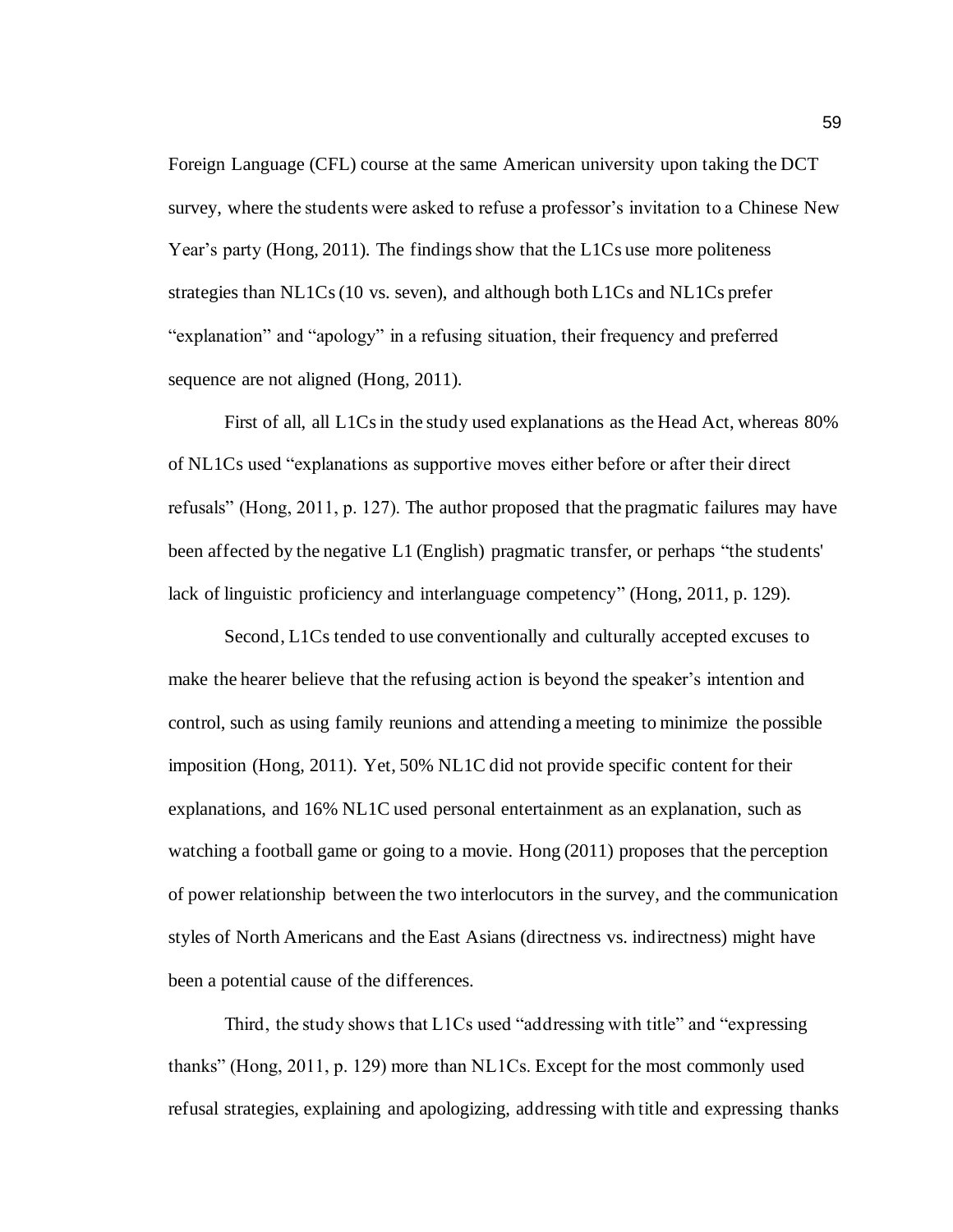were the third and fourth most commonly utilized politeness strategies to mitigate the refusals initiated by the speaker for both groups. However, 87% of L1Cs "addressed the hearer with the honorific title plus the surname to show respect" (Hong, 2011, p. 129), yet only 33% of NL1Cs addressed the hearer's title. In addition, 87% of L1Cs expressed appreciation to the dinner invitation, while only 57 percent of L1Cs expressed appreciation.

By comparison, Lin (2014) analyzed the refusals of 30 L1Cs in Taiwan, 30 Advanced-Mid (B2 level of Common European Framework of Reference for Languages: Learning, Teaching, Assessment) level of L1CL2Es in Taiwan, and thirty L1Es in the U.S. with a questionnaire designed with a Scaled Response Questionnaire (SRQ) and a DCT, trying to find the similar and different refusal usage and perception among native Chinese speakers in Taiwan and native English speakers in America in terms of the perception of face-threatening, overall usage, and the patterns.

The SRQ was used to examine the testers' perception of the seriousness of facethreat based on a Likert scale, where digital one represents that the action is the least face-threatening; digital five represents the action is the most face threatening from the tester's point of view (Lin, 2014). The use of SRQ provided an additional information to help researchers understand how participants' cross-cultural and interlanguage pragmatic perspectives might influence their speech act choices and performance (Lin, 2014).

Lin (2014) found that direct strategies were the least adopted by all three groups, where strategies of negative willingness/ ability were much preferred than solely saying no. The study also showed that L1Cs and L1Es used different softening devices for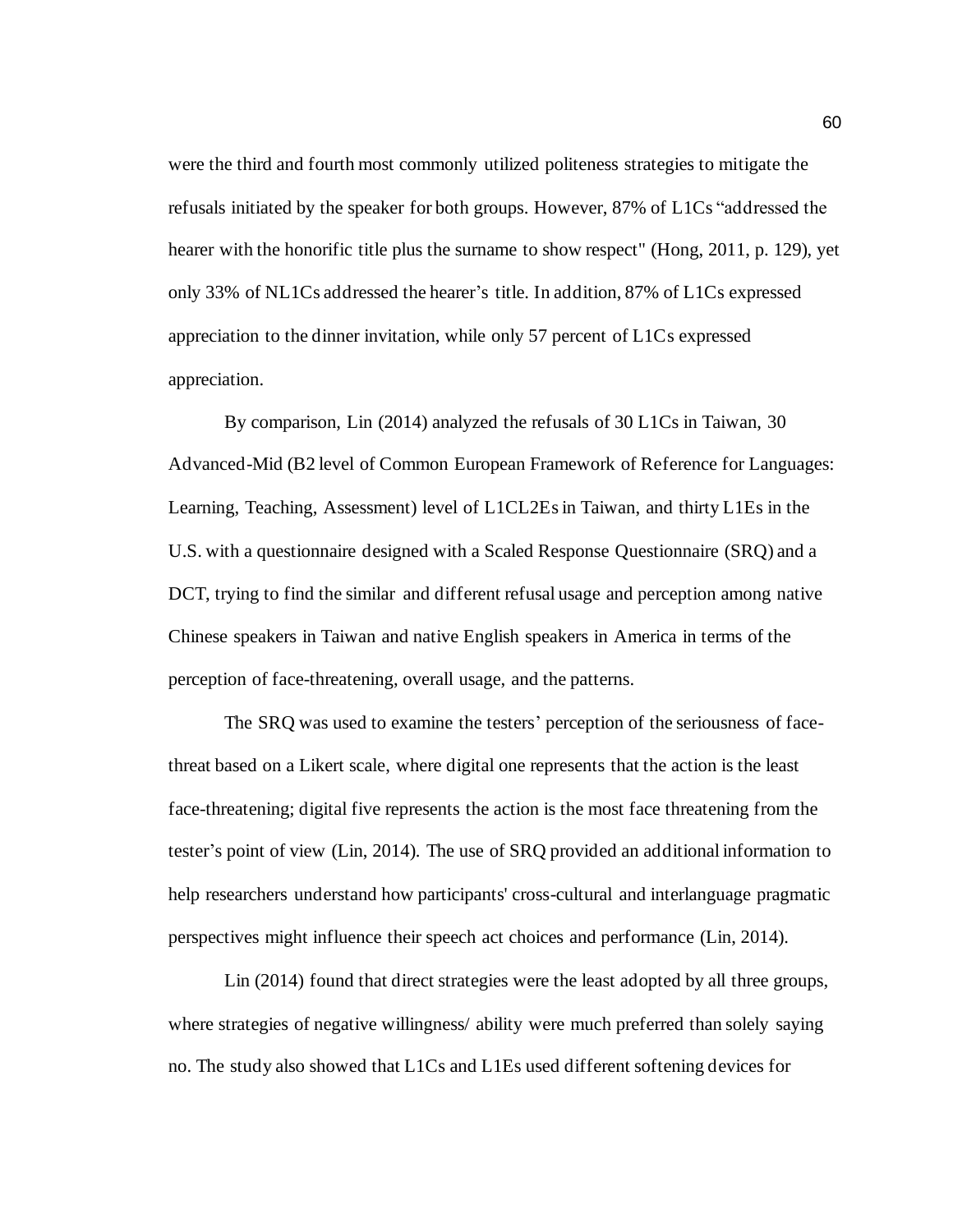mitigation, where L1C preferred to use the modal " $\overrightarrow{\Pi}$  fig. (kenéng / may)," while L1E preferred to use the modal "I won't" and subjectivizers, such as "I don't think …" or "I don't feel comfortable…" (Lin, 2014, p. 646). Comparing the refusal patterns of L1Cs and L1Es, L1Cs seemed to give their excuses before expressing regret or negative willingness, whereas L1Es often expressed their regret before their excuses and negative willingness (Lin, 2014). Lin (2014) also revealed that L1CL2Es failed to use native-like formulaic expressions and had negative L1 (Chinese) pragmatic transfer in expressing the content of their excuses.

Besides, Lin (2014) found that both L1Cs and L1Es tended to provide unspecified explanations, which the author suggested that this shifting might be ascribed to the influence of western culture disseminating through the media and the increasing contact of English language among the younger generation. The important note is, the research revealed that the use of specified excuses and unspecified excuses was determined by the L1Cs' perception of social status with the hearer, where 82% of L1Cs used specified excuses to refuse an invitation that came from a boss (Lin, 2014). Lin (2014) suggests that Chinese concern the relationship with people whose social status are higher than oneself and thus perceive the need to provide detailed explanations to convince the hearer, while Americans view people who have higher status equally, and thus there is no need to provide detailed explanations to convince the hearer. This finding echoes to Guo (2012), where claims that Americans tend to give explicit reasons to refuse an invitation regardless of the social status, while Chinese tend to provide explicit reasons when refusing an invitation from a person of higher social status.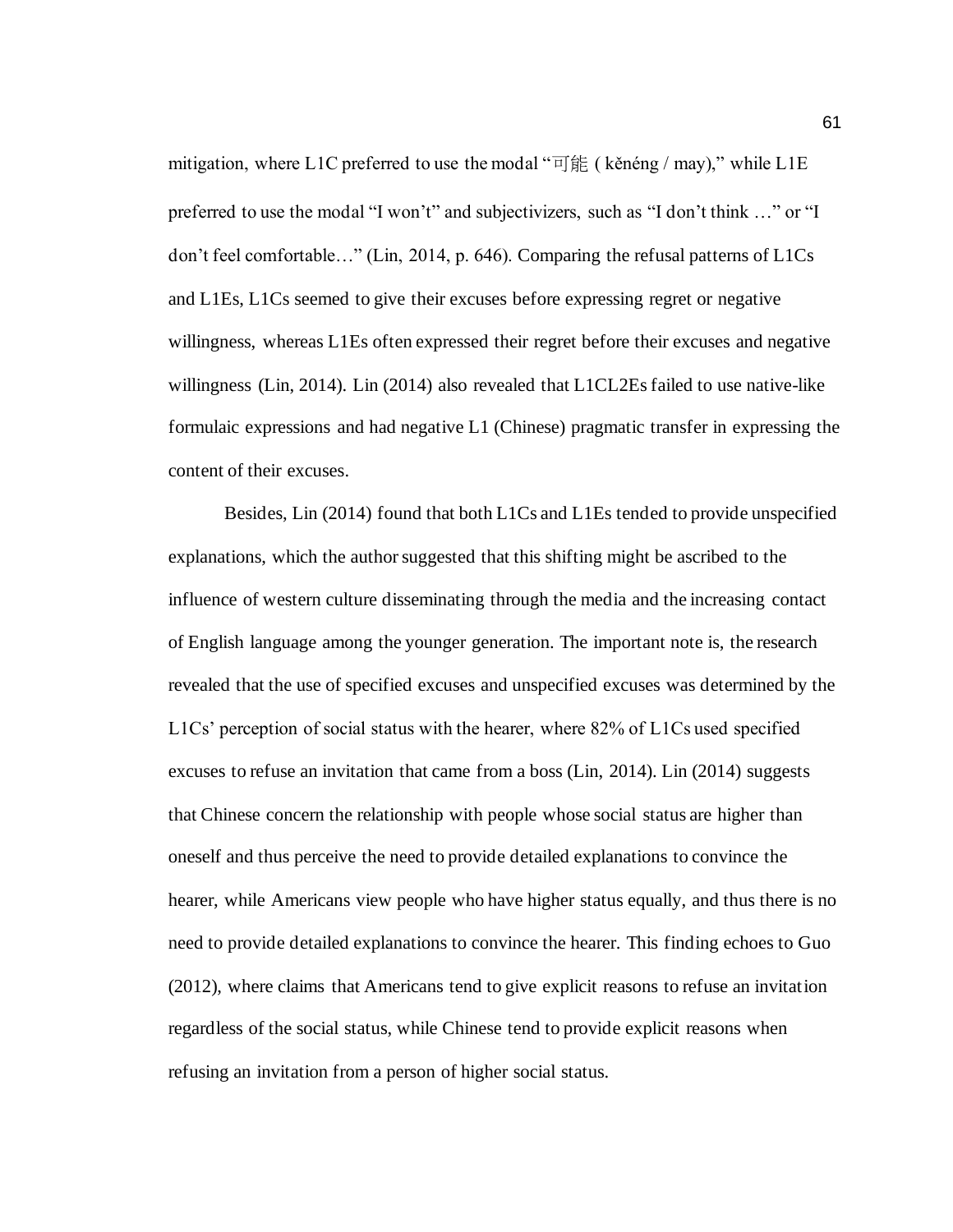To understand the refusal patterns of L1Cs, L1Es and L1CL2s, the findings of Lin (2014) are examined and organized in table 1 below. Here we can see the most common refusal strategy patterns used by L1Cs, L1Es, and L1CL1Es and the examples:

*Table 1 Common Refusal Strategy Patterns*

| Group                         | <b>Refusal Strategy Patterns</b>                                  | <b>Example</b>                                                            |
|-------------------------------|-------------------------------------------------------------------|---------------------------------------------------------------------------|
| L <sub>1</sub> C <sub>s</sub> | $(1)$ excuse + negative<br>unwillingness/ability                  | $(1)$ I already have other plans, so I won't<br>have time to go there.    |
|                               | $(2)$ excuse + regret                                             | (2) I need to use my car later. I'm sorry.                                |
| L <sub>1</sub> E <sub>s</sub> | $(1)$ regret + excuses<br>$(2)$ negative<br>unwillingness/ability | (1) Sorry, I am very busy today.<br>(2) I'm sorry, I can't make it today. |
| L1CL2E <sub>s</sub>           | $(1)$ regret + excuses<br>(2) negative                            | (1) Sorry, I still have a lot of work<br>needed to be done.               |
|                               | unwillingness/ability                                             | (2) Sorry, I don't think I can come.                                      |

(Adapted from Lin, 2014, p. 648)

In another study, Guo (2012) examined the refusal preferences of total 120 participants, consisted of 60 Chinese and 60 American college students and teachers, with a DCT questionnaire to understand the cross-cultural differences of refusals between Chinese and Americans. The findings showed that both L1Cs and L1Es used more indirect refusal strategies than direct strategies (Guo, 2012). Moreover, among the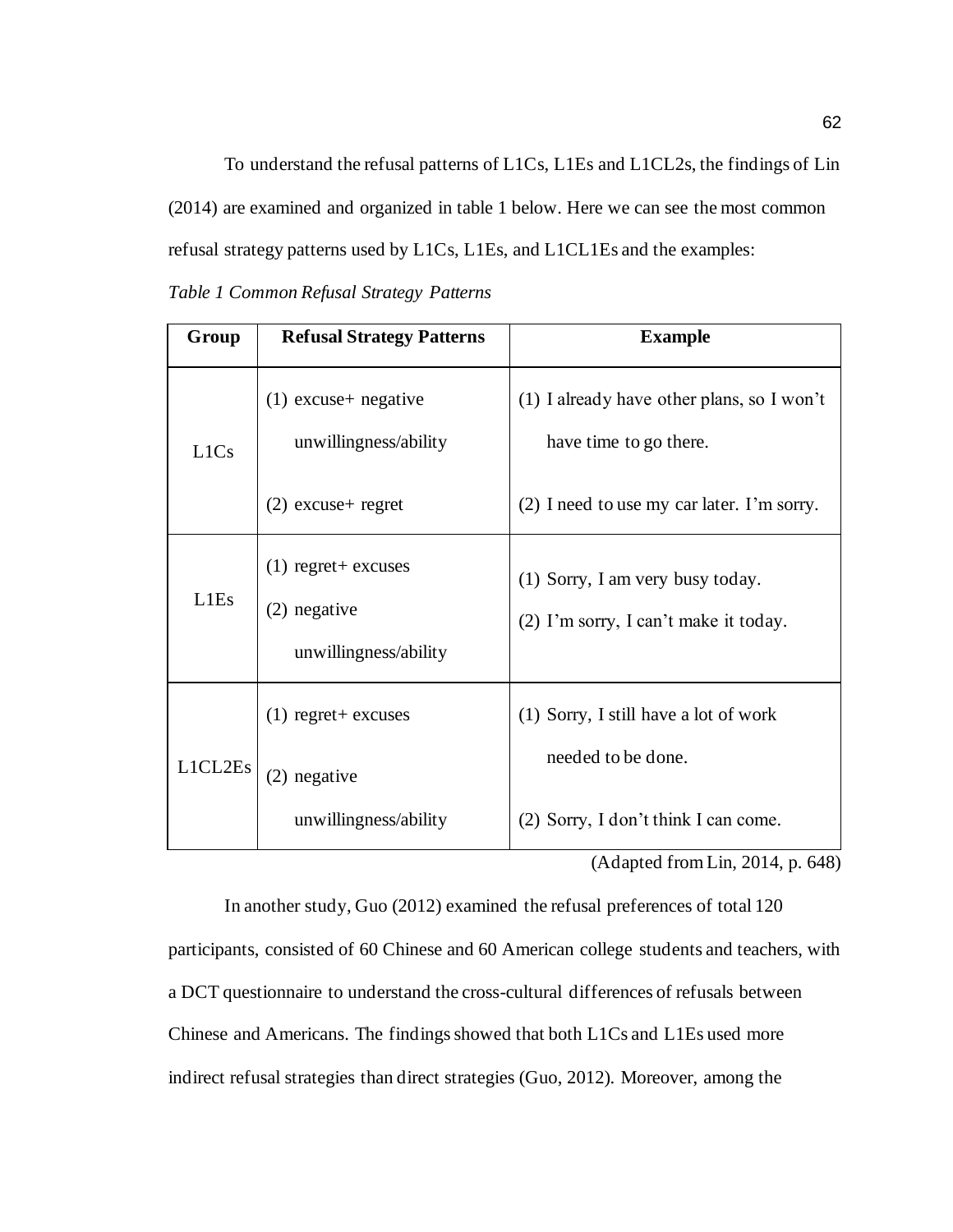indirect strategies, giving reasons, providing an alternative suggestion, and showing regret are most preferable between the two groups (Guo, 2012). Guo (2012) also suggested that a refusal act usually consists of both direct and indirect refusals, yet L1Es generally used a greater proportion of direct refusal than L1Cs did.

Jiang (2015) conducted a written DCT survey to Chinese, L1CL2Es, and American high school students to know how the refusals strategies of L1CL2Es were influenced by their L1, Chinese. The findings revealed that excuses (reasons or explanations) were most frequently used by all three groups, and Americans preferred a statement of positive feeling aligned with other refusal strategies, and used more direct refusal strategies than Chinese (Jiang, 2015). L1E tended to express more positive expression than L1Cs or L1CL2Es, such as "I'd like to" or "I'd love to", and this semantic formula often follows up with regret, and finally a reason or explanation to refuse the hearer. (Hong, 2011; Jiang, 2015; Liao, & Bresnahan, 1996; Lin, 2014).

Comparing L1Cs' refusals to L1Es', both Chinese and L1CL2Es tended to address form, such as Sir or Boss, whereas none of Americans addressed form in the survey (Jiang, 2015). Since the Chinese and L1CL2Es participants demonstrated the similar content in their excuses of rejection, Jiang (2015) also suggested that L1CL2Es tend to have a negative pragmatic transfer from their L1, Chinese.

To compare the aforementioned findings, some of the findings echoed to each other. First, Lin (2014) found L1C and L1E both used "excuse/reason/explanation" (p. 646) in a refusing situation the most, and both Lin (2014) and Jiang (2015)'s findings indicated that L1C used more explanations more than L1ES. Second, conventionally and culturally accepted excuses, such as "family matters and health problems," (Lin, 2014, p.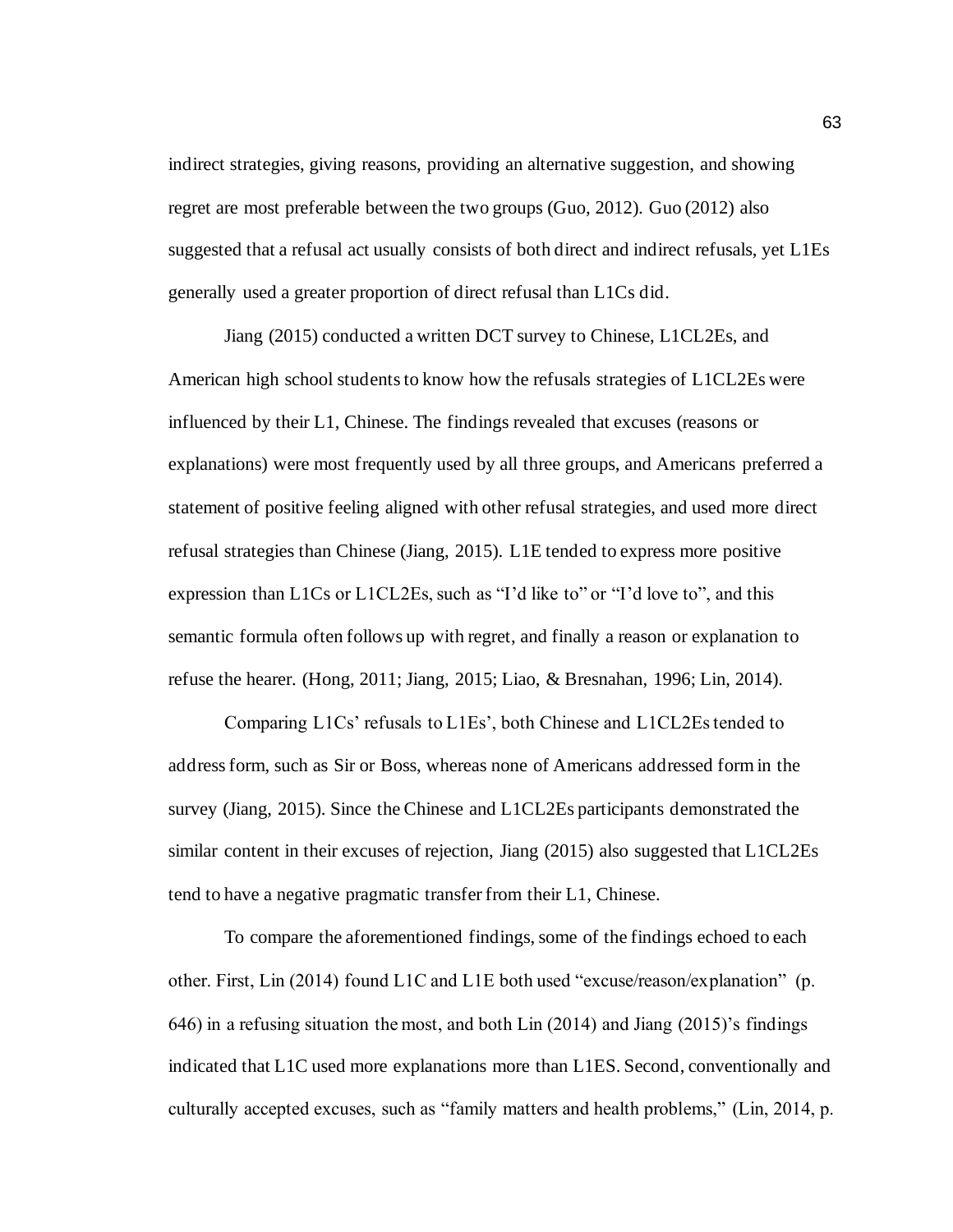647) are considered the most persuasive refusal excuses to L1Cs. Third, multi-strategy patterns with adjuncts (supportive movies or positive remarks) or indirect strategies are preferred by all of the L1Cs, L1Es, and L1CL2Es as they are less face-threatening than direct refusals (Lin, 2014). Fourth, in light of semantic patterns of refusals, L1Cs tend to provide their excuses before showing regret or negative willingness, yet L1Es show the opposite (Lin, 2014; Hong, 2011). Fifth, advanced language learners in either Chinese or English generally adopt a false pragmatic strategy constrained by their L1 society, L2 teachers should help students to be familiar with more target-like pragmatic patterns and expressions (Lin, 2014; Hong, 2011; Jiang, 2015).

However, some findings also remain controversial. Two findings of Lin (2014)'s are controversial and not in agreement with other studies. First, the finding indicated that most L1C and L1E employed multiple refusal strategies when they perceived similar face-threat severity in their L1, and all of the participants used indirect strategies more frequently than direct strategies, which contradicted to the previous studies, where suggested L1Es are inclined to be more direct in refusal than Chinese (Guo, 2012; Hong, 2011, Jiang, 2015). Second, unlike Hong (2011) where L1Cs tended to provide a detailed explanation to minimize the disruptive impact of the refusal, yet both L1Cs and L1Es tended to provide unspecified explanations in Lin (2014)'s study.

## **Introduction of Invitation Refusal Lesson Plan**

The contradictory findings above indicate that the use of invitation refusal strategies cannot be over-generalized as the L1Cs' perception of L1EL2Es' pragmatic appropriateness differ vastly, whereas language teachers can help students to be openminded, raise cross-cultural awareness of how social factors might determine linguistic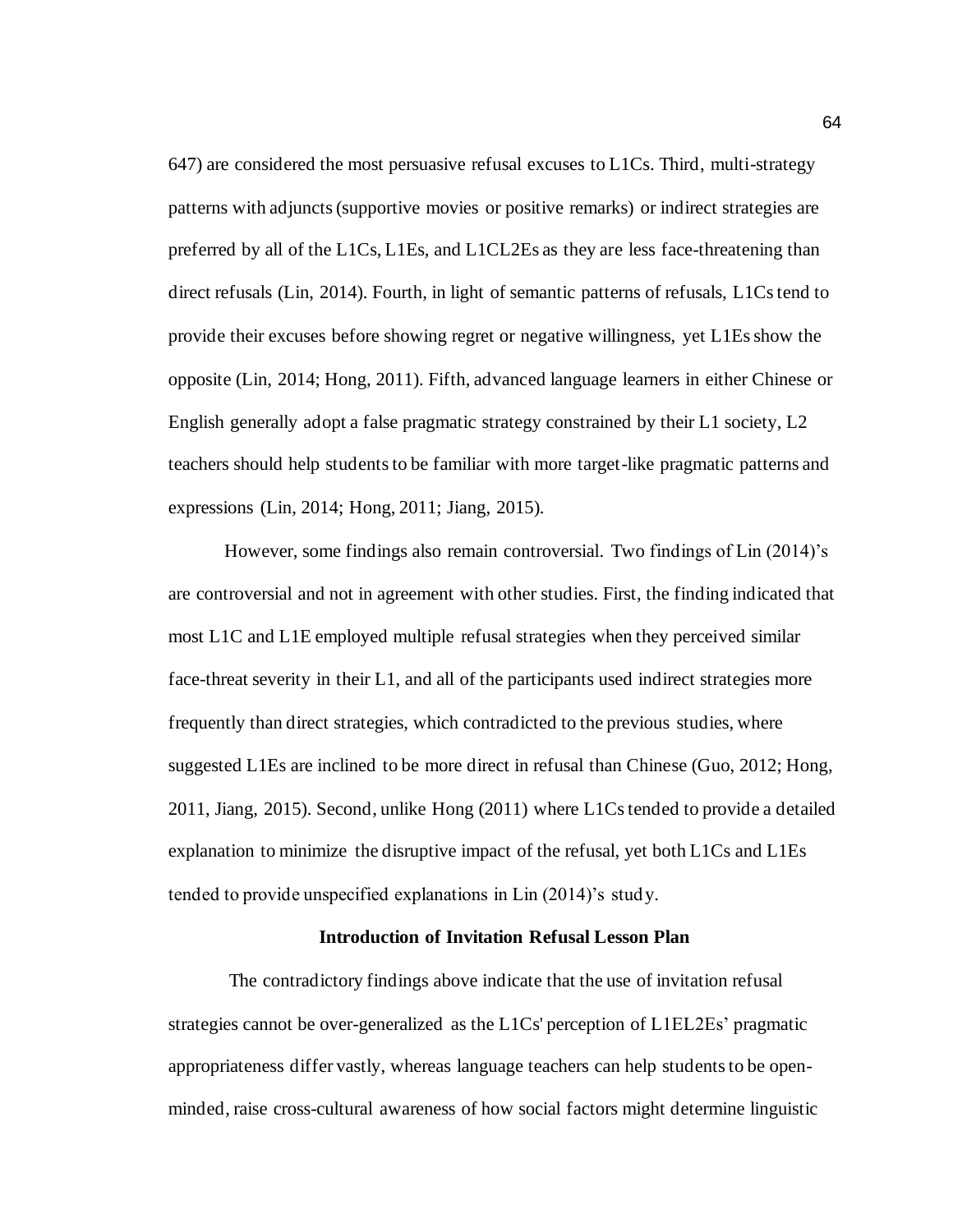expression and understand there are various ways to interact with the target society (Deardorff & Deardorff, 2000; Hong, 2011). Deardorff and Deardorff (2000) developed the OSEE (Observe, State, Explore, and Evaluate) tool, which is a teaching sequence that a language teacher can make use to facilitate L2 learners' intercultural communication skills. OSEE represents:

- O: Observe what is happening in the given context
- S: State objectively what is going on from your perspective
- E: Explore possible explanations that account for what is happening
- E: Evaluate which explanation suits the context the best

In addition, Glaser (2013) suggests that language teachers use "implicit-inductive framework" (p. 150), where students are exposed to some exemplary dialogues that are enclosed refusal speech acts at the first place, and followed by explicitly highlighting the subtle pragmatic rules to construct effective pragmatic instruction. This pragmatic teaching approach is effective because it mimics a real-life situation that allows students to evolve in the meaningful and authentic language production (Glaser, 2013). The following invitation refusal lesson plan will adopt the OSEE tool and implicit-inductive approach to help Intermediate to Intermediate-High L1EL2Cs to conduct the optimal invitation refusal strategies.

## **Preparation**

The teacher has to set up a discussion forum on Canvas or Blackboard, or on one of the many available free on-line platforms, such as Flipgrid (https://flipgrid.com/), before the class. The students will need to role play the conversation in pairs, and record the video or voice and upload the file on to the Internet for later use. Moreover, the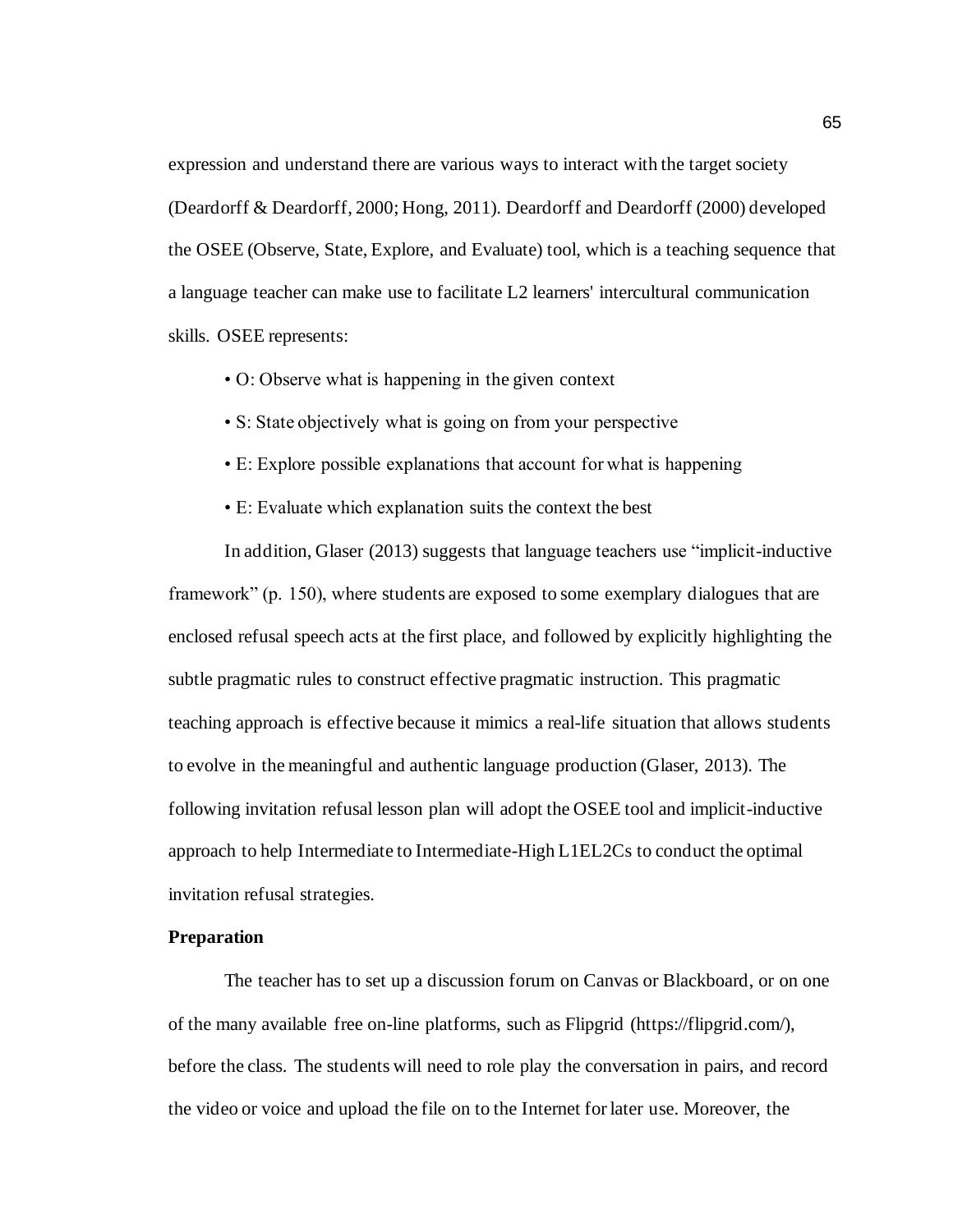teacher needs to prepare the handouts, paper, and pencils, and make sure the internet connection is working or to download the video clips in advance.

## **Target students**

Chinese post-secondary second- or third-year college students (Intermediate to Intermediate-High)

## **Learning Objectives**

- 1. Students will be able to identify and explain the invitation refusal strategies used by themselves.
- 2. Students will be able to identify the invitation refusal sequence used by L1Cs
- 3. Students will be able to produce and explain the refusal strategies and sequence they would use with the respect to the difference power relationships and the Chinese culture.

## **Estimated time**

2 hours

## **Lesson plan**

- 1. The teacher asks students if they have the experience of inclining an invitation in their L1. Hence, this following session makes meanings and connects to students' real life. (10 minutes)
- 2. In this section, students are asked to write down their responses in their L2 to the following scenario on the Handout 1 individually. The DCT questions is adapted from Hong (2011).

(10 minutes)

## Handout 1: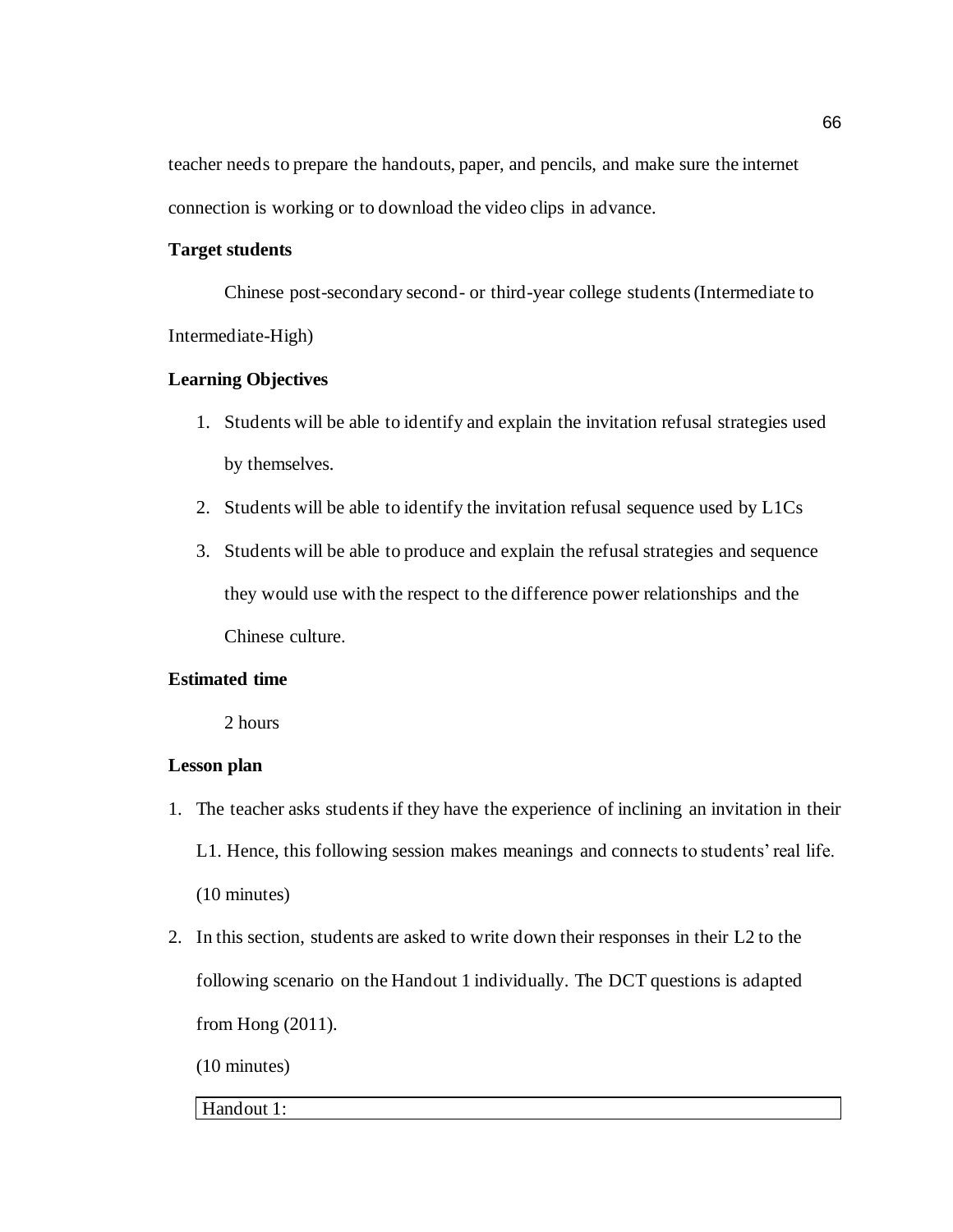Your professor invites you to a Chinese New Year's party. You don't really want to go, but you don't want to be offensive. Write down what you would say to decline the invitation in a polite way. 语境:(在李教授的办公室)您的老师,李教授,请您大年三十晚上去他 家吃饭,可是您去不了。 李教授:小张,明天晚上是大年三十,请你来我家吃饭,我们一起过新 年,热闹热闹。 小张(您):

3. The teacher pairs three students in a group. Students share what they wrote (the responses) within their group. Students in three summarize and write down their best response to politely refuse the invitation. Students record video of themselves role playing the conversation. With the consent of students, students upload their videos to Canvas discussion forum or the Flipgrid (https://flipgrid.com/).

(15 minutes)

4. The class will discuss the factors that influence the pragmatic strategies, such as power relationship, age difference, gender, social distance and talk about how they might influence the degree of difficulty or imposition to perform the speech act in Chinese society.

(10 minutes)

5. I will introduce and explain some of the indirect refusal strategies that students might have been familiar with and the ones that they are not familiar but often used by L1CS with the politeness strategies that L1Cs and L1EL1Cs used in Hong (2011). Students will be able to discuss in groups of three people and share their examples with the whole class regarding to the situation of Handout 1. In Hong (2011)'s study, the L1Cs and L1EL1Cs used the following refusal strategies to different degrees: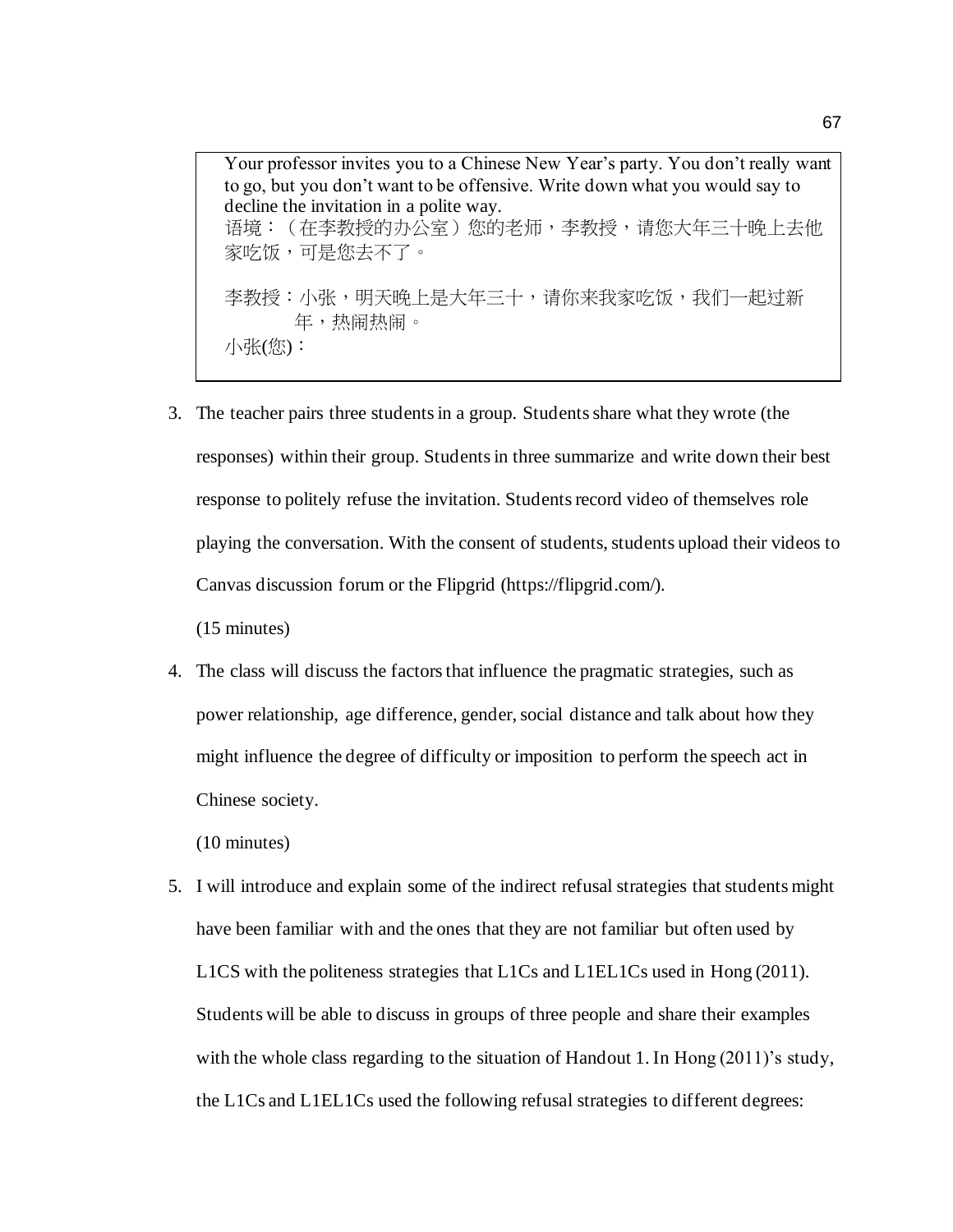- explanations or excuses (e.g., I wish I could.)
- addressing the title of the inviter (e.g., Professor Chen)
- thanking (e.g., Thank you for your kindness.)
- apologizing (e.g., I'm sorry.)
- promising a future arrangement (e.g., I'll invite you for dinner next time.)
- greeting (e.g., Have a great time at party.)
- offering alternatives (e.g., I'm sorry.)
- using exclamation (e.g., Oh.)
- indirect complaint (e.g., It should be me inviting you over for dinner.)
- direct refusing (e.g., I cannot come.)

(10 minutes)

- 6. Each group of three people share the video they made and share what invitation refusal strategies that they had used and why they had wanted to use these strategies. (15 minutes)
- 7. Each group of three people work with the following handouts to see what strategies that the L1Cs and L1Es used and list out the similarities and differences among these two groups and share their findings to the whole class.

(20 minutes)

The following corpus of authentic examples selected from Hong (2011).

Handout 2: 李教授:小张,明天晚上是大年三十,请你来我家吃饭,我们一起过新 年,热闹热闹。 小张(您):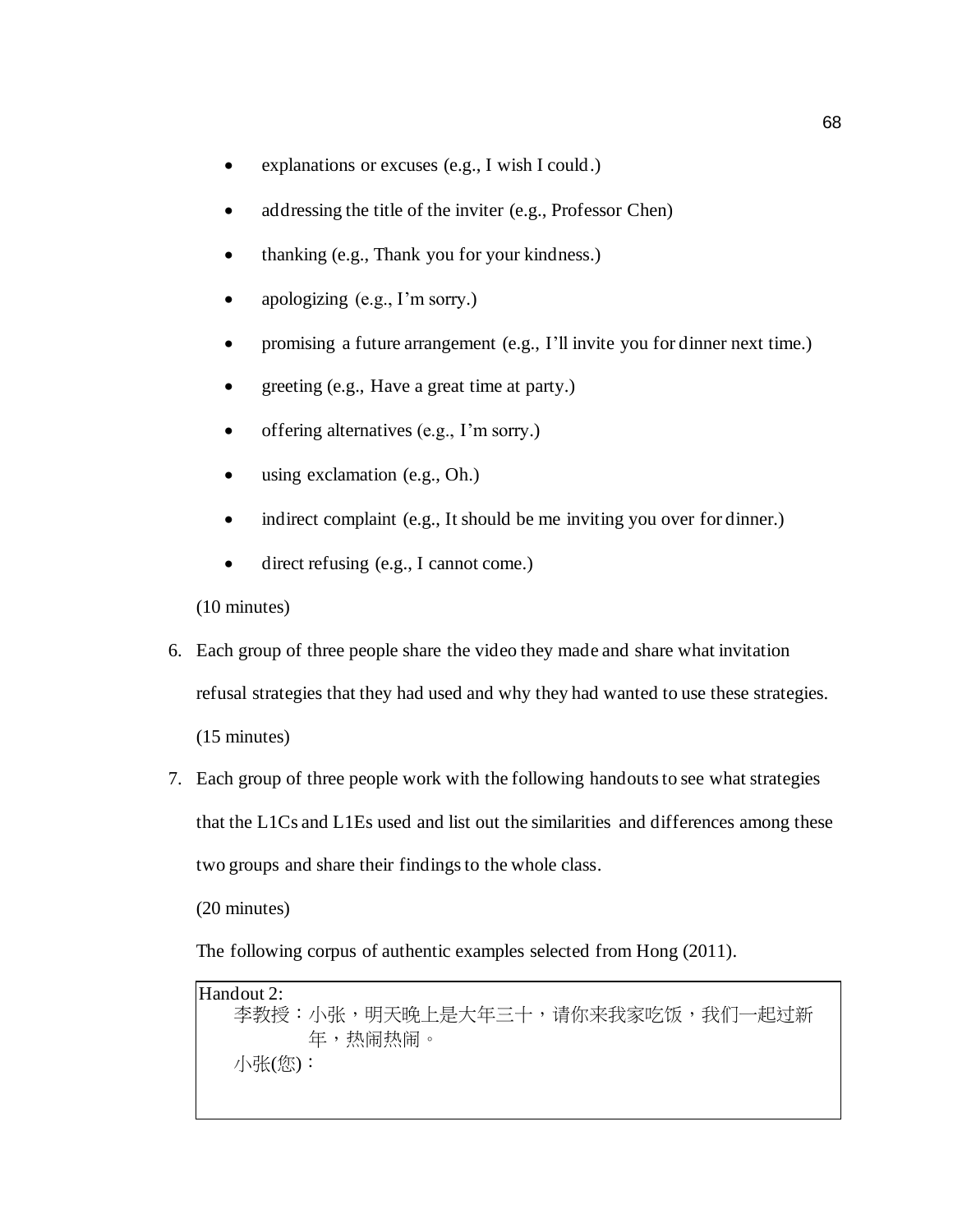| 中国人的回答 |                  | 美国人的回答              |
|--------|------------------|---------------------|
| 1.     | 谢谢,李教授,不过我要和我    | 对不起,我不能来,我明天晚<br>1. |
|        | 的丈夫回他外地的老家过年,    | 上去看电影。              |
|        | 我们有好几年没回去了。谢谢    |                     |
|        | 你的好意。等我们回来后再去    |                     |
|        | 你家给您拜年吧?         |                     |
|        | 2. 李教授,谢谢您的邀请,可惜 | 2. 谢谢您的邀请,可是我明天晚上   |
|        | 我要回家与家人团聚,很抱歉    | 有足球比赛,不能来。          |
|        | 不能来。等您有空,我一定来    |                     |
|        | 拜访您。             |                     |
|        | 3. 太谢谢了,我非常希望去您家 | 3. 对不起,我不能参加你的晚会,   |
|        | 吃饭,但是那天我有点事儿,    | 我已经有事儿了。            |
|        | 估计去不了了,真是太遗憾     |                     |
|        | 了。等下次有机会,我再去打    |                     |
|        | 扰您吧。             |                     |
|        | 4. 对不起,李老师,明天我要回 | 4. 谢谢您请我去你家。但是很对不   |
|        | 家,先祝您新年快乐了!      | 起我不能去,因为我有考试。       |
|        |                  |                     |

Learners discuss and find the refusal features and strategies with the transcripts in

pairs and answer the questions on Handout 3.

| Handout 3:                            |                                |  |  |
|---------------------------------------|--------------------------------|--|--|
| What strategies do CL1S and CL2S use? |                                |  |  |
| 中国人的回答                                | 美国人的回答                         |  |  |
| Explanations (Yes/No)                 | Explanations (Yes/No)          |  |  |
|                                       |                                |  |  |
|                                       |                                |  |  |
|                                       |                                |  |  |
| Addressing with title (Yes/No)        | Addressing with title (Yes/No) |  |  |
|                                       |                                |  |  |
|                                       |                                |  |  |
|                                       |                                |  |  |
| Expressing Thanks (Yes/No)            | Expressing Thanks (Yes/No)     |  |  |
|                                       |                                |  |  |
|                                       |                                |  |  |
|                                       |                                |  |  |
| Apologizing (Yes/No)                  | Apologizing (Yes/No)           |  |  |
|                                       |                                |  |  |
|                                       |                                |  |  |
|                                       |                                |  |  |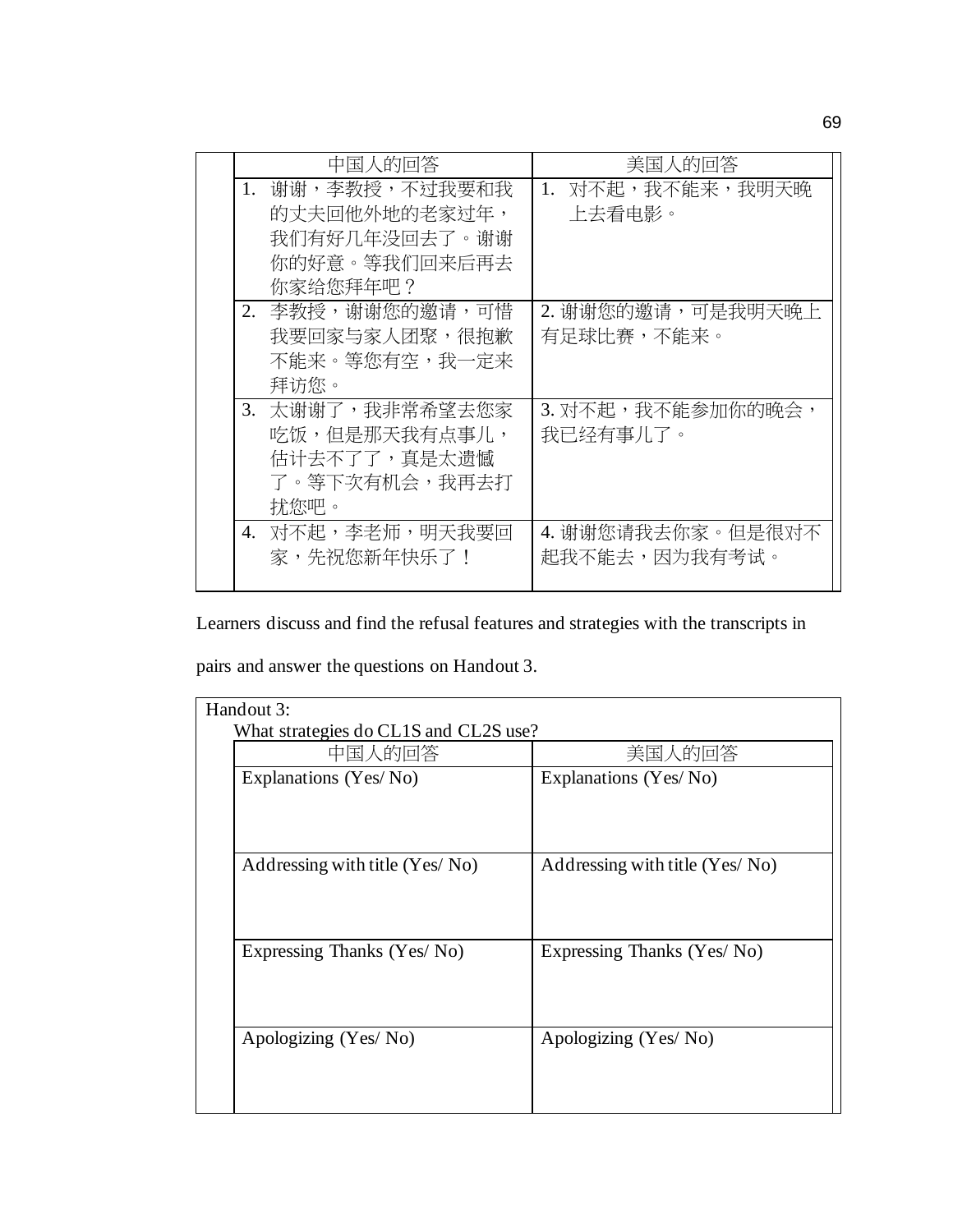| Providing Alternatives/ Indirect                                  | Providing Alternatives/ Indirect |  |
|-------------------------------------------------------------------|----------------------------------|--|
| Compliant/Exclamation (Yes/No)                                    | Compliant/Exclamation (Yes/No)   |  |
|                                                                   |                                  |  |
|                                                                   |                                  |  |
|                                                                   |                                  |  |
| What do you find the similarities and difference of L1Cs and L1E? |                                  |  |
|                                                                   |                                  |  |
|                                                                   |                                  |  |
|                                                                   |                                  |  |
|                                                                   |                                  |  |
|                                                                   |                                  |  |
|                                                                   |                                  |  |

8. Students listen to their previous role play video or voice-recording (#3) and rewrite their lines with the Handout 4 and do a second video-recording. Students use their findings to reflect their understanding and learning of the optimal invitation refusal could be.

(15 minutes)

| Handout 4:                       |                                                                                  |  |  |
|----------------------------------|----------------------------------------------------------------------------------|--|--|
| What you said before:            | What you said after knowing the<br>appropriate refusal strategies in<br>Chinese: |  |  |
| What strategies you used before: | What strategies you used after:                                                  |  |  |

9. Students share "before/after" video-recordings in front of the class and explain what

discourse they have changed and strategies they used to make it more cultural

appropriate.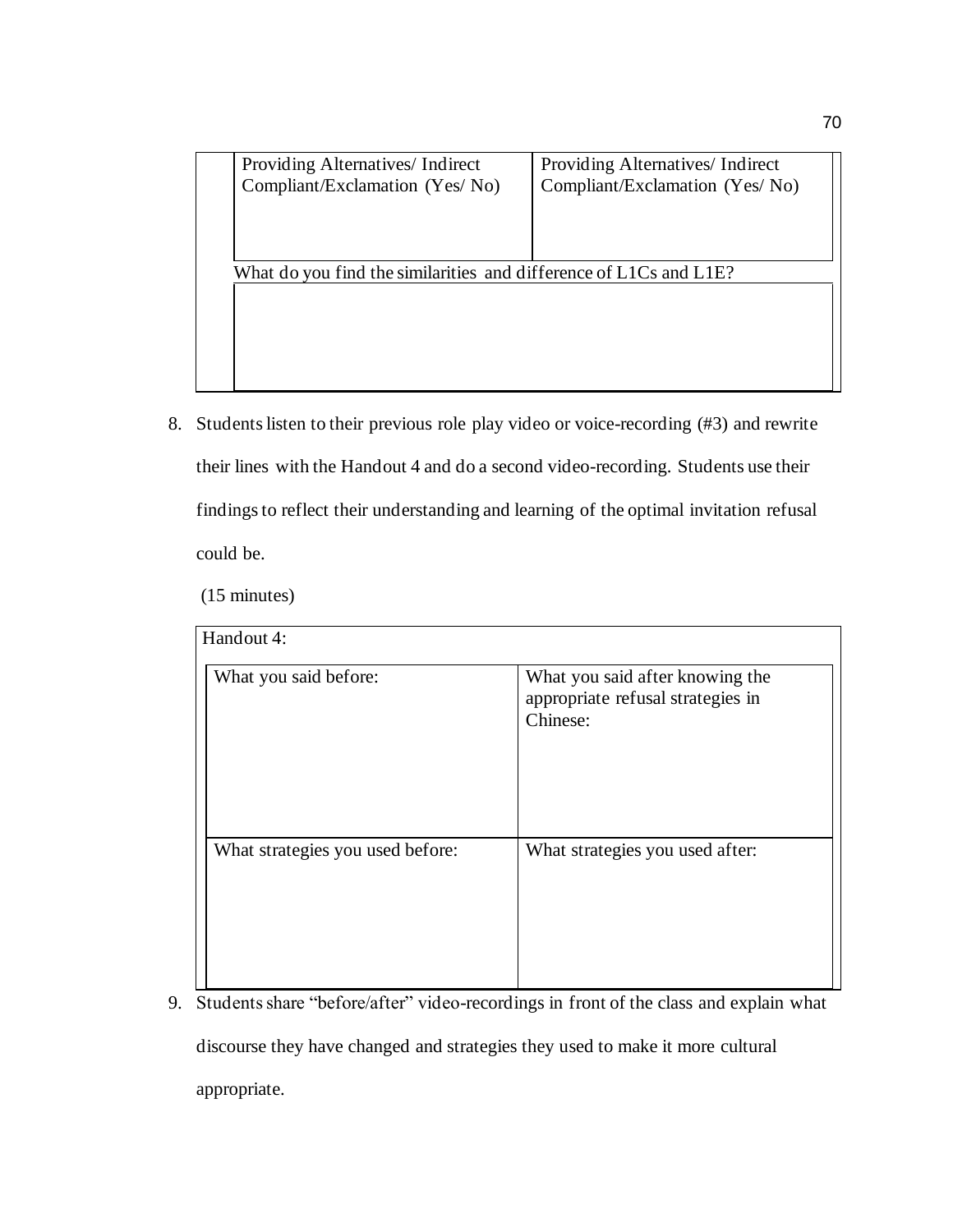(15 minutes)

## **Assignment and Assessment**

The teacher provides similar scenarios, yet there are three settings that the power

relationships are different: equal and low to high. Students will write and video record

their discourse and explain what strategies they use and why they decide to use the

strategies.

Assignment Decline the invitation in a polite way. According to the situation and different social position of you and the hearer, how would you decline the invitation politely? (1) 张老师(I) invite you over my house for dinner. You don't really want to go, but you don't want to be offensive. Write down what you would say to decline the invitation in a polite way. 张老师:这个周日我想邀请你们来我家吃晚饭。你可以来吗? 你: (2) Your classmate invites you to his birthday party this Sunday. You don't really want to go, but you don't want to be offensive. Write down what you would say to decline the invitation in a polite way. 中文班的同学:这个周日是我的生日。我想请你来参加我的生日排 队。你可以来吗? 你: (3) Your best friend invites you to his parents' house for a family-gathering this Sunday. You don't really want to go, but you don't want to be offensive. Write down what you would say to decline the invitation in a polite way. 你最好的朋友:这周日我家有一个聚会。我想要你我一起去。你有空 吗? 你:

What strategies do you use in different scenario?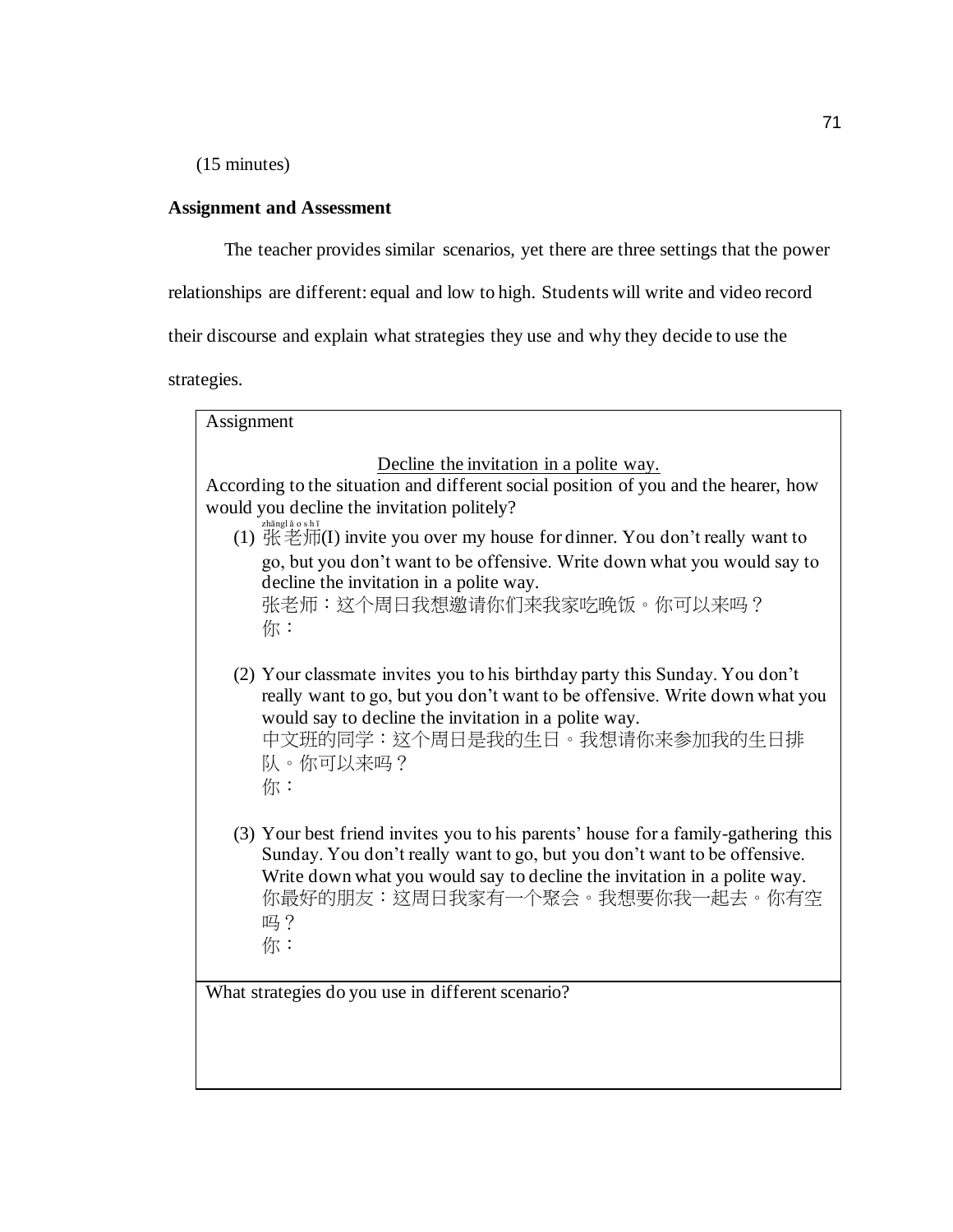Do you use different Chinese refusal strategies when talking to teachers, your classmate, and someone you are very familiar with? What is similar? What is different? Why or why not?

What do you need to concern when you use Chinese to decline an invitation?

## **Conclusion**

Turning down an invitation without proper pragmatic competence may be consequent "great face-threat" (Lin, 2014, p. 642) and result in cross-cultural misunderstandings between the Chinese language learners and the Chinese native speakers. This paper is carefully conducted to understand the influence of Chinese culture and social perspective toward Chinese invitation refusal strategies. This paper also examined research on the refusal speech acts of Chinese and Americans with the aim to provide conductive information for Chinese language teachers to understand the crossculture differences and teach pragmatic competence of the invitation refusals. Finally, a proposed sample lesson plan provides practical insights into teach Chinese refusal strategies.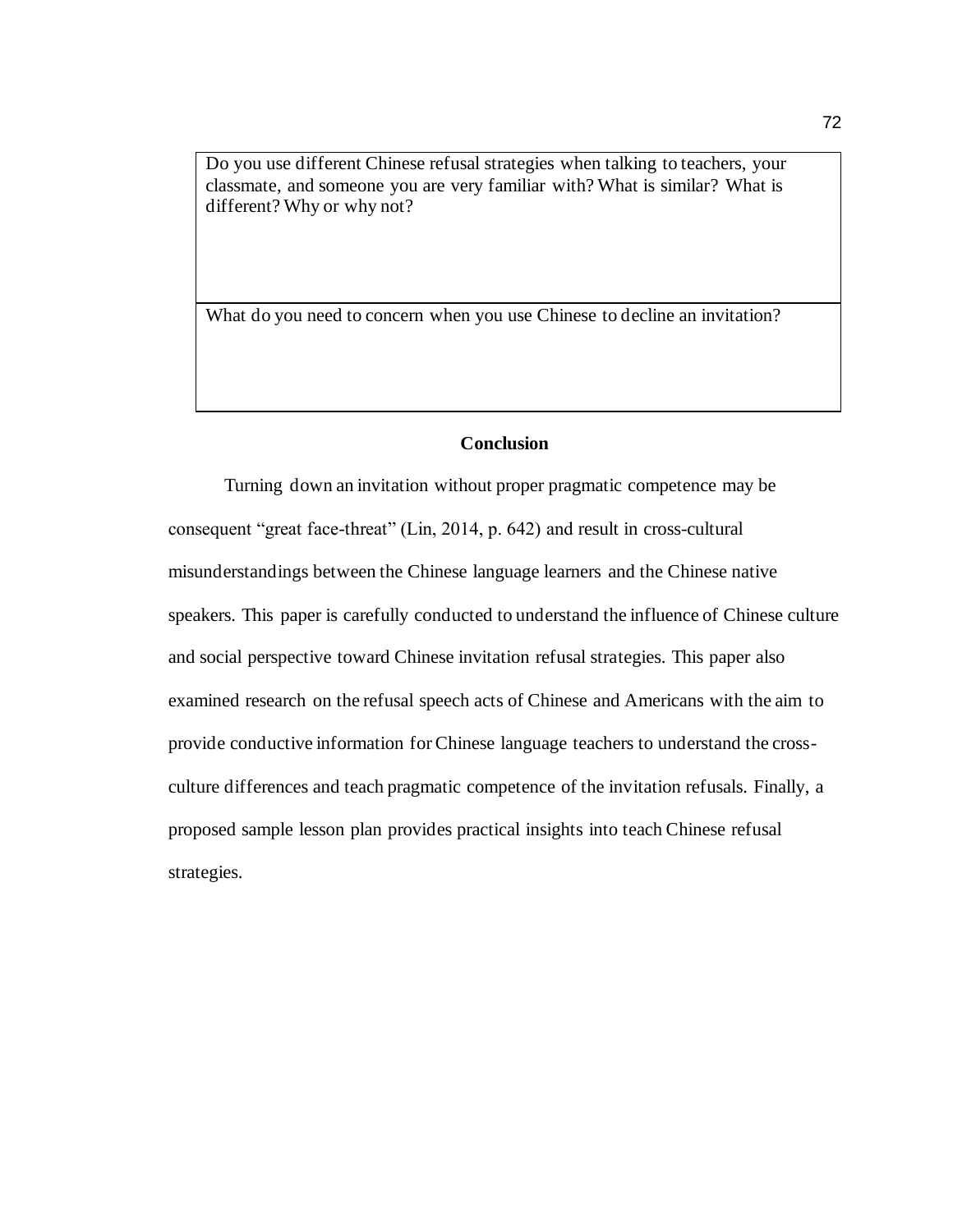## ANNOTATED BIBLIOGRAPHY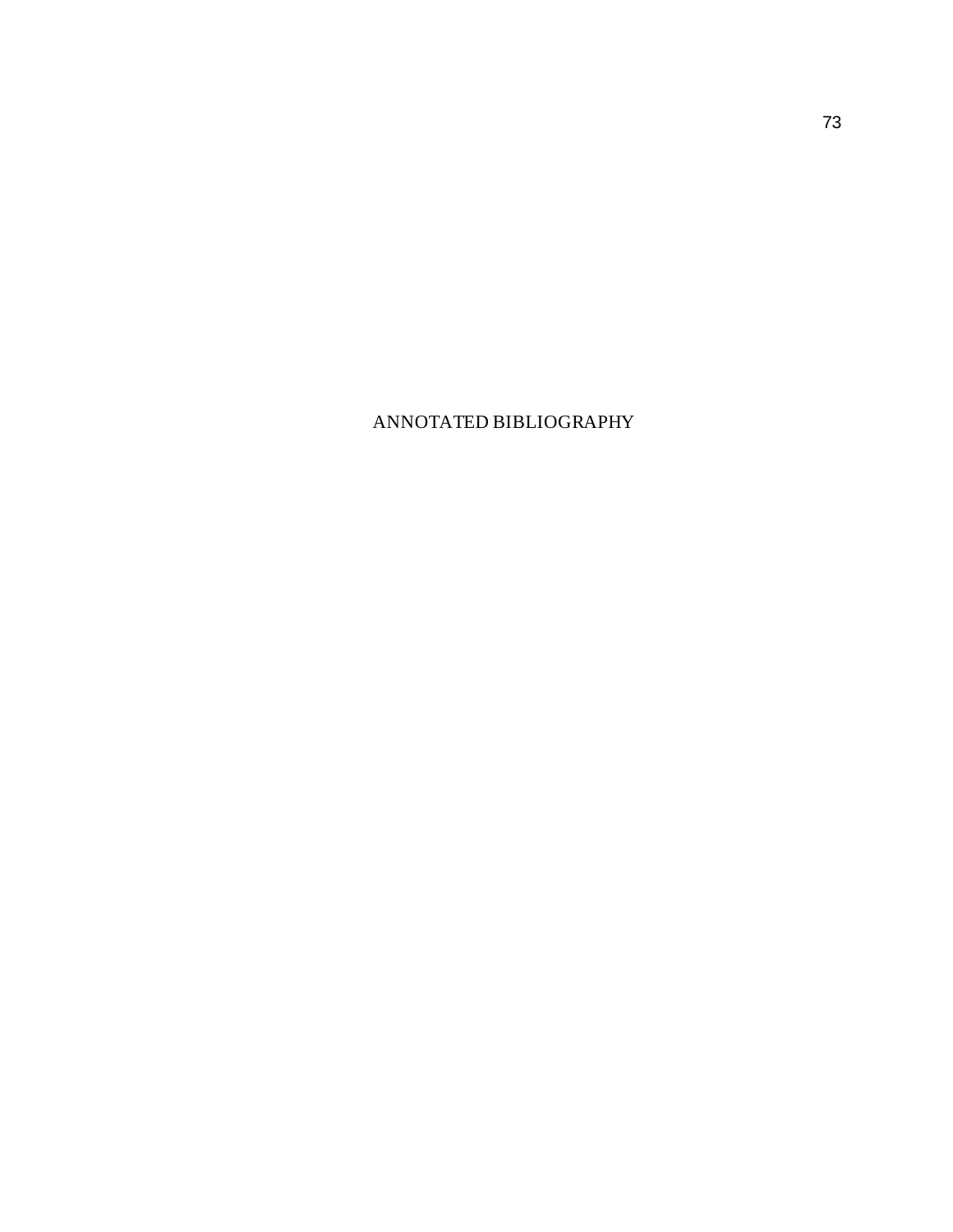# INCORPORATING DIGITAL STORY TELLING IN L2 LEARNING AND **TEACHING**

#### **Introduction**

Digital Story Telling (DST) is a growing trend in education, particularly in second language learning. On a personal note, while I was planning my first Chinese class for the second-year Chinese course at Utah State University in the summer of 2017, I spent a large amount of time pondering what final project I should put in the curriculum that would incorporate all the skills. I carefully examined the guidelines for a DST project shared by a former USU Graduate Instructor, I-Chiao Hung. As part of the final requirements in her first-year Chinese class, students used a PowerPoint slide as a platform to narrate stories with the voice they recorded while also incorporating animation, pictures, and music. The stories varied widely. Two students in one group talked about how they grew up and met each other in the United States. One student talked about his trip to Xi'an in China. One group talked about the story of the RMS Titanic.

Short films, Vines, and microfilms are becoming more and more popular today around the world, from film festivals, to viral videos online, to streaming platforms, all growing in popularity for their use in education as well. The word microfilm is translated from Chinese: 微电影/ wéi diànyǐng, which usually means a short film that is less than six minutes. Microfilms were first introduced into the Chinese film industry in 2010, which also refers to "a short film production which offers low risk, high output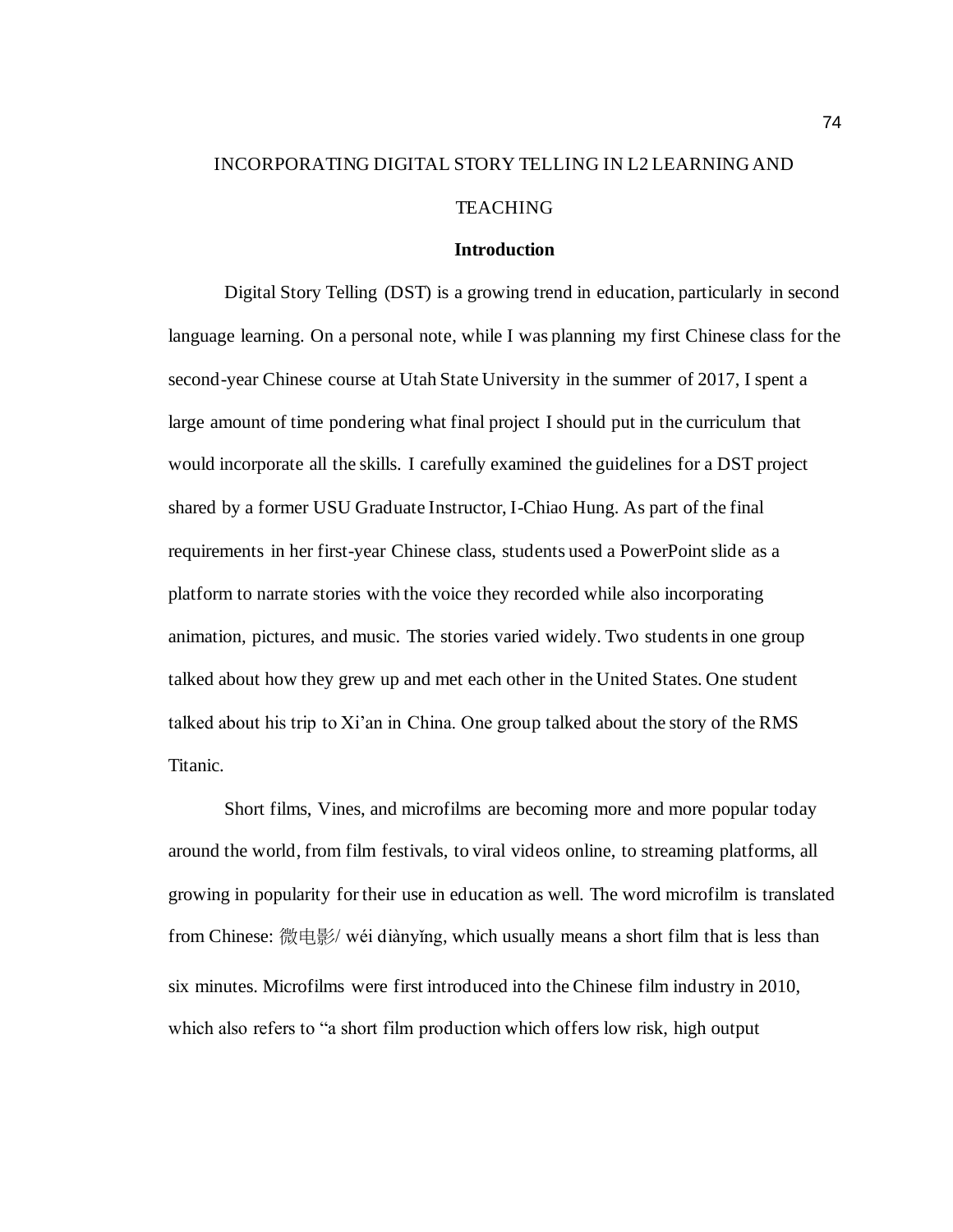promotional opportunities for both business and personal communication and development" (Nottingham International Microfilm Festival, n.d.).

In my own experience, DST provides a connection to authentic materials and increases opportunities to communicate with and create with language. After seeing the students' DST products, and realizing that digital elements can make student' stories vivid and persuasive, I believe that producing microfilms has the potential to increase overall Chinese proficiency thereby improving students' communication skills, improving learner motivation, facilitating peer collaboration, as well as linking students to a real-world project. Subsequently, using DST-based pedagogy through a presentation of microfilms has become an effective teaching tool for me in my classroom.

This annotated bibliography was written after I conducted a microfilm project with my students. It helps me to better understand how DST can be implemented to improve L2 learning and best practices. It also brings me insights to improve the microfilm project that I conducted. Below, I talk about the research findings and the pedagogies associated with DST. Lastly, looking forward to the practical application of the theories discussed in the research reviewed below, I propose a microfilm DST project plan that I hope to carry out with young DLI language learners in the future.

#### **Literature Review**

Though this literature review does not endeavor to be exhaustive, it provides a useful overview of the theoretical framework and some major teaching methods in DST over the past fifteen years. DST combines the traditional way of narrating a story with a novel way: using digital tools. *DigiTales: The art of telling digital stories* is an explicit tool book that many educators consult before embarking on telling a digital story. In the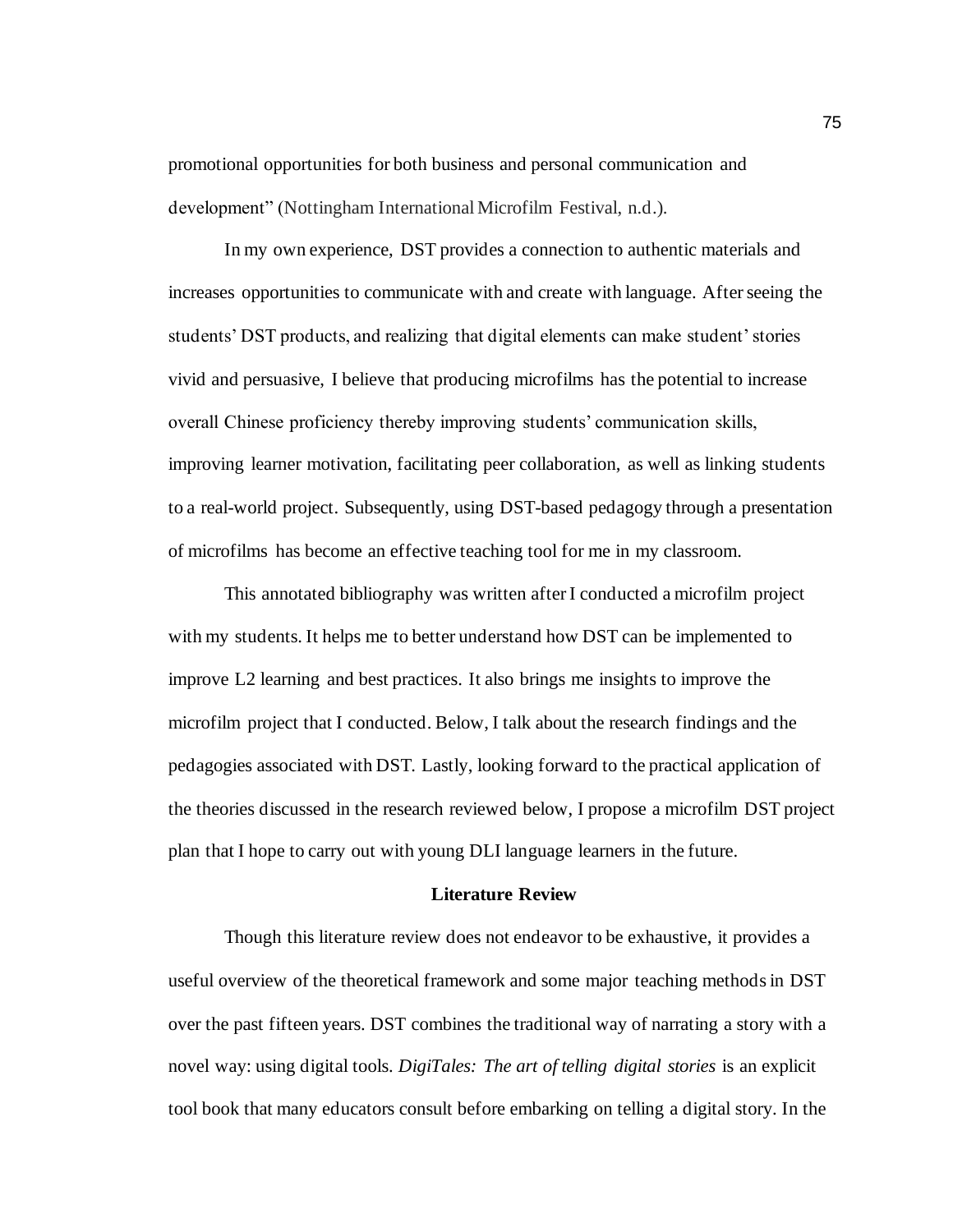introductory chapter, **Porter (2004)** explains that DST is a way that people use technology to make the story that we narrate come alive through orchestrating "images, graphics, music, and sound mixed together with the author's own story voice" (p. 1). Once we visualize and articulate our ideas, experiences, things, or people that we know well or have passion with, we can easily connect ourselves to our targeted audiences.

**Jiang (2017)** conducts a questionnaire to thirty-four second year Chinese as a Foreign Language or Second Language (CFL/SL) students in a college in Australia to explore the influences of a self-recording storytelling assignment associated with a computer assisted language learning (CALL) project, where students were assigned to record their own responses to appointed prompts for at least two minutes, then upload the sound file on to the course website on the learning management platform Blackboard. Before recording, students were asked to write out their scripts and pay attention to the use of vocabulary, grammar, pronunciation, and intonation. After posting the sound file on Blackboard, students were required to submit a hardcopy of their story scripts. The results show that all of the students wove personal anecdotes into their assignment despite the fact that they were also suggested to use either cartoon pictures, movies, or novels (Jiang, 2017). Thus, a personal connection was successfully made.

However, while it might be easy to tell a story about something personal, a story still needs to be one that is appealing and engaging to a reader or wider audience. Porter (2004) explains that when using digital tools to tell a story, storytellers need to pay attention to six elements. First, instead of telling a story in a detached manner, a good storyteller needs to think about how to tell a story from the heart to make the audience emotionally connected. Second, a good story always has something important to say,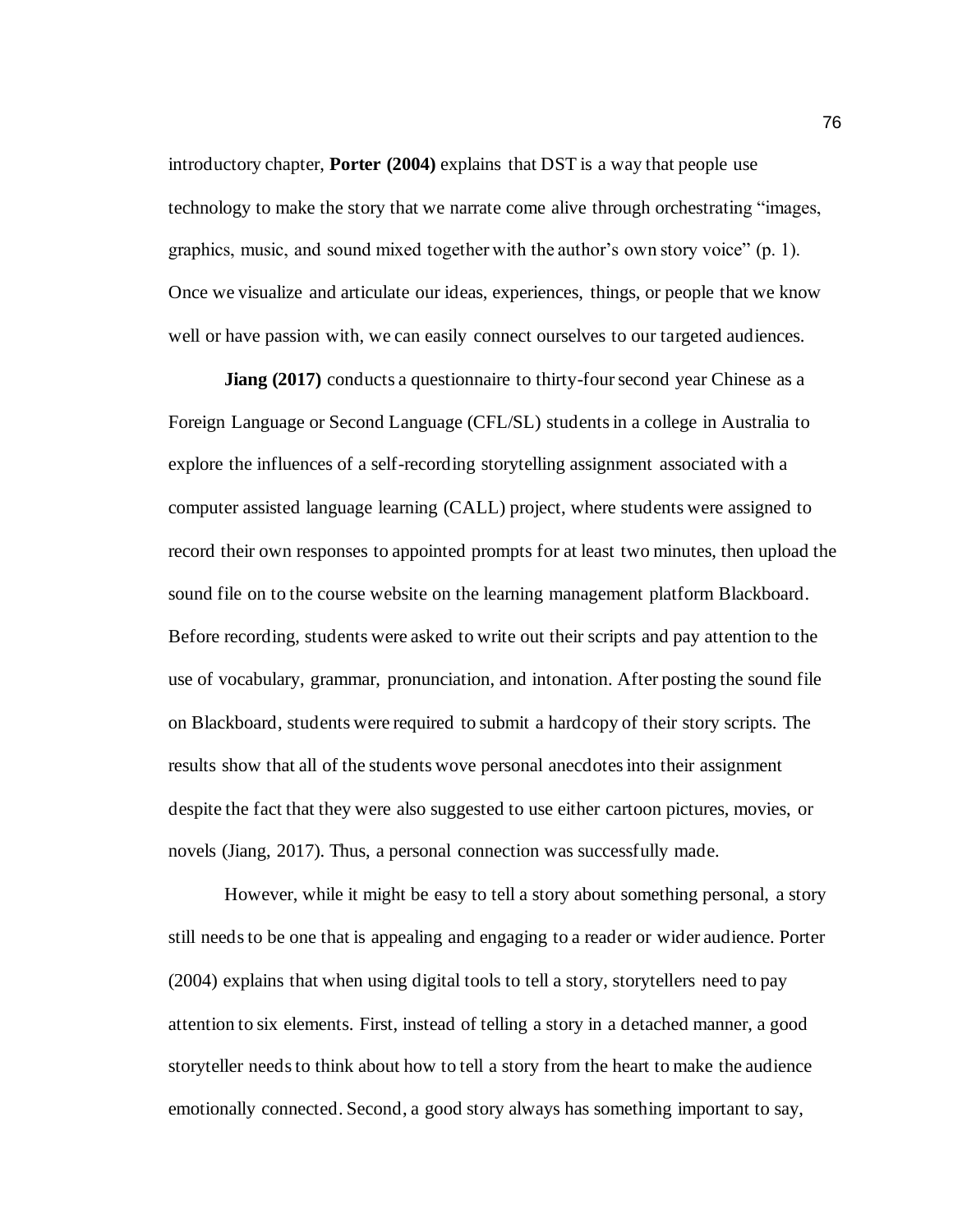such as a meaningful moral lesson, something inspirational, or an elaboration of an idea which helps to gain understanding. Therefore, a good storyteller would think about what the takeaway message of the story is. Third, a good story bears a hook, a twist, or different pacing that intrigues the audience. To give a very brief, extremely simple example: Lily got lost in a foreign country, and she was trying to use the Chinese she had learned to find the hotel where she was staying in order to reunite with her friends. Did she make it (or not)? How did she make it (or not)? A good story makes the audience think and oftentimes includes an element of surprise. Fourth, the art of making a story intriguing is to shorten a story to preserve the beauty and core value of the story itself. Fifth, instead of just telling with words, a good digital story should show, that is to say, integrate multimodal aspects, such as sound effects, music, or images to make a story come alive. Lastly, a good storyteller should avoid overusing or misusing media elements, such as color, animation, voice, music, and white space, that might distract the audience from the story.

As **Brenner (2014)** suggests, "digital media production functions as a mechanism for learning, expression, and building community and identity" (p. 22). Most students agree that storytelling improves their language competence because they are required to comprehend the story that the teacher created, so that they may then read and write their own stories. One learner reflected that storytelling helped to enrich vocabulary, to familiarize Chinese culture by constructing thoughts to retell a story, and to gain confidence when restating one's own stories to people.

In a similar fashion, **Thang, Mahmud, & Tng (2015)** examine the responses derived from the questionnaires and interviews toward DST of a class of CFL/SL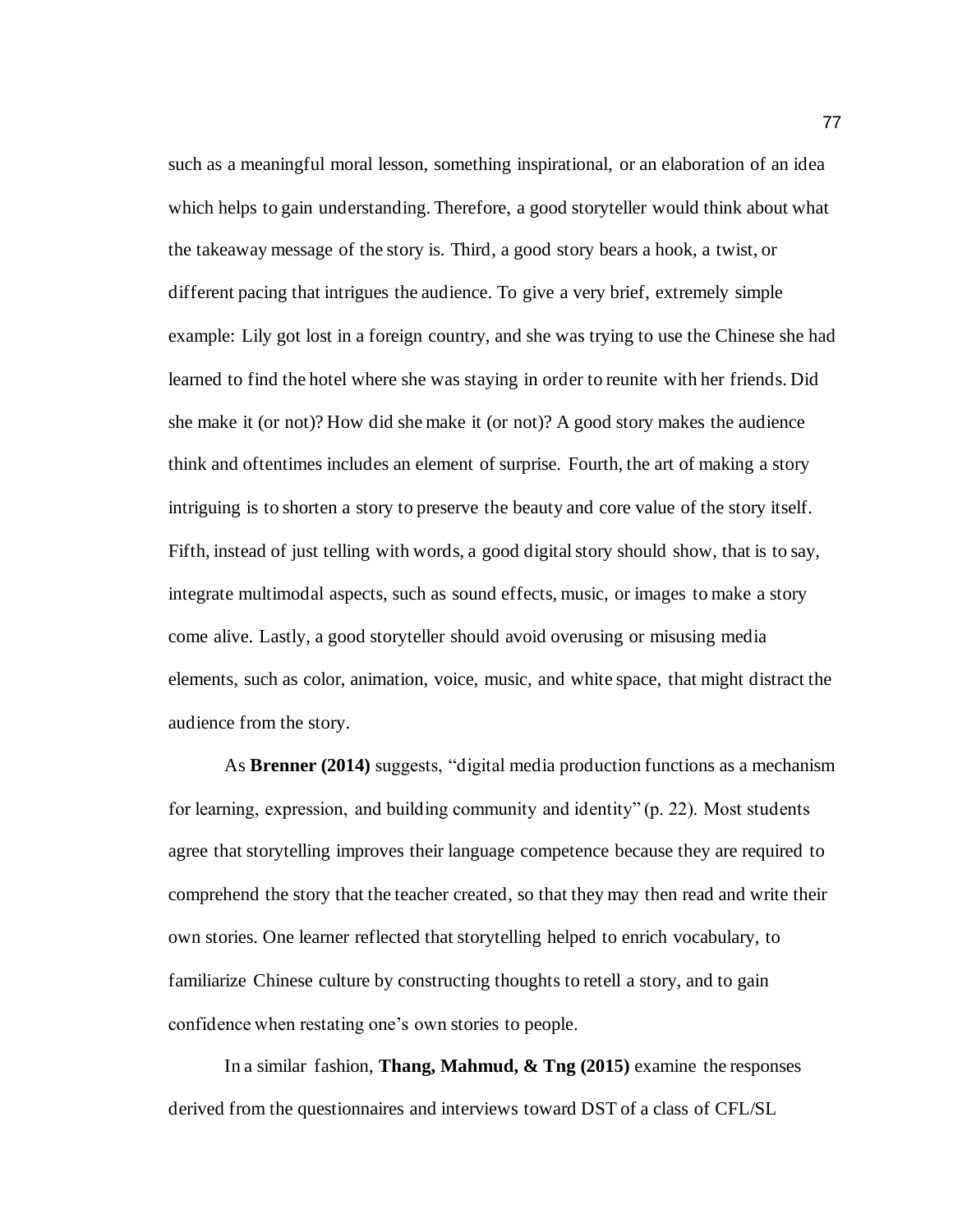students and the teacher's reflections in Malaysia, and addresses that the numerous times of practicing and reproducing the fluent speech of a digital story as well as the countless negotiations among students' collaborations lead to gains in L2 vocabulary and pronunciation. In addition, Thang at el. (2015) also find that working in groups enables students to learn from each other and enlarges their communication and technology skills simultaneously, and assert that DST provides teachers of Chinese an innovative pedagogy to shift away from the traditional teacher-centered learning styles. I agree with these findings based anecdotally on my own experience with DST.

Previous findings indicate both the teachers and students generally have positive attitudes with integrating DSL into language curriculum. To look into how DST can influence students' academic performance, critical thinking, and learners' motivation, **Yang and Wu (2012)** conducted a one-year long quasi-experimental study with two English as a foreign language (EFL) 10th-grade classes in Taiwan. Students' pretest and posttest English and critical thinking scores, a qualitative questionnaire, and the recording data from students' and teachers' interviews were collected. Information technology integrated instruction (ITII) was used as the independent variable in both the DST (experimental group) and lecture-type (comparison) classes. The analyzed results show that the class involved in the DST pedagogy significantly outperformed the one who taught with lecture in terms of English achievement, critical thinking capacity, and learners' motivation. Moreover, both the teacher and learners reported that the DST improved the understanding of course content, students' willingness to explore, and critical thinking ability, which stresses the educational value of integrating DST into a language classroom. Moreover, the teachers and students all reported that DST helped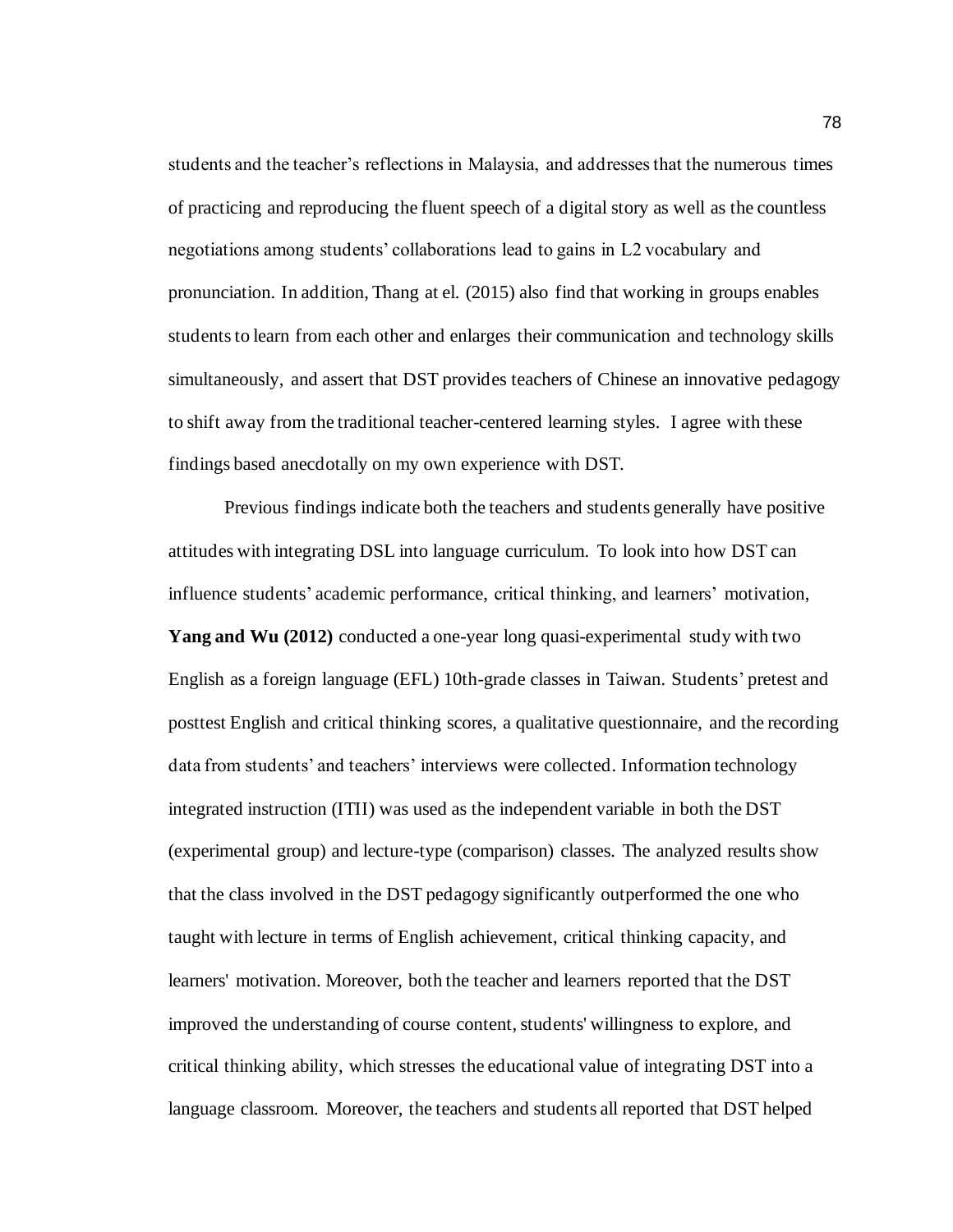students understand the course content better and boost learners' "21st century skills" **(ACTFL, n.d.)** (e.g., increase students' willingness to explore and critical thinking ability).

American Council on the Teaching of Foreign Languages (ACTFL) and The Partnership for 21st Century Skills (P21) collaborated on the 21st Century Skills Map, which provides examples for teaching World Languages as well as enhancing skills and literacies (**Partnership for 21st Century Skills, 2011**). Today's language learning objective of teachers is to enable students to use the language, so they are able to communicate with the native speakers of the language. Besides the three modes of communication skills (interpersonal mode, interpretive mode, and presentational mode), 21st Century Skills are as interdisciplinary skills that across core academic subjects, include: collaboration skills, critical thinking and problem solving skills, creativity and innovation skills, informational literacy, media literacy, and technology literacy skills, flexibility and adaptability skills, initiative and self-direction skills, social and crosscultural skills, productivity and accountability, and leadership and responsibility (Partnership for 21st Century Skills, 2011). Integrating a DST project into curriculum can help cultivate language learners' linguistic proficiency and also help to develop 21st Century Skills.

The research results echo what I found when I observed my own students in the microfilm project. They not only integrated Chinese knowledge that they learned from the previous lessons, but they also used the language as a tool to express their opinions, to illustrate and explain their ideas and thoughts, and also to be imaginative. The findings positively reinforce my belief in employing DST pedagogy to achieve learning objectives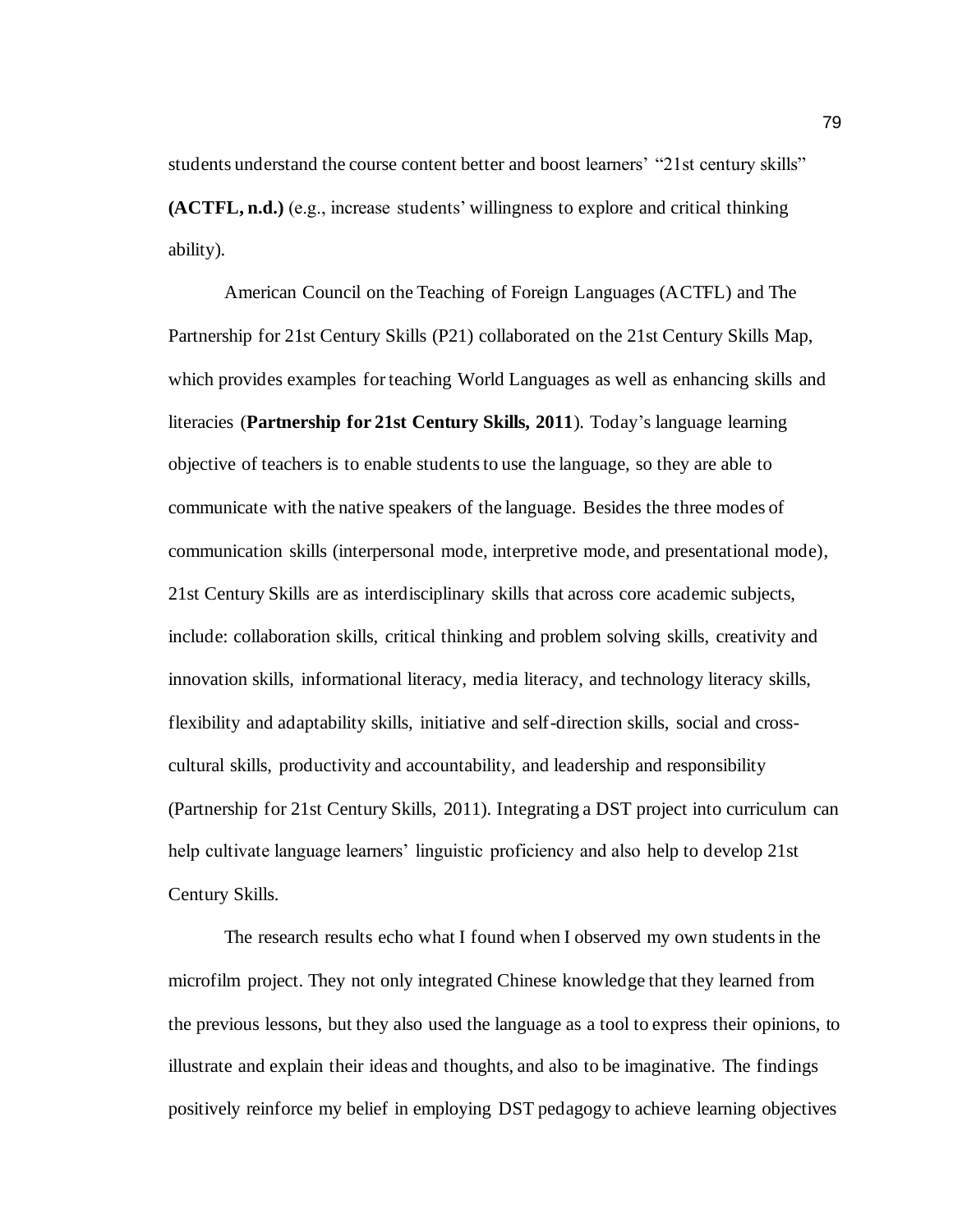and increase students' academic scores as DST projects create meaningful access and provide autonomy for students to integrate and contextualize the language that they have learned and wish to learn.

Another research study conducted by **Li & Hew (2017)** indicates that DST can serve as useful demonstration material to learn Chinese. Li & Hew (2017) compared and contrasted how using traditional DST and multimedia DST influence Chinese idioms learning by conducting a Chinese idiom comprehensive test and a questionnaire made up of five-point Likert scales upon eighty-three college students who were taking novicelevel Chinese as a foreign language in Malaysia. Eighty-three students were divided into two groups, where forty-three students in the experimental group were learning Chinese idioms through "multimedia storytelling prototype (MSP)" (Li & Hew, 2017, p. 455), and the other forty students in the conventional learning group were accessing to the Chinese idiom materials through traditional storytelling. A MSP means transferring the stories to visual images with the consideration of the setting, characters, plot, conflict, and solution, which are also seen as the five elements of telling a story (Li & Hew, 2017; Yang & Wu, 2012).

The results revealed that students who learned with MSP achieved better grades (mean rank 56.31 vs. 26.61) and higher motivation and satisfaction than these who were taught with the traditional DST approach. One hundred percent of students in the experimental group agreed that multimedia storytelling was interesting, engaging, and helped them to understand the Chinese idioms better. On the other hand, only sixty-five percent of students in the conventional group agreed that the traditional way was engaging, yet ninety percent of them agreed that the instructor played an important role in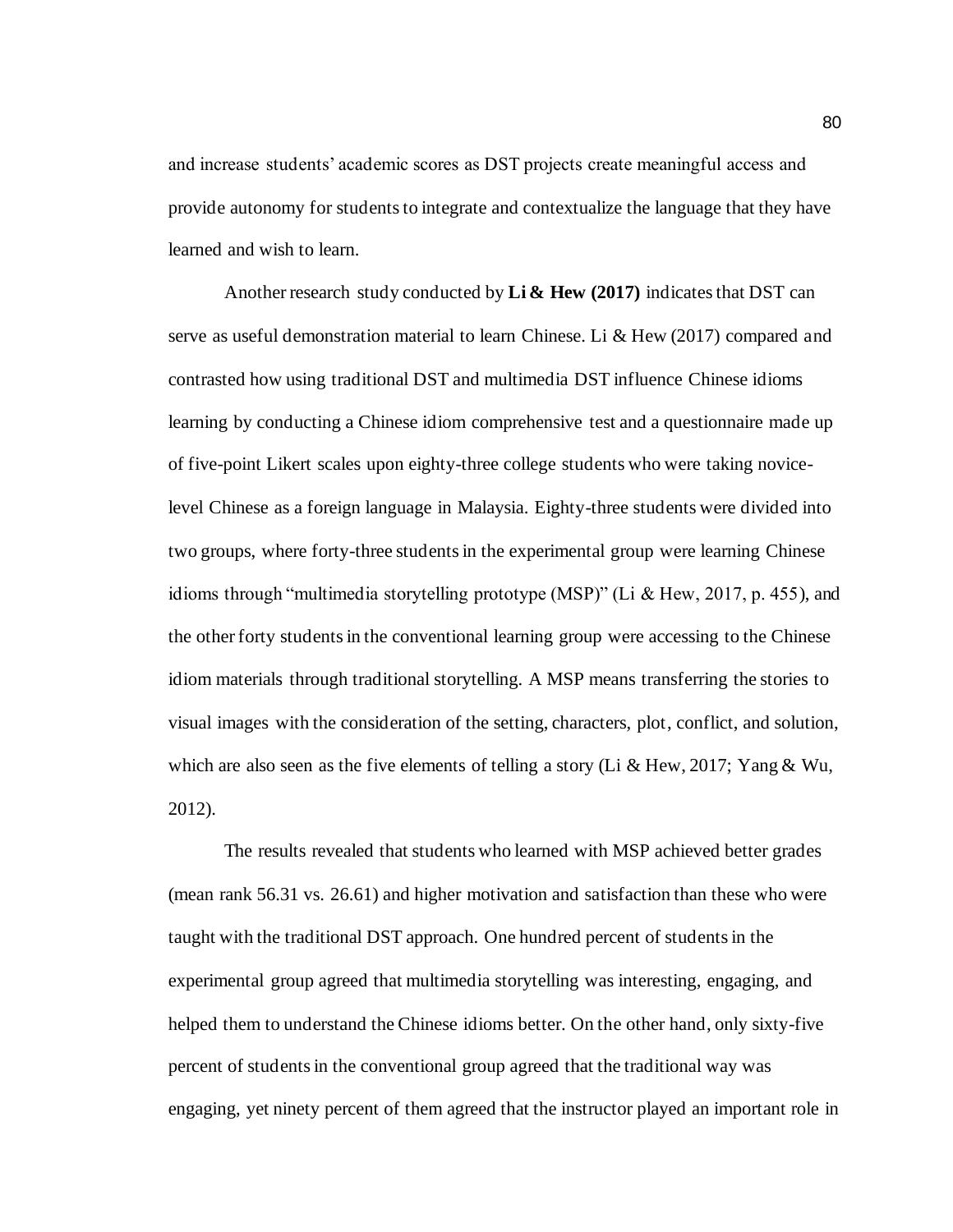explaining the idioms, which helped them to understand Chinese idioms. The demonstration or modelling aspect of DST is therefore very useful, effective, and even motivating.

To know if DST is a favorable tool to assist students to make their stories more persuasive and engaging for the audience, a class of fourth-year high school Spanish learners' project-based DST learning experiences were examined by **Castañeda (2013a)**. The DST project conducted here entails the scaffolding procedure coined by **Lambert (2013)**, which encompass (1) sharing exemplary samples, (2) brainstorming the story outline, (3) writing a draft, (4) providing and receiving feedback, (5) revising the draft, (6) designing storyboards, (7) producing the audio, (8) editing and revising the digital product (9) presenting (Castañeda, 2013a). The pre- and post- questionnaire responses, interviews, observations, and reflection journals were collected and analyzed qualitatively by the author and one graduate student.

Findings of the research address that when a DST project "align[s] with the writing process, following these steps: planning, drafting, obtaining, feedback, reviewing, and publishing" (Castañeda, 2013a, p. 48), and adheres to an opportunity of presentation, it provides a meaningful avenue that connects language learners to the real world. Moreover, it increases students' motivation and dispels their worries toward the use of language and technology. The main findings from **Castañeda (2013b)**, also advocate the benefits of a DST project, including enhancing technological self-efficacy, creating awareness toward teacher's feedback, and raising self-evaluation of one's own writing competence. As for the aforementioned findings, the research results support that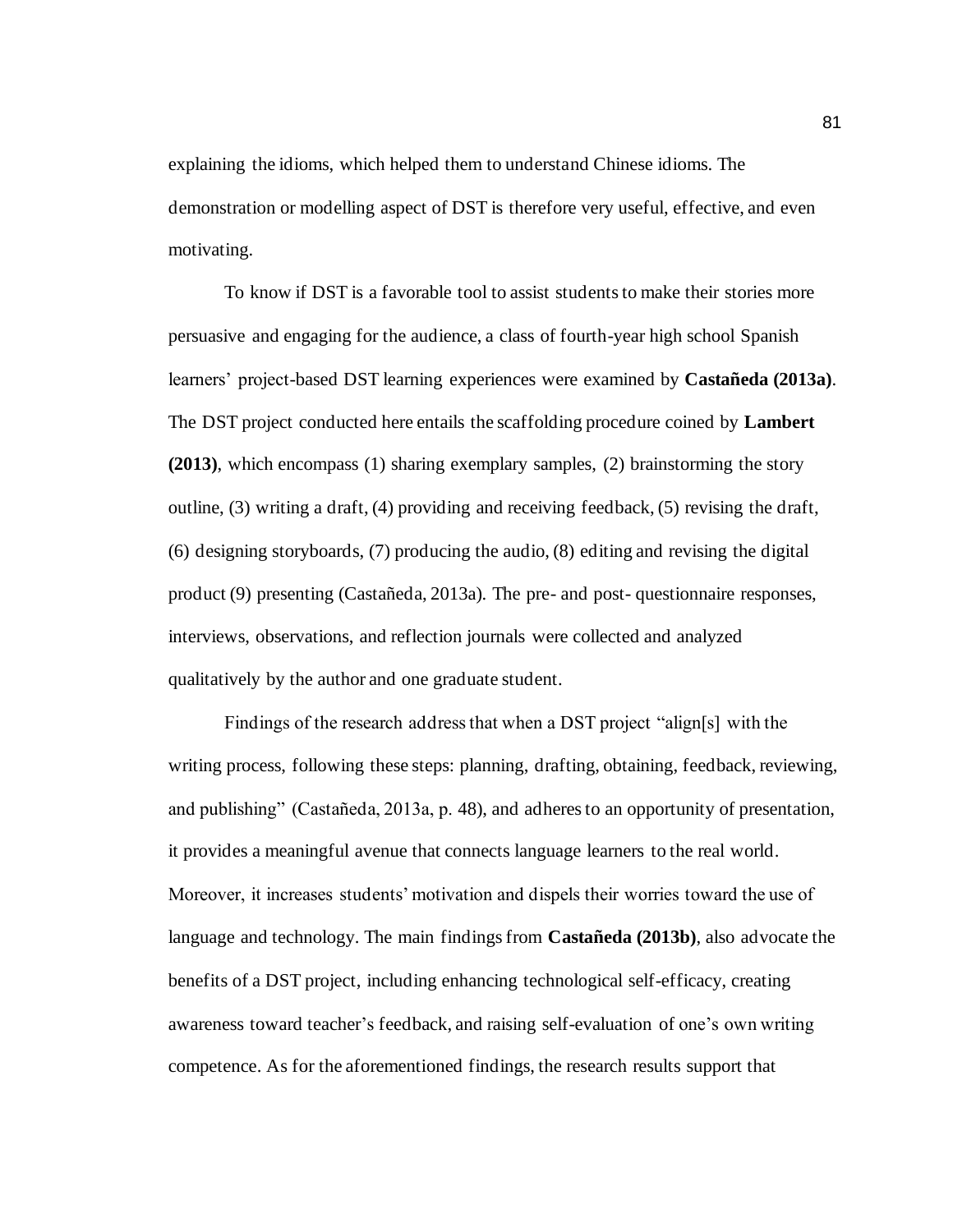blending DST into a curriculum is conducive for students to stimulate their presentational communication competence.

Besides the affirmative findings, what Castañeda (2013a) draws to my attention the most is that the DST project used here is almost the same as the one I designed for my second-year, college-level Chinese learners. Though they are for different languages and different proficiency levels, in both DST projects students were instructed to be involved in a process of brainstorming, writing, providing feedback to each other, revising, practicing their oral speech with their script, acting out the movie, and editing the film. Furthermore, students are given a chance to polish their oral and listening competence when they introduced their film and answered questions from the audience in the experience of the 'premiere' screening of the project. However, upon reflection, there are differences between my own DST project and the one in this paper. Instead of writing narratives of an individual personal experience, the aim for my DST project was to have students work in groups and utilize what they learned in the previous lessons to collaboratively create a dialogue-like script after brainstorming the story outline. Students are also cooperatively in charge of their movie's directing, acting, and editing. Identical to the findings of this paper, my college students initially had concerns about their skills of filming and editing, yet their "self-awareness" (Castañeda, 2013a, p. 53), "audience awareness" (Castañeda, 2013a, p. 54), peer motivation and collaboration made their language learning a team game. Students cooperated and motivated each other to make an interesting short movie to impress not only the audience, but also themselves. Students' ambition and collaboration made their hands-on language learning experiences unforgettable while cultivating their 21st-century skills simultaneously.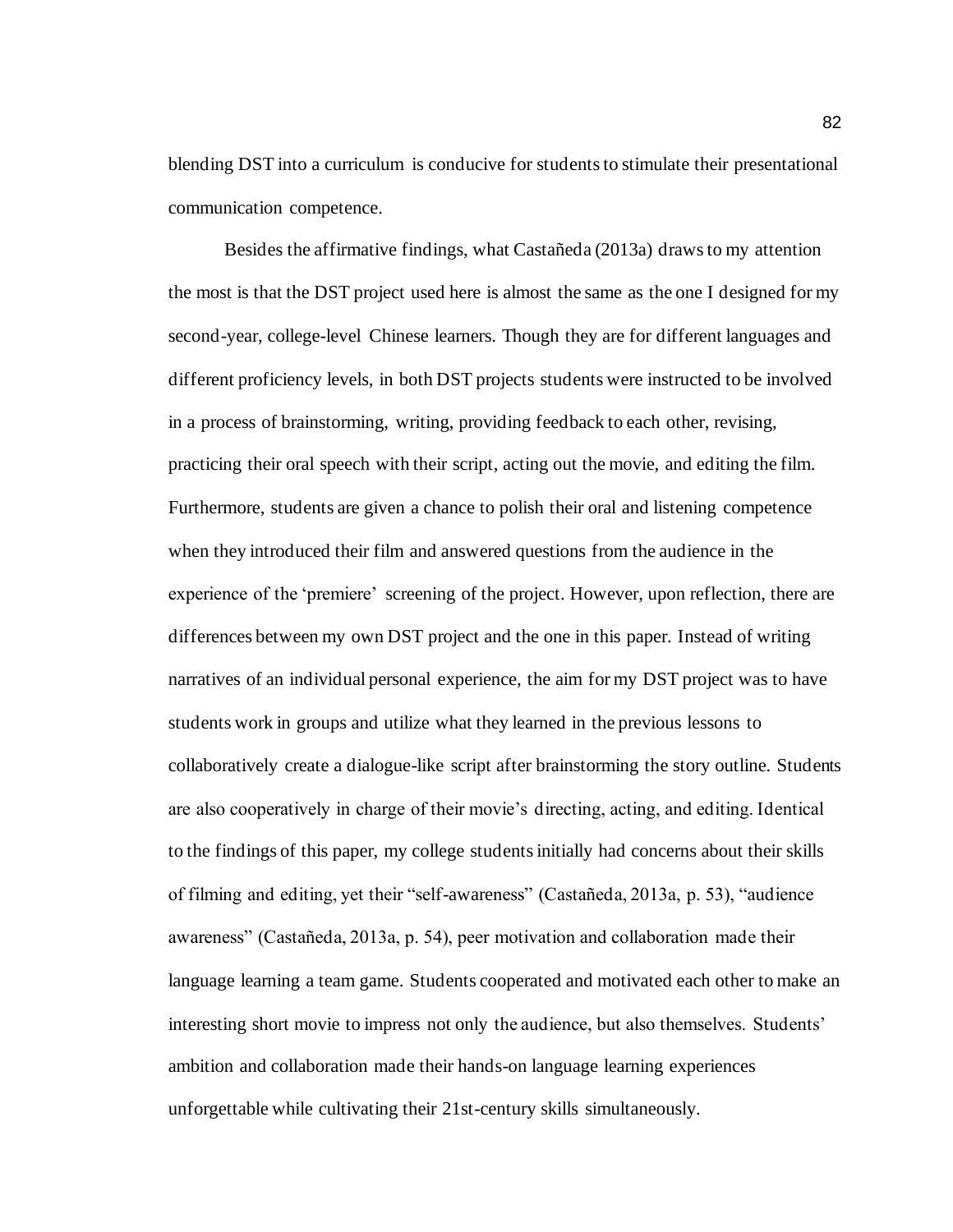It is paramount that focusing on "crafting, revising, and narrating the story" (Castañeda, 2013a, p. 46) in both the processes of writing and producing the product is more important than using digital technology itself for the reason to promote multiliteracy in a language classroom**. Barrett (2006)** advises that DST "facilitates the convergence of four student-centered learning strategies: student engagement, reflection for deep learning, project-based learning, and the effective integration of technology into instruction" (p. 1). Still, DST needs "tight control of the content, narrative structure, and organization" (**Oskoz & Elola, 2016**, p. 159). Without specific guidelines and understanding, the effectiveness decreases. Teachers also need to investigate affordable and commonly used writing and communicating collaborative tools among students to facilitate collaboration, such as two or more language learners using Google Docs as well as Google Hangouts when collaborating on writing a story (**Elola & Oskoz, 2017**). Technology should not hinder the process of language learning, yet training students to use DST software is the key to a successful experience of the DST task (Brenner, 2014; Castañeda, 2013a; Elola & Oskoz, 2017; Oskoz & Elola, 2016). Oskoz & Elola (2016) in *Digital stories: Overview* summarizes the process as follows:

To avoid the frustration that the integration of DSs might bring to the classroom, many L2 DS studies implement a process-oriented approach to help learners develop their research, L2 writing, and digital literacy skills. Although they differ in their process approaches to some degree, implicitly or explicitly following a task-based approach, these studies break down the DS process into sequential stages that help learners develop their content, fine tune their writing and oral components, facilitate the integration of text, images, and sound, and polish their final DSs (p. 160).

## **Digital Story Telling in an L2 Chinese Language Course: A Project-based Lesson**

83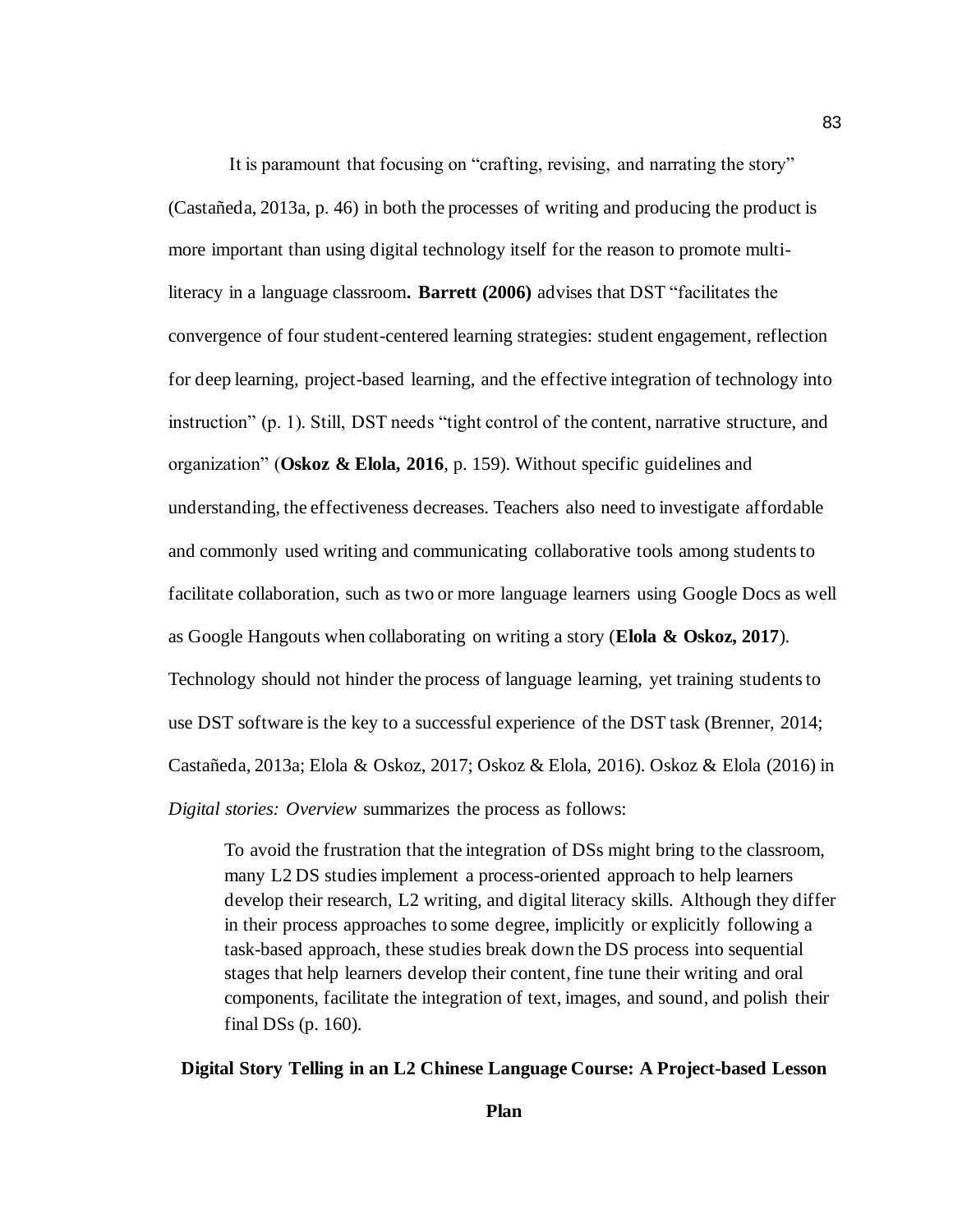Imagining that making a microfilm is like a movie production company producing a short movie, multiple people engage their intelligence to cooperate and interact industriously from pre-production to post-production to enable the final product—the movie to be playing in the theater. To build a positive language learning outcome and experience with DST, a teacher is like an executive producer, who has to make sure all of the resources are available and the processes are on the right track, the quality is ensured. The teacher must be a resource provider and a technology supporter at the same time.

#### **Teacher Preparation**

First and foremost, acting like the producer or film production company, the teacher should list all of the requirements and plan out the timeline and milestones and tasks in advance. That is to say, the teacher needs to determine the dates from explaining the project, grouping students, brainstorming the story outline, writing the script, giving and receiving feedback, revising the script, filming, using technological tools to edit the film and integrate sound and music, uploading the bilingual subtitles, examining the quality of the final product, making a rehearsal for the premiere, and finally, presenting and interacting to and with the audience in the premiere. The expectations must be made clear through a rubric and timeline.

A good feature film or short takes time to refine, and so does a microfilm. The project should ideally take at least six weeks or longer to develop. However, the teacher will need to consider how much time the class can set aside for the project, and how much time the students can cooperate outside of the classroom. For adult learners, their autonomy and capacity to cooperate outside of the class time are higher than for children.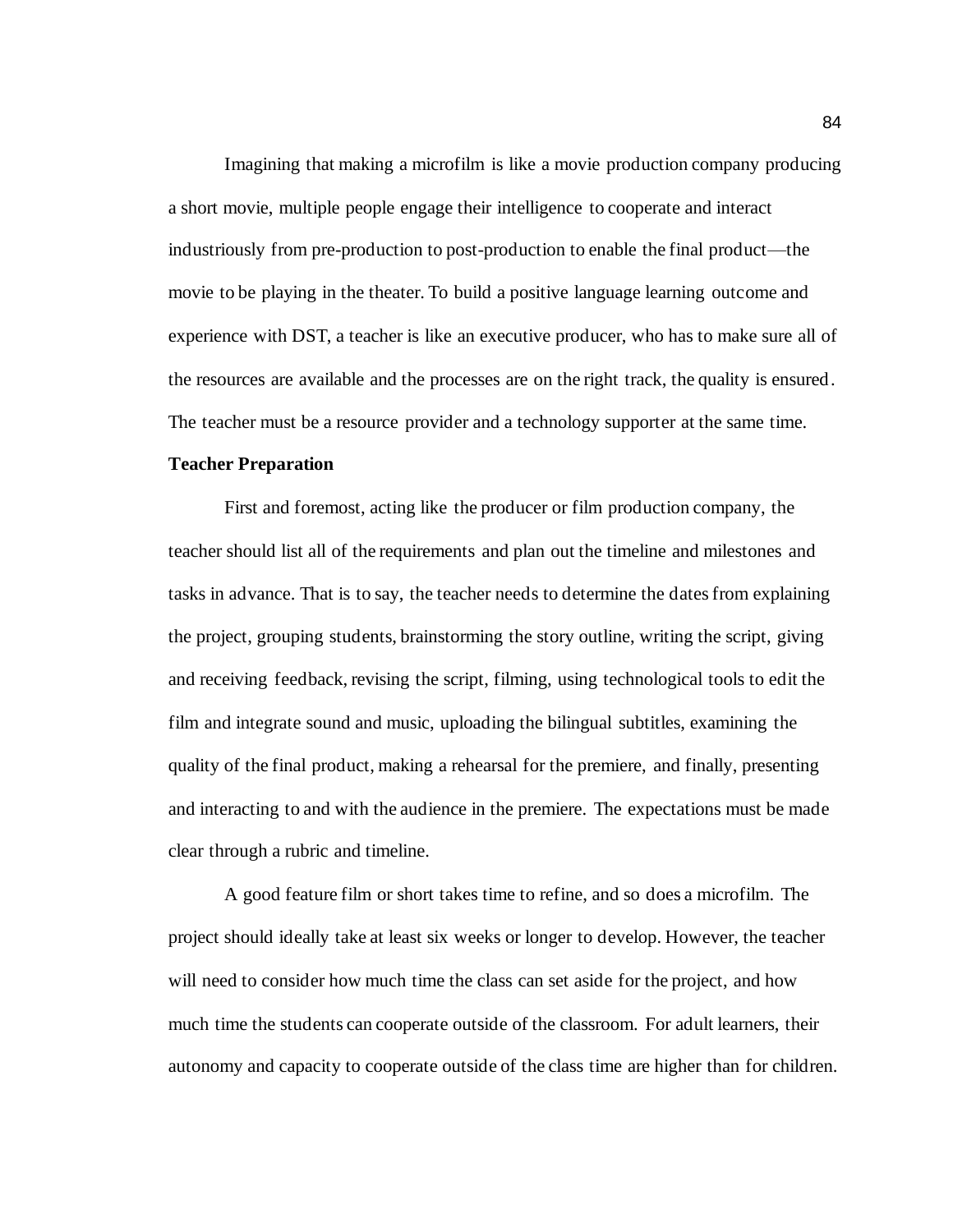Yet, the students benefit the most from the class time since the teacher can provide guidance and scaffold the progress of writing and speaking easily.

Moreover, the language teacher should cooperate with an IT specialist or tech, also looking into online tutorial videos or working with other teachers or lab techs for technological support. That way, it is easier to overcome the technology barrier for teachers and students alike.

#### **Lesson 1: Students Will Be Able to Know What Composes a Good Story**

I hope to be teaching in a Chinese dual language immersion (DLI) classroom in my future career. For the following project plan, I will use third-grade DLI elementary students as an example. This is how I will teach the DST project through microfilm in the future. In the first lesson, we would watch a Disney Pixar's animation, *Bao* (Shi, 2018). Since the film has no dialogue, students will be engaging in interpreting what they have seen and the whole class will discuss what happened in the story from the video. Next, I will list the six elements of a good story (Porter, 2004) on the board, and ask students if this story has the elements Porter (2014) mentioned and what they are. Then, I will divide four students into a group. Students in a group will cooperate to write out the script for the character they are interested in via pictures of the main scenes from the video and try to come up a dialogue that encloses these six elements. Then, students will practice giving a voiceover presentation of the script in front of the class. This script reading is similar to the exercises involved in Readers' Theater (Kabilan & Kamaruddin, 2010) teaching methods that have been around for many years, but it is employed using an animated film rather than a printed literary text as a basis.

#### **Lesson 2: Introducing the Project and Brainstorming the Story Outline**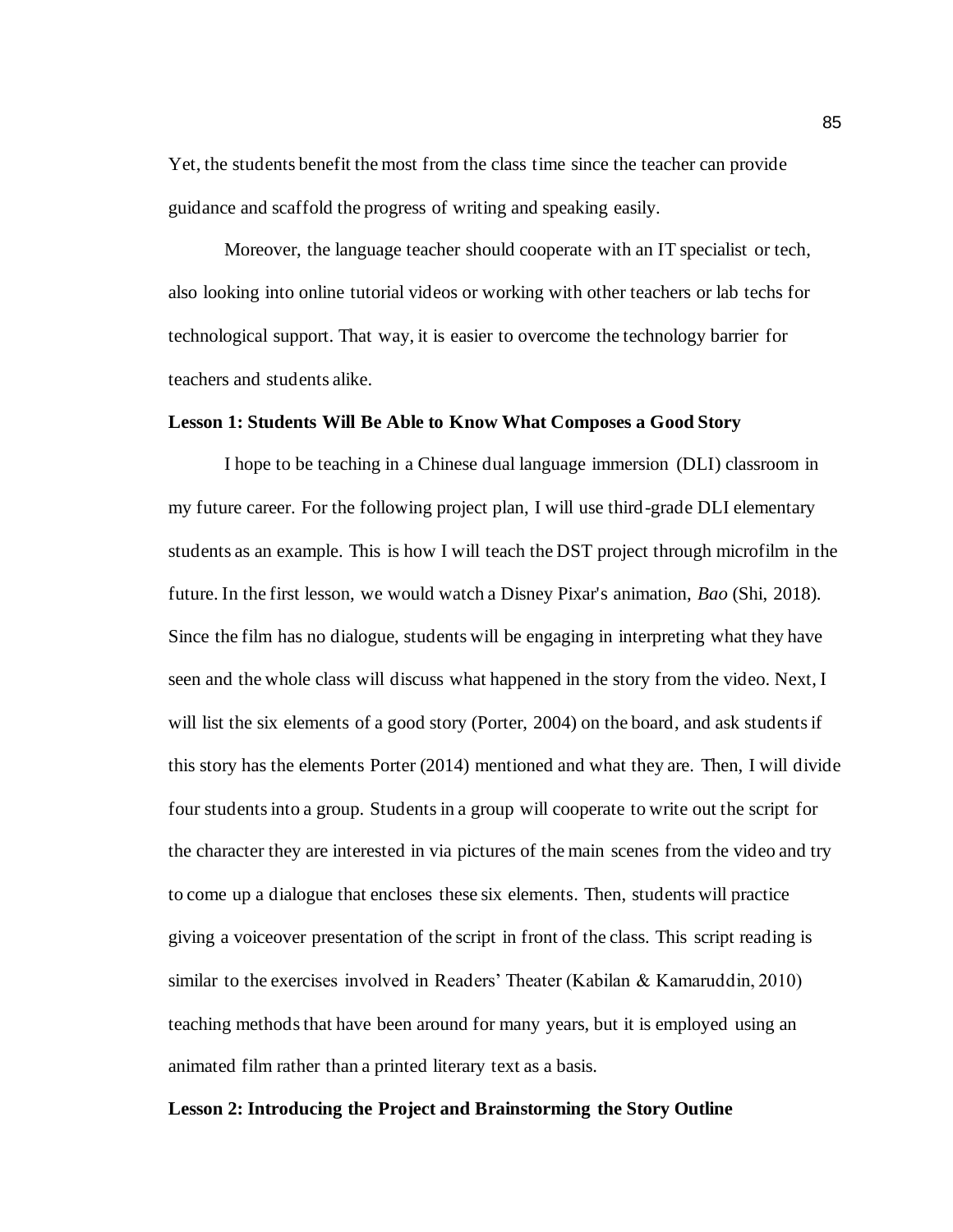At the second lesson, I will give a microfilm DST orientation, where students will learn about the process of making a microfilm. As for class time, for example, students know that they will have two hours on every Monday and Friday afternoon for two months to work on a five-minute microfilm project. The microfilm will be only filmed inside the school or on school grounds. The IT teacher or tech could teach them how to edit video in a lab. At the end of the semester, they will have a premiere where they can invite their families, and members of the school community will be in the audience.

In this lesson, I will arrange both high and low language proficiency learners in a group. The students will also know that they will have a good experience and film when they respect and cooperate with their teammates. Students will start from sharing an unforgettable personal story that happened at the school among members of their group. After they have shared their stories, I will ask them to discuss, write out, and share a story board outline for the story that they want to tell. Meanwhile, I will also ask them to think about the topics learned in previous lessons and encourage them to use words they know.

#### **Lesson 3 to 6: Digital Story Telling Writing Process**

The writing process will take place up to two weeks and will involve students discussing, writing, and revising their script over the course of four class meetings. In the beginning of each lesson, each team will role play and read their story aloud. The whole class will provide oral feedback, and each group will revise their script based on the feedback. Students are able to access to their textbooks to find the words they have learned. If they forget how to write the characters, they can write down the Pinyin first. I will circle around the classroom and help students to check their scripts and provide assistance. After they have modified their scripts after the four class meetings, I will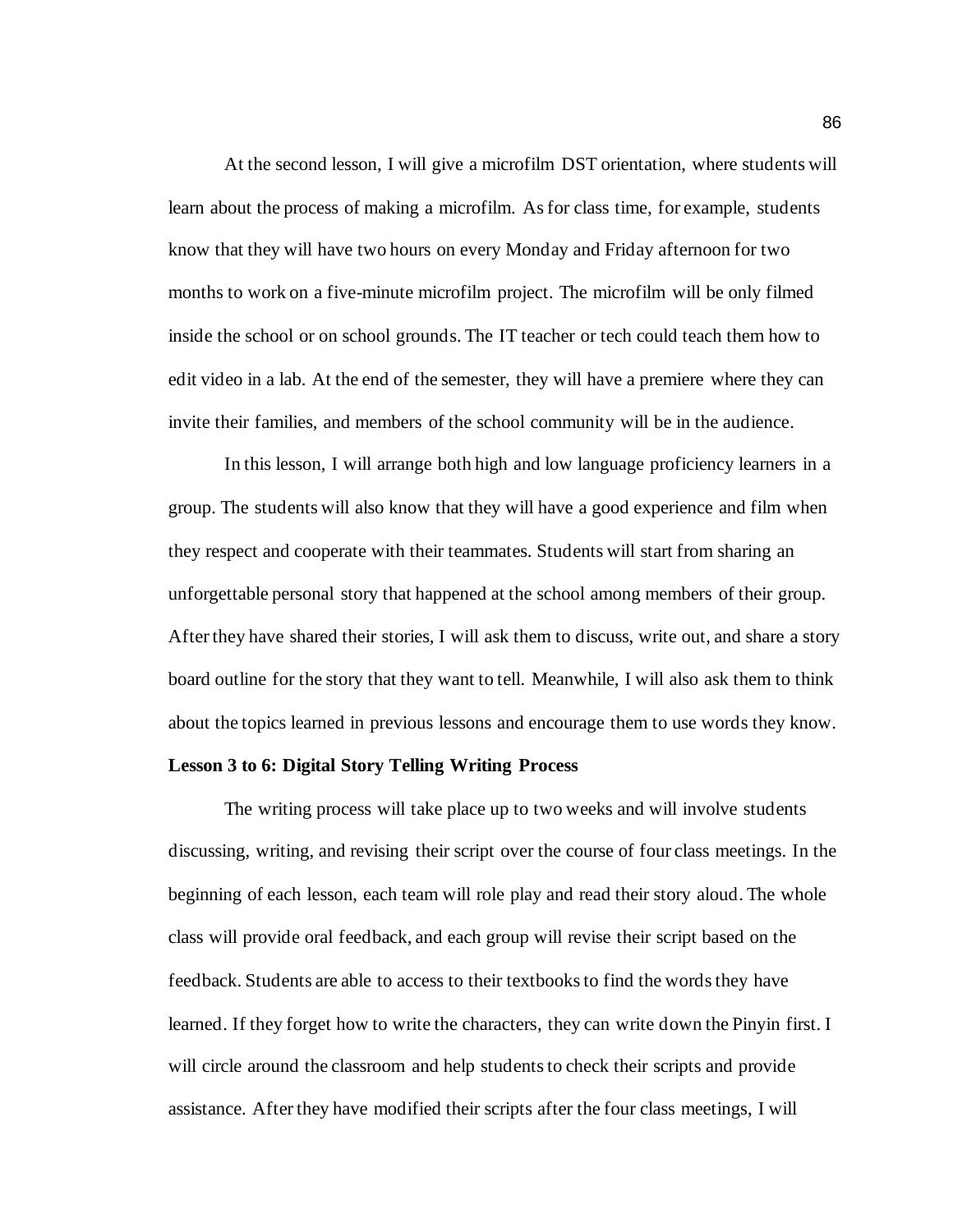proof read them together over a weekend on Google Docs. Therefore, every student will be able to ask questions, see my comments and edit at the same time. Again, this is similar to Readers Theater, but the following lessons add digital and cinematic aspects.

## **Lesson 7 to 8: Rehearsal before shooting**

Later, the students will practice orally and familiarize themselves with the scripts for two class hours. I will pay attention to their intonation, pronunciation, and familiarity. Besides the class time, students will also be requested to record themselves and practice at home together and alone. After listening to the recording, I will provide individual feedback with the tones or pronunciation that students are less familiar with. Learners can steadily increase their oral fluency after every recording assignment and feedback.

#### **Lesson 9 to 11: Filming and Learning the Technology Tools**

Next, the students will use three lessons to film their videos. I will be helping one group shooting and operating the camera while the other two groups are learning the techniques of editing film in the computer lab (or on apps in the classroom).

#### **Lesson 12 to 15: Post-Production Process**

At this point, students should have known how to operate the software to edit their video, as well as how to integrate sound and music. An additional three lessons will be used to carefully edit the film, add bilingual subtitles, and upload the microfilm onto YouTube and Canvas. Since not all of the audience in the premiere speak Chinese, it is necessary for students to provide both English and Chinese subtitles. However, I will confirm the validity of using English substile with the principal and cooperate with my partner English teacher due Chinese-only policies in most DLI programs.

#### **Lesson 16: Check the Final Product and Prepare for Premiere**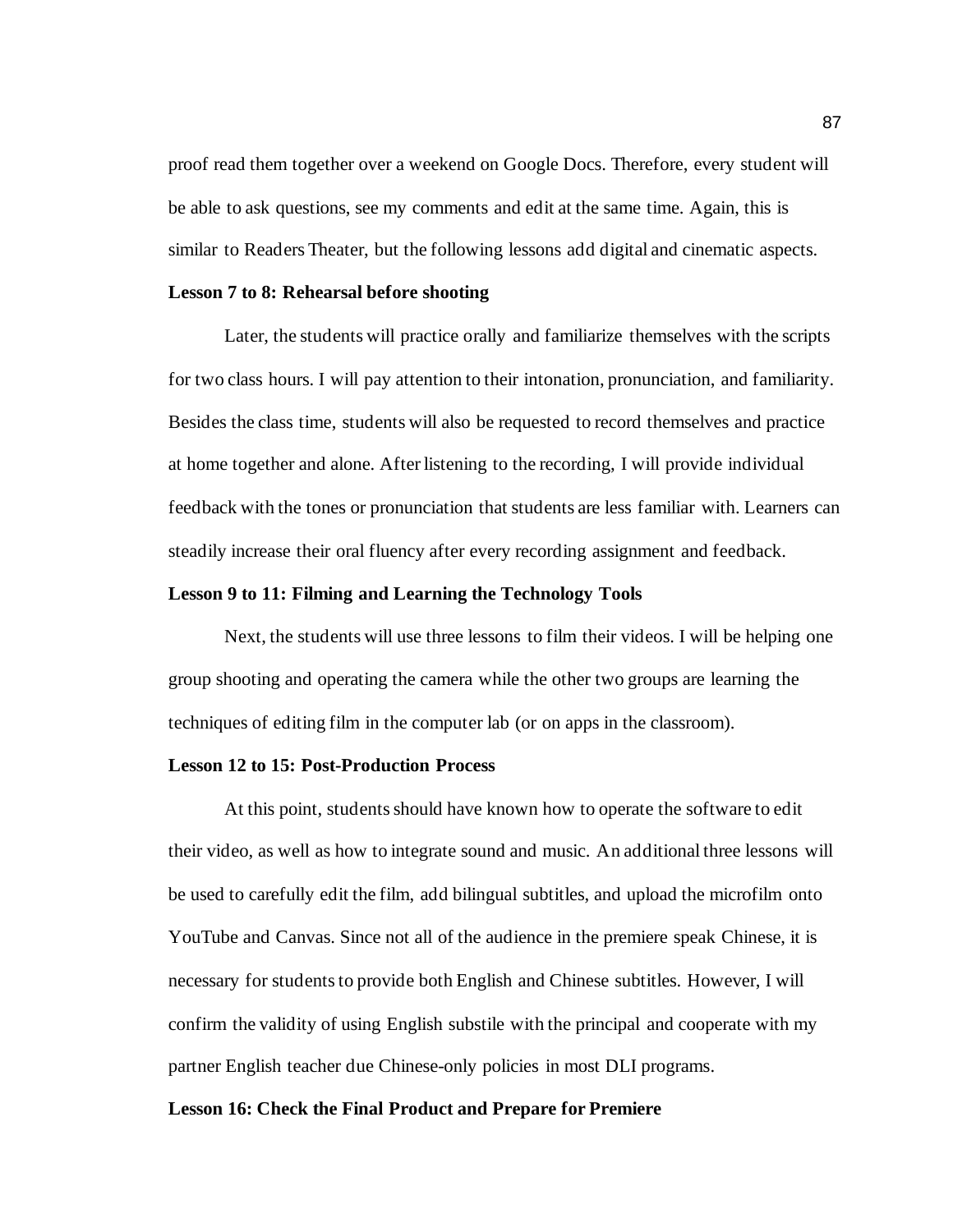When students have their final product ready, they will introduce and play their microfilm in front of class and revise it for the last time based on the feedback they receive. This step can ensure the quality of the film and help students to practice before the premiere and enhance their confidence and achievement.

## **The Premiere**

After two months of hard work, students will present their microfilms in front of the school teachers, classmates, and their families at a screening. They will dress nicely like movie stars, and proudly introduce their work, role playing a film festival, all in the target language. Everyone will easily understand, relate, and enjoy the stories as the microfilms are shot in and around the school, and the English subtitles will make them understandable if non-Chinese speakers are invited from outside the class.

Although the project is time-consuming, the students will realize that they have enhanced their 21st century learning skills (Partnership for 21st Century Skills, 2011) as they were working on their projects, especially with respect to interpretive and presentational communication competencies, collaboration with their classmates, critical thinking and problem solving in writing the script and working on the project with classmates, and the ability of using multimedia to convey a story. They may feel a strong sense of achievement and motivation to continue learning Chinese.

#### **Conclusion**

DST was a new approach for me even when I designed a DST-type of project for my students. After looking into the related research literature and reflecting on my own experience teaching with DST, I realized that a DST teaching approach is more than crafting a story through technological tools. In essence, with the goal of stimulating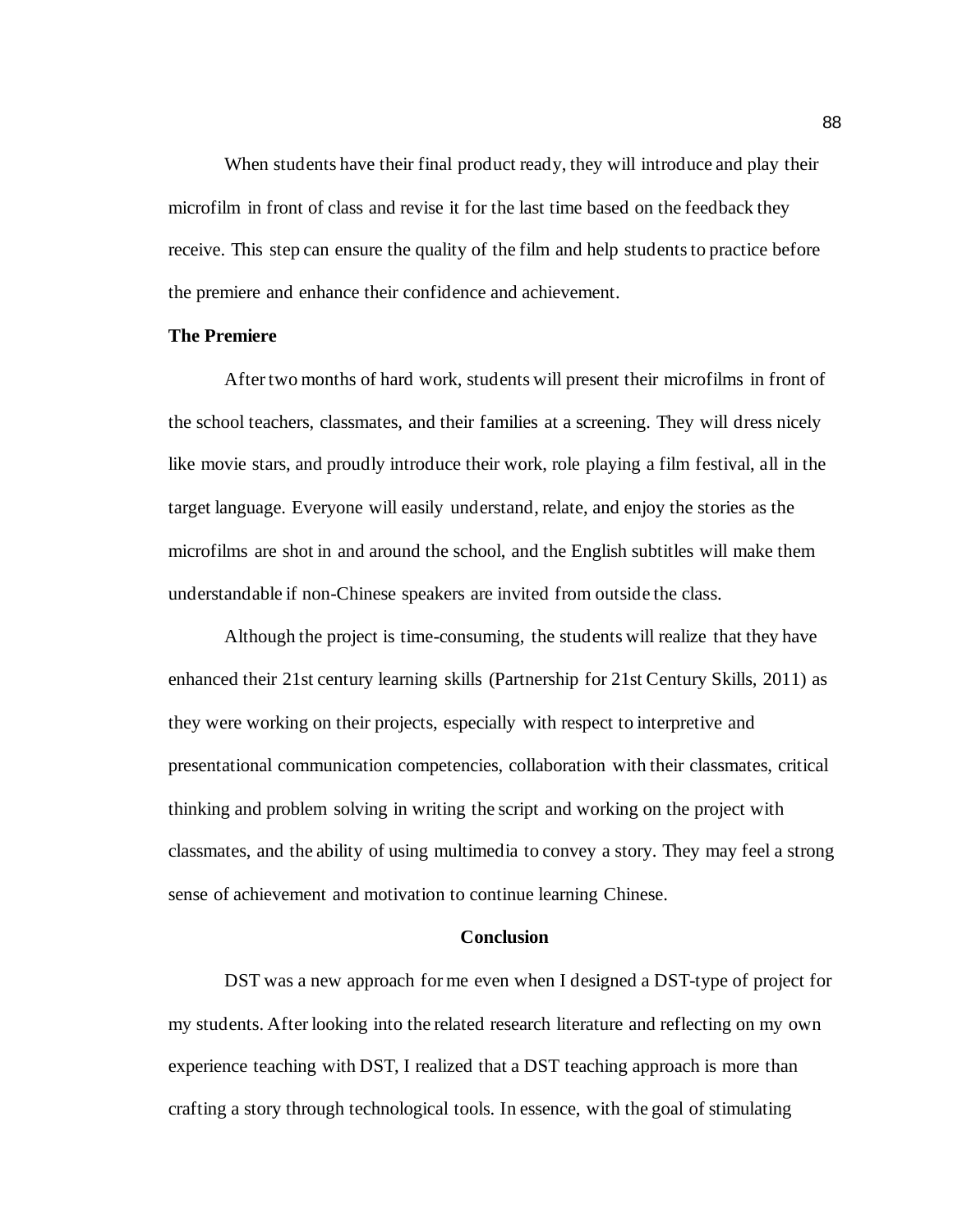language learning, teachers should pay close attention to the pedagogical aspects of DST and help to scaffold students' working processes to boost all of the L2 skills and collaborative competency.

In the past couple of decades, our global education environment has experienced a rapid change due to the development of a variety of digital tools/technologies. The ability of utilizing technological tools, such as operating software, or editing sounds and videos, and the interpretive and interpersonal communication skills required in order to collaborate with people are considerable for the job market in the 21st-century digital age (Brenner, 2014; Thang et al., 2015). If "information, media, and technology skills" (Partnership for 21st Century Skills, 2011, p. 6) are recognized as core skills for 21st century students by ACTFL (n.d.), then incorporating DST into a second language learning curriculum can be treated as a meaningful way to prepare students to acquire life-long communication skills, and to develop multiliteracy skills, that are in line with with the increasingly digitally mediated world in which we live.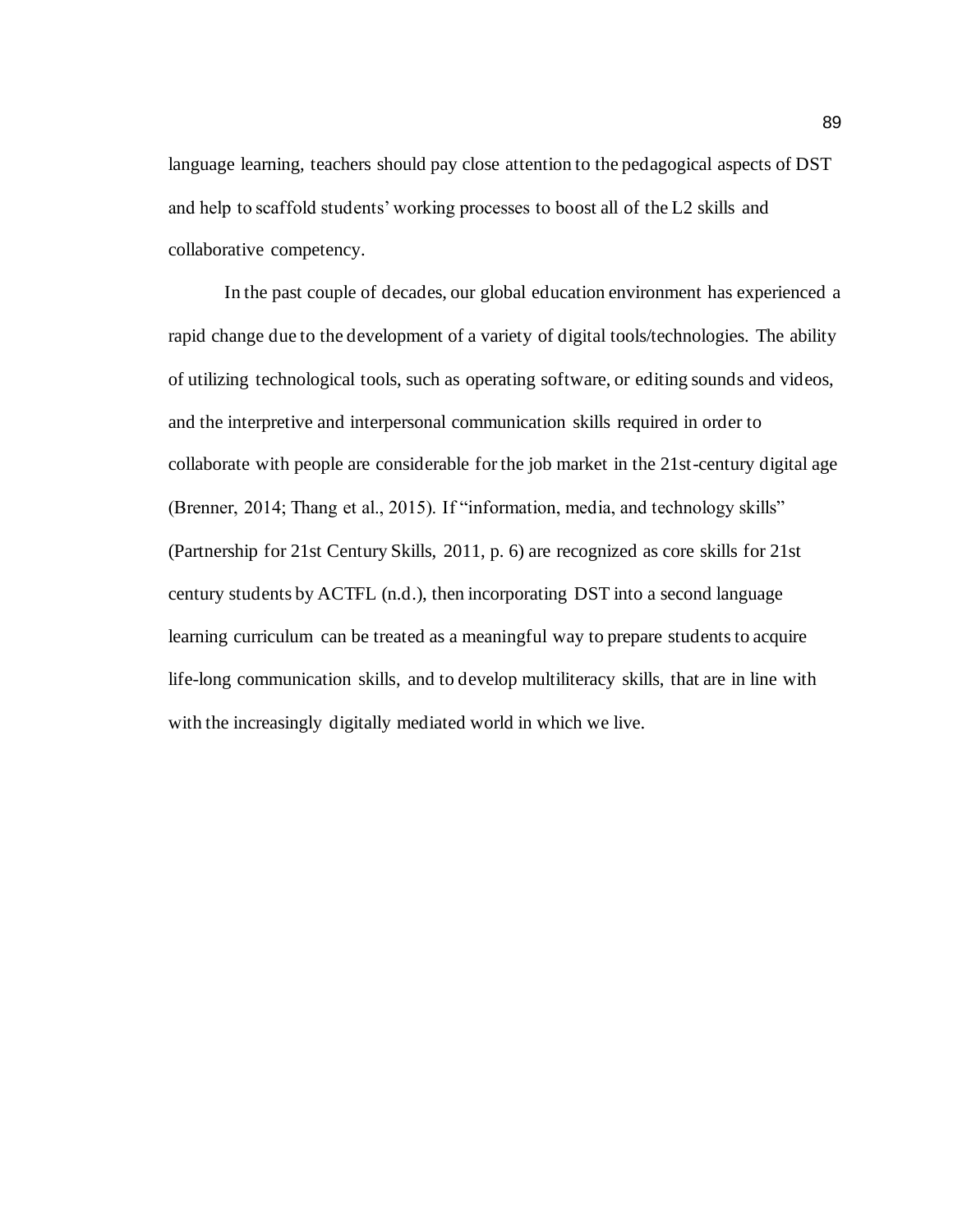#### LOOKING FORWARD

Teaching second-year adult Chinese learners at USU was the most favorable and thought-provoking teaching experience I have ever had. If it had not been for the trust and assistance of the Chinese program coordinator at USU, Dr. Ko-Yin Sung, I would not have been able to extensively apply the comprehensive and cultural-immersed materials, communicative activities, collaborative task-based projects, and formative and summative assessments that I learned about or created.

Upon the completion of the MSLT program, I would like to teach Chinese in the United States. I envision that my experience and energy will be a great fit to a Dual Language Immersion (DLI) program, yet I do not have a strong preference for one solely academic setting. Teaching young and adult learners is different, but teaching all ages and backgrounds is exciting and rewarding, as I have seen in my previous teaching experiences.

In the future, I would like to continue designing curriculum and modifying pedagogy to support and help motivate diverse Chinese language learners who have different learning backgrounds and learning styles. Besides the learners who grow up in the United States, I want to study and help bilingual and multilingual learners, such as Chinese heritage speakers and L2 or L3 Chinese learners from around the world.

I also want to make a contribution to teacher preparation. I have learned from attending and presenting at teacher conferences and look forward to future participation in professional development. I understand that different cultures and learning backgrounds may make teaching Chinese in the United States mentally overwhelming for some Chinese native speakers, because I myself have been through this experience. I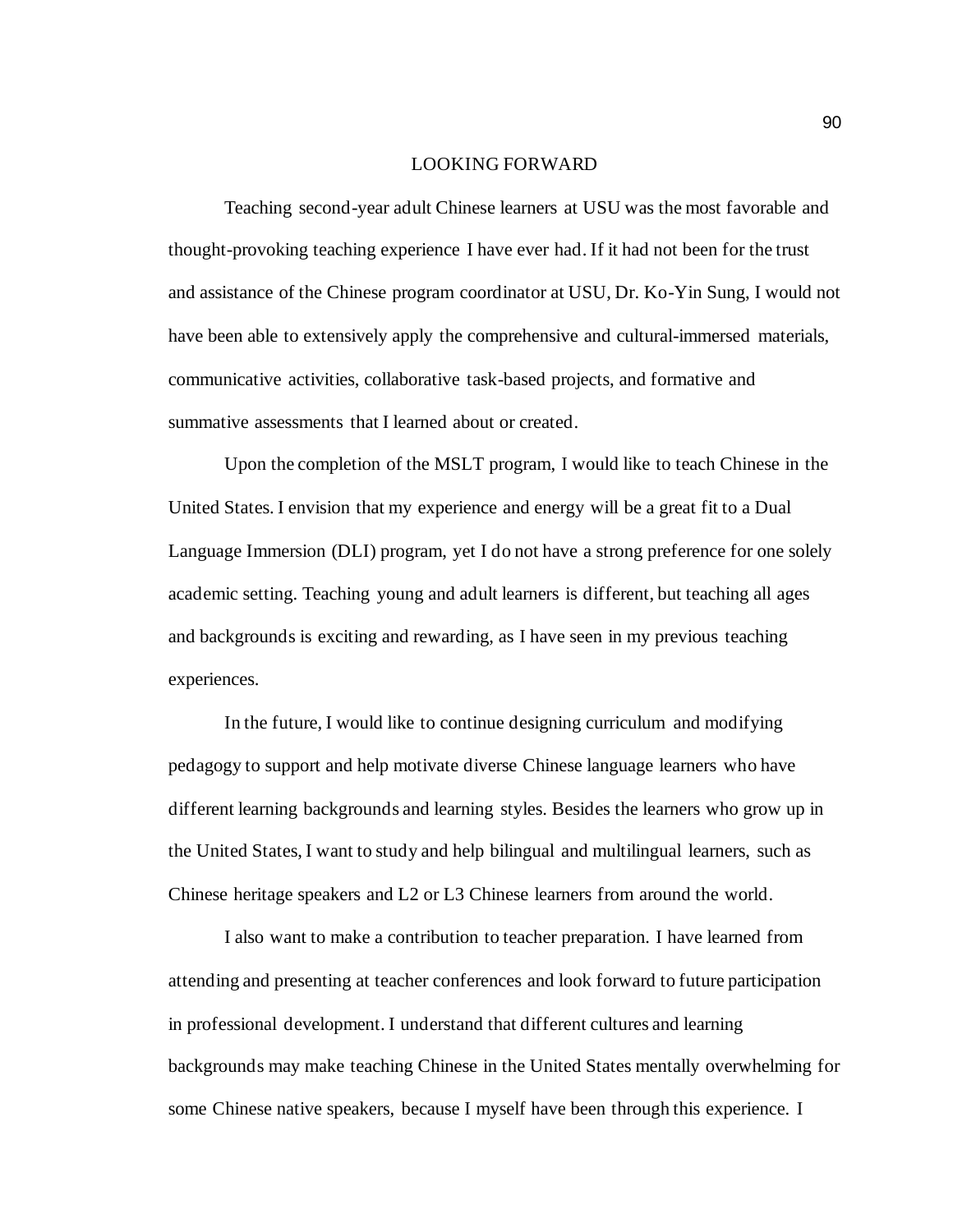hope that sharing my experiences and the teaching materials I create, through online publications and through participation in pedagogy conferences, will be advantageous to Chinese native speakers who desire to be influential language teachers in the United States.

On another level, self-development through teaching observations of other teachers, evaluation of my own teaching, participating in conferences, and being involved in regional or national training are what I will be pursuing nonstop in my profession. I will remain open-minded and innovative, and I will always endeavor to refine, improve, and keep my teaching practices and knowledge up to date in order to provide the best possible learning environment and experience for my students.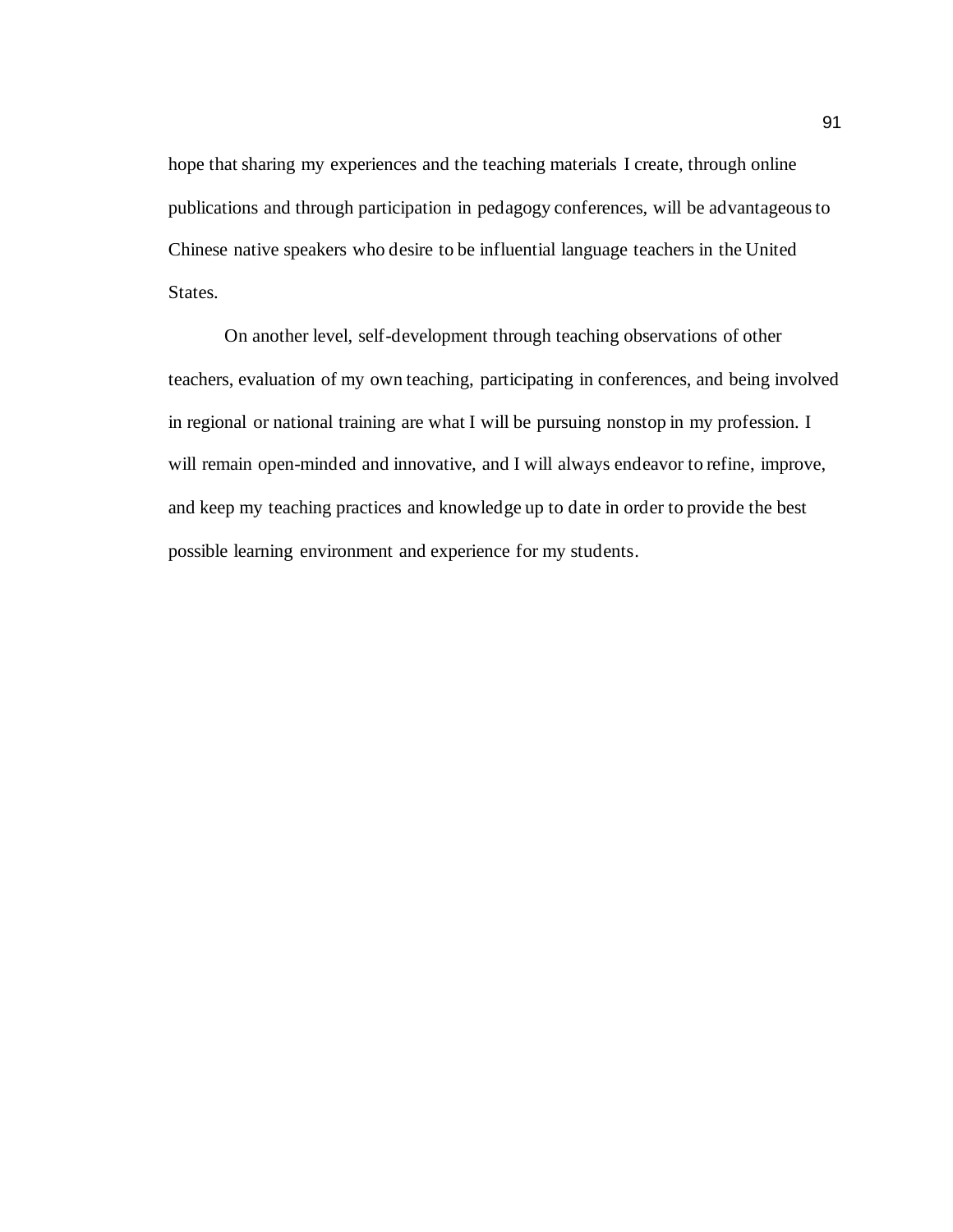#### REFERENCES

- ACTFL. (2017). *NCSSFL-ACTFL Can-Do Statements.* Retrieved from https://www.actfl.org/publications/guidelines-and manuals/ncssfl-actfl-can-dostatements
- ACTFL. (n.d.). *Language learning in the 21st century: Innovative language classroom on the hill.* Retrieved from https://www.actfl.org/about-the-american-council-the teaching-foreign-languages/resources/language-learning-the-21st
- Ahnagari, S., & Zamanian, J. (2014). Intercultural communicative competence in foreign language classroom. *International Journal of Academic Research in Business and Social Sciences, 4*(11), 9-16. doi: 10.6007/IJARBSS/v4-i11/1265
- Allen, H., & Dupuy, B. (2012). Study Abroad, Foreign Language Use, and the Communities Standard. *Foreign Language Annals, 45*(4), 468-493. doi: https://doi.org/10.1111/j.1944-9720.2013.01209.x
- Ballman, T., Liskin-Gasparro, J., & Mandell, P. (2001). *The communicative classroom*. Boston, MA: Heinle, Cengage Learning.
- Barrett, H. (2006). Researching and evaluating digital storytelling as a deep learning tool. In C. Crawford, R. Carlsen, K. McFerrin, J. Price, R. Weber and D. Willis (Eds.), *Proceedings of Society for Information Technology and Teacher Education International Conference 2006* (pp. 647-654). Chesapeake, VA: Association for the Advancement of Computing in Education (AACE).
- Beebe, L. M., Takahashi, T., & Uliss-Weltz, R. (1990). Pragmatic transfer in ESL refusals. In R. C. Scarcella, E. S. Anderson & S. D. Krashen (Eds.), *Developing*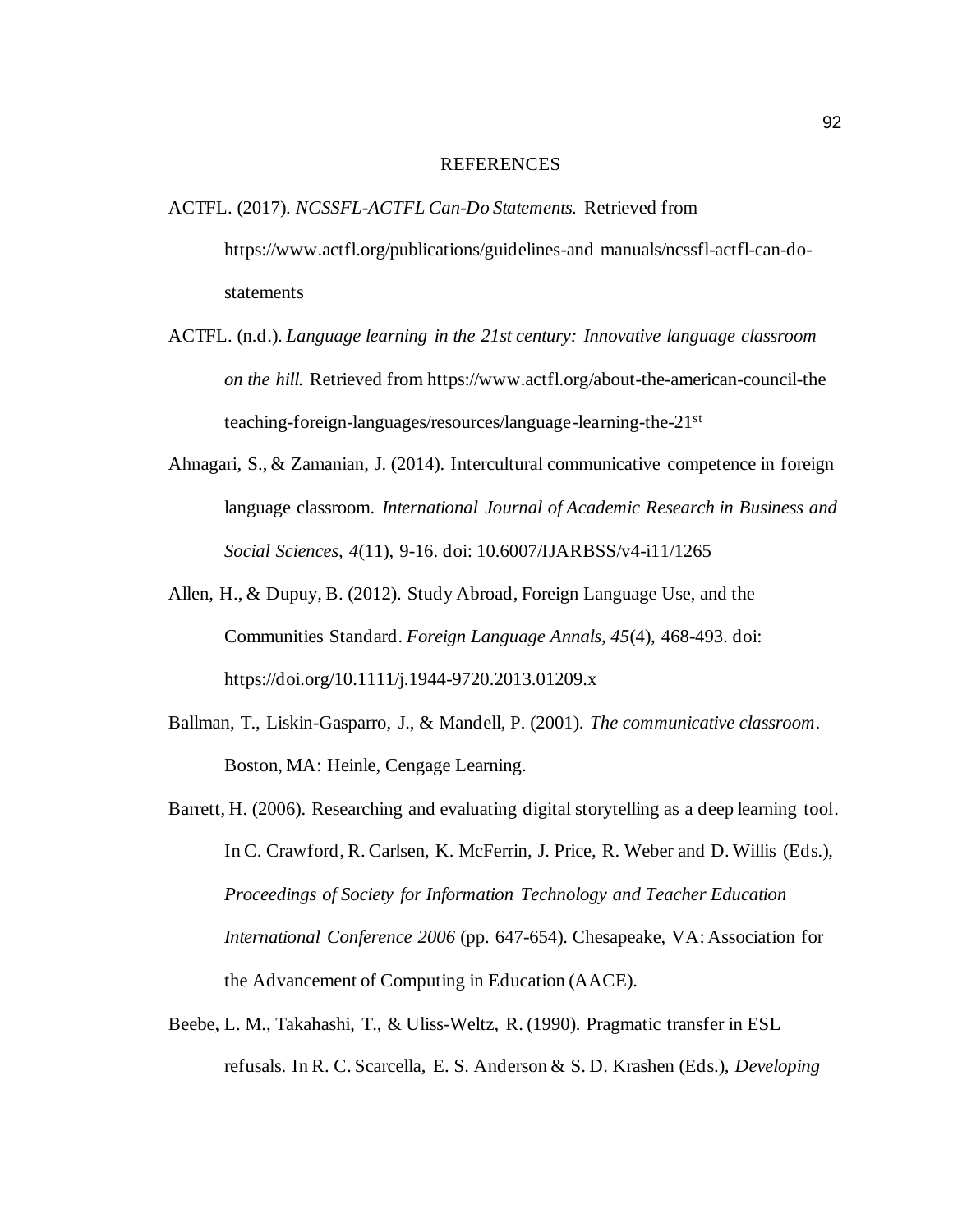*communicative competence in a second language* (pp. 55-73). New York, NY: Newbury House.

- Bloom, B.S. (Ed.), Engelhart, M.D., Furst, E.J., Hill, W.H., & Krathwohl, D.R. (1956). *Taxonomy of educational objectives: The classification of educational goals. Handbook 1: Cognitive domain.* New York: David McKay.
- Blum-Kulka, S., House, J., & Kasper, G. (Eds.). (1989). *Cross-cultural pragmatics: Requests and apologies.* Norwood, NJ: Ablex.
- Brenner, K. (2014). Digital stories: A 21st-century communication tool for the English language classroom. *English Teaching Forum, 52*(1), 22-29. Retrieved from https://eric.ed.gov/?id=EJ1029170
- Brown, P., & Levinson, S. C. (1987). *Politeness: Some universals in language usage.*  Cambridge, UK: Cambridge University Press.
- Castañeda, M. E. (2013a). "I Am Proud that I Did It and It's a Piece of Me": Digital Storytelling in the Foreign Language Classroom. *CALICO Journal, 30*(1), 44-62. doi: 10.11139/cj.30.1.44-62
- Castañeda, M. E. (2013b). Digital storytelling: Building 21st-century literacy in the foreign language classroom. *NECTFL Review, 71*(1), 55-75. Retrieved from https://csctfl.wildapricot.org/resources/Documents/2016Report/6\_Castan\_%C3% A2eda\_\_\_Rojas-Miesse.pdf
- Chang, Y. -F. (2011). Refusing in a foreign language: An investigation of problems encountered by Chinese learners of English. *Mutilingua*, *30*, 71-98. doi: 10.1515/mult.2011.004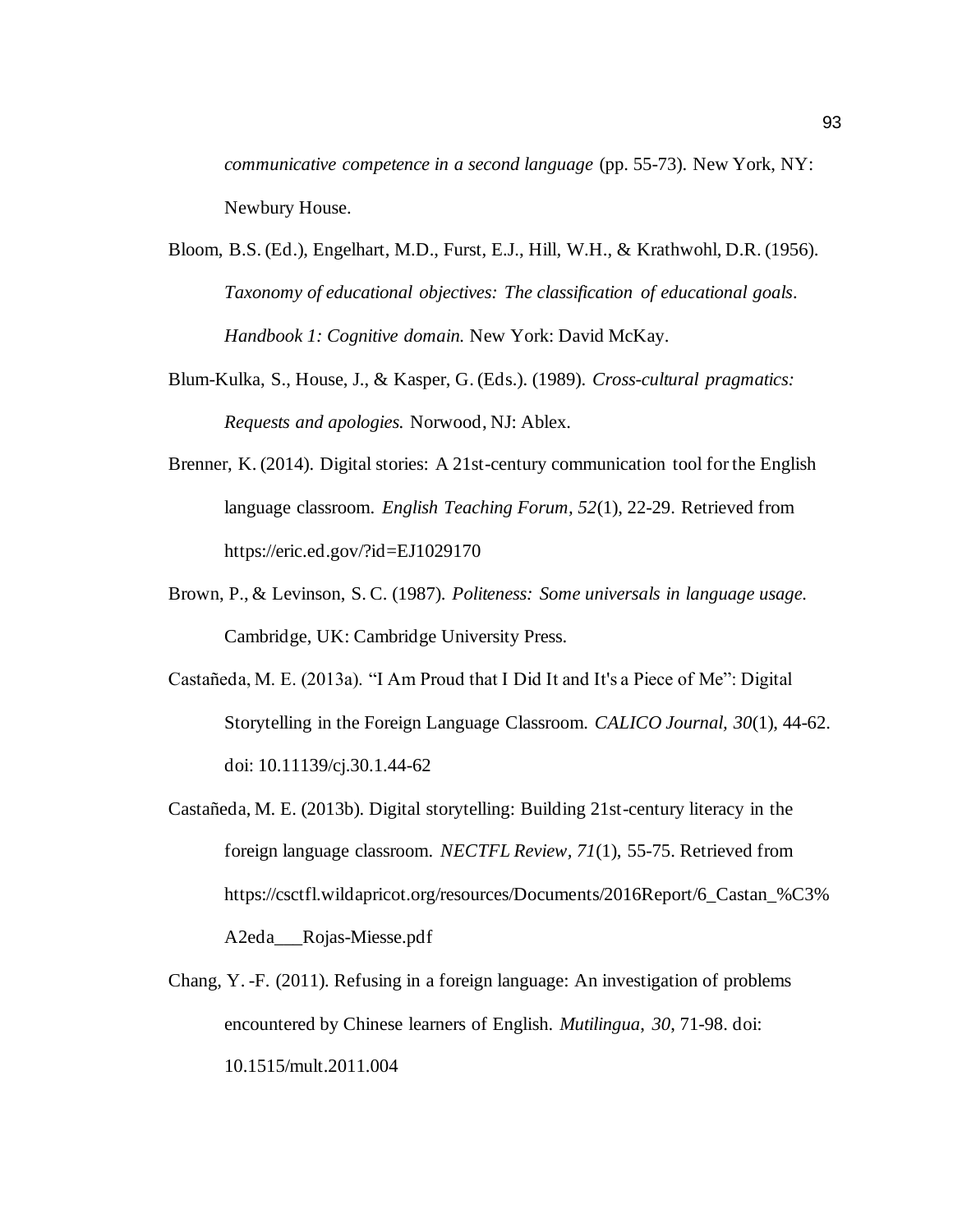- Chen, X., Ye, L., & Zhang, Y. (1995). Refusing in Chinese. In G. Kasper (Ed.), *Pragmatics of Chinese as a native and target language* (pp. 119-163). Honolulu, HI: University of Hawaii Press.
- Clementi, D., & Terrill, L. (2013). *The keys to planning for learning: Effective curriculum, unit, and lesson design.* Alexandria, VA: The American Council on the Teaching of Foreign Languages.
- Confucius. (1999). *The analects of Confucius: A philosophical translation.* New York, NY: Ballantine Books.
- Cutshall, S. (2012). More than a decade of standards: Integrating "Cultures" in your language instruction. *Language Educator, 7*(3), 32-37. Retrieved from https://www.actfl.org/sites/default/files/pdfs/TLE\_pdf/TLE\_Apr12\_Article.pdf
- Davidson, D. (2015). The development of L2 proficiency and literacy within the context of the federally supported overseas language training programs for Americans. In T. Brown & J. Brown (Eds.), *To advanced proficiency and beyond* (pp. 117-150). Washington, DC: Georgetown University Press.
- Deardorff, D.K., & Deardorff, D.L. (2000). *OSEE Tool*. Presentation at North Carolina State University, Raleigh, N.C.
- DeKeyser, R. (Ed.). (2007). *Practice in a second language: Perspectives from applied linguistics and cognitive psychology.* New York, NY: Cambridge University Press.
- DeKeyser, R. (2014). Research on language development during study abroad: Methodological considerations and future perspectives. In C. Pérez-Vidal (Ed.),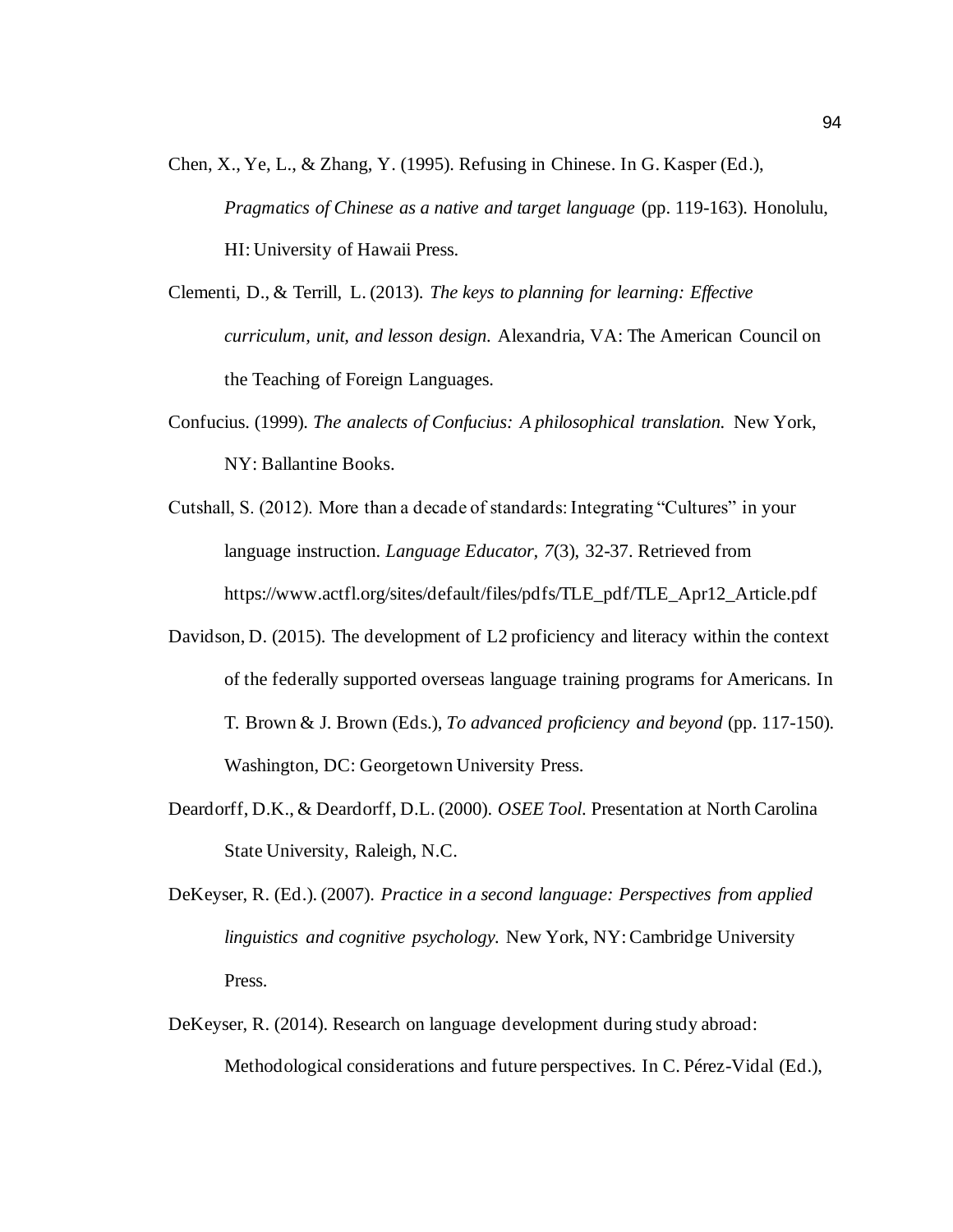*Language acquisition in study abroad and formal instruction contexts* (pp. 313- 326). Amsterdam: John Benjamins. doi: 10.1075/aals.13.16ch13

- Deng, J. (2016). On the politeness strategies in Chinese Internet relay chat communication. *Open Journal of Modern Linguistics, 6,* 293-301. doi: http://dx.doi.org/10.4236/ojml.2016.64030
- Di Silvio, F., Diao, A., & Donovan, W. (2016). The development of L2 fluency during study abroad: A cross‐language study. *Modern Language Journal, 100*, 610-624. doi: https://doi.org/10.1111/modl.12343
- Di Silvio, F., Donovan, A., & Malone, M. E. (2014). The effect of study abroad homestay placements: Participant perspectives and oral proficiency gains. *Foreign Language Annals, 47*, 168-188. doi: 10.1111/flan.12064
- Diao, W. (2014). Peer socialization into gendered L2 Mandarin language practices in a study abroad context: Talk in the dorm. *Applied Linguistics, 37*(5), 599-620. doi: <https://doi.org/10.1093/applin/amu053>
- Dörnyei, Z. (2010). Researching motivation: From integrativeness to the ideal L2 self. In S. Hutson, & D, Oakey. (Eds). *Introducing applied linguistics: Concepts and skills* (pp. 74-83). London, UK: Routledge. Retrieved from https://docs.wixstatic.com/ugd/ba734f\_0620a9b22e5b48a987ee4457d87d9878.pd f?index=true
- Ellis, R. (2012). *Language teaching research and language pedagogy.* Hoboken, New Jersey: Wiley-Blackwell.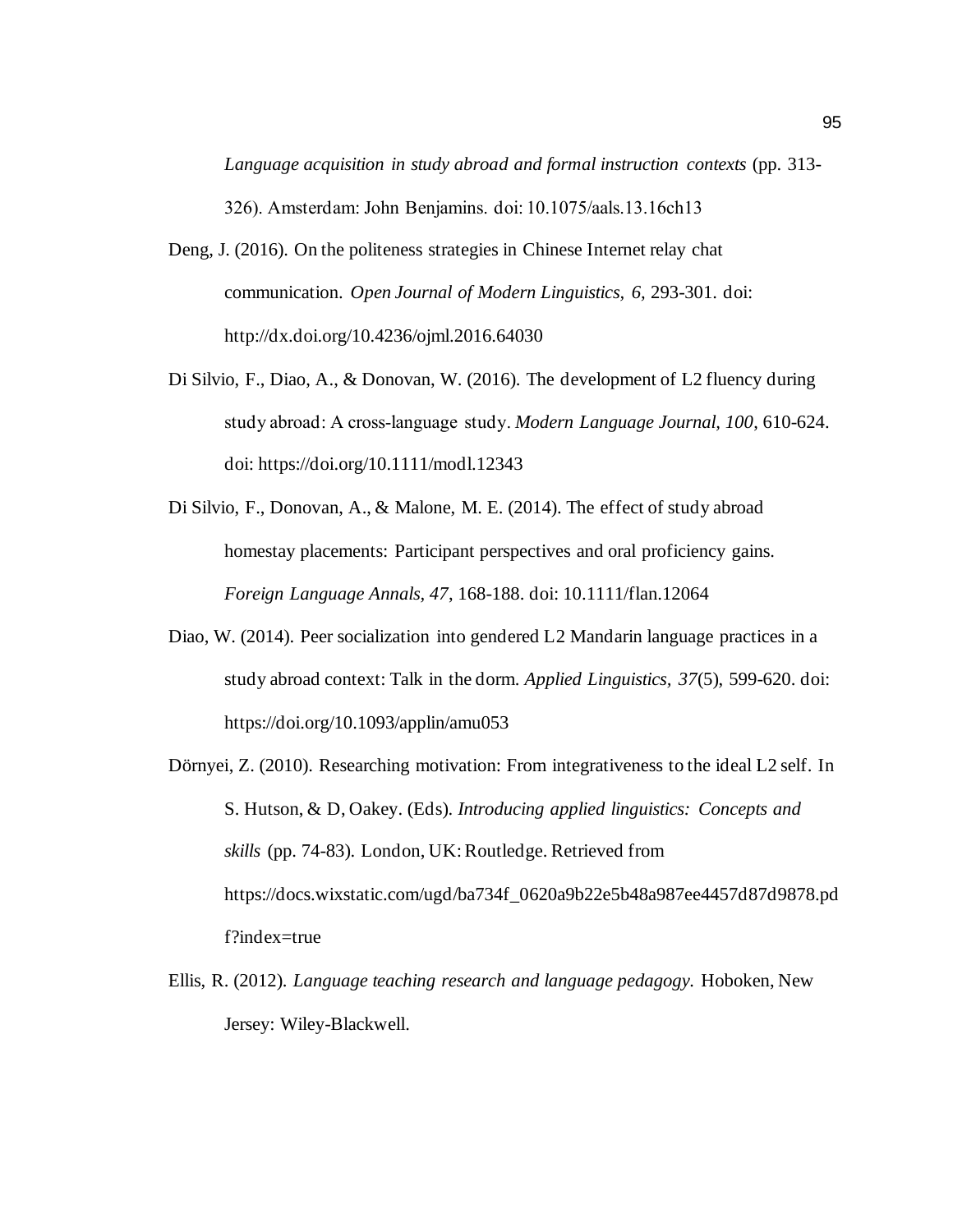- Elola, I., & Oskoz, A. (2017). Writing with 21st-century social tools: Traditional and new literacies in the foreign language classroom. *Journal of Second Language Writing, 36*, 52-60. doi: https://doi.org/10.1016/j.jslw.2017.04.002
- Farnia, M., & Wu, X. (2012). An intercultural communication study of Chinese and Malaysian University students' refusal to invitation. *International Journal of English Studies, 2*(1), 162-176. doi:10.5539/ijel.v2n1p162
- Fisher, D., Frey, N., & Rothenberg, C. (2008). *Content area conversation: How to plan discussion-based lessons for diverse language learners.* Alexandra, VA: ASCD.
- Freed. B. F., Segalowitz, N., & Dewey, D. P, (2004). Context of learning and second language fluency in French: Comparing regular classroom, study abroad, and intensive domestic immersion programs. *Studies in Second Language Acquisition, 26*, 275-301. doi: https://doi.org/10.1017/S0272263104262064
- Glaser, K. (2013). The neglected combination: A case for explicit-inductive instruction in teaching pragmatics in ESL. *TESL Canada Journal, 30*, 150-163. doi: https://doi.org/10.18806/tesl.v30i7.1158
- Guo, Y. (2012). Chinese and American refusal strategy: A cross-cultural approach. *Theory and Practice in Language Studies, 2*(2), 247-256. doi:10.4304/tpls.2.2.247-256
- Hassall, T. (2015). Individual variation in L2 study abroad outcomes: A case study from Indonesian pragmatics. *Multilingua, 34*(1), 33-59. doi: https://doi.org/10.1515/mult-2013-0050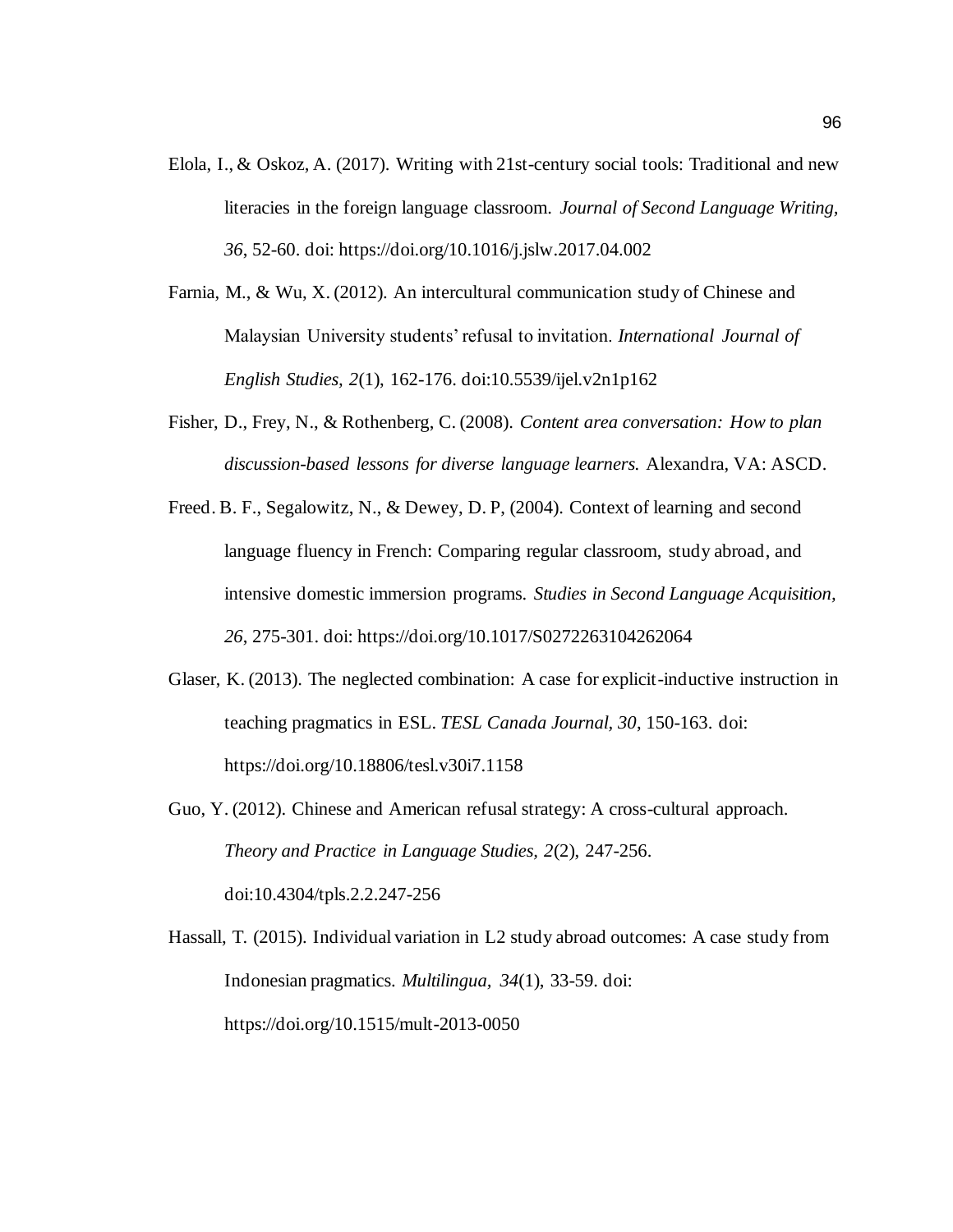- Hernández, T. (2010a). Promoting speaking proficiency through motivation and interaction: The study abroad and classroom learning contexts. *Foreign Language Annals, 43*, 650-670. doi: https://doi.org/10.1111/j.1944-9720.2010.01107.x
- Hernández, T. (2010b). The relationship among motivation, interaction, and the development of second language oral proficiency in a study abroad context. *Modern Language Journal, 94*, 600-617. doi: https://doi.org/10.1111/j.1540- 4781.2010.01053.x
- Hong, W. (2011). Refusals in Chinese: How do L1 and L2 differ? *Foreign Language Annals, 44*, 122-136. doi: https://doi.org/10.1111/j.1944-9720.2010.01123.x
- Hu, H. C. (1944). The Chinese concept of "face". *American Anthropology, 46*(1), 45-64. doi: https://doi.org/10.1525/aa.1944.46.1.02a00040
- Ishihara, N., & Cohen, A.D. (Eds.) (2010). Coming to terms with pragmatics. In *Teaching and learning pragmatics: Where language and culture meet* (Ch. 1). New York, NY: Longman.
- Jiang, L. (2015) An empirical study on pragmatic transfer in refusal speech act produced by Chinese high school EFL learners. *English Language Teaching, 8*(7), 95-113. doi: 10.5539/elt.v8n7p95

Kabilan, M. K. & Kamaruddin, F. (2010). Engaging learners' comprehension, interest, and motivation to learn literature using the reader's theatre. *English Teaching Practice and Critique, 9*(3), 132-159. Retrieved from: https://eric.ed.gov/?id=EJ912627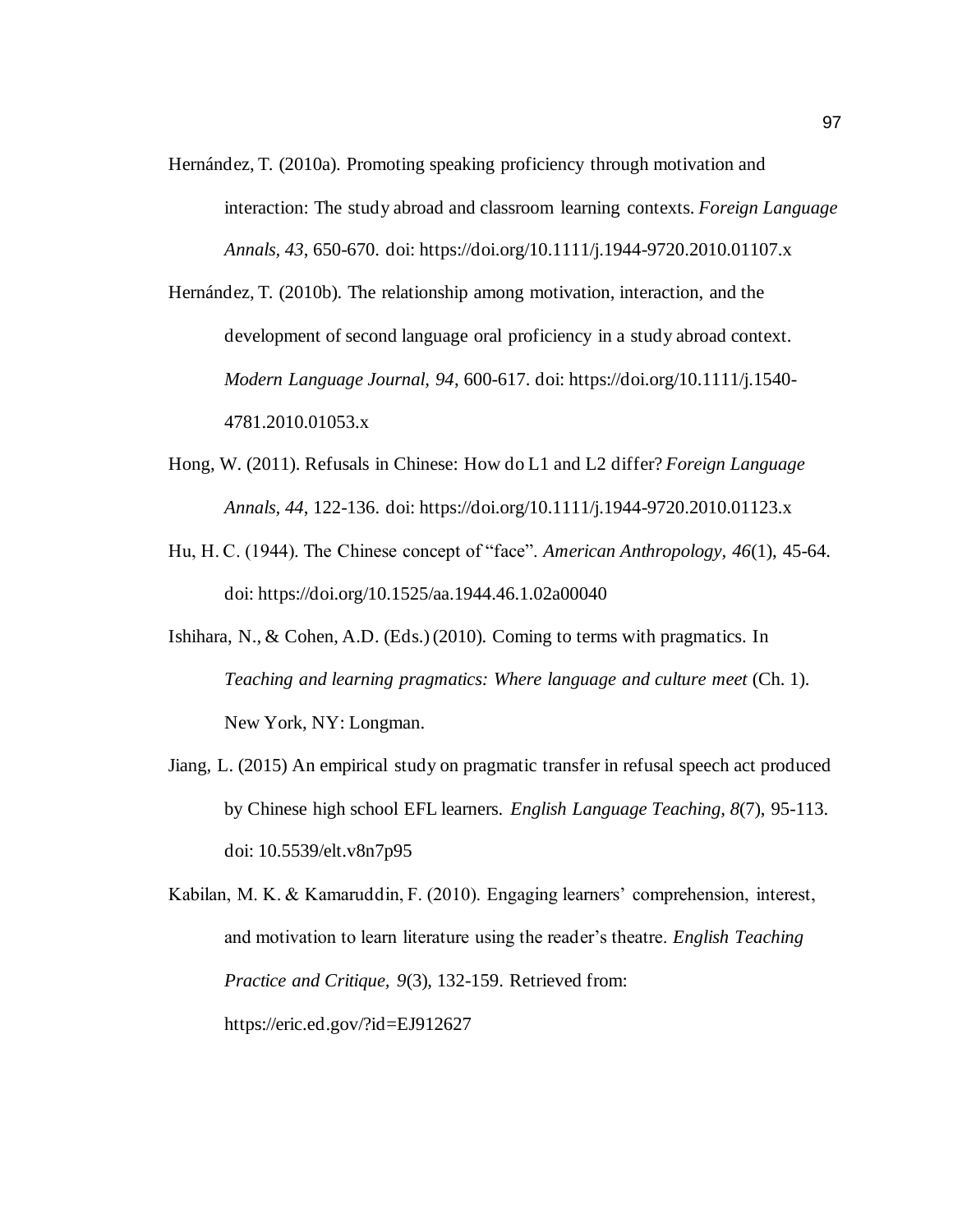- Kasper, G., & Blum-Kulka, S. (1993). Interlanguage pragmatics: Current research issues. In G. Kasper & S. Blum-Kulka (Eds.), *Interlanguage pragmatics* (pp. 3-19). New York, NY: Oxford University Press.
- Kasper, G., & Zhang, Y. (1995). 'It's good to be a bit Chinese': Foreign students' experience of Chinese Pragmatics. In G. Kasper (Ed.), *Pragmatics of Chinese as a native and target language* (pp. 1-22). Honolulu, HI: University of Hawaii Press.
- Kecskes, I. (2013). Pragmatic competence. In *Intercultural Pragmatics* (pp. 61-80). New York, NY: Oxford University Press.

doi: 10.1093/acprof:oso/9780199892655.003.0004

- Kim, J., Dewey, D. P., Baker-Smemoe, W., Ring, S., Westover, A., & Eggett, D. L. (2015). L2 development during study abroad in China. *System, 55*, 123-133. doi: https://doi.org/10.1016/j.system.2015.10.005
- Kinginger, C. (2009). *Language learning and study abroad: A critical reading of research.* Basingstoke, UK: Palgrave Macmillan.
- Kinginger, C., & Wu, Q. (2018). Learning Chinese through contextualized language practices in study abroad residence halls: Two case studies. *Annual Review of Applied Linguistics, 38*, 102-121. doi:

https://doi.org/10.1017/S0267190518000077

- Kinginger, C., Wu, Q., & Lee, S. H. (2018). Chinese language acquisition in study abroad contexts. In C. Ke (Ed.), *The Routledge handbook of Chinese second language acquisition* (pp. 301-317). New York, NY: Routledge.
- Kinnison, L. Q. (2017). Power, integrity, and mask: An attempt to disentangle the Chinese face concept. *Journal of Pragmatics*, *114*, 32-48.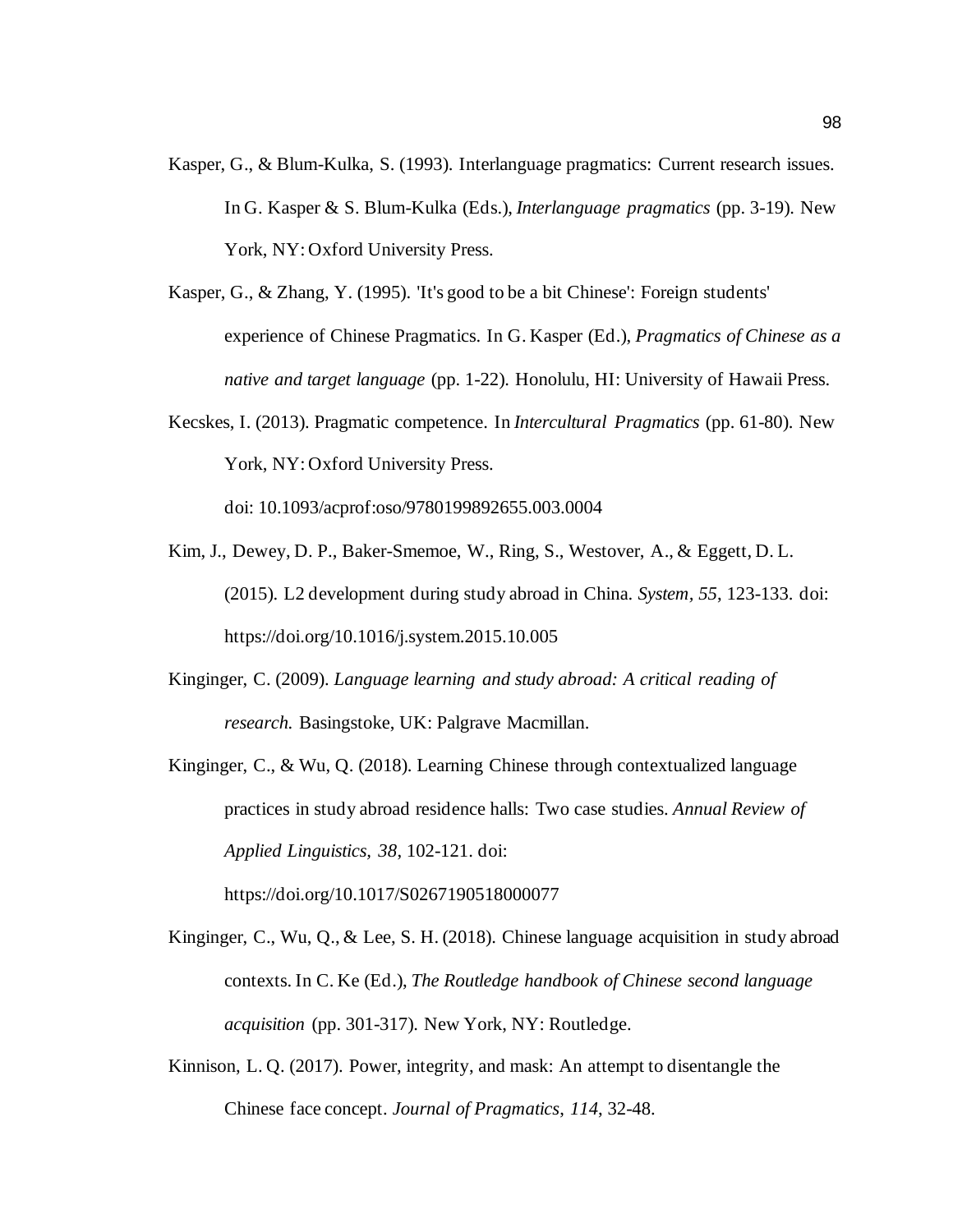doi: https://doi.org/10.1016/j.pragma.2017.03.015

- Krashen, S. D. (1987). *Principles and practice in second language acquisition*. Hemel Hempstead: Prentice-Hall International. Retrieved from: http://www.sdkrashen.com/content/books/principles\_and\_practice.pdf
- Lambert, J. (2013). *Digital storytelling: Capturing lives, creating community* (4th ed.). New York, NY: Routledge. doi: https://doi.org/10.4324/9780203102329
- Lantolf, J. P. (Ed.). (2000). *Sociocultural theory and second language learning.* Oxford, UK: Oxford University Press.
- Lee, J., & VanPatten, B. (2003). *Making communicative language teaching happen* (2nd ed.). Boston, MA: McGraw-Hill.
- Li, E.H., & Hew, H.S. (2017). Better learning of Chinese idioms through storytelling: Current trend of multimedia storytelling. *The Electronic Journal of e-Learning, 15*(5), 455-466. Retrieved from https://eric.ed.gov/?id=EJ1157959
- Liao, C.C., & Bresnahan, M.I. (1996). A contrastive pragmatic study on American English and Mandarin refusal strategies. In K. Jaszczolt & K. Turner (Eds.), *Contrastive semantics and pragmatics* (pp. 703-727). Oxford, UK: Elsevier Science Ltd.
- Lin, M. F. (2014). An interlanguage pragmatic study on Chinese EFL learners' refusal: Perception and performance. *Journal of Language Teaching and Research, 5*(3), 642-653. doi: https://doi.org/10.4304/jltr.5.3.642-653
- MacIntyre, P. D., Clément, R., Dörnyei, Z., & Noels, K. (1998). Conceptualizing willingness to communicate in a L2: A situational model of L2 confidence and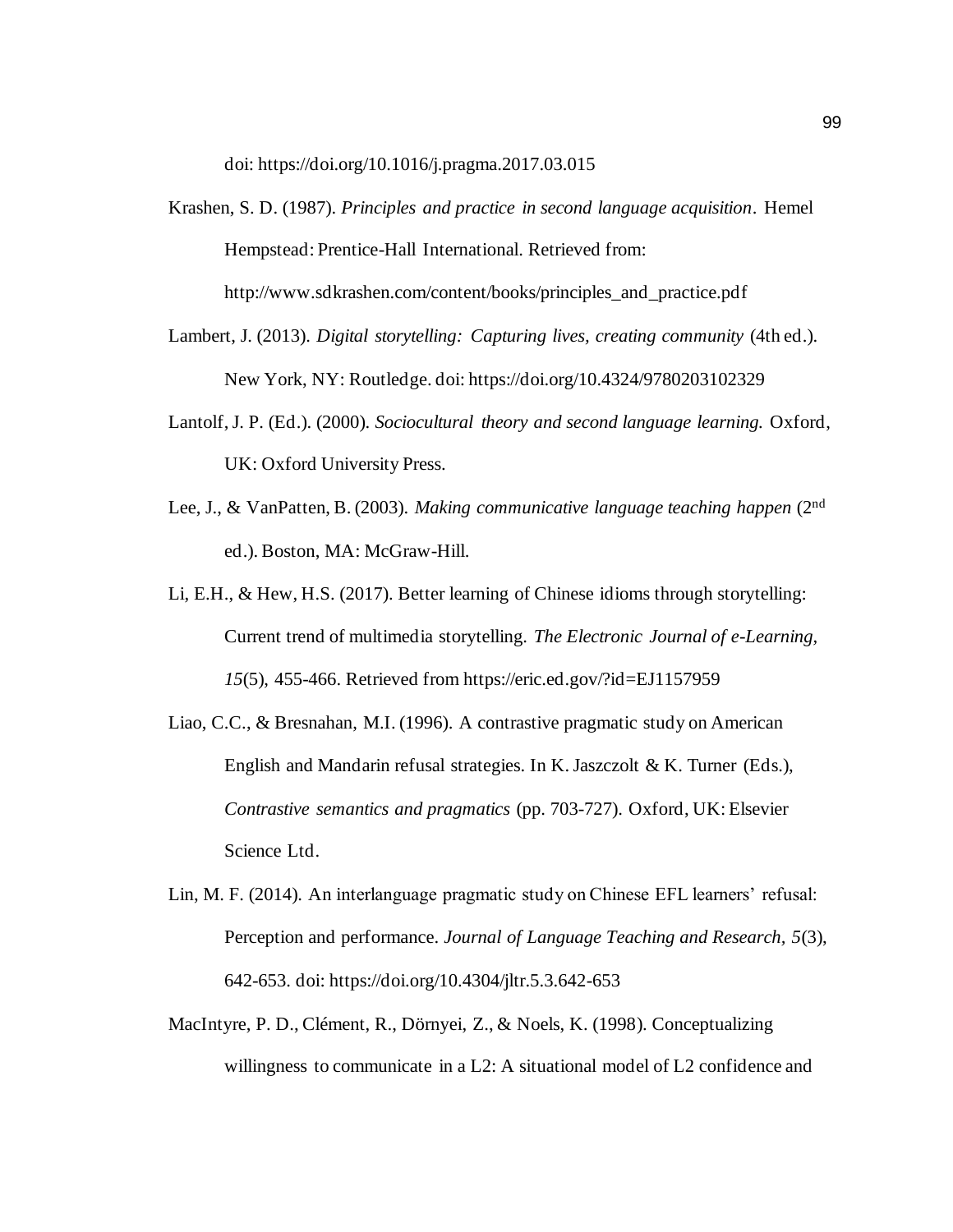affiliation. *Modern Language Journal, 82*, 545-562. doi: 10.1111/j.1540- 4781.1998.tb05543.x

Mason, L., Powers, C., & Donnelly, S. (2015). The Boren awards: A report of oral language proficiency gains during academic study abroad. Institute of International Education, 1- 25. Retrieved from https://www.iie.org/Research-and-Insights/Publications/The-Boren-Awards-A-Report-Of-Oral-Language-Proficiency-Gains

- Mitchell, M., Myles, F., & Marsden, E. (2013). Sociocultural perspectives on second language learning. In *Second language learning theories* (pp. 220-246). London, UK: Routledge.
- Moeller, A., & Yu, F. (2015). NCSSFL-ACTFL Can-Do statements: An effective tool for improving language learning within and outside the classroom. *Dimension: Proceedings of the Southern Conference on Language Teaching*, 50-69. Retrieved from https://eric.ed.gov/?id=EJ1080253

Nguyen, M.T.T. (2011). Learning to communicate in a globalized world: To what extent do school textbooks facilitate the development of intercultural pragmatic competence? *RELC Journal, 42*(1), 17-30. doi:

https://doi.org/10.1177/0033688210390265

- Nottingham International Microfilm Festival. (n.d.). *What is Microfilm.* Retrieved from http://www.nimfestival.com/what-is-microfilm-2/
- Nunan, D. (1988). *The learner-centered curriculum.* New York, NY: Cambridge University Press.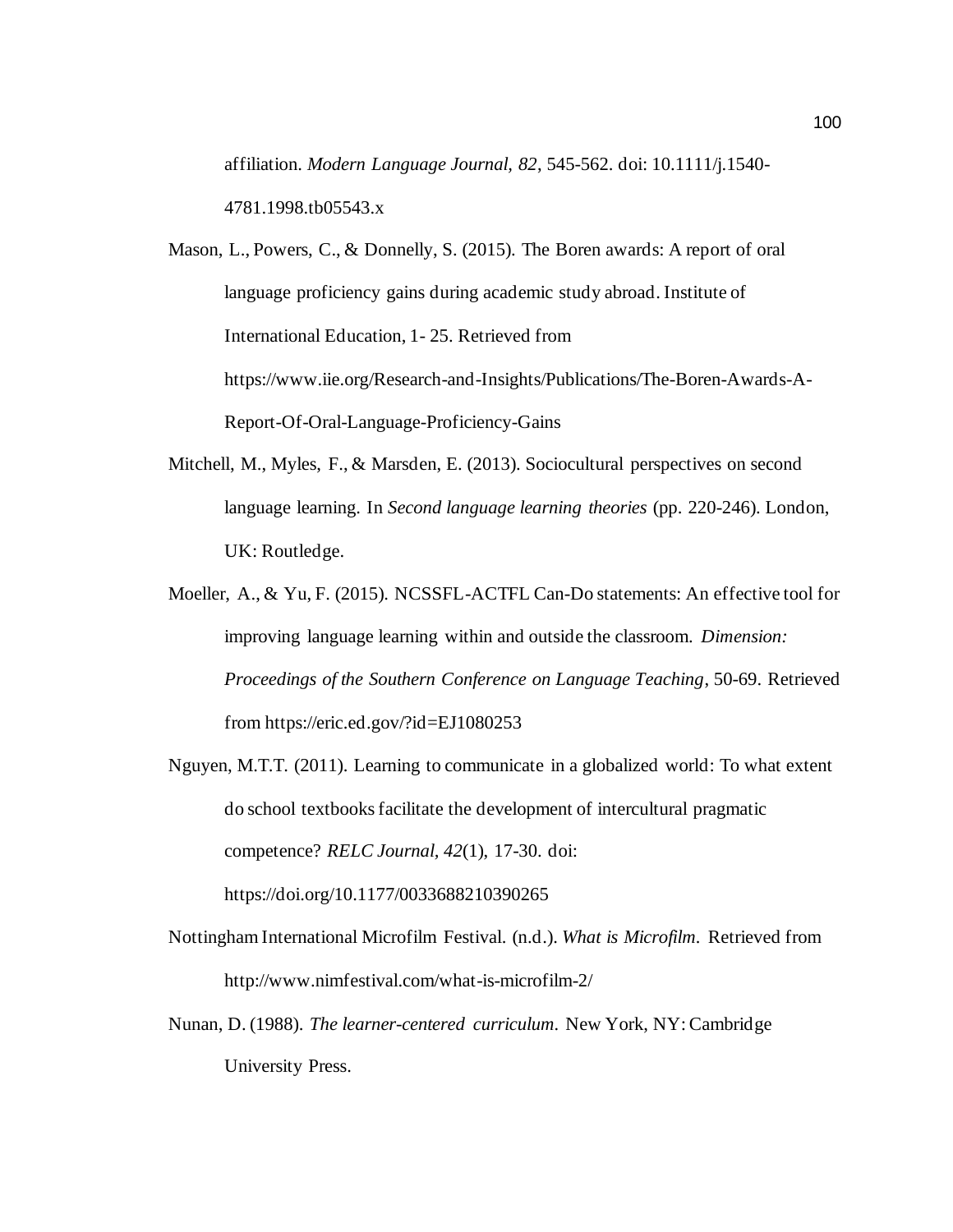- Nunan, D. (1989). *Designing tasks for the communicative classroom. Cambridge*, UK: Cambridge University Press.
- Oskoz, A., & Elola, I. (2016). Digital stories: Overview. *Calico Journal, 33*(2), 157-173. doi: 10.1558/cj.v33i2.29295
- Oxford, R. (1990). *Language learning strategies: What every teacher should know*. New York: Newbury House.
- Partnership for 21st Century Skills. (2011). *21st century skills map.* Washington, DC: Author.
- Polat, A. P. N. (2016). *L2 learning, teaching and assessment: A comprehensible input perspective.* Retrieved from https://ebookcentral-proquest-com.dist.lib.usu.edu
- Porter, B. (2004). *DigiTales: The art of telling digital stories.* Sedalia, CO: BJP Consulting.
- Sandrock, P. (2015). *THE KEYS to assessing language performance: A teacher's manual for measuring student progress* (2nd ed.). Alexandria, VA: The American Council on the Teaching of Foreign Languages.
- Shi, D. [YouTube Movies]. (2018, December 10). *Bao* [Video file]. Retrieved from https://www.youtube.com/watch?v=ypEuSSwB1Rk
- Shrum, J.L., & Glisan, E. W. (2016). *Teacher's handbook: Contextualized language instruction* (5th ed.)*.* Boston, MA: Cengage Learning.
- Sung, K-Y. (2010). Promoting communicative language learning through communicative tasks. *Journal of Language Teaching and Research, 1*(5), 704-713. doi:10.4304/jltr.1.5.704-71.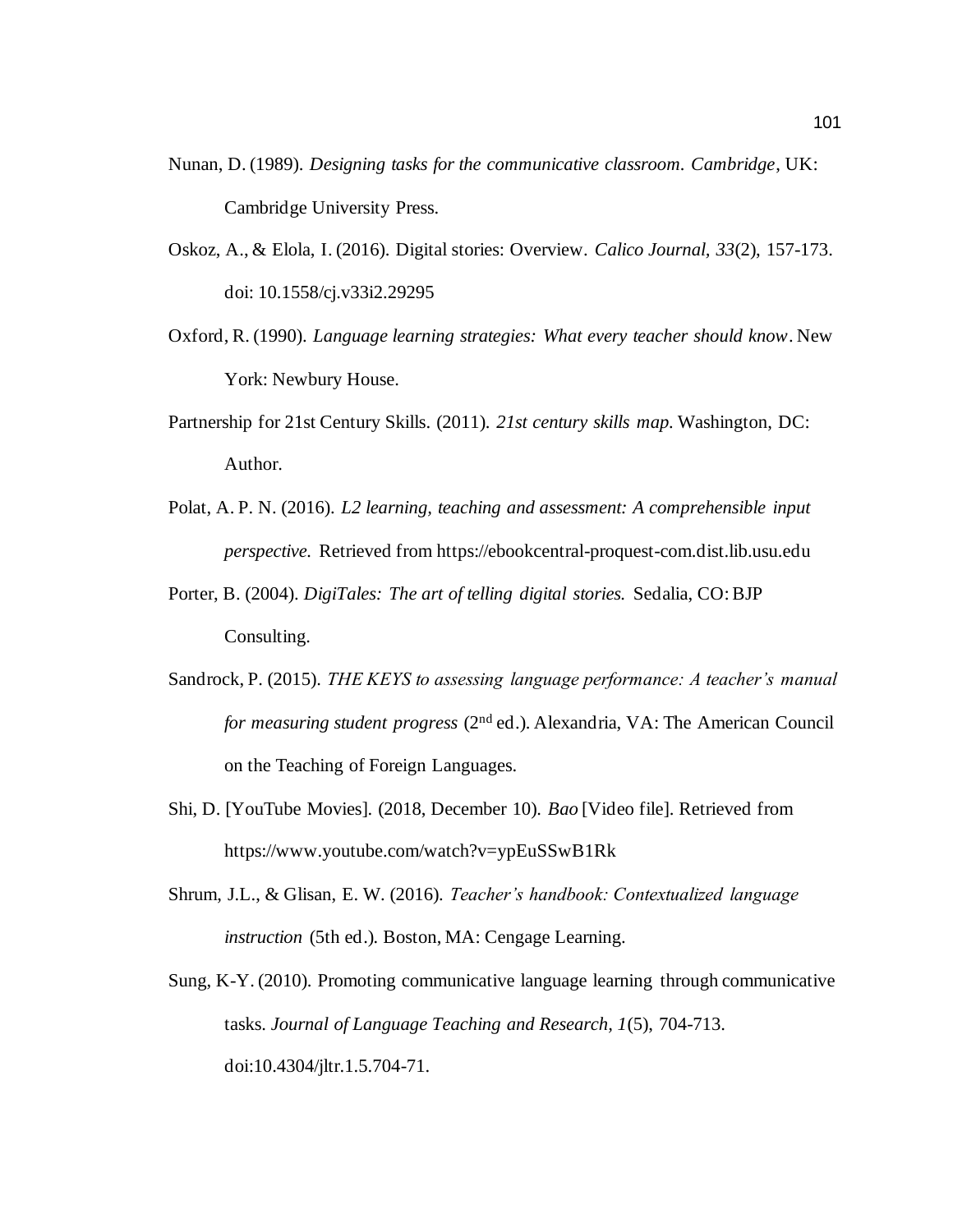- Sung, K-Y., & Wu, H-P. (2011). Factors influencing the learning of Chinese characters. *International Journal of Bilingual Education and Bilingualism, 14*(6), 683-700. doi: 10.1080/13670050.2011.571658
- Tatsuki, D. H., & Houck, N. R. (Eds.) (2010). Pragmatics from research to practice: Teaching speech acts. In *Pragmatics: Teaching speech acts* (Ch. 1)*.* Alexandra, VA: Teachers of English to Speakers of Other Languages, Inc.
- Thang, S. M., Mahmud, N., & Tng, C. A. (2015). Digital storytelling as an innovative approach to enhance learning Mandarin as a second language. *Journal of e-Learning and Knowledge Society, 11*(2), 161-175. Retrieved from https://www.learntechlib.org/p/151060/
- Ueki, M., & Takeuchi, O. (2015). Study abroad and motivation to learn a second language: Exploring the possibility of the L2 Motivational Self System. *Language Education & Technology, 52*, 1-25. Retrieved from [https://www.researchgate.net/publication/302383202\\_Study\\_abroad\\_and\\_motivat](https://www.researchgate.net/publication/302383202_Study_abroad_and_motivation_to_learn_a_second_language_Exploring_the_possibility_of_the_L2_Motivational_Self_System) [ion\\_to\\_learn\\_a\\_second\\_language\\_Exploring\\_the\\_possibility\\_of\\_the\\_L2\\_Motivati](https://www.researchgate.net/publication/302383202_Study_abroad_and_motivation_to_learn_a_second_language_Exploring_the_possibility_of_the_L2_Motivational_Self_System) [onal\\_Self\\_System](https://www.researchgate.net/publication/302383202_Study_abroad_and_motivation_to_learn_a_second_language_Exploring_the_possibility_of_the_L2_Motivational_Self_System)
- VanPatten, B. (2017). *While we're on the topic: BVP on language, acquisition, and classroom practice*. Alexandria, VA: The American Council on the Teaching of Foreign Languages.
- Vellenga, H. (2004). Learning pragmatics from ESL and EFL textbooks: How likely? *TESLEJ, 8*(2), 1-18. Retrieved from:

https://files.eric.ed.gov/fulltext/EJ1068091.pdf

Wang, M., Perfetti, C. A., & Liu, Y. (2005). Chinese-English biliteracy acquisition: